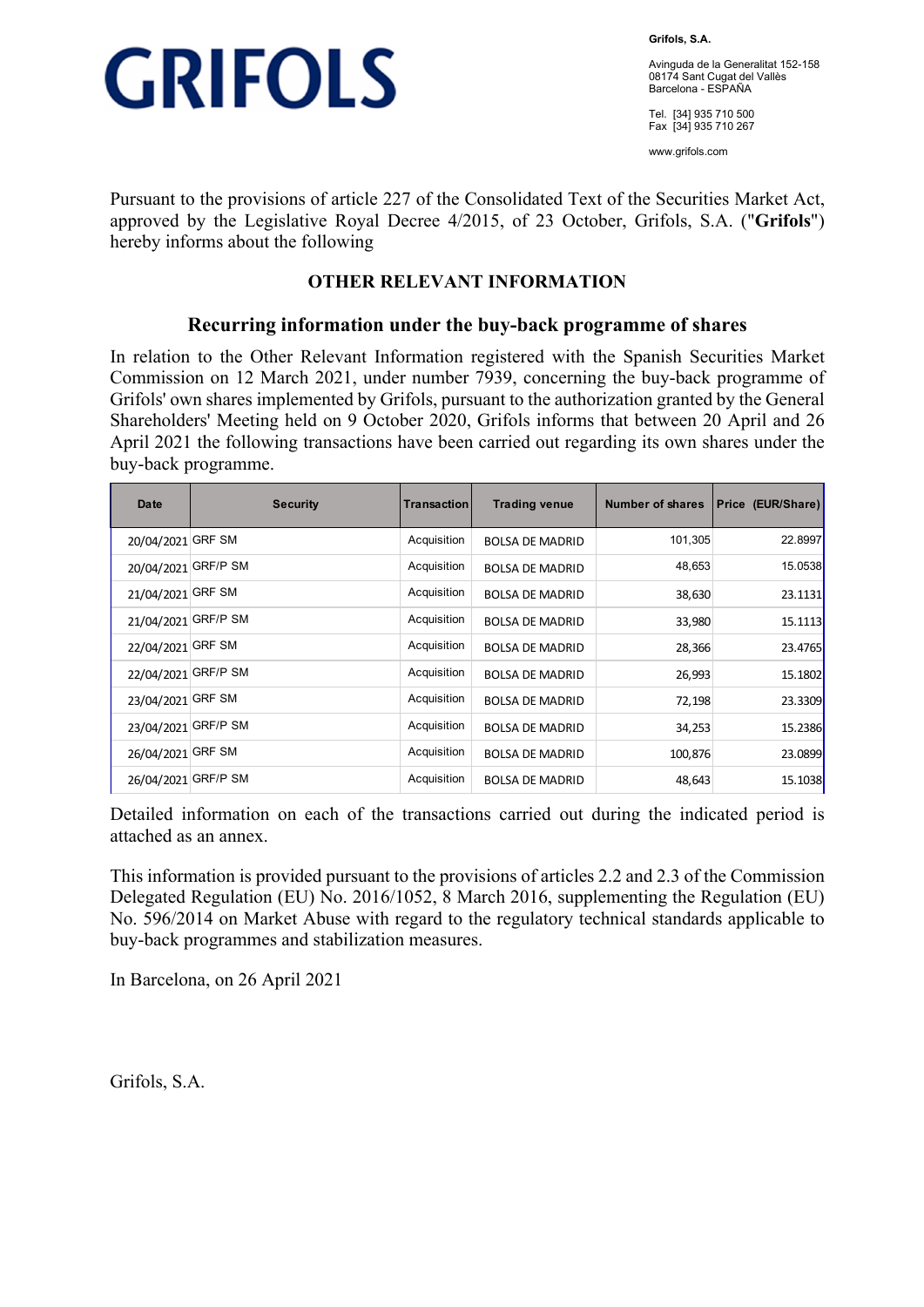## **GRIFOLS**

**ANNEX I**

#### **Individual trade details:**

| Name of the Issuer                | Date       | Price(EUR) | <b>Quantity bought</b> | <b>Exchange Venue</b>  |
|-----------------------------------|------------|------------|------------------------|------------------------|
| <b>GRIFOLS S.A. (SPA LISTING)</b> | 20/04/2021 | 23.1400    | 23                     | <b>BOLSA DE MADRID</b> |
| <b>GRIFOLS S.A. (SPA LISTING)</b> | 20/04/2021 | 23.1400    | 250                    | <b>BOLSA DE MADRID</b> |
| <b>GRIFOLS S.A. (SPA LISTING)</b> | 20/04/2021 | 23.1400    | 225                    | <b>BOLSA DE MADRID</b> |
| <b>GRIFOLS S.A. (SPA LISTING)</b> | 20/04/2021 | 23.1400    | 84                     | <b>BOLSA DE MADRID</b> |
| <b>GRIFOLS S.A. (SPA LISTING)</b> | 20/04/2021 | 23.1400    | 291                    | <b>BOLSA DE MADRID</b> |
| <b>GRIFOLS S.A. (SPA LISTING)</b> | 20/04/2021 | 23.1400    | 294                    | <b>BOLSA DE MADRID</b> |
| <b>GRIFOLS S.A. (SPA LISTING)</b> | 20/04/2021 | 23.1300    | 286                    | <b>BOLSA DE MADRID</b> |
| <b>GRIFOLS S.A. (SPA LISTING)</b> | 20/04/2021 | 23.0700    | 309                    | <b>BOLSA DE MADRID</b> |
| <b>GRIFOLS S.A. (SPA LISTING)</b> | 20/04/2021 | 23.1400    | 4                      | <b>BOLSA DE MADRID</b> |
| <b>GRIFOLS S.A. (SPA LISTING)</b> | 20/04/2021 | 23.1400    | 10                     | <b>BOLSA DE MADRID</b> |
| <b>GRIFOLS S.A. (SPA LISTING)</b> | 20/04/2021 | 23.1400    | 10                     | <b>BOLSA DE MADRID</b> |
| <b>GRIFOLS S.A. (SPA LISTING)</b> | 20/04/2021 | 23.1400    | 200                    | <b>BOLSA DE MADRID</b> |
| <b>GRIFOLS S.A. (SPA LISTING)</b> | 20/04/2021 | 23.1300    | 288                    | <b>BOLSA DE MADRID</b> |
| <b>GRIFOLS S.A. (SPA LISTING)</b> | 20/04/2021 | 23.1300    | 253                    | <b>BOLSA DE MADRID</b> |
| <b>GRIFOLS S.A. (SPA LISTING)</b> | 20/04/2021 | 23.1300    | 484                    | <b>BOLSA DE MADRID</b> |
| <b>GRIFOLS S.A. (SPA LISTING)</b> | 20/04/2021 | 23.1300    | 126                    | <b>BOLSA DE MADRID</b> |
| <b>GRIFOLS S.A. (SPA LISTING)</b> | 20/04/2021 | 23.1200    | 296                    | <b>BOLSA DE MADRID</b> |
| <b>GRIFOLS S.A. (SPA LISTING)</b> | 20/04/2021 | 23.1300    | 22                     | <b>BOLSA DE MADRID</b> |
| <b>GRIFOLS S.A. (SPA LISTING)</b> | 20/04/2021 | 23.1300    | 11                     | <b>BOLSA DE MADRID</b> |
| <b>GRIFOLS S.A. (SPA LISTING)</b> | 20/04/2021 | 23.1100    | 291                    | <b>BOLSA DE MADRID</b> |
| <b>GRIFOLS S.A. (SPA LISTING)</b> | 20/04/2021 | 23.0700    | 80                     | <b>BOLSA DE MADRID</b> |
| <b>GRIFOLS S.A. (SPA LISTING)</b> | 20/04/2021 | 23.0700    | 87                     | <b>BOLSA DE MADRID</b> |
| <b>GRIFOLS S.A. (SPA LISTING)</b> | 20/04/2021 | 23.0700    | 122                    | <b>BOLSA DE MADRID</b> |
| <b>GRIFOLS S.A. (SPA LISTING)</b> | 20/04/2021 | 23.0500    | 154                    | <b>BOLSA DE MADRID</b> |
| <b>GRIFOLS S.A. (SPA LISTING)</b> | 20/04/2021 | 23.0500    | 161                    | <b>BOLSA DE MADRID</b> |
| <b>GRIFOLS S.A. (SPA LISTING)</b> | 20/04/2021 | 23.0300    | 278                    | <b>BOLSA DE MADRID</b> |
| <b>GRIFOLS S.A. (SPA LISTING)</b> | 20/04/2021 | 23.0300    | 278                    | <b>BOLSA DE MADRID</b> |
| <b>GRIFOLS S.A. (SPA LISTING)</b> | 20/04/2021 | 23.0200    | 177                    | <b>BOLSA DE MADRID</b> |
| <b>GRIFOLS S.A. (SPA LISTING)</b> | 20/04/2021 | 23.0200    | 286                    | <b>BOLSA DE MADRID</b> |
| <b>GRIFOLS S.A. (SPA LISTING)</b> | 20/04/2021 | 23.0200    | 276                    | <b>BOLSA DE MADRID</b> |
| <b>GRIFOLS S.A. (SPA LISTING)</b> | 20/04/2021 | 23.0200    | 153                    | <b>BOLSA DE MADRID</b> |
| <b>GRIFOLS S.A. (SPA LISTING)</b> | 20/04/2021 | 23.0200    | 70                     | <b>BOLSA DE MADRID</b> |
| <b>GRIFOLS S.A. (SPA LISTING)</b> | 20/04/2021 | 23.0200    | 133                    | <b>BOLSA DE MADRID</b> |
| <b>GRIFOLS S.A. (SPA LISTING)</b> |            |            |                        |                        |
|                                   | 20/04/2021 | 23.0200    | 95                     | <b>BOLSA DE MADRID</b> |
| <b>GRIFOLS S.A. (SPA LISTING)</b> | 20/04/2021 | 23.0200    | 231                    | <b>BOLSA DE MADRID</b> |
| <b>GRIFOLS S.A. (SPA LISTING)</b> | 20/04/2021 | 23.0100    | 576                    | <b>BOLSA DE MADRID</b> |
| <b>GRIFOLS S.A. (SPA LISTING)</b> | 20/04/2021 | 23.0000    | 312                    | <b>BOLSA DE MADRID</b> |
| <b>GRIFOLS S.A. (SPA LISTING)</b> | 20/04/2021 | 22.9900    | 190                    | <b>BOLSA DE MADRID</b> |
| <b>GRIFOLS S.A. (SPA LISTING)</b> | 20/04/2021 | 22.9900    | 80                     | <b>BOLSA DE MADRID</b> |
| <b>GRIFOLS S.A. (SPA LISTING)</b> | 20/04/2021 | 22.9400    | 341                    | <b>BOLSA DE MADRID</b> |
| <b>GRIFOLS S.A. (SPA LISTING)</b> | 20/04/2021 | 22.9200    | 384                    | <b>BOLSA DE MADRID</b> |
| <b>GRIFOLS S.A. (SPA LISTING)</b> | 20/04/2021 | 22.9200    | 505                    | <b>BOLSA DE MADRID</b> |
| <b>GRIFOLS S.A. (SPA LISTING)</b> | 20/04/2021 | 22.9100    | 315                    | <b>BOLSA DE MADRID</b> |
| <b>GRIFOLS S.A. (SPA LISTING)</b> | 20/04/2021 | 22.9300    | 277                    | <b>BOLSA DE MADRID</b> |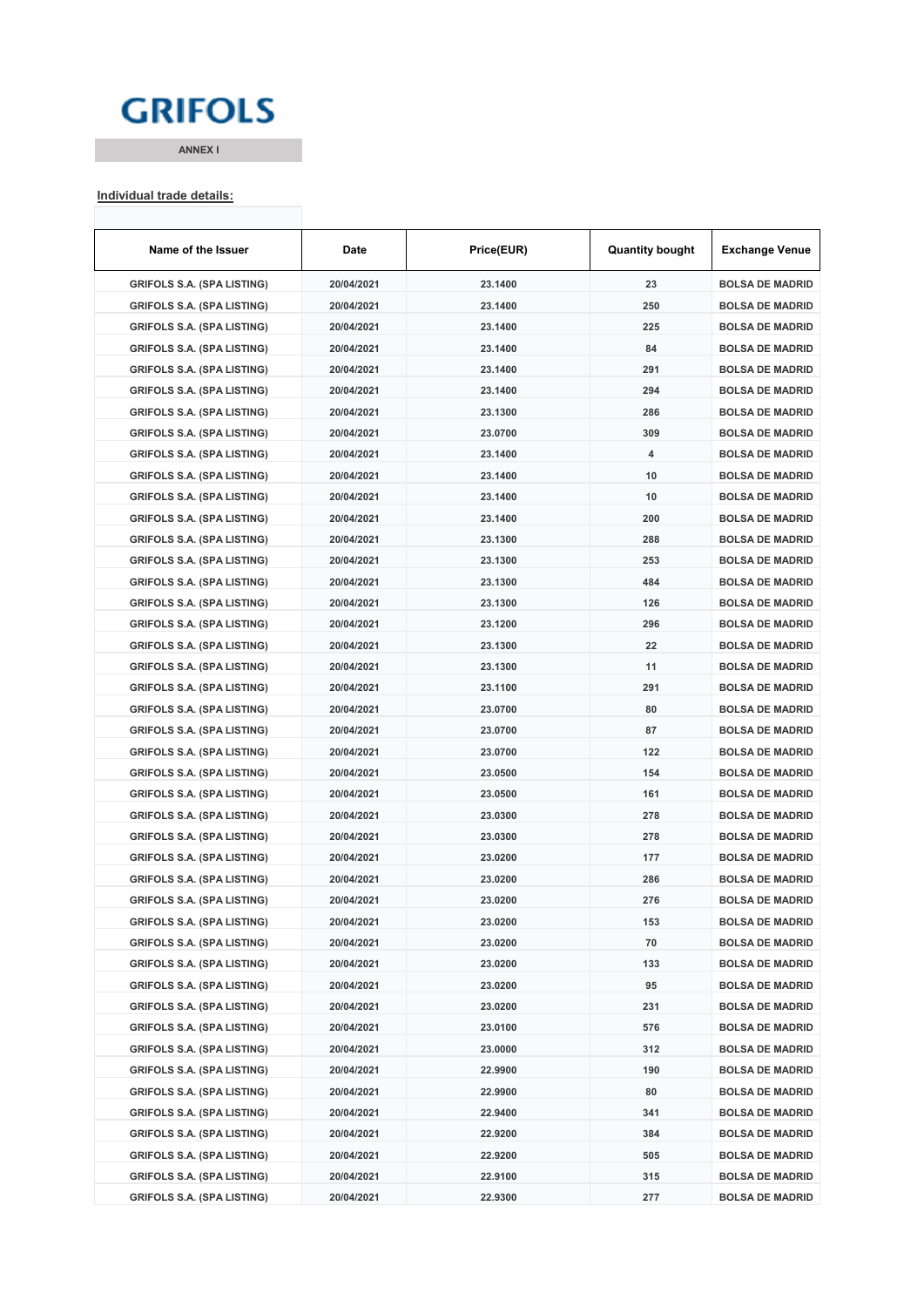| Name of the Issuer                | Date       | Price(EUR) | <b>Quantity bought</b> | <b>Exchange Venue</b>  |
|-----------------------------------|------------|------------|------------------------|------------------------|
| <b>GRIFOLS S.A. (SPA LISTING)</b> | 20/04/2021 | 22.9300    | 274                    | <b>BOLSA DE MADRID</b> |
| <b>GRIFOLS S.A. (SPA LISTING)</b> | 20/04/2021 | 22.9300    | 252                    | <b>BOLSA DE MADRID</b> |
| <b>GRIFOLS S.A. (SPA LISTING)</b> | 20/04/2021 | 22.9300    | 32                     | <b>BOLSA DE MADRID</b> |
| <b>GRIFOLS S.A. (SPA LISTING)</b> | 20/04/2021 | 22.9700    | 375                    | <b>BOLSA DE MADRID</b> |
| <b>GRIFOLS S.A. (SPA LISTING)</b> | 20/04/2021 | 22.9700    | 173                    | <b>BOLSA DE MADRID</b> |
| <b>GRIFOLS S.A. (SPA LISTING)</b> | 20/04/2021 | 22.9800    | 410                    | <b>BOLSA DE MADRID</b> |
| <b>GRIFOLS S.A. (SPA LISTING)</b> | 20/04/2021 | 22.9800    | 172                    | <b>BOLSA DE MADRID</b> |
| <b>GRIFOLS S.A. (SPA LISTING)</b> | 20/04/2021 | 22.9500    | 274                    | <b>BOLSA DE MADRID</b> |
| <b>GRIFOLS S.A. (SPA LISTING)</b> | 20/04/2021 | 22.9500    | 67                     | <b>BOLSA DE MADRID</b> |
| <b>GRIFOLS S.A. (SPA LISTING)</b> | 20/04/2021 | 22.9500    | 244                    | <b>BOLSA DE MADRID</b> |
| <b>GRIFOLS S.A. (SPA LISTING)</b> | 20/04/2021 | 22.9200    | 282                    | <b>BOLSA DE MADRID</b> |
| <b>GRIFOLS S.A. (SPA LISTING)</b> | 20/04/2021 | 22.9000    | 85                     | <b>BOLSA DE MADRID</b> |
| <b>GRIFOLS S.A. (SPA LISTING)</b> | 20/04/2021 | 22.9000    | 182                    | <b>BOLSA DE MADRID</b> |
| <b>GRIFOLS S.A. (SPA LISTING)</b> | 20/04/2021 | 22.8800    | 279                    | <b>BOLSA DE MADRID</b> |
| <b>GRIFOLS S.A. (SPA LISTING)</b> | 20/04/2021 | 22.8800    | 173                    | <b>BOLSA DE MADRID</b> |
| <b>GRIFOLS S.A. (SPA LISTING)</b> | 20/04/2021 | 22.8800    | 95                     | <b>BOLSA DE MADRID</b> |
| <b>GRIFOLS S.A. (SPA LISTING)</b> | 20/04/2021 | 22.8700    | 49                     | <b>BOLSA DE MADRID</b> |
| <b>GRIFOLS S.A. (SPA LISTING)</b> | 20/04/2021 | 22.8700    | 221                    | <b>BOLSA DE MADRID</b> |
| <b>GRIFOLS S.A. (SPA LISTING)</b> | 20/04/2021 | 22.8800    | 239                    | <b>BOLSA DE MADRID</b> |
| <b>GRIFOLS S.A. (SPA LISTING)</b> | 20/04/2021 | 22.8700    | 104                    | <b>BOLSA DE MADRID</b> |
| <b>GRIFOLS S.A. (SPA LISTING)</b> | 20/04/2021 | 22.8700    | 190                    | <b>BOLSA DE MADRID</b> |
| <b>GRIFOLS S.A. (SPA LISTING)</b> | 20/04/2021 | 22.8600    | 131                    | <b>BOLSA DE MADRID</b> |
| <b>GRIFOLS S.A. (SPA LISTING)</b> | 20/04/2021 | 22.8600    | 168                    | <b>BOLSA DE MADRID</b> |
| <b>GRIFOLS S.A. (SPA LISTING)</b> | 20/04/2021 | 22.8700    | 289                    | <b>BOLSA DE MADRID</b> |
| <b>GRIFOLS S.A. (SPA LISTING)</b> | 20/04/2021 | 22.8700    | 122                    | <b>BOLSA DE MADRID</b> |
| <b>GRIFOLS S.A. (SPA LISTING)</b> | 20/04/2021 | 22.8700    | 289                    | <b>BOLSA DE MADRID</b> |
| <b>GRIFOLS S.A. (SPA LISTING)</b> | 20/04/2021 | 22.8700    | 163                    | <b>BOLSA DE MADRID</b> |
| <b>GRIFOLS S.A. (SPA LISTING)</b> | 20/04/2021 | 22.8900    | 684                    | <b>BOLSA DE MADRID</b> |
| <b>GRIFOLS S.A. (SPA LISTING)</b> | 20/04/2021 | 22.8900    | 175                    | <b>BOLSA DE MADRID</b> |
| <b>GRIFOLS S.A. (SPA LISTING)</b> | 20/04/2021 | 22.8700    | 267                    | <b>BOLSA DE MADRID</b> |
| <b>GRIFOLS S.A. (SPA LISTING)</b> | 20/04/2021 | 22.8700    | 138                    | <b>BOLSA DE MADRID</b> |
| <b>GRIFOLS S.A. (SPA LISTING)</b> | 20/04/2021 | 22.8700    | 129                    | <b>BOLSA DE MADRID</b> |
| <b>GRIFOLS S.A. (SPA LISTING)</b> | 20/04/2021 | 22.8900    | 210                    | <b>BOLSA DE MADRID</b> |
| <b>GRIFOLS S.A. (SPA LISTING)</b> | 20/04/2021 | 22.8900    | 405                    | <b>BOLSA DE MADRID</b> |
| <b>GRIFOLS S.A. (SPA LISTING)</b> | 20/04/2021 | 22.8900    | 242                    | <b>BOLSA DE MADRID</b> |
| <b>GRIFOLS S.A. (SPA LISTING)</b> | 20/04/2021 | 22.9500    | 277                    | <b>BOLSA DE MADRID</b> |
| <b>GRIFOLS S.A. (SPA LISTING)</b> | 20/04/2021 | 22.9400    | 292                    | <b>BOLSA DE MADRID</b> |
| <b>GRIFOLS S.A. (SPA LISTING)</b> | 20/04/2021 | 22.9400    | 249                    | <b>BOLSA DE MADRID</b> |
| <b>GRIFOLS S.A. (SPA LISTING)</b> | 20/04/2021 | 22.9400    | 228                    | <b>BOLSA DE MADRID</b> |
| <b>GRIFOLS S.A. (SPA LISTING)</b> | 20/04/2021 | 22.9400    | 36                     | <b>BOLSA DE MADRID</b> |
| <b>GRIFOLS S.A. (SPA LISTING)</b> | 20/04/2021 | 22.9400    | 78                     | <b>BOLSA DE MADRID</b> |
| <b>GRIFOLS S.A. (SPA LISTING)</b> | 20/04/2021 | 22.9300    | 41                     | <b>BOLSA DE MADRID</b> |
| <b>GRIFOLS S.A. (SPA LISTING)</b> | 20/04/2021 | 22.9300    | 234                    | <b>BOLSA DE MADRID</b> |
| <b>GRIFOLS S.A. (SPA LISTING)</b> | 20/04/2021 | 22.9200    | 318                    | <b>BOLSA DE MADRID</b> |
| <b>GRIFOLS S.A. (SPA LISTING)</b> | 20/04/2021 | 22.9000    | 293                    | <b>BOLSA DE MADRID</b> |
| <b>GRIFOLS S.A. (SPA LISTING)</b> | 20/04/2021 | 22.9000    | 294                    | <b>BOLSA DE MADRID</b> |
| <b>GRIFOLS S.A. (SPA LISTING)</b> | 20/04/2021 | 22.8700    | 272                    | <b>BOLSA DE MADRID</b> |
| <b>GRIFOLS S.A. (SPA LISTING)</b> | 20/04/2021 | 22.9000    | 279                    | <b>BOLSA DE MADRID</b> |
| <b>GRIFOLS S.A. (SPA LISTING)</b> | 20/04/2021 | 22.8900    | 273                    | <b>BOLSA DE MADRID</b> |
| <b>GRIFOLS S.A. (SPA LISTING)</b> | 20/04/2021 | 22.9000    | 316                    | <b>BOLSA DE MADRID</b> |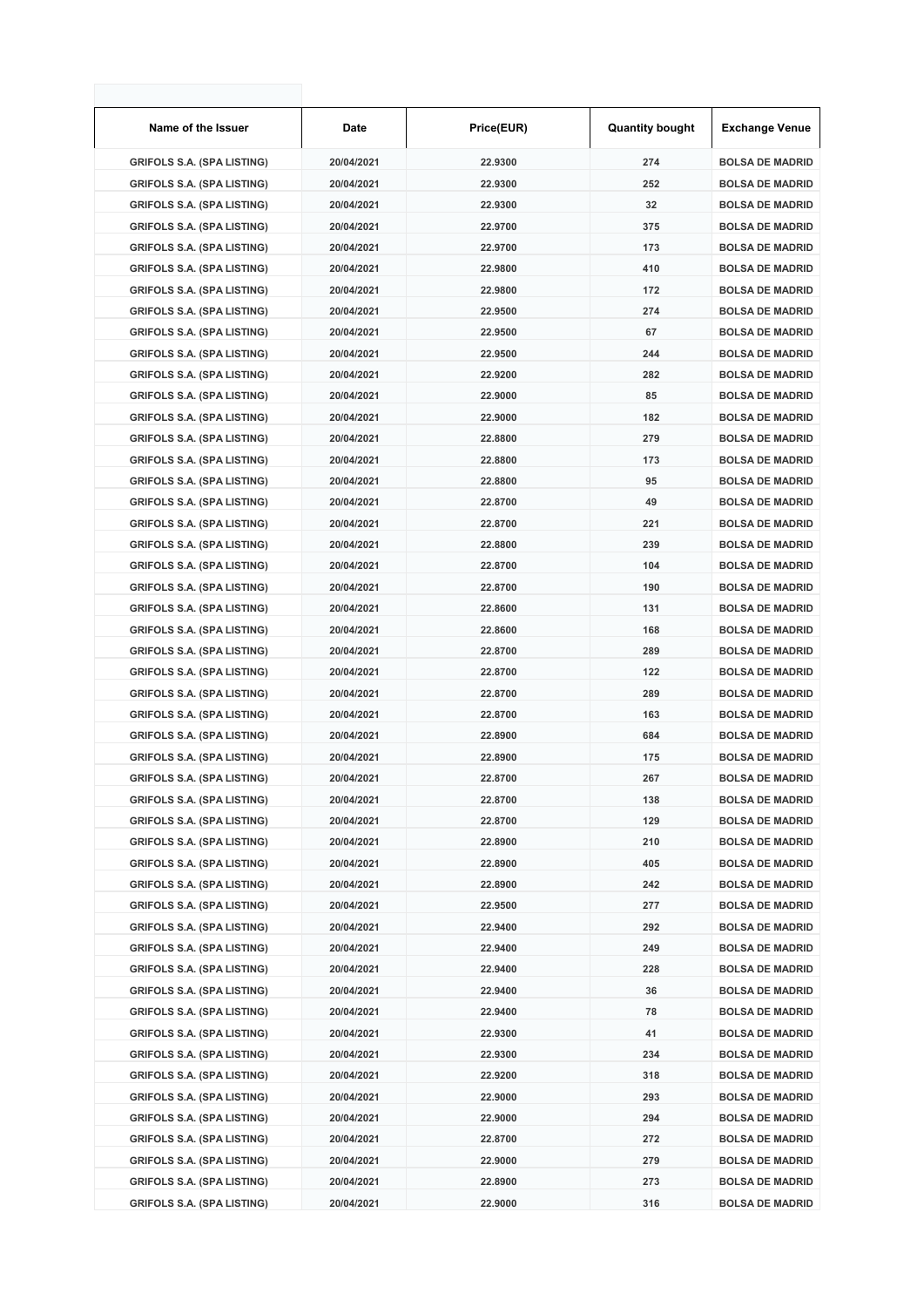| Name of the Issuer                | Date       | Price(EUR) | <b>Quantity bought</b> | <b>Exchange Venue</b>  |
|-----------------------------------|------------|------------|------------------------|------------------------|
| <b>GRIFOLS S.A. (SPA LISTING)</b> | 20/04/2021 | 22.9000    | 81                     | <b>BOLSA DE MADRID</b> |
| <b>GRIFOLS S.A. (SPA LISTING)</b> | 20/04/2021 | 22.9100    | 276                    | <b>BOLSA DE MADRID</b> |
| <b>GRIFOLS S.A. (SPA LISTING)</b> | 20/04/2021 | 22.9300    | 75                     | <b>BOLSA DE MADRID</b> |
| <b>GRIFOLS S.A. (SPA LISTING)</b> | 20/04/2021 | 22.9300    | 198                    | <b>BOLSA DE MADRID</b> |
| <b>GRIFOLS S.A. (SPA LISTING)</b> | 20/04/2021 | 22.9300    | 286                    | <b>BOLSA DE MADRID</b> |
| <b>GRIFOLS S.A. (SPA LISTING)</b> | 20/04/2021 | 22.9100    | 72                     | <b>BOLSA DE MADRID</b> |
| <b>GRIFOLS S.A. (SPA LISTING)</b> | 20/04/2021 | 22.9100    | 208                    | <b>BOLSA DE MADRID</b> |
| <b>GRIFOLS S.A. (SPA LISTING)</b> | 20/04/2021 | 22.9000    | 283                    | <b>BOLSA DE MADRID</b> |
| <b>GRIFOLS S.A. (SPA LISTING)</b> | 20/04/2021 | 22.9000    | 270                    | <b>BOLSA DE MADRID</b> |
| <b>GRIFOLS S.A. (SPA LISTING)</b> | 20/04/2021 | 22.8900    | 288                    | <b>BOLSA DE MADRID</b> |
| <b>GRIFOLS S.A. (SPA LISTING)</b> | 20/04/2021 | 22.8400    | 276                    | <b>BOLSA DE MADRID</b> |
| <b>GRIFOLS S.A. (SPA LISTING)</b> | 20/04/2021 | 22.8400    | 89                     | <b>BOLSA DE MADRID</b> |
| <b>GRIFOLS S.A. (SPA LISTING)</b> | 20/04/2021 | 22.8400    | 73                     | <b>BOLSA DE MADRID</b> |
| <b>GRIFOLS S.A. (SPA LISTING)</b> | 20/04/2021 | 22.8400    | 116                    | <b>BOLSA DE MADRID</b> |
| <b>GRIFOLS S.A. (SPA LISTING)</b> | 20/04/2021 | 22.8400    | 274                    | <b>BOLSA DE MADRID</b> |
| <b>GRIFOLS S.A. (SPA LISTING)</b> | 20/04/2021 | 22.7900    | 217                    | <b>BOLSA DE MADRID</b> |
| <b>GRIFOLS S.A. (SPA LISTING)</b> | 20/04/2021 | 22.7900    | 66                     | <b>BOLSA DE MADRID</b> |
| <b>GRIFOLS S.A. (SPA LISTING)</b> | 20/04/2021 | 22.7400    | 277                    | <b>BOLSA DE MADRID</b> |
| <b>GRIFOLS S.A. (SPA LISTING)</b> | 20/04/2021 | 22.7400    | 46                     | <b>BOLSA DE MADRID</b> |
| <b>GRIFOLS S.A. (SPA LISTING)</b> | 20/04/2021 | 22.7200    | 190                    | <b>BOLSA DE MADRID</b> |
| <b>GRIFOLS S.A. (SPA LISTING)</b> | 20/04/2021 | 22.7200    | 83                     | <b>BOLSA DE MADRID</b> |
| <b>GRIFOLS S.A. (SPA LISTING)</b> | 20/04/2021 | 22.7700    | 80                     | <b>BOLSA DE MADRID</b> |
| <b>GRIFOLS S.A. (SPA LISTING)</b> | 20/04/2021 | 22.7700    | 231                    | <b>BOLSA DE MADRID</b> |
| <b>GRIFOLS S.A. (SPA LISTING)</b> | 20/04/2021 | 22.7300    | 306                    | <b>BOLSA DE MADRID</b> |
| <b>GRIFOLS S.A. (SPA LISTING)</b> | 20/04/2021 | 22.7300    | 290                    | <b>BOLSA DE MADRID</b> |
| <b>GRIFOLS S.A. (SPA LISTING)</b> | 20/04/2021 | 22.7300    | 273                    | <b>BOLSA DE MADRID</b> |
| <b>GRIFOLS S.A. (SPA LISTING)</b> | 20/04/2021 | 22.7400    | 277                    | <b>BOLSA DE MADRID</b> |
| <b>GRIFOLS S.A. (SPA LISTING)</b> | 20/04/2021 | 22.7400    | 28                     | <b>BOLSA DE MADRID</b> |
| <b>GRIFOLS S.A. (SPA LISTING)</b> | 20/04/2021 | 22.7500    | 282                    | <b>BOLSA DE MADRID</b> |
| <b>GRIFOLS S.A. (SPA LISTING)</b> | 20/04/2021 | 22.7500    | 20                     | <b>BOLSA DE MADRID</b> |
| <b>GRIFOLS S.A. (SPA LISTING)</b> | 20/04/2021 | 22.7500    | 267                    | <b>BOLSA DE MADRID</b> |
| <b>GRIFOLS S.A. (SPA LISTING)</b> | 20/04/2021 | 22.7500    | 14                     | <b>BOLSA DE MADRID</b> |
| <b>GRIFOLS S.A. (SPA LISTING)</b> | 20/04/2021 | 22.7500    | 258                    | <b>BOLSA DE MADRID</b> |
| <b>GRIFOLS S.A. (SPA LISTING)</b> | 20/04/2021 | 22.7300    | 284                    | <b>BOLSA DE MADRID</b> |
| <b>GRIFOLS S.A. (SPA LISTING)</b> | 20/04/2021 | 22.7200    | 275                    | <b>BOLSA DE MADRID</b> |
| <b>GRIFOLS S.A. (SPA LISTING)</b> | 20/04/2021 | 22.6900    | 563                    | <b>BOLSA DE MADRID</b> |
| <b>GRIFOLS S.A. (SPA LISTING)</b> | 20/04/2021 | 22.7200    | 768                    | <b>BOLSA DE MADRID</b> |
| <b>GRIFOLS S.A. (SPA LISTING)</b> | 20/04/2021 | 22.7200    | 66                     | <b>BOLSA DE MADRID</b> |
| <b>GRIFOLS S.A. (SPA LISTING)</b> | 20/04/2021 | 22.6900    | 288                    | <b>BOLSA DE MADRID</b> |
| <b>GRIFOLS S.A. (SPA LISTING)</b> | 20/04/2021 | 22.6900    | 109                    | <b>BOLSA DE MADRID</b> |
| <b>GRIFOLS S.A. (SPA LISTING)</b> | 20/04/2021 | 22.7000    | 272                    | <b>BOLSA DE MADRID</b> |
| <b>GRIFOLS S.A. (SPA LISTING)</b> | 20/04/2021 | 22.7800    | 5                      | <b>BOLSA DE MADRID</b> |
| <b>GRIFOLS S.A. (SPA LISTING)</b> | 20/04/2021 | 22.7800    | 31                     | <b>BOLSA DE MADRID</b> |
| <b>GRIFOLS S.A. (SPA LISTING)</b> | 20/04/2021 | 22.7800    | 217                    | <b>BOLSA DE MADRID</b> |
| <b>GRIFOLS S.A. (SPA LISTING)</b> | 20/04/2021 | 22.7800    | 68                     | <b>BOLSA DE MADRID</b> |
| <b>GRIFOLS S.A. (SPA LISTING)</b> | 20/04/2021 | 22.7800    | 310                    | <b>BOLSA DE MADRID</b> |
| <b>GRIFOLS S.A. (SPA LISTING)</b> | 20/04/2021 | 22.7900    | 26                     | <b>BOLSA DE MADRID</b> |
| <b>GRIFOLS S.A. (SPA LISTING)</b> | 20/04/2021 | 22.7900    | 262                    | <b>BOLSA DE MADRID</b> |
| <b>GRIFOLS S.A. (SPA LISTING)</b> | 20/04/2021 | 22.7800    | 631                    | <b>BOLSA DE MADRID</b> |
| <b>GRIFOLS S.A. (SPA LISTING)</b> | 20/04/2021 | 22.7800    | 463                    | <b>BOLSA DE MADRID</b> |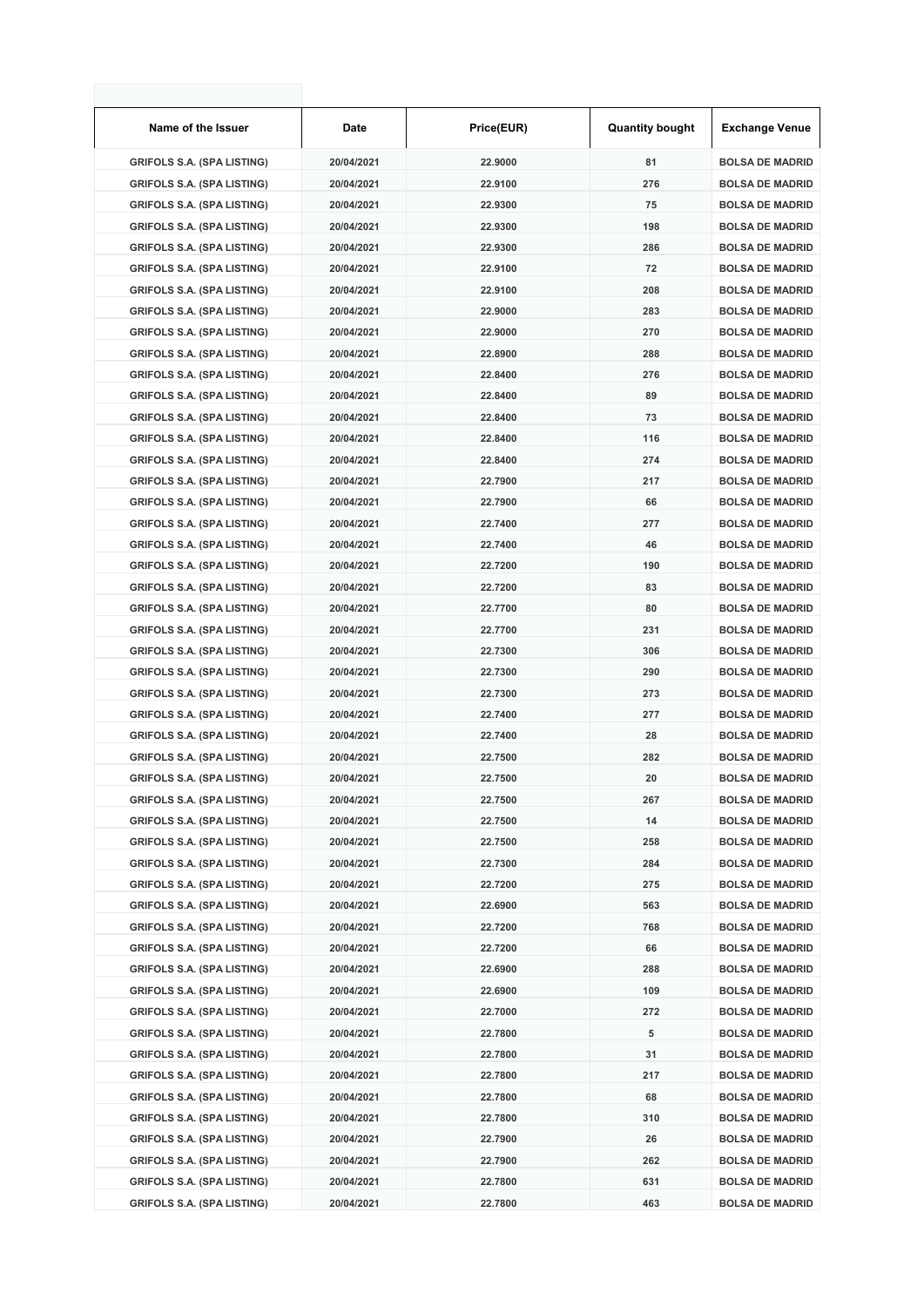| Name of the Issuer                | <b>Date</b> | Price(EUR) | <b>Quantity bought</b> | <b>Exchange Venue</b>  |
|-----------------------------------|-------------|------------|------------------------|------------------------|
| <b>GRIFOLS S.A. (SPA LISTING)</b> | 20/04/2021  | 22.7800    | 403                    | <b>BOLSA DE MADRID</b> |
| <b>GRIFOLS S.A. (SPA LISTING)</b> | 20/04/2021  | 22.7700    | 583                    | <b>BOLSA DE MADRID</b> |
| <b>GRIFOLS S.A. (SPA LISTING)</b> | 20/04/2021  | 22.7600    | 204                    | <b>BOLSA DE MADRID</b> |
| <b>GRIFOLS S.A. (SPA LISTING)</b> | 20/04/2021  | 22.7600    | 28                     | <b>BOLSA DE MADRID</b> |
| <b>GRIFOLS S.A. (SPA LISTING)</b> | 20/04/2021  | 22.7600    | 379                    | <b>BOLSA DE MADRID</b> |
| <b>GRIFOLS S.A. (SPA LISTING)</b> | 20/04/2021  | 22.7600    | 282                    | <b>BOLSA DE MADRID</b> |
| <b>GRIFOLS S.A. (SPA LISTING)</b> | 20/04/2021  | 22.7500    | 583                    | <b>BOLSA DE MADRID</b> |
| <b>GRIFOLS S.A. (SPA LISTING)</b> | 20/04/2021  | 22.7400    | 328                    | <b>BOLSA DE MADRID</b> |
| <b>GRIFOLS S.A. (SPA LISTING)</b> | 20/04/2021  | 22.7300    | 310                    | <b>BOLSA DE MADRID</b> |
| <b>GRIFOLS S.A. (SPA LISTING)</b> | 20/04/2021  | 22.7200    | 310                    | <b>BOLSA DE MADRID</b> |
| <b>GRIFOLS S.A. (SPA LISTING)</b> | 20/04/2021  | 22.7300    | 277                    | <b>BOLSA DE MADRID</b> |
| <b>GRIFOLS S.A. (SPA LISTING)</b> | 20/04/2021  | 22.7300    | 132                    | <b>BOLSA DE MADRID</b> |
| <b>GRIFOLS S.A. (SPA LISTING)</b> | 20/04/2021  | 22.7500    | 246                    | <b>BOLSA DE MADRID</b> |
| <b>GRIFOLS S.A. (SPA LISTING)</b> | 20/04/2021  | 22.7500    | 110                    | <b>BOLSA DE MADRID</b> |
| <b>GRIFOLS S.A. (SPA LISTING)</b> | 20/04/2021  | 22.8300    | 200                    | <b>BOLSA DE MADRID</b> |
| <b>GRIFOLS S.A. (SPA LISTING)</b> | 20/04/2021  | 22.8300    | 40                     | <b>BOLSA DE MADRID</b> |
| <b>GRIFOLS S.A. (SPA LISTING)</b> | 20/04/2021  | 22.8300    | 162                    | <b>BOLSA DE MADRID</b> |
| <b>GRIFOLS S.A. (SPA LISTING)</b> | 20/04/2021  | 22.8300    | 360                    | <b>BOLSA DE MADRID</b> |
| <b>GRIFOLS S.A. (SPA LISTING)</b> | 20/04/2021  | 22.8300    | 96                     | <b>BOLSA DE MADRID</b> |
| <b>GRIFOLS S.A. (SPA LISTING)</b> | 20/04/2021  | 22.8200    | 147                    | <b>BOLSA DE MADRID</b> |
| <b>GRIFOLS S.A. (SPA LISTING)</b> | 20/04/2021  | 22.8200    | 777                    | <b>BOLSA DE MADRID</b> |
| <b>GRIFOLS S.A. (SPA LISTING)</b> | 20/04/2021  | 22.8200    | 10                     | <b>BOLSA DE MADRID</b> |
| <b>GRIFOLS S.A. (SPA LISTING)</b> | 20/04/2021  | 22.8200    | $\overline{7}$         | <b>BOLSA DE MADRID</b> |
| <b>GRIFOLS S.A. (SPA LISTING)</b> | 20/04/2021  | 22.8200    | 540                    | <b>BOLSA DE MADRID</b> |
| <b>GRIFOLS S.A. (SPA LISTING)</b> | 20/04/2021  | 22.8200    | 678                    | <b>BOLSA DE MADRID</b> |
| <b>GRIFOLS S.A. (SPA LISTING)</b> | 20/04/2021  | 22.7900    | 94                     | <b>BOLSA DE MADRID</b> |
| <b>GRIFOLS S.A. (SPA LISTING)</b> | 20/04/2021  | 22.7900    | 192                    | <b>BOLSA DE MADRID</b> |
| <b>GRIFOLS S.A. (SPA LISTING)</b> | 20/04/2021  | 22.7900    | 323                    | <b>BOLSA DE MADRID</b> |
| <b>GRIFOLS S.A. (SPA LISTING)</b> | 20/04/2021  | 22.7900    | 314                    | <b>BOLSA DE MADRID</b> |
| <b>GRIFOLS S.A. (SPA LISTING)</b> | 20/04/2021  | 22.8100    | 329                    | <b>BOLSA DE MADRID</b> |
| <b>GRIFOLS S.A. (SPA LISTING)</b> | 20/04/2021  | 22.8100    | 543                    | <b>BOLSA DE MADRID</b> |
| <b>GRIFOLS S.A. (SPA LISTING)</b> | 20/04/2021  | 22.8200    | 206                    | <b>BOLSA DE MADRID</b> |
| <b>GRIFOLS S.A. (SPA LISTING)</b> | 20/04/2021  | 22.8200    | 61                     | <b>BOLSA DE MADRID</b> |
| <b>GRIFOLS S.A. (SPA LISTING)</b> | 20/04/2021  | 22.8200    | 293                    | <b>BOLSA DE MADRID</b> |
| <b>GRIFOLS S.A. (SPA LISTING)</b> | 20/04/2021  | 22.8200    | 293                    | <b>BOLSA DE MADRID</b> |
| <b>GRIFOLS S.A. (SPA LISTING)</b> | 20/04/2021  | 22.8200    | 278                    | <b>BOLSA DE MADRID</b> |
| <b>GRIFOLS S.A. (SPA LISTING)</b> | 20/04/2021  | 22.8500    | 585                    | <b>BOLSA DE MADRID</b> |
| <b>GRIFOLS S.A. (SPA LISTING)</b> | 20/04/2021  | 22.8500    | 599                    | <b>BOLSA DE MADRID</b> |
| <b>GRIFOLS S.A. (SPA LISTING)</b> | 20/04/2021  | 22.8500    | 276                    | <b>BOLSA DE MADRID</b> |
| <b>GRIFOLS S.A. (SPA LISTING)</b> | 20/04/2021  | 22.8500    | 200                    | <b>BOLSA DE MADRID</b> |
| <b>GRIFOLS S.A. (SPA LISTING)</b> | 20/04/2021  | 22.8500    | 8                      | <b>BOLSA DE MADRID</b> |
| <b>GRIFOLS S.A. (SPA LISTING)</b> | 20/04/2021  | 22.8700    | 288                    | <b>BOLSA DE MADRID</b> |
| <b>GRIFOLS S.A. (SPA LISTING)</b> | 20/04/2021  | 22.8700    | 200                    | <b>BOLSA DE MADRID</b> |
| <b>GRIFOLS S.A. (SPA LISTING)</b> | 20/04/2021  | 22.8700    | 56                     | <b>BOLSA DE MADRID</b> |
| <b>GRIFOLS S.A. (SPA LISTING)</b> | 20/04/2021  | 22.8700    | 200                    | <b>BOLSA DE MADRID</b> |
| <b>GRIFOLS S.A. (SPA LISTING)</b> | 20/04/2021  | 22.8700    | 5                      | <b>BOLSA DE MADRID</b> |
| <b>GRIFOLS S.A. (SPA LISTING)</b> | 20/04/2021  | 22.8700    | 273                    | <b>BOLSA DE MADRID</b> |
| <b>GRIFOLS S.A. (SPA LISTING)</b> | 20/04/2021  | 22.8700    | 43                     | <b>BOLSA DE MADRID</b> |
| <b>GRIFOLS S.A. (SPA LISTING)</b> | 20/04/2021  | 22.8600    | 647                    | <b>BOLSA DE MADRID</b> |
| <b>GRIFOLS S.A. (SPA LISTING)</b> | 20/04/2021  | 22.8600    | 880                    | <b>BOLSA DE MADRID</b> |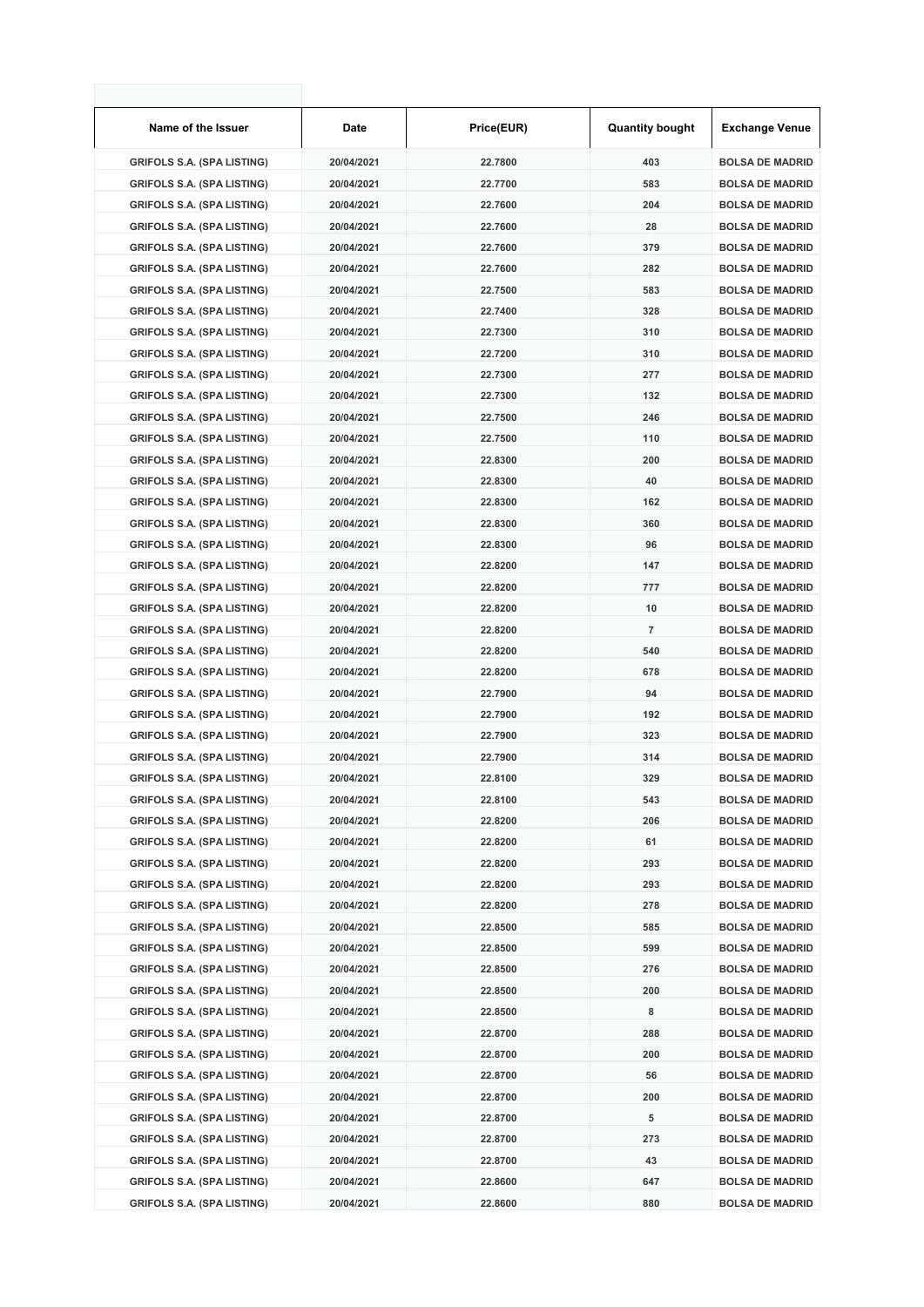| Name of the Issuer                | Date       | Price(EUR) | <b>Quantity bought</b> | <b>Exchange Venue</b>  |
|-----------------------------------|------------|------------|------------------------|------------------------|
| <b>GRIFOLS S.A. (SPA LISTING)</b> | 20/04/2021 | 22.8600    | 291                    | <b>BOLSA DE MADRID</b> |
| <b>GRIFOLS S.A. (SPA LISTING)</b> | 20/04/2021 | 22.8400    | 294                    | <b>BOLSA DE MADRID</b> |
| <b>GRIFOLS S.A. (SPA LISTING)</b> | 20/04/2021 | 22.8400    | 16                     | <b>BOLSA DE MADRID</b> |
| <b>GRIFOLS S.A. (SPA LISTING)</b> | 20/04/2021 | 22.8100    | 201                    | <b>BOLSA DE MADRID</b> |
| <b>GRIFOLS S.A. (SPA LISTING)</b> | 20/04/2021 | 22.8100    | 101                    | <b>BOLSA DE MADRID</b> |
| <b>GRIFOLS S.A. (SPA LISTING)</b> | 20/04/2021 | 22.8100    | 210                    | <b>BOLSA DE MADRID</b> |
| <b>GRIFOLS S.A. (SPA LISTING)</b> | 20/04/2021 | 22.8100    | 87                     | <b>BOLSA DE MADRID</b> |
| <b>GRIFOLS S.A. (SPA LISTING)</b> | 20/04/2021 | 22.8100    | 284                    | <b>BOLSA DE MADRID</b> |
| <b>GRIFOLS S.A. (SPA LISTING)</b> | 20/04/2021 | 22.8100    | 277                    | <b>BOLSA DE MADRID</b> |
| <b>GRIFOLS S.A. (SPA LISTING)</b> | 20/04/2021 | 22.8000    | 290                    | <b>BOLSA DE MADRID</b> |
| <b>GRIFOLS S.A. (SPA LISTING)</b> | 20/04/2021 | 22.8000    | 273                    | <b>BOLSA DE MADRID</b> |
| <b>GRIFOLS S.A. (SPA LISTING)</b> | 20/04/2021 | 22.7900    | 62                     | <b>BOLSA DE MADRID</b> |
| <b>GRIFOLS S.A. (SPA LISTING)</b> | 20/04/2021 | 22.7900    | 74                     | <b>BOLSA DE MADRID</b> |
| <b>GRIFOLS S.A. (SPA LISTING)</b> | 20/04/2021 | 22.7900    | 191                    | <b>BOLSA DE MADRID</b> |
| <b>GRIFOLS S.A. (SPA LISTING)</b> | 20/04/2021 | 22.7900    | 573                    | <b>BOLSA DE MADRID</b> |
| <b>GRIFOLS S.A. (SPA LISTING)</b> | 20/04/2021 | 22.7900    | 37                     | <b>BOLSA DE MADRID</b> |
| <b>GRIFOLS S.A. (SPA LISTING)</b> | 20/04/2021 | 22.7900    | 287                    | <b>BOLSA DE MADRID</b> |
| <b>GRIFOLS S.A. (SPA LISTING)</b> | 20/04/2021 | 22.7900    | 542                    | <b>BOLSA DE MADRID</b> |
| <b>GRIFOLS S.A. (SPA LISTING)</b> | 20/04/2021 | 22.7900    | 160                    | <b>BOLSA DE MADRID</b> |
| <b>GRIFOLS S.A. (SPA LISTING)</b> | 20/04/2021 | 22.8000    | 22                     | <b>BOLSA DE MADRID</b> |
| <b>GRIFOLS S.A. (SPA LISTING)</b> | 20/04/2021 | 22.8000    | 200                    | <b>BOLSA DE MADRID</b> |
| <b>GRIFOLS S.A. (SPA LISTING)</b> | 20/04/2021 | 22.8000    | 382                    | <b>BOLSA DE MADRID</b> |
| <b>GRIFOLS S.A. (SPA LISTING)</b> | 20/04/2021 | 22.8000    | 416                    | <b>BOLSA DE MADRID</b> |
| <b>GRIFOLS S.A. (SPA LISTING)</b> | 20/04/2021 | 22.8000    | 19                     | <b>BOLSA DE MADRID</b> |
| <b>GRIFOLS S.A. (SPA LISTING)</b> | 20/04/2021 | 22.8000    | 124                    | <b>BOLSA DE MADRID</b> |
| <b>GRIFOLS S.A. (SPA LISTING)</b> | 20/04/2021 | 22.8100    | 309                    | <b>BOLSA DE MADRID</b> |
| <b>GRIFOLS S.A. (SPA LISTING)</b> | 20/04/2021 | 22.8100    | 307                    | <b>BOLSA DE MADRID</b> |
| <b>GRIFOLS S.A. (SPA LISTING)</b> | 20/04/2021 | 22.8100    | 546                    | <b>BOLSA DE MADRID</b> |
| <b>GRIFOLS S.A. (SPA LISTING)</b> | 20/04/2021 | 22.8100    | 272                    | <b>BOLSA DE MADRID</b> |
| <b>GRIFOLS S.A. (SPA LISTING)</b> | 20/04/2021 | 22.8100    | 273                    | <b>BOLSA DE MADRID</b> |
| <b>GRIFOLS S.A. (SPA LISTING)</b> | 20/04/2021 | 22.8100    | 563                    | <b>BOLSA DE MADRID</b> |
| <b>GRIFOLS S.A. (SPA LISTING)</b> | 20/04/2021 | 22.8000    | 57                     | <b>BOLSA DE MADRID</b> |
| <b>GRIFOLS S.A. (SPA LISTING)</b> | 20/04/2021 | 22.8500    | 578                    | <b>BOLSA DE MADRID</b> |
| <b>GRIFOLS S.A. (SPA LISTING)</b> | 20/04/2021 | 22.8700    | 371                    | <b>BOLSA DE MADRID</b> |
| <b>GRIFOLS S.A. (SPA LISTING)</b> | 20/04/2021 | 22.9000    | 474                    | <b>BOLSA DE MADRID</b> |
| <b>GRIFOLS S.A. (SPA LISTING)</b> | 20/04/2021 | 22.9000    | 296                    | <b>BOLSA DE MADRID</b> |
| <b>GRIFOLS S.A. (SPA LISTING)</b> | 20/04/2021 | 22.9000    | 278                    | <b>BOLSA DE MADRID</b> |
| <b>GRIFOLS S.A. (SPA LISTING)</b> | 20/04/2021 | 22.9000    | 309                    | <b>BOLSA DE MADRID</b> |
| <b>GRIFOLS S.A. (SPA LISTING)</b> | 20/04/2021 | 22.9000    | 284                    | <b>BOLSA DE MADRID</b> |
| <b>GRIFOLS S.A. (SPA LISTING)</b> | 20/04/2021 | 22.9000    | 309                    | <b>BOLSA DE MADRID</b> |
| <b>GRIFOLS S.A. (SPA LISTING)</b> | 20/04/2021 | 22.9000    | 421                    | <b>BOLSA DE MADRID</b> |
| <b>GRIFOLS S.A. (SPA LISTING)</b> | 20/04/2021 | 22.9000    | 6                      | <b>BOLSA DE MADRID</b> |
| <b>GRIFOLS S.A. (SPA LISTING)</b> | 20/04/2021 | 22.9000    | 1,006                  | <b>BOLSA DE MADRID</b> |
| <b>GRIFOLS S.A. (SPA LISTING)</b> | 20/04/2021 | 22.8900    | 272                    | <b>BOLSA DE MADRID</b> |
| <b>GRIFOLS S.A. (SPA LISTING)</b> | 20/04/2021 | 22.9100    | 314                    | <b>BOLSA DE MADRID</b> |
| <b>GRIFOLS S.A. (SPA LISTING)</b> | 20/04/2021 | 22.9100    | 262                    | <b>BOLSA DE MADRID</b> |
| <b>GRIFOLS S.A. (SPA LISTING)</b> | 20/04/2021 | 22.9100    | 294                    | <b>BOLSA DE MADRID</b> |
| <b>GRIFOLS S.A. (SPA LISTING)</b> | 20/04/2021 | 22.9100    | 884                    | <b>BOLSA DE MADRID</b> |
| <b>GRIFOLS S.A. (SPA LISTING)</b> | 20/04/2021 | 22.9100    | 195                    | <b>BOLSA DE MADRID</b> |
| <b>GRIFOLS S.A. (SPA LISTING)</b> | 20/04/2021 | 22.9000    | 309                    | <b>BOLSA DE MADRID</b> |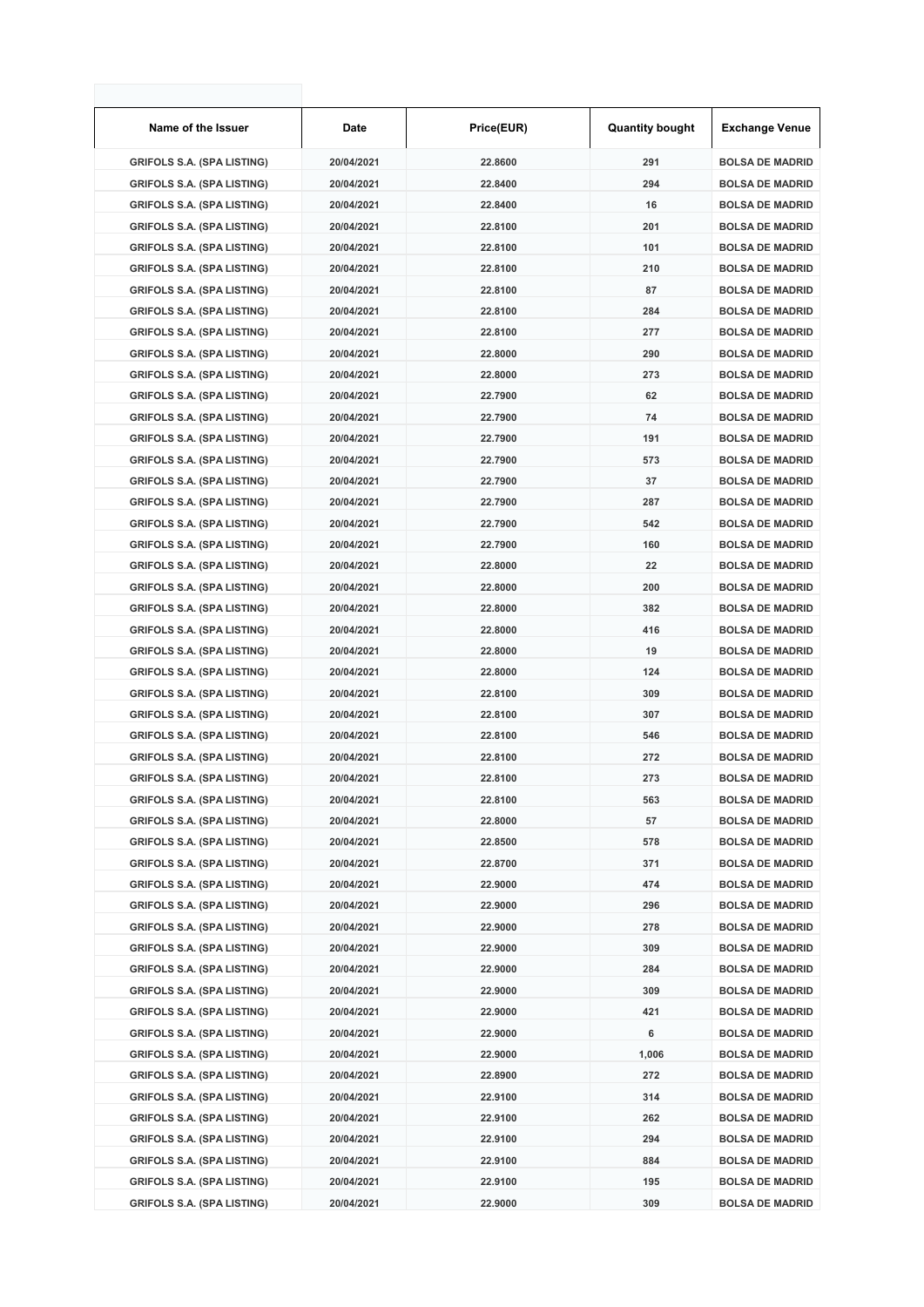| Name of the Issuer                | Date       | Price(EUR) | <b>Quantity bought</b> | <b>Exchange Venue</b>  |
|-----------------------------------|------------|------------|------------------------|------------------------|
| <b>GRIFOLS S.A. (SPA LISTING)</b> | 20/04/2021 | 22.9000    | 156                    | <b>BOLSA DE MADRID</b> |
| <b>GRIFOLS S.A. (SPA LISTING)</b> | 20/04/2021 | 22.9000    | 111                    | <b>BOLSA DE MADRID</b> |
| <b>GRIFOLS S.A. (SPA LISTING)</b> | 20/04/2021 | 22.9000    | 294                    | <b>BOLSA DE MADRID</b> |
| <b>GRIFOLS S.A. (SPA LISTING)</b> | 20/04/2021 | 22.9000    | 19                     | <b>BOLSA DE MADRID</b> |
| <b>GRIFOLS S.A. (SPA LISTING)</b> | 20/04/2021 | 22.9000    | 259                    | <b>BOLSA DE MADRID</b> |
| <b>GRIFOLS S.A. (SPA LISTING)</b> | 20/04/2021 | 22.9000    | 166                    | <b>BOLSA DE MADRID</b> |
| <b>GRIFOLS S.A. (SPA LISTING)</b> | 20/04/2021 | 22.9300    | 567                    | <b>BOLSA DE MADRID</b> |
| <b>GRIFOLS S.A. (SPA LISTING)</b> | 20/04/2021 | 22.9300    | 273                    | <b>BOLSA DE MADRID</b> |
| <b>GRIFOLS S.A. (SPA LISTING)</b> | 20/04/2021 | 22.9400    | 852                    | <b>BOLSA DE MADRID</b> |
| <b>GRIFOLS S.A. (SPA LISTING)</b> | 20/04/2021 | 22.9400    | 273                    | <b>BOLSA DE MADRID</b> |
| <b>GRIFOLS S.A. (SPA LISTING)</b> | 20/04/2021 | 22.9300    | 269                    | <b>BOLSA DE MADRID</b> |
| <b>GRIFOLS S.A. (SPA LISTING)</b> | 20/04/2021 | 22.9400    | 311                    | <b>BOLSA DE MADRID</b> |
| <b>GRIFOLS S.A. (SPA LISTING)</b> | 20/04/2021 | 22.9400    | 290                    | <b>BOLSA DE MADRID</b> |
| <b>GRIFOLS S.A. (SPA LISTING)</b> | 20/04/2021 | 22.9800    | 442                    | <b>BOLSA DE MADRID</b> |
| <b>GRIFOLS S.A. (SPA LISTING)</b> | 20/04/2021 | 22.9800    | 128                    | <b>BOLSA DE MADRID</b> |
| <b>GRIFOLS S.A. (SPA LISTING)</b> | 20/04/2021 | 22.9700    | 319                    | <b>BOLSA DE MADRID</b> |
| <b>GRIFOLS S.A. (SPA LISTING)</b> | 20/04/2021 | 22.9800    | 292                    | <b>BOLSA DE MADRID</b> |
| <b>GRIFOLS S.A. (SPA LISTING)</b> | 20/04/2021 | 22.9900    | 293                    | <b>BOLSA DE MADRID</b> |
| <b>GRIFOLS S.A. (SPA LISTING)</b> | 20/04/2021 | 23.0000    | 319                    | <b>BOLSA DE MADRID</b> |
| <b>GRIFOLS S.A. (SPA LISTING)</b> | 20/04/2021 | 23.0300    | 294                    | <b>BOLSA DE MADRID</b> |
| <b>GRIFOLS S.A. (SPA LISTING)</b> | 20/04/2021 | 23.0200    | 37                     | <b>BOLSA DE MADRID</b> |
| <b>GRIFOLS S.A. (SPA LISTING)</b> | 20/04/2021 | 23.0200    | 200                    | <b>BOLSA DE MADRID</b> |
| <b>GRIFOLS S.A. (SPA LISTING)</b> | 20/04/2021 | 23.0200    | 328                    | <b>BOLSA DE MADRID</b> |
| <b>GRIFOLS S.A. (SPA LISTING)</b> | 20/04/2021 | 23.0000    | 117                    | <b>BOLSA DE MADRID</b> |
| <b>GRIFOLS S.A. (SPA LISTING)</b> | 20/04/2021 | 23.0000    | 158                    | <b>BOLSA DE MADRID</b> |
| <b>GRIFOLS S.A. (SPA LISTING)</b> | 20/04/2021 | 22.9900    | 313                    | <b>BOLSA DE MADRID</b> |
| <b>GRIFOLS S.A. (SPA LISTING)</b> | 20/04/2021 | 22.9900    | 171                    | <b>BOLSA DE MADRID</b> |
| <b>GRIFOLS S.A. (SPA LISTING)</b> | 20/04/2021 | 22.9900    | 343                    | <b>BOLSA DE MADRID</b> |
| <b>GRIFOLS S.A. (SPA LISTING)</b> | 20/04/2021 | 22.9900    | 26                     | <b>BOLSA DE MADRID</b> |
| <b>GRIFOLS S.A. (SPA LISTING)</b> | 20/04/2021 | 22.9900    | 249                    | <b>BOLSA DE MADRID</b> |
| <b>GRIFOLS S.A. (SPA LISTING)</b> | 20/04/2021 | 22.9700    | 138                    | <b>BOLSA DE MADRID</b> |
| <b>GRIFOLS S.A. (SPA LISTING)</b> | 20/04/2021 | 22.9700    | 116                    | <b>BOLSA DE MADRID</b> |
| <b>GRIFOLS S.A. (SPA LISTING)</b> | 20/04/2021 | 22.9700    | 49                     | <b>BOLSA DE MADRID</b> |
| <b>GRIFOLS S.A. (SPA LISTING)</b> | 20/04/2021 | 22.9700    | 217                    | <b>BOLSA DE MADRID</b> |
| <b>GRIFOLS S.A. (SPA LISTING)</b> | 20/04/2021 | 22.9700    | 143                    | <b>BOLSA DE MADRID</b> |
| <b>GRIFOLS S.A. (SPA LISTING)</b> | 20/04/2021 | 22.9700    | 52                     | <b>BOLSA DE MADRID</b> |
| <b>GRIFOLS S.A. (SPA LISTING)</b> | 20/04/2021 | 22.9700    | 126                    | <b>BOLSA DE MADRID</b> |
| <b>GRIFOLS S.A. (SPA LISTING)</b> | 20/04/2021 | 22.9700    | 22                     | <b>BOLSA DE MADRID</b> |
| <b>GRIFOLS S.A. (SPA LISTING)</b> | 20/04/2021 | 22.9600    | 72                     | <b>BOLSA DE MADRID</b> |
| <b>GRIFOLS S.A. (SPA LISTING)</b> | 20/04/2021 | 22.9600    | 196                    | <b>BOLSA DE MADRID</b> |
| <b>GRIFOLS S.A. (SPA LISTING)</b> | 20/04/2021 | 22.9700    | 287                    | <b>BOLSA DE MADRID</b> |
| <b>GRIFOLS S.A. (SPA LISTING)</b> | 20/04/2021 | 22.9700    | 270                    | <b>BOLSA DE MADRID</b> |
| <b>GRIFOLS S.A. (SPA LISTING)</b> | 20/04/2021 | 22.9500    | 278                    | <b>BOLSA DE MADRID</b> |
| <b>GRIFOLS S.A. (SPA LISTING)</b> | 20/04/2021 | 22.9500    | 342                    | <b>BOLSA DE MADRID</b> |
| <b>GRIFOLS S.A. (SPA LISTING)</b> | 20/04/2021 | 22.9500    | 292                    | <b>BOLSA DE MADRID</b> |
| <b>GRIFOLS S.A. (SPA LISTING)</b> | 20/04/2021 | 22.9500    | 569                    | <b>BOLSA DE MADRID</b> |
| <b>GRIFOLS S.A. (SPA LISTING)</b> | 20/04/2021 | 22.9500    | 335                    | <b>BOLSA DE MADRID</b> |
| <b>GRIFOLS S.A. (SPA LISTING)</b> | 20/04/2021 | 22.9500    | 25                     | <b>BOLSA DE MADRID</b> |
| <b>GRIFOLS S.A. (SPA LISTING)</b> | 20/04/2021 | 22.9500    | 226                    | <b>BOLSA DE MADRID</b> |
| <b>GRIFOLS S.A. (SPA LISTING)</b> | 20/04/2021 | 22.9500    | 300                    | <b>BOLSA DE MADRID</b> |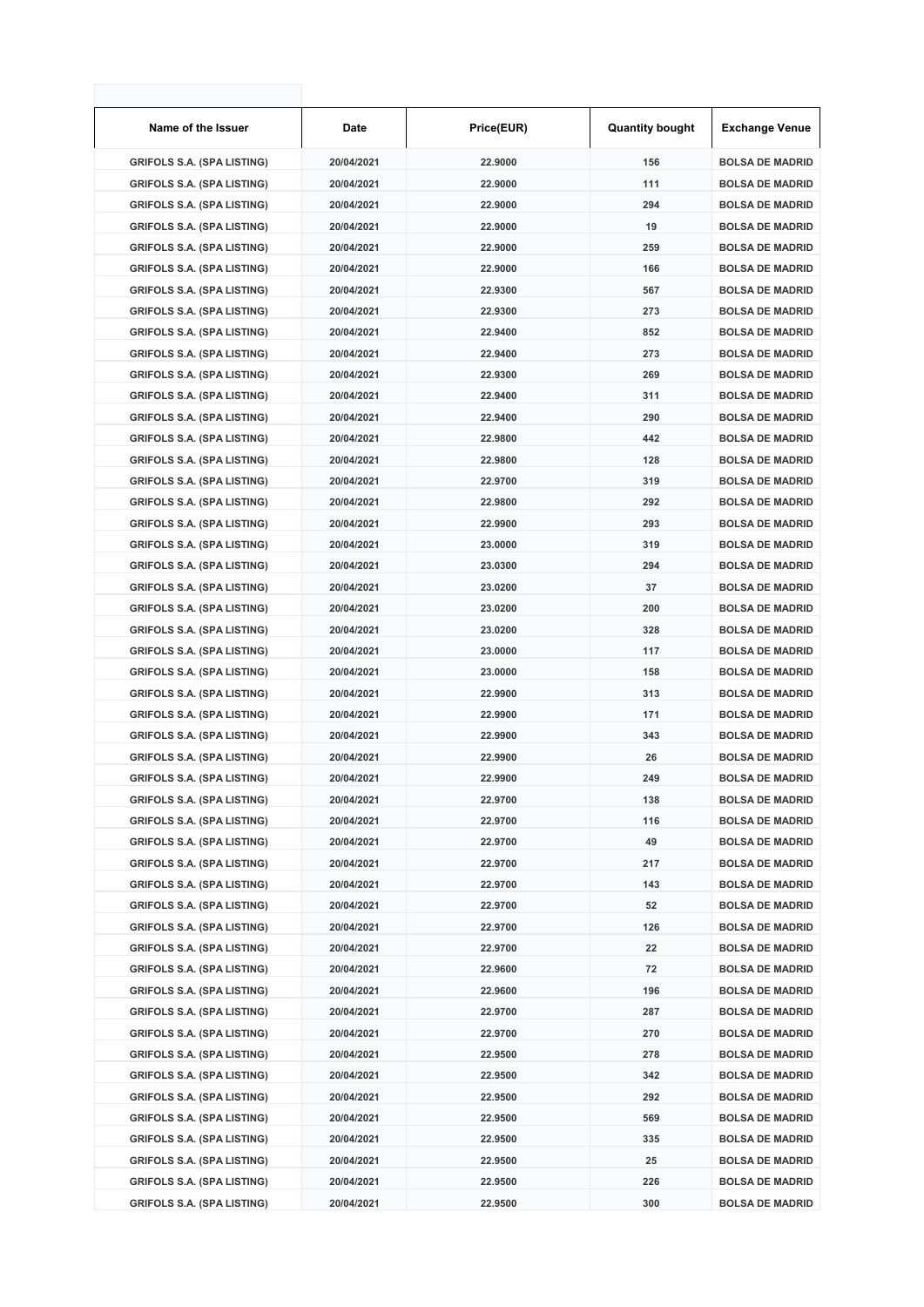| Name of the Issuer                | Date       | Price(EUR) | <b>Quantity bought</b> | <b>Exchange Venue</b>  |
|-----------------------------------|------------|------------|------------------------|------------------------|
| <b>GRIFOLS S.A. (SPA LISTING)</b> | 20/04/2021 | 22.9500    | 301                    | <b>BOLSA DE MADRID</b> |
| <b>GRIFOLS S.A. (SPA LISTING)</b> | 20/04/2021 | 22.9500    | 274                    | <b>BOLSA DE MADRID</b> |
| <b>GRIFOLS S.A. (SPA LISTING)</b> | 20/04/2021 | 22.9500    | 287                    | <b>BOLSA DE MADRID</b> |
| <b>GRIFOLS S.A. (SPA LISTING)</b> | 20/04/2021 | 22.9500    | 278                    | <b>BOLSA DE MADRID</b> |
| <b>GRIFOLS S.A. (SPA LISTING)</b> | 20/04/2021 | 22.9500    | 280                    | <b>BOLSA DE MADRID</b> |
| <b>GRIFOLS S.A. (SPA LISTING)</b> | 20/04/2021 | 22.9500    | 196                    | <b>BOLSA DE MADRID</b> |
| <b>GRIFOLS S.A. (SPA LISTING)</b> | 20/04/2021 | 22.9500    | 86                     | <b>BOLSA DE MADRID</b> |
| <b>GRIFOLS S.A. (SPA LISTING)</b> | 20/04/2021 | 22.9500    | 283                    | <b>BOLSA DE MADRID</b> |
| <b>GRIFOLS S.A. (SPA LISTING)</b> | 20/04/2021 | 22.9500    | 146                    | <b>BOLSA DE MADRID</b> |
| <b>GRIFOLS S.A. (SPA LISTING)</b> | 20/04/2021 | 22.9500    | 307                    | <b>BOLSA DE MADRID</b> |
| <b>GRIFOLS S.A. (SPA LISTING)</b> | 20/04/2021 | 22.9500    | 562                    | <b>BOLSA DE MADRID</b> |
| <b>GRIFOLS S.A. (SPA LISTING)</b> | 20/04/2021 | 22.9500    | 296                    | <b>BOLSA DE MADRID</b> |
| <b>GRIFOLS S.A. (SPA LISTING)</b> | 20/04/2021 | 22.9500    | 322                    | <b>BOLSA DE MADRID</b> |
| <b>GRIFOLS S.A. (SPA LISTING)</b> | 20/04/2021 | 22.9200    | 129                    | <b>BOLSA DE MADRID</b> |
| <b>GRIFOLS S.A. (SPA LISTING)</b> | 20/04/2021 | 22.9200    | 75                     | <b>BOLSA DE MADRID</b> |
| <b>GRIFOLS S.A. (SPA LISTING)</b> | 20/04/2021 | 22.9200    | 75                     | <b>BOLSA DE MADRID</b> |
| <b>GRIFOLS S.A. (SPA LISTING)</b> | 20/04/2021 | 22.9200    | 257                    | <b>BOLSA DE MADRID</b> |
| <b>GRIFOLS S.A. (SPA LISTING)</b> | 20/04/2021 | 22.9200    | 16                     | <b>BOLSA DE MADRID</b> |
| <b>GRIFOLS S.A. (SPA LISTING)</b> | 20/04/2021 | 22.9100    | 64                     | <b>BOLSA DE MADRID</b> |
| <b>GRIFOLS S.A. (SPA LISTING)</b> | 20/04/2021 | 22.9100    | 31                     | <b>BOLSA DE MADRID</b> |
| <b>GRIFOLS S.A. (SPA LISTING)</b> | 20/04/2021 | 22.9100    | 24                     | <b>BOLSA DE MADRID</b> |
| <b>GRIFOLS S.A. (SPA LISTING)</b> | 20/04/2021 | 22.9100    | 178                    | <b>BOLSA DE MADRID</b> |
| <b>GRIFOLS S.A. (SPA LISTING)</b> | 20/04/2021 | 22.9200    | 481                    | <b>BOLSA DE MADRID</b> |
| <b>GRIFOLS S.A. (SPA LISTING)</b> | 20/04/2021 | 22.9200    | 99                     | <b>BOLSA DE MADRID</b> |
| <b>GRIFOLS S.A. (SPA LISTING)</b> | 20/04/2021 | 22.9200    | 293                    | <b>BOLSA DE MADRID</b> |
| <b>GRIFOLS S.A. (SPA LISTING)</b> | 20/04/2021 | 22.9200    | 274                    | <b>BOLSA DE MADRID</b> |
| <b>GRIFOLS S.A. (SPA LISTING)</b> | 20/04/2021 | 22.9200    | 286                    | <b>BOLSA DE MADRID</b> |
| <b>GRIFOLS S.A. (SPA LISTING)</b> | 20/04/2021 | 22.9200    | 577                    | <b>BOLSA DE MADRID</b> |
| <b>GRIFOLS S.A. (SPA LISTING)</b> | 20/04/2021 | 22.9200    | 83                     | <b>BOLSA DE MADRID</b> |
| <b>GRIFOLS S.A. (SPA LISTING)</b> | 20/04/2021 | 22.9200    | 22                     | <b>BOLSA DE MADRID</b> |
| <b>GRIFOLS S.A. (SPA LISTING)</b> | 20/04/2021 | 22.9200    | 452                    | <b>BOLSA DE MADRID</b> |
| <b>GRIFOLS S.A. (SPA LISTING)</b> | 20/04/2021 | 22.9200    | 285                    | <b>BOLSA DE MADRID</b> |
| <b>GRIFOLS S.A. (SPA LISTING)</b> | 20/04/2021 | 22.9200    | 498                    | <b>BOLSA DE MADRID</b> |
| <b>GRIFOLS S.A. (SPA LISTING)</b> | 20/04/2021 | 22.9200    | 310                    | <b>BOLSA DE MADRID</b> |
| <b>GRIFOLS S.A. (SPA LISTING)</b> | 20/04/2021 | 22.9100    | 277                    | <b>BOLSA DE MADRID</b> |
| <b>GRIFOLS S.A. (SPA LISTING)</b> | 20/04/2021 | 22.9100    | 306                    | <b>BOLSA DE MADRID</b> |
| <b>GRIFOLS S.A. (SPA LISTING)</b> | 20/04/2021 | 22.9100    | 265                    | <b>BOLSA DE MADRID</b> |
| <b>GRIFOLS S.A. (SPA LISTING)</b> | 20/04/2021 | 22.9100    | 21                     | <b>BOLSA DE MADRID</b> |
| <b>GRIFOLS S.A. (SPA LISTING)</b> | 20/04/2021 | 22.9100    | 283                    | <b>BOLSA DE MADRID</b> |
| <b>GRIFOLS S.A. (SPA LISTING)</b> | 20/04/2021 | 22.9100    | 279                    | <b>BOLSA DE MADRID</b> |
| <b>GRIFOLS S.A. (SPA LISTING)</b> | 20/04/2021 | 22.8900    | 13                     | <b>BOLSA DE MADRID</b> |
| <b>GRIFOLS S.A. (SPA LISTING)</b> | 20/04/2021 | 22.8900    | 287                    | <b>BOLSA DE MADRID</b> |
| <b>GRIFOLS S.A. (SPA LISTING)</b> | 20/04/2021 | 22.8900    | 280                    | <b>BOLSA DE MADRID</b> |
| <b>GRIFOLS S.A. (SPA LISTING)</b> | 20/04/2021 | 22.9200    | 849                    | <b>BOLSA DE MADRID</b> |
| <b>GRIFOLS S.A. (SPA LISTING)</b> | 20/04/2021 | 22.9200    | 323                    | <b>BOLSA DE MADRID</b> |
| <b>GRIFOLS S.A. (SPA LISTING)</b> | 20/04/2021 | 22.9200    | 279                    | <b>BOLSA DE MADRID</b> |
| <b>GRIFOLS S.A. (SPA LISTING)</b> | 20/04/2021 | 22.9200    | 729                    | <b>BOLSA DE MADRID</b> |
| <b>GRIFOLS S.A. (SPA LISTING)</b> | 20/04/2021 | 22.9200    | 301                    | <b>BOLSA DE MADRID</b> |
| <b>GRIFOLS S.A. (SPA LISTING)</b> | 20/04/2021 | 22.9200    | 299                    | <b>BOLSA DE MADRID</b> |
| <b>GRIFOLS S.A. (SPA LISTING)</b> | 20/04/2021 | 22.9200    | 584                    | <b>BOLSA DE MADRID</b> |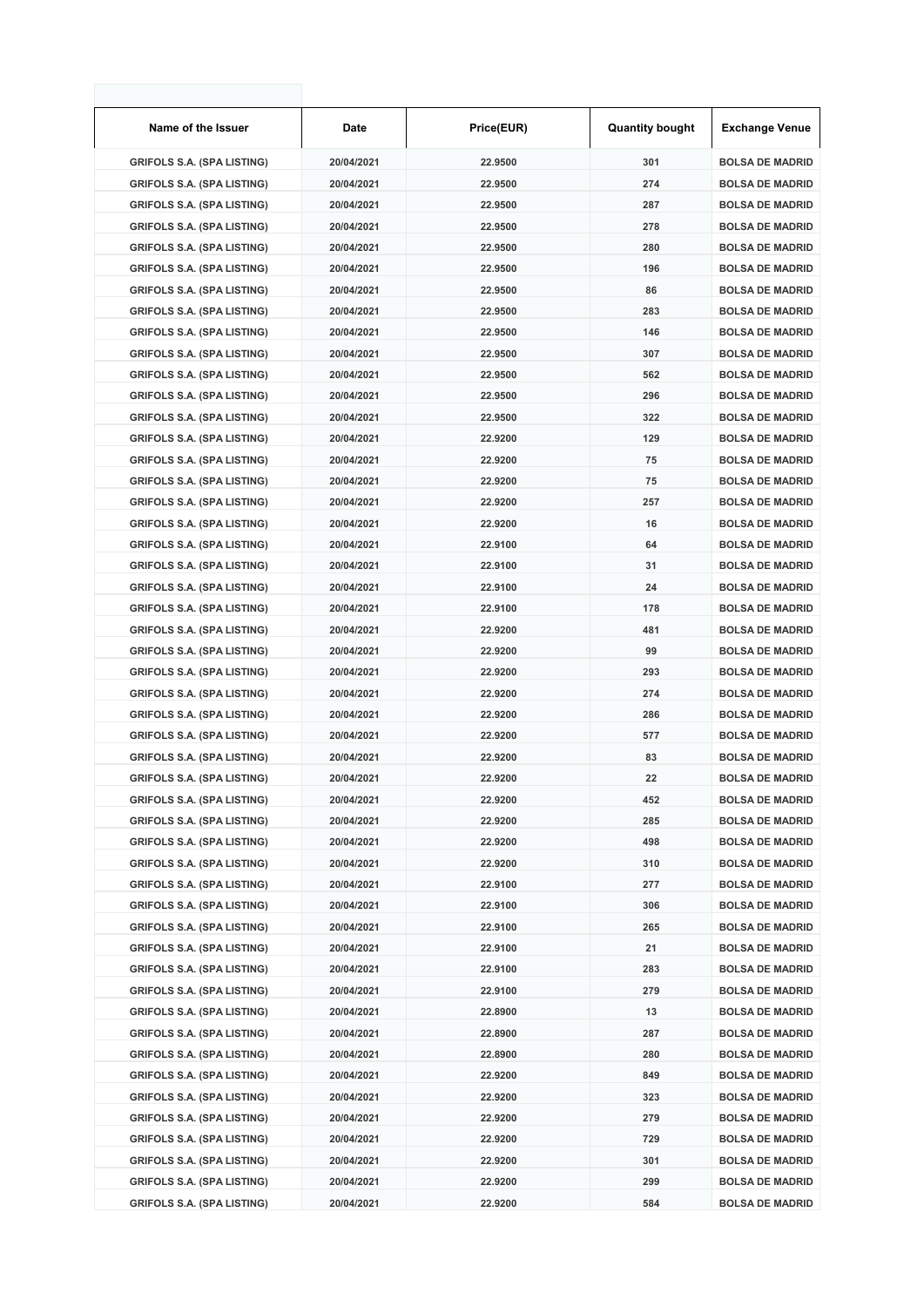| Name of the Issuer                | Date       | Price(EUR) | <b>Quantity bought</b>  | <b>Exchange Venue</b>  |
|-----------------------------------|------------|------------|-------------------------|------------------------|
| <b>GRIFOLS S.A. (SPA LISTING)</b> | 20/04/2021 | 22.9200    | 200                     | <b>BOLSA DE MADRID</b> |
| <b>GRIFOLS S.A. (SPA LISTING)</b> | 20/04/2021 | 22.9200    | 299                     | <b>BOLSA DE MADRID</b> |
| <b>GRIFOLS S.A. (SPA LISTING)</b> | 20/04/2021 | 22.9400    | 479                     | <b>BOLSA DE MADRID</b> |
| <b>GRIFOLS S.A. (SPA LISTING)</b> | 20/04/2021 | 22.9400    | 285                     | <b>BOLSA DE MADRID</b> |
| <b>GRIFOLS S.A. (SPA LISTING)</b> | 20/04/2021 | 22.9400    | 506                     | <b>BOLSA DE MADRID</b> |
| <b>GRIFOLS S.A. (SPA LISTING)</b> | 20/04/2021 | 22.9300    | 160                     | <b>BOLSA DE MADRID</b> |
| <b>GRIFOLS S.A. (SPA LISTING)</b> | 20/04/2021 | 22.9300    | 124                     | <b>BOLSA DE MADRID</b> |
| <b>GRIFOLS S.A. (SPA LISTING)</b> | 20/04/2021 | 22.9300    | 273                     | <b>BOLSA DE MADRID</b> |
| <b>GRIFOLS S.A. (SPA LISTING)</b> | 20/04/2021 | 22.9300    | 8                       | <b>BOLSA DE MADRID</b> |
| <b>GRIFOLS S.A. (SPA LISTING)</b> | 20/04/2021 | 22.9400    | 105                     | <b>BOLSA DE MADRID</b> |
| <b>GRIFOLS S.A. (SPA LISTING)</b> | 20/04/2021 | 22.9400    | 20                      | <b>BOLSA DE MADRID</b> |
| <b>GRIFOLS S.A. (SPA LISTING)</b> | 20/04/2021 | 22.9500    | 580                     | <b>BOLSA DE MADRID</b> |
| <b>GRIFOLS S.A. (SPA LISTING)</b> | 20/04/2021 | 22.9500    | 11                      | <b>BOLSA DE MADRID</b> |
| <b>GRIFOLS S.A. (SPA LISTING)</b> | 20/04/2021 | 22.9500    | 276                     | <b>BOLSA DE MADRID</b> |
| <b>GRIFOLS S.A. (SPA LISTING)</b> | 20/04/2021 | 22.9500    | 843                     | <b>BOLSA DE MADRID</b> |
| <b>GRIFOLS S.A. (SPA LISTING)</b> | 20/04/2021 | 22.9500    | 324                     | <b>BOLSA DE MADRID</b> |
| <b>GRIFOLS S.A. (SPA LISTING)</b> | 20/04/2021 | 22.9500    | 277                     | <b>BOLSA DE MADRID</b> |
| <b>GRIFOLS S.A. (SPA LISTING)</b> | 20/04/2021 | 22.9400    | 275                     | <b>BOLSA DE MADRID</b> |
| <b>GRIFOLS S.A. (SPA LISTING)</b> | 20/04/2021 | 22.9400    | 291                     | <b>BOLSA DE MADRID</b> |
| <b>GRIFOLS S.A. (SPA LISTING)</b> | 20/04/2021 | 22.9400    | 298                     | <b>BOLSA DE MADRID</b> |
| <b>GRIFOLS S.A. (SPA LISTING)</b> | 20/04/2021 | 22.9500    | $\overline{7}$          | <b>BOLSA DE MADRID</b> |
| <b>GRIFOLS S.A. (SPA LISTING)</b> | 20/04/2021 | 22.9500    | 230                     | <b>BOLSA DE MADRID</b> |
| <b>GRIFOLS S.A. (SPA LISTING)</b> | 20/04/2021 | 22.9500    | 575                     | <b>BOLSA DE MADRID</b> |
| <b>GRIFOLS S.A. (SPA LISTING)</b> | 20/04/2021 | 22.9500    | 222                     | <b>BOLSA DE MADRID</b> |
| <b>GRIFOLS S.A. (SPA LISTING)</b> | 20/04/2021 | 22.9600    | 913                     | <b>BOLSA DE MADRID</b> |
| <b>GRIFOLS S.A. (SPA LISTING)</b> | 20/04/2021 | 22.9500    | 61                      | <b>BOLSA DE MADRID</b> |
| <b>GRIFOLS S.A. (SPA LISTING)</b> | 20/04/2021 | 22.9500    | 276                     | <b>BOLSA DE MADRID</b> |
| <b>GRIFOLS S.A. (SPA LISTING)</b> | 20/04/2021 | 22.9500    | 274                     | <b>BOLSA DE MADRID</b> |
| <b>GRIFOLS S.A. (SPA LISTING)</b> | 20/04/2021 | 22.9500    | 287                     | <b>BOLSA DE MADRID</b> |
| <b>GRIFOLS S.A. (SPA LISTING)</b> | 20/04/2021 | 22.9500    | 292                     | <b>BOLSA DE MADRID</b> |
| <b>GRIFOLS S.A. (SPA LISTING)</b> | 20/04/2021 | 22.9500    | 287                     | <b>BOLSA DE MADRID</b> |
| <b>GRIFOLS S.A. (SPA LISTING)</b> | 20/04/2021 | 22.9500    | 271                     | <b>BOLSA DE MADRID</b> |
| <b>GRIFOLS S.A. (SPA LISTING)</b> | 20/04/2021 | 22.9500    | 609                     | <b>BOLSA DE MADRID</b> |
| <b>GRIFOLS S.A. (SPA LISTING)</b> | 20/04/2021 | 22.9500    | 859                     | <b>BOLSA DE MADRID</b> |
| <b>GRIFOLS S.A. (SPA LISTING)</b> | 20/04/2021 | 22.9500    | 145                     | <b>BOLSA DE MADRID</b> |
| <b>GRIFOLS S.A. (SPA LISTING)</b> | 20/04/2021 | 22.9700    | 601                     | <b>BOLSA DE MADRID</b> |
| <b>GRIFOLS S.A. (SPA LISTING)</b> | 20/04/2021 | 22.9800    | 555                     | <b>BOLSA DE MADRID</b> |
| <b>GRIFOLS S.A. (SPA LISTING)</b> | 20/04/2021 | 22.9700    | 60                      | <b>BOLSA DE MADRID</b> |
| <b>GRIFOLS S.A. (SPA LISTING)</b> | 20/04/2021 | 22.9700    | 241                     | <b>BOLSA DE MADRID</b> |
| <b>GRIFOLS S.A. (SPA LISTING)</b> | 20/04/2021 | 22.9600    | 303                     | <b>BOLSA DE MADRID</b> |
| <b>GRIFOLS S.A. (SPA LISTING)</b> | 20/04/2021 | 22.9600    | 138                     | <b>BOLSA DE MADRID</b> |
| <b>GRIFOLS S.A. (SPA LISTING)</b> | 20/04/2021 | 22.9600    | 148                     | <b>BOLSA DE MADRID</b> |
| <b>GRIFOLS S.A. (SPA LISTING)</b> | 20/04/2021 | 22.9500    | 47                      | <b>BOLSA DE MADRID</b> |
| <b>GRIFOLS S.A. (SPA LISTING)</b> | 20/04/2021 | 22.9500    | 228                     | <b>BOLSA DE MADRID</b> |
| <b>GRIFOLS S.A. (SPA LISTING)</b> | 20/04/2021 | 22.9500    | 156                     | <b>BOLSA DE MADRID</b> |
| <b>GRIFOLS S.A. (SPA LISTING)</b> | 20/04/2021 | 22.9500    | 170                     | <b>BOLSA DE MADRID</b> |
| <b>GRIFOLS S.A. (SPA LISTING)</b> | 20/04/2021 | 22.9500    | 275                     | <b>BOLSA DE MADRID</b> |
| <b>GRIFOLS S.A. (SPA LISTING)</b> | 20/04/2021 | 22.9500    | 662                     | <b>BOLSA DE MADRID</b> |
| <b>GRIFOLS S.A. (SPA LISTING)</b> | 20/04/2021 | 22.9500    | 1,281                   | <b>BOLSA DE MADRID</b> |
| <b>GRIFOLS S.A. (SPA LISTING)</b> | 20/04/2021 | 22.9500    | $\overline{\mathbf{2}}$ | <b>BOLSA DE MADRID</b> |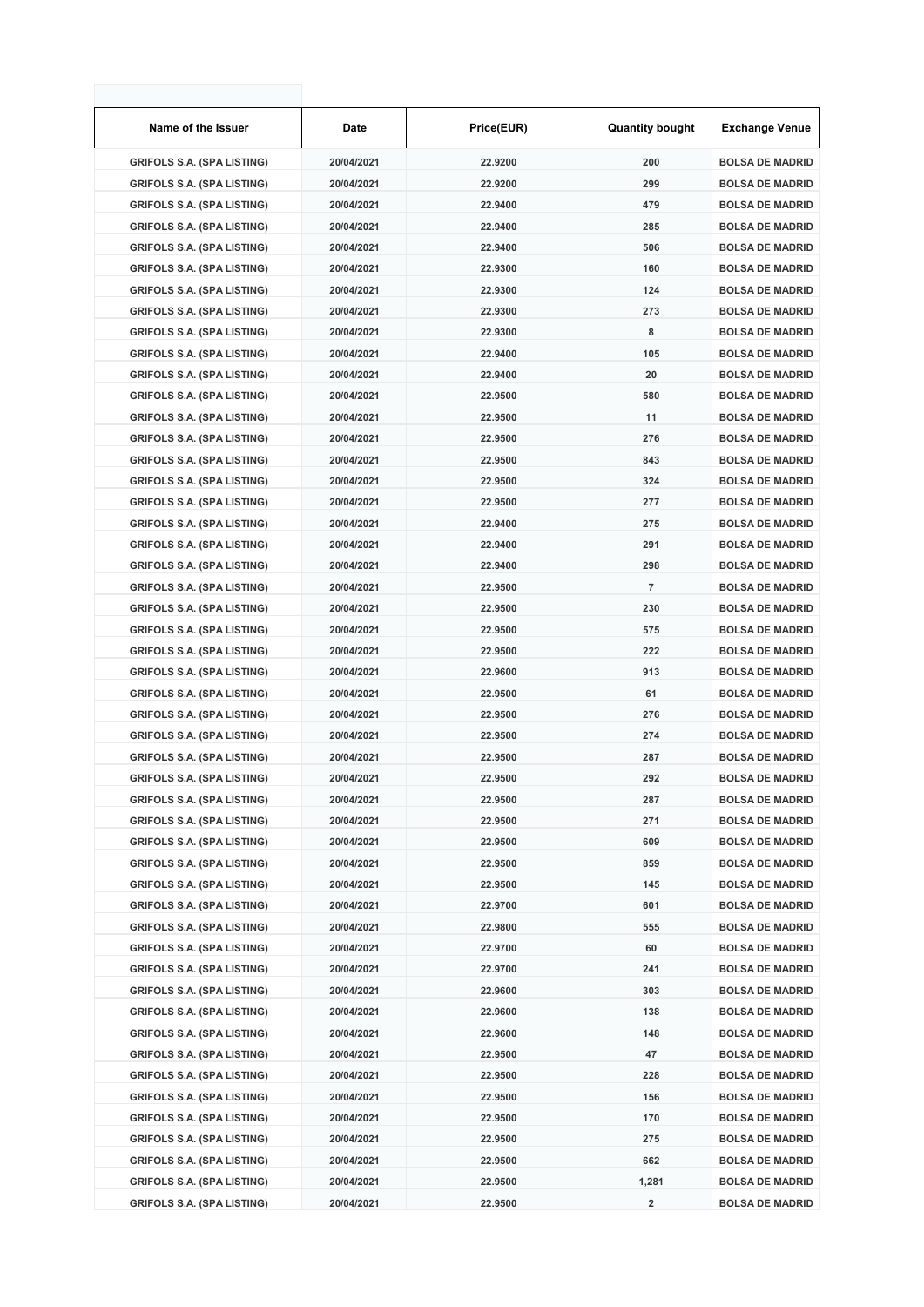| Name of the Issuer                | Date       | Price(EUR) | <b>Quantity bought</b> | <b>Exchange Venue</b>  |
|-----------------------------------|------------|------------|------------------------|------------------------|
| <b>GRIFOLS S.A. (SPA LISTING)</b> | 21/04/2021 | 22.9500    | 314                    | <b>BOLSA DE MADRID</b> |
| <b>GRIFOLS S.A. (SPA LISTING)</b> | 21/04/2021 | 22.9500    | 295                    | <b>BOLSA DE MADRID</b> |
| <b>GRIFOLS S.A. (SPA LISTING)</b> | 21/04/2021 | 22.9500    | 294                    | <b>BOLSA DE MADRID</b> |
| <b>GRIFOLS S.A. (SPA LISTING)</b> | 21/04/2021 | 22.9500    | 281                    | <b>BOLSA DE MADRID</b> |
| <b>GRIFOLS S.A. (SPA LISTING)</b> | 21/04/2021 | 23.0300    | 261                    | <b>BOLSA DE MADRID</b> |
| <b>GRIFOLS S.A. (SPA LISTING)</b> | 21/04/2021 | 23.0300    | 347                    | <b>BOLSA DE MADRID</b> |
| <b>GRIFOLS S.A. (SPA LISTING)</b> | 21/04/2021 | 22.9900    | 278                    | <b>BOLSA DE MADRID</b> |
| <b>GRIFOLS S.A. (SPA LISTING)</b> | 21/04/2021 | 22.9600    | 279                    | <b>BOLSA DE MADRID</b> |
| <b>GRIFOLS S.A. (SPA LISTING)</b> | 21/04/2021 | 23.0200    | 94                     | <b>BOLSA DE MADRID</b> |
| <b>GRIFOLS S.A. (SPA LISTING)</b> | 21/04/2021 | 23.0200    | 171                    | <b>BOLSA DE MADRID</b> |
| <b>GRIFOLS S.A. (SPA LISTING)</b> | 21/04/2021 | 22.9900    | 275                    | <b>BOLSA DE MADRID</b> |
| <b>GRIFOLS S.A. (SPA LISTING)</b> | 21/04/2021 | 22.9900    | 392                    | <b>BOLSA DE MADRID</b> |
| <b>GRIFOLS S.A. (SPA LISTING)</b> | 21/04/2021 | 23.0300    | 268                    | <b>BOLSA DE MADRID</b> |
| <b>GRIFOLS S.A. (SPA LISTING)</b> | 21/04/2021 | 23.0500    | 350                    | <b>BOLSA DE MADRID</b> |
| <b>GRIFOLS S.A. (SPA LISTING)</b> | 21/04/2021 | 23.0500    | 439                    | <b>BOLSA DE MADRID</b> |
| <b>GRIFOLS S.A. (SPA LISTING)</b> | 21/04/2021 | 23.0500    | 51                     | <b>BOLSA DE MADRID</b> |
| <b>GRIFOLS S.A. (SPA LISTING)</b> | 21/04/2021 | 23.0500    | 25                     | <b>BOLSA DE MADRID</b> |
| <b>GRIFOLS S.A. (SPA LISTING)</b> | 21/04/2021 | 23.0500    | 395                    | <b>BOLSA DE MADRID</b> |
| <b>GRIFOLS S.A. (SPA LISTING)</b> | 21/04/2021 | 23.0500    | 354                    | <b>BOLSA DE MADRID</b> |
| <b>GRIFOLS S.A. (SPA LISTING)</b> | 21/04/2021 | 23.0900    | 109                    | <b>BOLSA DE MADRID</b> |
| <b>GRIFOLS S.A. (SPA LISTING)</b> | 21/04/2021 | 23.0900    | 166                    | <b>BOLSA DE MADRID</b> |
| <b>GRIFOLS S.A. (SPA LISTING)</b> | 21/04/2021 | 23.1400    | 170                    | <b>BOLSA DE MADRID</b> |
| <b>GRIFOLS S.A. (SPA LISTING)</b> | 21/04/2021 | 23.1400    | 109                    | <b>BOLSA DE MADRID</b> |
| <b>GRIFOLS S.A. (SPA LISTING)</b> | 21/04/2021 | 23.1400    | 278                    | <b>BOLSA DE MADRID</b> |
| <b>GRIFOLS S.A. (SPA LISTING)</b> | 21/04/2021 | 23.1400    | 236                    | <b>BOLSA DE MADRID</b> |
| <b>GRIFOLS S.A. (SPA LISTING)</b> | 21/04/2021 | 23.1400    | 50                     | <b>BOLSA DE MADRID</b> |
| <b>GRIFOLS S.A. (SPA LISTING)</b> | 21/04/2021 | 23.1400    | 32                     | <b>BOLSA DE MADRID</b> |
| <b>GRIFOLS S.A. (SPA LISTING)</b> | 21/04/2021 | 23.1400    | 126                    | <b>BOLSA DE MADRID</b> |
| <b>GRIFOLS S.A. (SPA LISTING)</b> | 21/04/2021 | 23.1300    | 722                    | <b>BOLSA DE MADRID</b> |
| <b>GRIFOLS S.A. (SPA LISTING)</b> | 21/04/2021 | 23.1400    | 224                    | <b>BOLSA DE MADRID</b> |
| <b>GRIFOLS S.A. (SPA LISTING)</b> | 21/04/2021 | 23.1300    | 315                    | <b>BOLSA DE MADRID</b> |
| <b>GRIFOLS S.A. (SPA LISTING)</b> | 21/04/2021 | 23.1500    | 272                    | <b>BOLSA DE MADRID</b> |
| <b>GRIFOLS S.A. (SPA LISTING)</b> | 21/04/2021 | 23.1500    | 595                    | <b>BOLSA DE MADRID</b> |
| <b>GRIFOLS S.A. (SPA LISTING)</b> | 21/04/2021 | 23.1800    | 318                    | <b>BOLSA DE MADRID</b> |
| <b>GRIFOLS S.A. (SPA LISTING)</b> | 21/04/2021 | 23.1800    | 273                    | <b>BOLSA DE MADRID</b> |
| <b>GRIFOLS S.A. (SPA LISTING)</b> | 21/04/2021 | 23.1800    | 325                    | <b>BOLSA DE MADRID</b> |
| <b>GRIFOLS S.A. (SPA LISTING)</b> | 21/04/2021 | 23.1700    | 314                    | <b>BOLSA DE MADRID</b> |
| <b>GRIFOLS S.A. (SPA LISTING)</b> | 21/04/2021 | 23.1600    | 248                    | <b>BOLSA DE MADRID</b> |
| <b>GRIFOLS S.A. (SPA LISTING)</b> | 21/04/2021 | 23.1600    | 67                     | <b>BOLSA DE MADRID</b> |
| <b>GRIFOLS S.A. (SPA LISTING)</b> | 21/04/2021 | 23.1600    | 314                    | <b>BOLSA DE MADRID</b> |
| <b>GRIFOLS S.A. (SPA LISTING)</b> | 21/04/2021 | 23.1600    | 267                    | <b>BOLSA DE MADRID</b> |
| <b>GRIFOLS S.A. (SPA LISTING)</b> | 21/04/2021 | 23.1500    | 75                     | <b>BOLSA DE MADRID</b> |
| <b>GRIFOLS S.A. (SPA LISTING)</b> | 21/04/2021 | 23.1500    | 220                    | <b>BOLSA DE MADRID</b> |
| <b>GRIFOLS S.A. (SPA LISTING)</b> | 21/04/2021 | 23.1400    | 295                    | <b>BOLSA DE MADRID</b> |
| <b>GRIFOLS S.A. (SPA LISTING)</b> | 21/04/2021 | 23.1200    | 275                    | <b>BOLSA DE MADRID</b> |
| <b>GRIFOLS S.A. (SPA LISTING)</b> | 21/04/2021 | 23.1200    | 279                    | <b>BOLSA DE MADRID</b> |
| <b>GRIFOLS S.A. (SPA LISTING)</b> | 21/04/2021 | 23.1100    | 292                    | <b>BOLSA DE MADRID</b> |
| <b>GRIFOLS S.A. (SPA LISTING)</b> | 21/04/2021 | 23.1200    | 165                    | <b>BOLSA DE MADRID</b> |
| <b>GRIFOLS S.A. (SPA LISTING)</b> | 21/04/2021 | 23.1200    | 58                     | <b>BOLSA DE MADRID</b> |
| <b>GRIFOLS S.A. (SPA LISTING)</b> | 21/04/2021 | 23.1200    | 45                     | <b>BOLSA DE MADRID</b> |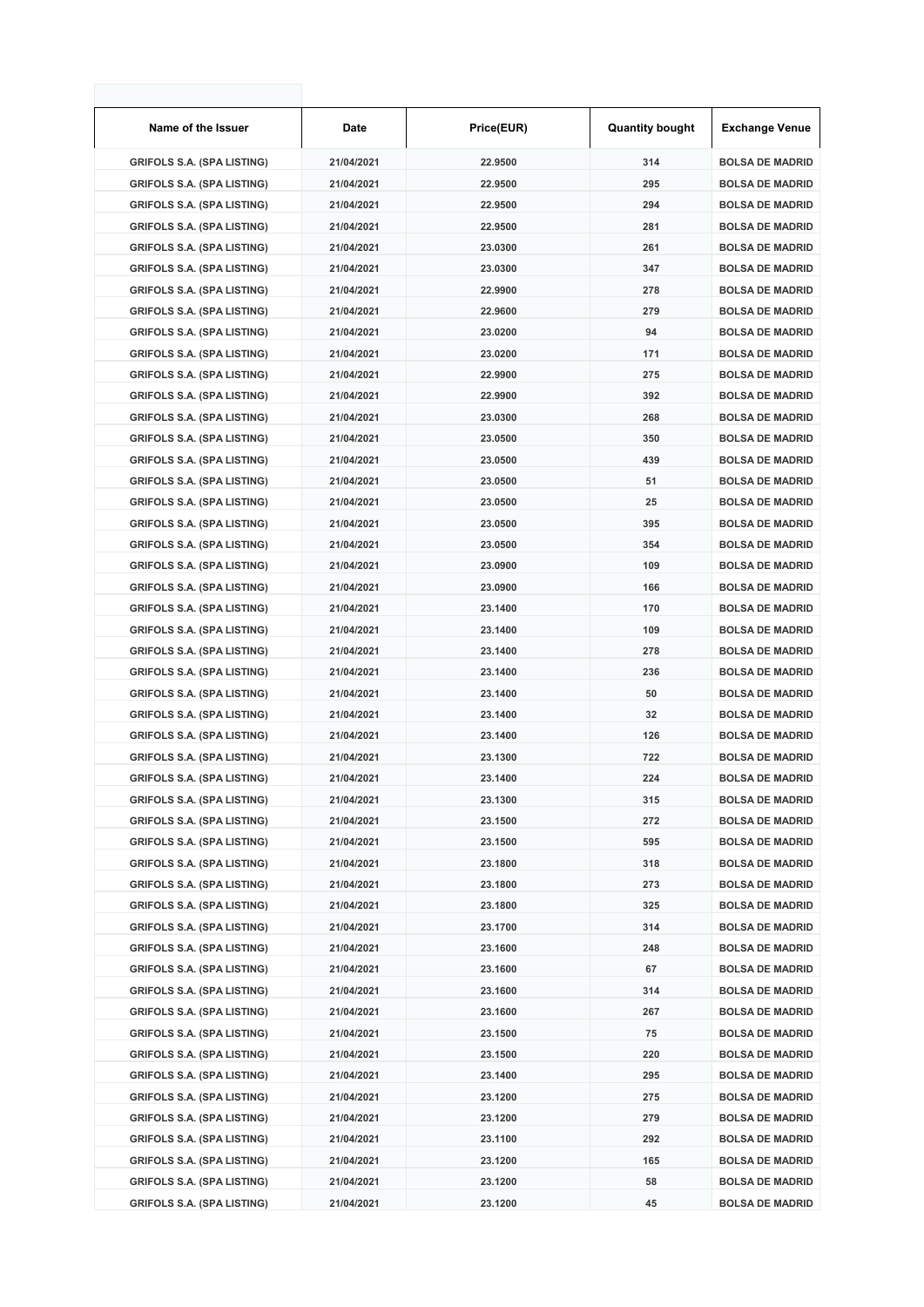| Name of the Issuer                | Date       | Price(EUR) | <b>Quantity bought</b> | <b>Exchange Venue</b>  |
|-----------------------------------|------------|------------|------------------------|------------------------|
| <b>GRIFOLS S.A. (SPA LISTING)</b> | 21/04/2021 | 23.1200    | 34                     | <b>BOLSA DE MADRID</b> |
| <b>GRIFOLS S.A. (SPA LISTING)</b> | 21/04/2021 | 23.1200    | 234                    | <b>BOLSA DE MADRID</b> |
| <b>GRIFOLS S.A. (SPA LISTING)</b> | 21/04/2021 | 23.1300    | 529                    | <b>BOLSA DE MADRID</b> |
| <b>GRIFOLS S.A. (SPA LISTING)</b> | 21/04/2021 | 23.1300    | 227                    | <b>BOLSA DE MADRID</b> |
| <b>GRIFOLS S.A. (SPA LISTING)</b> | 21/04/2021 | 23.1300    | 56                     | <b>BOLSA DE MADRID</b> |
| <b>GRIFOLS S.A. (SPA LISTING)</b> | 21/04/2021 | 23.1200    | 4                      | <b>BOLSA DE MADRID</b> |
| <b>GRIFOLS S.A. (SPA LISTING)</b> | 21/04/2021 | 23.1200    | 300                    | <b>BOLSA DE MADRID</b> |
| <b>GRIFOLS S.A. (SPA LISTING)</b> | 21/04/2021 | 23.1200    | 5                      | <b>BOLSA DE MADRID</b> |
| <b>GRIFOLS S.A. (SPA LISTING)</b> | 21/04/2021 | 23.1200    | 280                    | <b>BOLSA DE MADRID</b> |
| <b>GRIFOLS S.A. (SPA LISTING)</b> | 21/04/2021 | 23.0900    | 233                    | <b>BOLSA DE MADRID</b> |
| <b>GRIFOLS S.A. (SPA LISTING)</b> | 21/04/2021 | 23.0900    | 47                     | <b>BOLSA DE MADRID</b> |
| <b>GRIFOLS S.A. (SPA LISTING)</b> | 21/04/2021 | 23.0800    | 266                    | <b>BOLSA DE MADRID</b> |
| <b>GRIFOLS S.A. (SPA LISTING)</b> | 21/04/2021 | 23.0700    | 182                    | <b>BOLSA DE MADRID</b> |
| <b>GRIFOLS S.A. (SPA LISTING)</b> | 21/04/2021 | 23.0700    | 86                     | <b>BOLSA DE MADRID</b> |
| <b>GRIFOLS S.A. (SPA LISTING)</b> | 21/04/2021 | 23.0700    | 281                    | <b>BOLSA DE MADRID</b> |
| <b>GRIFOLS S.A. (SPA LISTING)</b> | 21/04/2021 | 23.0300    | 37                     | <b>BOLSA DE MADRID</b> |
| <b>GRIFOLS S.A. (SPA LISTING)</b> | 21/04/2021 | 23.0300    | 231                    | <b>BOLSA DE MADRID</b> |
| <b>GRIFOLS S.A. (SPA LISTING)</b> | 21/04/2021 | 23.0000    | 200                    | <b>BOLSA DE MADRID</b> |
| <b>GRIFOLS S.A. (SPA LISTING)</b> | 21/04/2021 | 23.0000    | 391                    | <b>BOLSA DE MADRID</b> |
| <b>GRIFOLS S.A. (SPA LISTING)</b> | 21/04/2021 | 23.0200    | 402                    | <b>BOLSA DE MADRID</b> |
| <b>GRIFOLS S.A. (SPA LISTING)</b> | 21/04/2021 | 23.0200    | 134                    | <b>BOLSA DE MADRID</b> |
| <b>GRIFOLS S.A. (SPA LISTING)</b> | 21/04/2021 | 23.0400    | 269                    | <b>BOLSA DE MADRID</b> |
| <b>GRIFOLS S.A. (SPA LISTING)</b> | 21/04/2021 | 23.0700    | 875                    | <b>BOLSA DE MADRID</b> |
| <b>GRIFOLS S.A. (SPA LISTING)</b> | 21/04/2021 | 23.0800    | 283                    | <b>BOLSA DE MADRID</b> |
| <b>GRIFOLS S.A. (SPA LISTING)</b> | 21/04/2021 | 23.0700    | 284                    | <b>BOLSA DE MADRID</b> |
| <b>GRIFOLS S.A. (SPA LISTING)</b> | 21/04/2021 | 23.1200    | 282                    | <b>BOLSA DE MADRID</b> |
| <b>GRIFOLS S.A. (SPA LISTING)</b> | 21/04/2021 | 23.1200    | 265                    | <b>BOLSA DE MADRID</b> |
| <b>GRIFOLS S.A. (SPA LISTING)</b> | 21/04/2021 | 23.1200    | 268                    | <b>BOLSA DE MADRID</b> |
| <b>GRIFOLS S.A. (SPA LISTING)</b> | 21/04/2021 | 23.1400    | 286                    | <b>BOLSA DE MADRID</b> |
| <b>GRIFOLS S.A. (SPA LISTING)</b> | 21/04/2021 | 23.1500    | 283                    | <b>BOLSA DE MADRID</b> |
| <b>GRIFOLS S.A. (SPA LISTING)</b> | 21/04/2021 | 23.1200    | 280                    | <b>BOLSA DE MADRID</b> |
| <b>GRIFOLS S.A. (SPA LISTING)</b> | 21/04/2021 | 23.1200    | 231                    | <b>BOLSA DE MADRID</b> |
| <b>GRIFOLS S.A. (SPA LISTING)</b> | 21/04/2021 | 23.1200    | 1                      | <b>BOLSA DE MADRID</b> |
| <b>GRIFOLS S.A. (SPA LISTING)</b> | 21/04/2021 | 23.1200    | 266                    | <b>BOLSA DE MADRID</b> |
| <b>GRIFOLS S.A. (SPA LISTING)</b> | 21/04/2021 | 23.1100    | 204                    | <b>BOLSA DE MADRID</b> |
| <b>GRIFOLS S.A. (SPA LISTING)</b> | 21/04/2021 | 23.0900    | 8                      | <b>BOLSA DE MADRID</b> |
| <b>GRIFOLS S.A. (SPA LISTING)</b> | 21/04/2021 | 23.0900    | 266                    | <b>BOLSA DE MADRID</b> |
| <b>GRIFOLS S.A. (SPA LISTING)</b> | 21/04/2021 | 23.0900    | 271                    | <b>BOLSA DE MADRID</b> |
| <b>GRIFOLS S.A. (SPA LISTING)</b> | 21/04/2021 | 23.0800    | 266                    | <b>BOLSA DE MADRID</b> |
| <b>GRIFOLS S.A. (SPA LISTING)</b> | 21/04/2021 | 23.0700    | 270                    | <b>BOLSA DE MADRID</b> |
| <b>GRIFOLS S.A. (SPA LISTING)</b> | 21/04/2021 | 23.0700    | 269                    | <b>BOLSA DE MADRID</b> |
| <b>GRIFOLS S.A. (SPA LISTING)</b> | 21/04/2021 | 23.0700    | 285                    | <b>BOLSA DE MADRID</b> |
| <b>GRIFOLS S.A. (SPA LISTING)</b> | 21/04/2021 | 23.0700    | 22                     | <b>BOLSA DE MADRID</b> |
| <b>GRIFOLS S.A. (SPA LISTING)</b> | 21/04/2021 | 23.0700    | 270                    | <b>BOLSA DE MADRID</b> |
| <b>GRIFOLS S.A. (SPA LISTING)</b> | 21/04/2021 | 23.0500    | 287                    | <b>BOLSA DE MADRID</b> |
| <b>GRIFOLS S.A. (SPA LISTING)</b> | 21/04/2021 | 23.0600    | 277                    | <b>BOLSA DE MADRID</b> |
| <b>GRIFOLS S.A. (SPA LISTING)</b> | 21/04/2021 | 23.0700    | 303                    | <b>BOLSA DE MADRID</b> |
| <b>GRIFOLS S.A. (SPA LISTING)</b> | 21/04/2021 | 23.0600    | 409                    | <b>BOLSA DE MADRID</b> |
| <b>GRIFOLS S.A. (SPA LISTING)</b> | 21/04/2021 | 23.0600    | 249                    | <b>BOLSA DE MADRID</b> |
| <b>GRIFOLS S.A. (SPA LISTING)</b> | 21/04/2021 | 23.0400    | 165                    | <b>BOLSA DE MADRID</b> |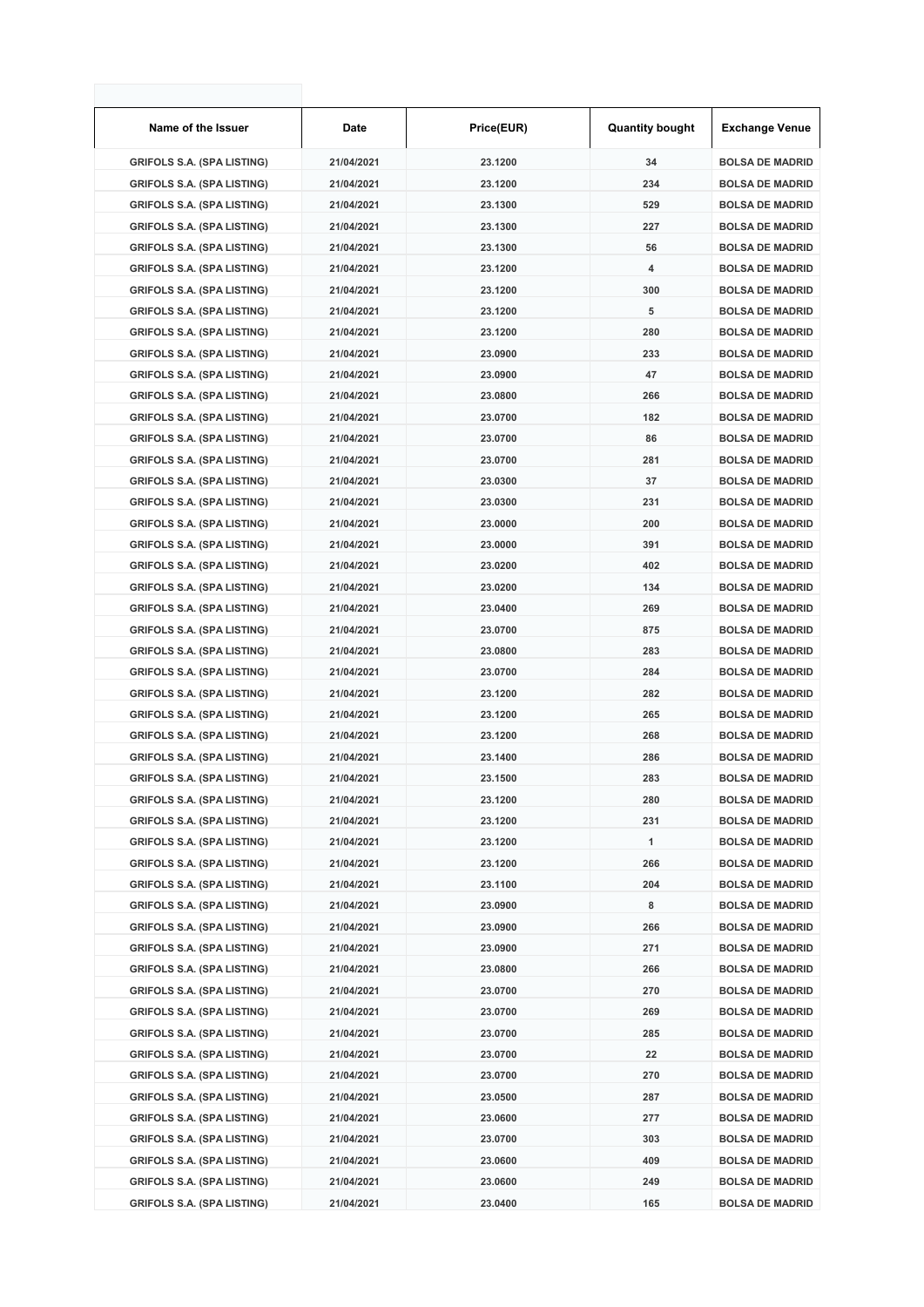| Name of the Issuer                | Date       | Price(EUR) | <b>Quantity bought</b> | <b>Exchange Venue</b>  |
|-----------------------------------|------------|------------|------------------------|------------------------|
| <b>GRIFOLS S.A. (SPA LISTING)</b> | 21/04/2021 | 23.0400    | 154                    | <b>BOLSA DE MADRID</b> |
| <b>GRIFOLS S.A. (SPA LISTING)</b> | 21/04/2021 | 23.0700    | 318                    | <b>BOLSA DE MADRID</b> |
| <b>GRIFOLS S.A. (SPA LISTING)</b> | 21/04/2021 | 23.0700    | 83                     | <b>BOLSA DE MADRID</b> |
| <b>GRIFOLS S.A. (SPA LISTING)</b> | 21/04/2021 | 23.0700    | 317                    | <b>BOLSA DE MADRID</b> |
| <b>GRIFOLS S.A. (SPA LISTING)</b> | 21/04/2021 | 23.0600    | 200                    | <b>BOLSA DE MADRID</b> |
| <b>GRIFOLS S.A. (SPA LISTING)</b> | 21/04/2021 | 23.0600    | 119                    | <b>BOLSA DE MADRID</b> |
| <b>GRIFOLS S.A. (SPA LISTING)</b> | 21/04/2021 | 23.0500    | 301                    | <b>BOLSA DE MADRID</b> |
| <b>GRIFOLS S.A. (SPA LISTING)</b> | 21/04/2021 | 23.0500    | 256                    | <b>BOLSA DE MADRID</b> |
| <b>GRIFOLS S.A. (SPA LISTING)</b> | 21/04/2021 | 23.0500    | 80                     | <b>BOLSA DE MADRID</b> |
| <b>GRIFOLS S.A. (SPA LISTING)</b> | 21/04/2021 | 23.0600    | 279                    | <b>BOLSA DE MADRID</b> |
| <b>GRIFOLS S.A. (SPA LISTING)</b> | 21/04/2021 | 23.0800    | 550                    | <b>BOLSA DE MADRID</b> |
| <b>GRIFOLS S.A. (SPA LISTING)</b> | 21/04/2021 | 23.0700    | 308                    | <b>BOLSA DE MADRID</b> |
| <b>GRIFOLS S.A. (SPA LISTING)</b> | 21/04/2021 | 23.0700    | 269                    | <b>BOLSA DE MADRID</b> |
| <b>GRIFOLS S.A. (SPA LISTING)</b> | 21/04/2021 | 23.1100    | 551                    | <b>BOLSA DE MADRID</b> |
| <b>GRIFOLS S.A. (SPA LISTING)</b> | 21/04/2021 | 23.0800    | 306                    | <b>BOLSA DE MADRID</b> |
| <b>GRIFOLS S.A. (SPA LISTING)</b> | 21/04/2021 | 23.0800    | 1                      | <b>BOLSA DE MADRID</b> |
| <b>GRIFOLS S.A. (SPA LISTING)</b> | 21/04/2021 | 23.1100    | 380                    | <b>BOLSA DE MADRID</b> |
| <b>GRIFOLS S.A. (SPA LISTING)</b> | 21/04/2021 | 23.1100    | 171                    | <b>BOLSA DE MADRID</b> |
| <b>GRIFOLS S.A. (SPA LISTING)</b> | 21/04/2021 | 23.1400    | 283                    | <b>BOLSA DE MADRID</b> |
| <b>GRIFOLS S.A. (SPA LISTING)</b> | 21/04/2021 | 23.1400    | 291                    | <b>BOLSA DE MADRID</b> |
| <b>GRIFOLS S.A. (SPA LISTING)</b> | 21/04/2021 | 23.1300    | 299                    | <b>BOLSA DE MADRID</b> |
| <b>GRIFOLS S.A. (SPA LISTING)</b> | 21/04/2021 | 23.1900    | 200                    | <b>BOLSA DE MADRID</b> |
| <b>GRIFOLS S.A. (SPA LISTING)</b> | 21/04/2021 | 23.1900    | 644                    | <b>BOLSA DE MADRID</b> |
| <b>GRIFOLS S.A. (SPA LISTING)</b> | 21/04/2021 | 23.1900    | 270                    | <b>BOLSA DE MADRID</b> |
| <b>GRIFOLS S.A. (SPA LISTING)</b> | 21/04/2021 | 23.2100    | 550                    | <b>BOLSA DE MADRID</b> |
| <b>GRIFOLS S.A. (SPA LISTING)</b> | 21/04/2021 | 23.2200    | 272                    | <b>BOLSA DE MADRID</b> |
| <b>GRIFOLS S.A. (SPA LISTING)</b> | 21/04/2021 | 23.2200    | 200                    | <b>BOLSA DE MADRID</b> |
| <b>GRIFOLS S.A. (SPA LISTING)</b> | 21/04/2021 | 23.2200    | 93                     | <b>BOLSA DE MADRID</b> |
| <b>GRIFOLS S.A. (SPA LISTING)</b> | 21/04/2021 | 23.2200    | 271                    | <b>BOLSA DE MADRID</b> |
| <b>GRIFOLS S.A. (SPA LISTING)</b> | 21/04/2021 | 23.2200    | 189                    | <b>BOLSA DE MADRID</b> |
| <b>GRIFOLS S.A. (SPA LISTING)</b> | 21/04/2021 | 23.2200    | 105                    | <b>BOLSA DE MADRID</b> |
| <b>GRIFOLS S.A. (SPA LISTING)</b> | 21/04/2021 | 23.1700    | 265                    | <b>BOLSA DE MADRID</b> |
| <b>GRIFOLS S.A. (SPA LISTING)</b> | 21/04/2021 | 23.1700    | 80                     | <b>BOLSA DE MADRID</b> |
| <b>GRIFOLS S.A. (SPA LISTING)</b> | 21/04/2021 | 23.1700    | 185                    | <b>BOLSA DE MADRID</b> |
| <b>GRIFOLS S.A. (SPA LISTING)</b> | 21/04/2021 | 23.2000    | 319                    | <b>BOLSA DE MADRID</b> |
| <b>GRIFOLS S.A. (SPA LISTING)</b> | 21/04/2021 | 23.2000    | 262                    | <b>BOLSA DE MADRID</b> |
| <b>GRIFOLS S.A. (SPA LISTING)</b> | 21/04/2021 | 23.2000    | 57                     | <b>BOLSA DE MADRID</b> |
| <b>GRIFOLS S.A. (SPA LISTING)</b> | 21/04/2021 | 23.2000    | 178                    | <b>BOLSA DE MADRID</b> |
| <b>GRIFOLS S.A. (SPA LISTING)</b> | 21/04/2021 | 23.2000    | 49                     | <b>BOLSA DE MADRID</b> |
| <b>GRIFOLS S.A. (SPA LISTING)</b> | 21/04/2021 | 23.2100    | 54                     | <b>BOLSA DE MADRID</b> |
| <b>GRIFOLS S.A. (SPA LISTING)</b> | 21/04/2021 | 23.2100    | 482                    | <b>BOLSA DE MADRID</b> |
| <b>GRIFOLS S.A. (SPA LISTING)</b> | 21/04/2021 | 23.2100    | 266                    | <b>BOLSA DE MADRID</b> |
| <b>GRIFOLS S.A. (SPA LISTING)</b> | 21/04/2021 | 23.2400    | 200                    | <b>BOLSA DE MADRID</b> |
| <b>GRIFOLS S.A. (SPA LISTING)</b> | 21/04/2021 | 23.2400    | 80                     | <b>BOLSA DE MADRID</b> |
| <b>GRIFOLS S.A. (SPA LISTING)</b> | 21/04/2021 | 23.2200    | 299                    | <b>BOLSA DE MADRID</b> |
| <b>GRIFOLS S.A. (SPA LISTING)</b> | 21/04/2021 | 23.2100    | 279                    | <b>BOLSA DE MADRID</b> |
| <b>GRIFOLS S.A. (SPA LISTING)</b> | 21/04/2021 | 23.2200    | 285                    | <b>BOLSA DE MADRID</b> |
| <b>GRIFOLS S.A. (SPA LISTING)</b> | 21/04/2021 | 23.2200    | 276                    | <b>BOLSA DE MADRID</b> |
| <b>GRIFOLS S.A. (SPA LISTING)</b> | 21/04/2021 | 23.2100    | 283                    | <b>BOLSA DE MADRID</b> |
| <b>GRIFOLS S.A. (SPA LISTING)</b> | 21/04/2021 | 23.2400    | 834                    | <b>BOLSA DE MADRID</b> |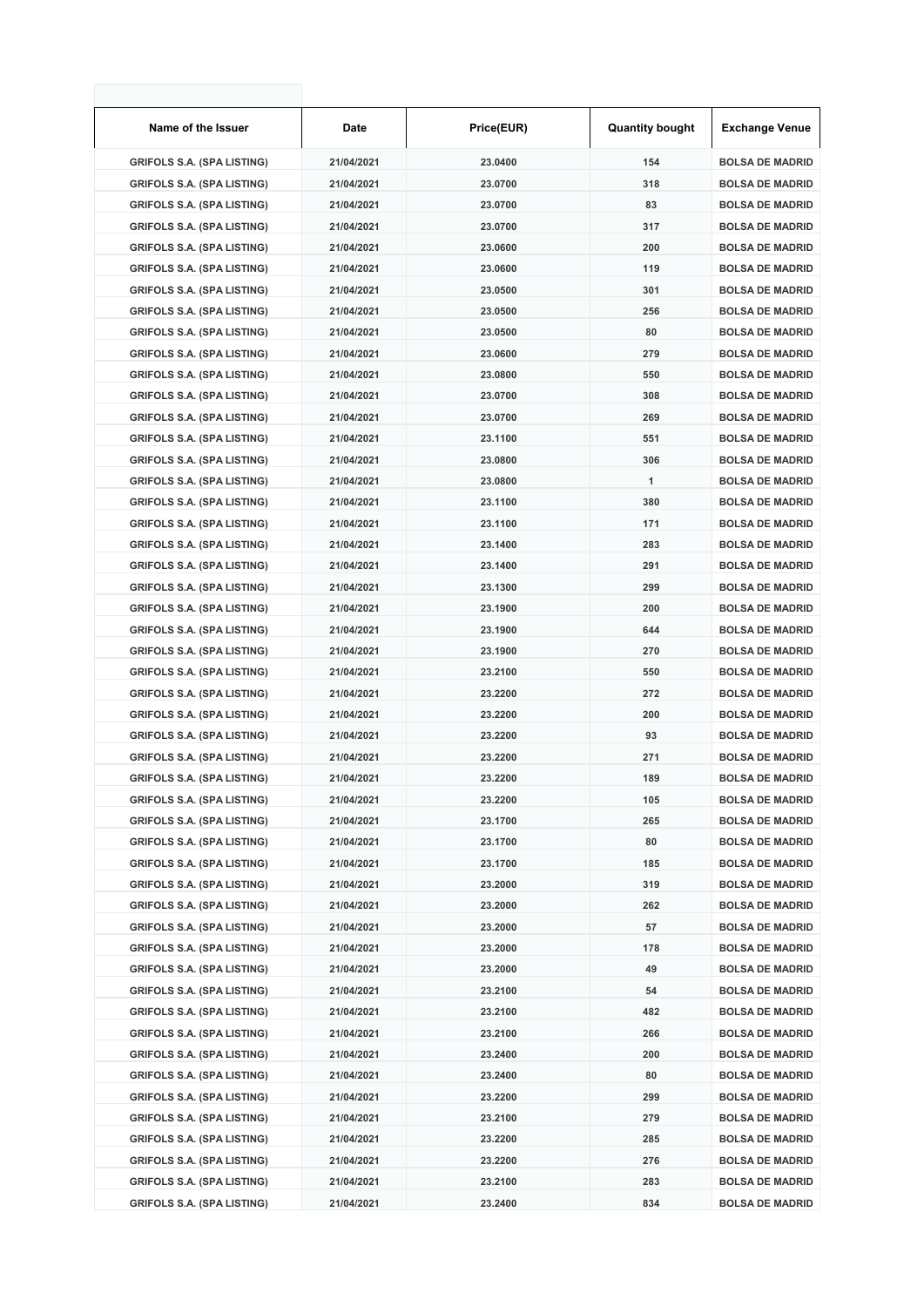| Name of the Issuer                | Date       | Price(EUR) | <b>Quantity bought</b> | <b>Exchange Venue</b>  |
|-----------------------------------|------------|------------|------------------------|------------------------|
| <b>GRIFOLS S.A. (SPA LISTING)</b> | 21/04/2021 | 23.2400    | 106                    | <b>BOLSA DE MADRID</b> |
| <b>GRIFOLS S.A. (SPA LISTING)</b> | 21/04/2021 | 23.2400    | 203                    | <b>BOLSA DE MADRID</b> |
| <b>GRIFOLS S.A. (SPA LISTING)</b> | 21/04/2021 | 23.1900    | 271                    | <b>BOLSA DE MADRID</b> |
| <b>GRIFOLS S.A. (SPA LISTING)</b> | 21/04/2021 | 23.1900    | 588                    | <b>BOLSA DE MADRID</b> |
| <b>GRIFOLS S.A. (SPA LISTING)</b> | 21/04/2021 | 23.2000    | 169                    | <b>BOLSA DE MADRID</b> |
| <b>GRIFOLS S.A. (SPA LISTING)</b> | 22/04/2021 | 23.1900    | 296                    | <b>BOLSA DE MADRID</b> |
| <b>GRIFOLS S.A. (SPA LISTING)</b> | 22/04/2021 | 23.1900    | 274                    | <b>BOLSA DE MADRID</b> |
| <b>GRIFOLS S.A. (SPA LISTING)</b> | 22/04/2021 | 23.1500    | 273                    | <b>BOLSA DE MADRID</b> |
| <b>GRIFOLS S.A. (SPA LISTING)</b> | 22/04/2021 | 23.1500    | 273                    | <b>BOLSA DE MADRID</b> |
| <b>GRIFOLS S.A. (SPA LISTING)</b> | 22/04/2021 | 23.1500    | 273                    | <b>BOLSA DE MADRID</b> |
| <b>GRIFOLS S.A. (SPA LISTING)</b> | 22/04/2021 | 23.1500    | 266                    | <b>BOLSA DE MADRID</b> |
| <b>GRIFOLS S.A. (SPA LISTING)</b> | 22/04/2021 | 23.0900    | 26                     | <b>BOLSA DE MADRID</b> |
| <b>GRIFOLS S.A. (SPA LISTING)</b> | 22/04/2021 | 23.0900    | 247                    | <b>BOLSA DE MADRID</b> |
| <b>GRIFOLS S.A. (SPA LISTING)</b> | 22/04/2021 | 23.2100    | 83                     | <b>BOLSA DE MADRID</b> |
| <b>GRIFOLS S.A. (SPA LISTING)</b> | 22/04/2021 | 23.2100    | 36                     | <b>BOLSA DE MADRID</b> |
| <b>GRIFOLS S.A. (SPA LISTING)</b> | 22/04/2021 | 23.2100    | 225                    | <b>BOLSA DE MADRID</b> |
| <b>GRIFOLS S.A. (SPA LISTING)</b> | 22/04/2021 | 23.2100    | 96                     | <b>BOLSA DE MADRID</b> |
| <b>GRIFOLS S.A. (SPA LISTING)</b> | 22/04/2021 | 23.2100    | 340                    | <b>BOLSA DE MADRID</b> |
| <b>GRIFOLS S.A. (SPA LISTING)</b> | 22/04/2021 | 23.2100    | 20                     | <b>BOLSA DE MADRID</b> |
| <b>GRIFOLS S.A. (SPA LISTING)</b> | 22/04/2021 | 23.4000    | 22                     | <b>BOLSA DE MADRID</b> |
| <b>GRIFOLS S.A. (SPA LISTING)</b> | 22/04/2021 | 23.4100    | 278                    | <b>BOLSA DE MADRID</b> |
| <b>GRIFOLS S.A. (SPA LISTING)</b> | 22/04/2021 | 23.4100    | 3                      | <b>BOLSA DE MADRID</b> |
| <b>GRIFOLS S.A. (SPA LISTING)</b> | 22/04/2021 | 23.4200    | 264                    | <b>BOLSA DE MADRID</b> |
| <b>GRIFOLS S.A. (SPA LISTING)</b> | 22/04/2021 | 23.3900    | 212                    | <b>BOLSA DE MADRID</b> |
| <b>GRIFOLS S.A. (SPA LISTING)</b> | 22/04/2021 | 23.3900    | 42                     | <b>BOLSA DE MADRID</b> |
| <b>GRIFOLS S.A. (SPA LISTING)</b> | 22/04/2021 | 23.4800    | 262                    | <b>BOLSA DE MADRID</b> |
| <b>GRIFOLS S.A. (SPA LISTING)</b> | 22/04/2021 | 23.4900    | 267                    | <b>BOLSA DE MADRID</b> |
| <b>GRIFOLS S.A. (SPA LISTING)</b> | 22/04/2021 | 23.5000    | 270                    | <b>BOLSA DE MADRID</b> |
| <b>GRIFOLS S.A. (SPA LISTING)</b> | 22/04/2021 | 23.5000    | 259                    | <b>BOLSA DE MADRID</b> |
| <b>GRIFOLS S.A. (SPA LISTING)</b> | 22/04/2021 | 23.6100    | 86                     | <b>BOLSA DE MADRID</b> |
| <b>GRIFOLS S.A. (SPA LISTING)</b> | 22/04/2021 | 23.6100    | 209                    | <b>BOLSA DE MADRID</b> |
| <b>GRIFOLS S.A. (SPA LISTING)</b> | 22/04/2021 | 23.6000    | 5                      | <b>BOLSA DE MADRID</b> |
| <b>GRIFOLS S.A. (SPA LISTING)</b> | 22/04/2021 | 23.6300    | 223                    | <b>BOLSA DE MADRID</b> |
| <b>GRIFOLS S.A. (SPA LISTING)</b> | 22/04/2021 | 23.6300    | 51                     | <b>BOLSA DE MADRID</b> |
| <b>GRIFOLS S.A. (SPA LISTING)</b> | 22/04/2021 | 23.6100    | 109                    | <b>BOLSA DE MADRID</b> |
| <b>GRIFOLS S.A. (SPA LISTING)</b> | 22/04/2021 | 23.6300    | 51                     | <b>BOLSA DE MADRID</b> |
| <b>GRIFOLS S.A. (SPA LISTING)</b> | 22/04/2021 | 23.6300    | 144                    | <b>BOLSA DE MADRID</b> |
| <b>GRIFOLS S.A. (SPA LISTING)</b> | 22/04/2021 | 23.6300    | 100                    | <b>BOLSA DE MADRID</b> |
| <b>GRIFOLS S.A. (SPA LISTING)</b> | 22/04/2021 | 23.6100    | 247                    | <b>BOLSA DE MADRID</b> |
| <b>GRIFOLS S.A. (SPA LISTING)</b> | 22/04/2021 | 23.6000    | 236                    | <b>BOLSA DE MADRID</b> |
| <b>GRIFOLS S.A. (SPA LISTING)</b> | 22/04/2021 | 23.6000    | 21                     | <b>BOLSA DE MADRID</b> |
| <b>GRIFOLS S.A. (SPA LISTING)</b> | 22/04/2021 | 23.5400    | 273                    | <b>BOLSA DE MADRID</b> |
| <b>GRIFOLS S.A. (SPA LISTING)</b> | 22/04/2021 | 23.5100    | 259                    | <b>BOLSA DE MADRID</b> |
| <b>GRIFOLS S.A. (SPA LISTING)</b> | 22/04/2021 | 23.5100    | 259                    | <b>BOLSA DE MADRID</b> |
| <b>GRIFOLS S.A. (SPA LISTING)</b> | 22/04/2021 | 23.5500    | 291                    | <b>BOLSA DE MADRID</b> |
| <b>GRIFOLS S.A. (SPA LISTING)</b> | 22/04/2021 | 23.5600    | 247                    | <b>BOLSA DE MADRID</b> |
| <b>GRIFOLS S.A. (SPA LISTING)</b> | 22/04/2021 | 23.5600    | 20                     | <b>BOLSA DE MADRID</b> |
| <b>GRIFOLS S.A. (SPA LISTING)</b> | 22/04/2021 | 23.5400    | 26                     | <b>BOLSA DE MADRID</b> |
| <b>GRIFOLS S.A. (SPA LISTING)</b> | 22/04/2021 | 23.5400    | 512                    | <b>BOLSA DE MADRID</b> |
| <b>GRIFOLS S.A. (SPA LISTING)</b> | 22/04/2021 | 23.5300    | 196                    | <b>BOLSA DE MADRID</b> |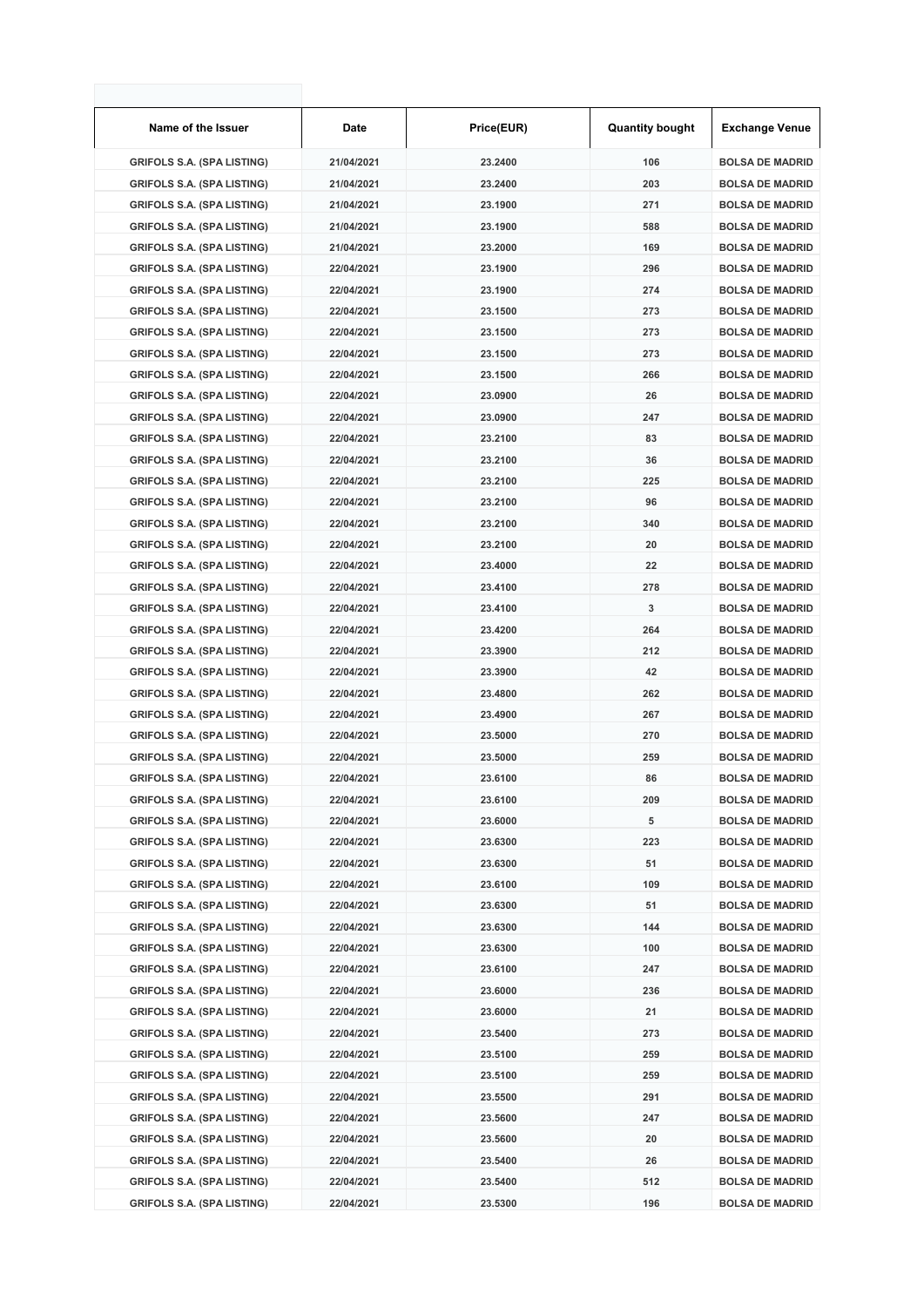| Name of the Issuer                | Date       | Price(EUR) | <b>Quantity bought</b> | <b>Exchange Venue</b>  |
|-----------------------------------|------------|------------|------------------------|------------------------|
| <b>GRIFOLS S.A. (SPA LISTING)</b> | 22/04/2021 | 23.5300    | 72                     | <b>BOLSA DE MADRID</b> |
| <b>GRIFOLS S.A. (SPA LISTING)</b> | 22/04/2021 | 23.5400    | 280                    | <b>BOLSA DE MADRID</b> |
| <b>GRIFOLS S.A. (SPA LISTING)</b> | 22/04/2021 | 23.5400    | 291                    | <b>BOLSA DE MADRID</b> |
| <b>GRIFOLS S.A. (SPA LISTING)</b> | 22/04/2021 | 23.5300    | 263                    | <b>BOLSA DE MADRID</b> |
| <b>GRIFOLS S.A. (SPA LISTING)</b> | 22/04/2021 | 23.5200    | 140                    | <b>BOLSA DE MADRID</b> |
| <b>GRIFOLS S.A. (SPA LISTING)</b> | 22/04/2021 | 23.5200    | 255                    | <b>BOLSA DE MADRID</b> |
| <b>GRIFOLS S.A. (SPA LISTING)</b> | 22/04/2021 | 23.5100    | 21                     | <b>BOLSA DE MADRID</b> |
| <b>GRIFOLS S.A. (SPA LISTING)</b> | 22/04/2021 | 23.5100    | 262                    | <b>BOLSA DE MADRID</b> |
| <b>GRIFOLS S.A. (SPA LISTING)</b> | 22/04/2021 | 23.5100    | 256                    | <b>BOLSA DE MADRID</b> |
| <b>GRIFOLS S.A. (SPA LISTING)</b> | 22/04/2021 | 23.5100    | 287                    | <b>BOLSA DE MADRID</b> |
| <b>GRIFOLS S.A. (SPA LISTING)</b> | 22/04/2021 | 23.4900    | 107                    | <b>BOLSA DE MADRID</b> |
| <b>GRIFOLS S.A. (SPA LISTING)</b> | 22/04/2021 | 23.4900    | 65                     | <b>BOLSA DE MADRID</b> |
| <b>GRIFOLS S.A. (SPA LISTING)</b> | 22/04/2021 | 23.4900    | 107                    | <b>BOLSA DE MADRID</b> |
| <b>GRIFOLS S.A. (SPA LISTING)</b> | 22/04/2021 | 23.4800    | 41                     | <b>BOLSA DE MADRID</b> |
| <b>GRIFOLS S.A. (SPA LISTING)</b> | 22/04/2021 | 23.4800    | 227                    | <b>BOLSA DE MADRID</b> |
| <b>GRIFOLS S.A. (SPA LISTING)</b> | 22/04/2021 | 23.4800    | 258                    | <b>BOLSA DE MADRID</b> |
| <b>GRIFOLS S.A. (SPA LISTING)</b> | 22/04/2021 | 23.5100    | 254                    | <b>BOLSA DE MADRID</b> |
| <b>GRIFOLS S.A. (SPA LISTING)</b> | 22/04/2021 | 23.5100    | 275                    | <b>BOLSA DE MADRID</b> |
| <b>GRIFOLS S.A. (SPA LISTING)</b> | 22/04/2021 | 23.5300    | 273                    | <b>BOLSA DE MADRID</b> |
| <b>GRIFOLS S.A. (SPA LISTING)</b> | 22/04/2021 | 23.5300    | 17                     | <b>BOLSA DE MADRID</b> |
| <b>GRIFOLS S.A. (SPA LISTING)</b> | 22/04/2021 | 23.5100    | 257                    | <b>BOLSA DE MADRID</b> |
| <b>GRIFOLS S.A. (SPA LISTING)</b> | 22/04/2021 | 23.5100    | 257                    | <b>BOLSA DE MADRID</b> |
| <b>GRIFOLS S.A. (SPA LISTING)</b> | 22/04/2021 | 23.5000    | 257                    | <b>BOLSA DE MADRID</b> |
| <b>GRIFOLS S.A. (SPA LISTING)</b> | 22/04/2021 | 23.4800    | 529                    | <b>BOLSA DE MADRID</b> |
| <b>GRIFOLS S.A. (SPA LISTING)</b> | 22/04/2021 | 23.4800    | 28                     | <b>BOLSA DE MADRID</b> |
| <b>GRIFOLS S.A. (SPA LISTING)</b> | 22/04/2021 | 23.4800    | 250                    | <b>BOLSA DE MADRID</b> |
| <b>GRIFOLS S.A. (SPA LISTING)</b> | 22/04/2021 | 23.4700    | 270                    | <b>BOLSA DE MADRID</b> |
| <b>GRIFOLS S.A. (SPA LISTING)</b> | 22/04/2021 | 23.4700    | 304                    | <b>BOLSA DE MADRID</b> |
| <b>GRIFOLS S.A. (SPA LISTING)</b> | 22/04/2021 | 23.4500    | 273                    | <b>BOLSA DE MADRID</b> |
| <b>GRIFOLS S.A. (SPA LISTING)</b> | 22/04/2021 | 23.4300    | 304                    | <b>BOLSA DE MADRID</b> |
| <b>GRIFOLS S.A. (SPA LISTING)</b> | 22/04/2021 | 23.4700    | 158                    | <b>BOLSA DE MADRID</b> |
| <b>GRIFOLS S.A. (SPA LISTING)</b> | 22/04/2021 | 23.4700    | 281                    | <b>BOLSA DE MADRID</b> |
| <b>GRIFOLS S.A. (SPA LISTING)</b> | 22/04/2021 | 23.4700    | 89                     | <b>BOLSA DE MADRID</b> |
| <b>GRIFOLS S.A. (SPA LISTING)</b> | 22/04/2021 | 23.4700    | 92                     | <b>BOLSA DE MADRID</b> |
| <b>GRIFOLS S.A. (SPA LISTING)</b> | 22/04/2021 | 23.4700    | 170                    | <b>BOLSA DE MADRID</b> |
| <b>GRIFOLS S.A. (SPA LISTING)</b> | 22/04/2021 | 23.4700    | 282                    | <b>BOLSA DE MADRID</b> |
| <b>GRIFOLS S.A. (SPA LISTING)</b> | 22/04/2021 | 23.4700    | 41                     | <b>BOLSA DE MADRID</b> |
| <b>GRIFOLS S.A. (SPA LISTING)</b> | 22/04/2021 | 23.4700    | 482                    | <b>BOLSA DE MADRID</b> |
| <b>GRIFOLS S.A. (SPA LISTING)</b> | 22/04/2021 | 23.4600    | 208                    | <b>BOLSA DE MADRID</b> |
| <b>GRIFOLS S.A. (SPA LISTING)</b> | 22/04/2021 | 23.4600    | 61                     | <b>BOLSA DE MADRID</b> |
| <b>GRIFOLS S.A. (SPA LISTING)</b> | 22/04/2021 | 23.4600    | 253                    | <b>BOLSA DE MADRID</b> |
| <b>GRIFOLS S.A. (SPA LISTING)</b> | 22/04/2021 | 23.4700    | 288                    | <b>BOLSA DE MADRID</b> |
| <b>GRIFOLS S.A. (SPA LISTING)</b> | 22/04/2021 | 23.4600    | 263                    | <b>BOLSA DE MADRID</b> |
| <b>GRIFOLS S.A. (SPA LISTING)</b> | 22/04/2021 | 23.4600    | 308                    | <b>BOLSA DE MADRID</b> |
| <b>GRIFOLS S.A. (SPA LISTING)</b> | 22/04/2021 | 23.4600    | 261                    | <b>BOLSA DE MADRID</b> |
| <b>GRIFOLS S.A. (SPA LISTING)</b> | 22/04/2021 | 23.4500    | 201                    | <b>BOLSA DE MADRID</b> |
| <b>GRIFOLS S.A. (SPA LISTING)</b> | 22/04/2021 | 23.4500    | 75                     | <b>BOLSA DE MADRID</b> |
| <b>GRIFOLS S.A. (SPA LISTING)</b> | 22/04/2021 | 23.4300    | 280                    | <b>BOLSA DE MADRID</b> |
| <b>GRIFOLS S.A. (SPA LISTING)</b> | 22/04/2021 | 23.4300    | 99                     | <b>BOLSA DE MADRID</b> |
| <b>GRIFOLS S.A. (SPA LISTING)</b> | 22/04/2021 | 23.4300    | 190                    | <b>BOLSA DE MADRID</b> |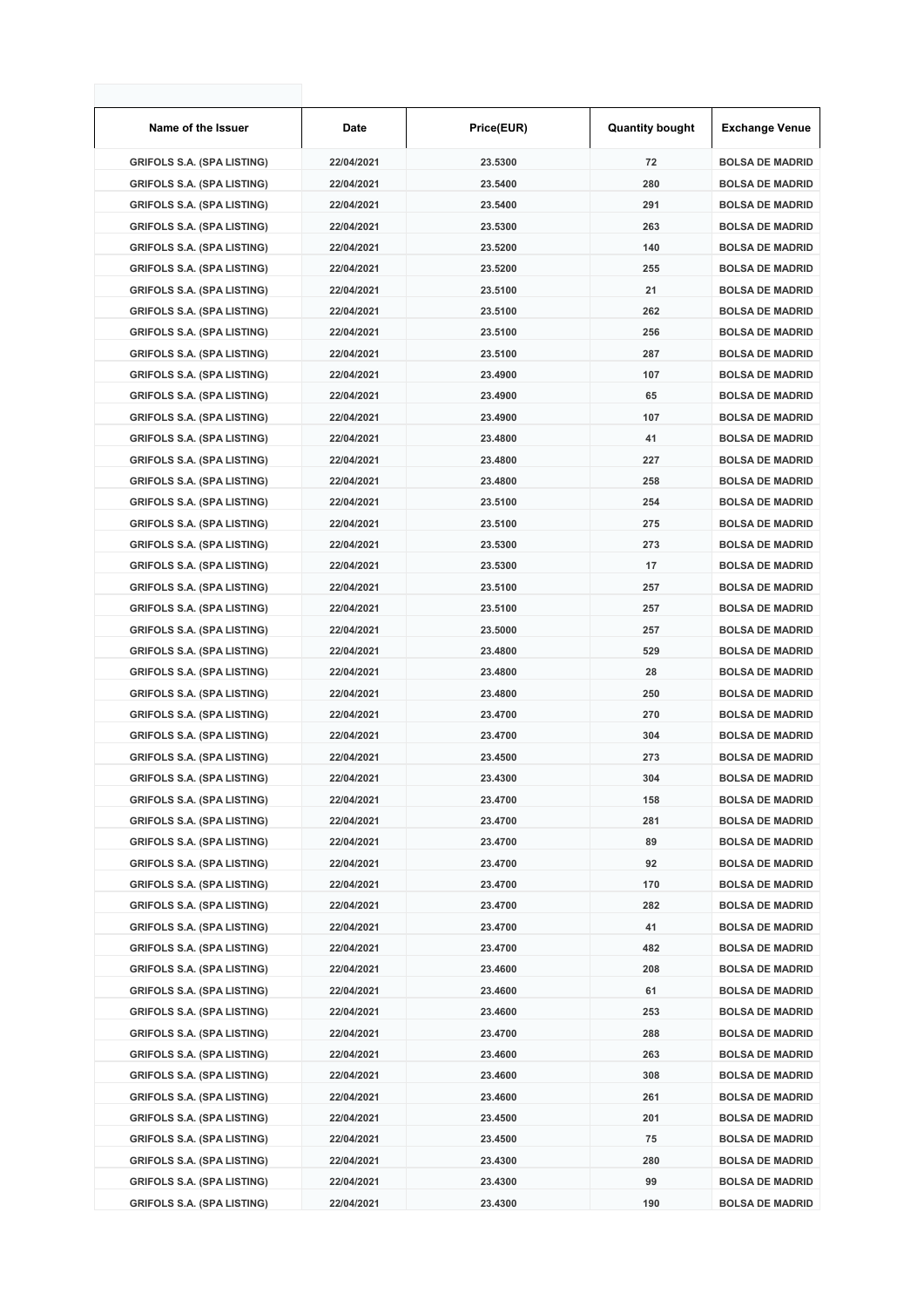| Name of the Issuer                | Date       | Price(EUR) | <b>Quantity bought</b> | <b>Exchange Venue</b>  |
|-----------------------------------|------------|------------|------------------------|------------------------|
| <b>GRIFOLS S.A. (SPA LISTING)</b> | 22/04/2021 | 23.4600    | 116                    | <b>BOLSA DE MADRID</b> |
| <b>GRIFOLS S.A. (SPA LISTING)</b> | 22/04/2021 | 23.4600    | 6                      | <b>BOLSA DE MADRID</b> |
| <b>GRIFOLS S.A. (SPA LISTING)</b> | 22/04/2021 | 23.4600    | 146                    | <b>BOLSA DE MADRID</b> |
| <b>GRIFOLS S.A. (SPA LISTING)</b> | 22/04/2021 | 23.4300    | 204                    | <b>BOLSA DE MADRID</b> |
| <b>GRIFOLS S.A. (SPA LISTING)</b> | 22/04/2021 | 23.4300    | 58                     | <b>BOLSA DE MADRID</b> |
| <b>GRIFOLS S.A. (SPA LISTING)</b> | 22/04/2021 | 23.4300    | 4                      | <b>BOLSA DE MADRID</b> |
| <b>GRIFOLS S.A. (SPA LISTING)</b> | 22/04/2021 | 23.4500    | 287                    | <b>BOLSA DE MADRID</b> |
| <b>GRIFOLS S.A. (SPA LISTING)</b> | 22/04/2021 | 23.4300    | 272                    | <b>BOLSA DE MADRID</b> |
| <b>GRIFOLS S.A. (SPA LISTING)</b> | 22/04/2021 | 23.4200    | 279                    | <b>BOLSA DE MADRID</b> |
| <b>GRIFOLS S.A. (SPA LISTING)</b> | 22/04/2021 | 23.4100    | 289                    | <b>BOLSA DE MADRID</b> |
| <b>GRIFOLS S.A. (SPA LISTING)</b> | 22/04/2021 | 23.4300    | 265                    | <b>BOLSA DE MADRID</b> |
| <b>GRIFOLS S.A. (SPA LISTING)</b> | 22/04/2021 | 23.4700    | 277                    | <b>BOLSA DE MADRID</b> |
| <b>GRIFOLS S.A. (SPA LISTING)</b> | 22/04/2021 | 23.4600    | 256                    | <b>BOLSA DE MADRID</b> |
| <b>GRIFOLS S.A. (SPA LISTING)</b> | 22/04/2021 | 23.4800    | 279                    | <b>BOLSA DE MADRID</b> |
| <b>GRIFOLS S.A. (SPA LISTING)</b> | 22/04/2021 | 23.4600    | 256                    | <b>BOLSA DE MADRID</b> |
| <b>GRIFOLS S.A. (SPA LISTING)</b> | 22/04/2021 | 23.4600    | 273                    | <b>BOLSA DE MADRID</b> |
| <b>GRIFOLS S.A. (SPA LISTING)</b> | 22/04/2021 | 23.4700    | 280                    | <b>BOLSA DE MADRID</b> |
| <b>GRIFOLS S.A. (SPA LISTING)</b> | 22/04/2021 | 23.4900    | 262                    | <b>BOLSA DE MADRID</b> |
| <b>GRIFOLS S.A. (SPA LISTING)</b> | 22/04/2021 | 23.5400    | 488                    | <b>BOLSA DE MADRID</b> |
| <b>GRIFOLS S.A. (SPA LISTING)</b> | 22/04/2021 | 23.5600    | 10                     | <b>BOLSA DE MADRID</b> |
| <b>GRIFOLS S.A. (SPA LISTING)</b> | 22/04/2021 | 23.5600    | 248                    | <b>BOLSA DE MADRID</b> |
| <b>GRIFOLS S.A. (SPA LISTING)</b> | 22/04/2021 | 23.5700    | 265                    | <b>BOLSA DE MADRID</b> |
| <b>GRIFOLS S.A. (SPA LISTING)</b> | 22/04/2021 | 23.5700    | 269                    | <b>BOLSA DE MADRID</b> |
| <b>GRIFOLS S.A. (SPA LISTING)</b> | 22/04/2021 | 23.5700    | 260                    | <b>BOLSA DE MADRID</b> |
| <b>GRIFOLS S.A. (SPA LISTING)</b> | 22/04/2021 | 23.5800    | 97                     | <b>BOLSA DE MADRID</b> |
| <b>GRIFOLS S.A. (SPA LISTING)</b> | 22/04/2021 | 23.5800    | 191                    | <b>BOLSA DE MADRID</b> |
| <b>GRIFOLS S.A. (SPA LISTING)</b> | 22/04/2021 | 23.5900    | 5                      | <b>BOLSA DE MADRID</b> |
| <b>GRIFOLS S.A. (SPA LISTING)</b> | 22/04/2021 | 23.5900    | 251                    | <b>BOLSA DE MADRID</b> |
| <b>GRIFOLS S.A. (SPA LISTING)</b> | 22/04/2021 | 23.5900    | 277                    | <b>BOLSA DE MADRID</b> |
| <b>GRIFOLS S.A. (SPA LISTING)</b> | 22/04/2021 | 23.5700    | 306                    | <b>BOLSA DE MADRID</b> |
| <b>GRIFOLS S.A. (SPA LISTING)</b> | 22/04/2021 | 23.5700    | 267                    | <b>BOLSA DE MADRID</b> |
| <b>GRIFOLS S.A. (SPA LISTING)</b> | 22/04/2021 | 23.5700    | 149                    | <b>BOLSA DE MADRID</b> |
| <b>GRIFOLS S.A. (SPA LISTING)</b> | 22/04/2021 | 23.5700    | 122                    | <b>BOLSA DE MADRID</b> |
| <b>GRIFOLS S.A. (SPA LISTING)</b> | 22/04/2021 | 23.5700    | 254                    | <b>BOLSA DE MADRID</b> |
| <b>GRIFOLS S.A. (SPA LISTING)</b> | 22/04/2021 | 23.6000    | 300                    | <b>BOLSA DE MADRID</b> |
| <b>GRIFOLS S.A. (SPA LISTING)</b> | 22/04/2021 | 23.6000    | 544                    | <b>BOLSA DE MADRID</b> |
| <b>GRIFOLS S.A. (SPA LISTING)</b> | 22/04/2021 | 23.6000    | 263                    | <b>BOLSA DE MADRID</b> |
| <b>GRIFOLS S.A. (SPA LISTING)</b> | 22/04/2021 | 23.5800    | 280                    | <b>BOLSA DE MADRID</b> |
| <b>GRIFOLS S.A. (SPA LISTING)</b> | 22/04/2021 | 23.5800    | 292                    | <b>BOLSA DE MADRID</b> |
| <b>GRIFOLS S.A. (SPA LISTING)</b> | 22/04/2021 | 23.5600    | 301                    | <b>BOLSA DE MADRID</b> |
| <b>GRIFOLS S.A. (SPA LISTING)</b> | 22/04/2021 | 23.5600    | 371                    | <b>BOLSA DE MADRID</b> |
| <b>GRIFOLS S.A. (SPA LISTING)</b> | 22/04/2021 | 23.5600    | 13                     | <b>BOLSA DE MADRID</b> |
| <b>GRIFOLS S.A. (SPA LISTING)</b> | 23/04/2021 | 23.6900    | 262                    | <b>BOLSA DE MADRID</b> |
| <b>GRIFOLS S.A. (SPA LISTING)</b> | 23/04/2021 | 23.6900    | 200                    | <b>BOLSA DE MADRID</b> |
| <b>GRIFOLS S.A. (SPA LISTING)</b> | 23/04/2021 | 23.6900    | 55                     | <b>BOLSA DE MADRID</b> |
| <b>GRIFOLS S.A. (SPA LISTING)</b> | 23/04/2021 | 23.6200    | 13                     | <b>BOLSA DE MADRID</b> |
| <b>GRIFOLS S.A. (SPA LISTING)</b> | 23/04/2021 | 23.6200    | 262                    | <b>BOLSA DE MADRID</b> |
| <b>GRIFOLS S.A. (SPA LISTING)</b> | 23/04/2021 | 23.6100    | 277                    | <b>BOLSA DE MADRID</b> |
| <b>GRIFOLS S.A. (SPA LISTING)</b> | 23/04/2021 | 23.5900    | 293                    | <b>BOLSA DE MADRID</b> |
| <b>GRIFOLS S.A. (SPA LISTING)</b> | 23/04/2021 | 23.5800    | 285                    | <b>BOLSA DE MADRID</b> |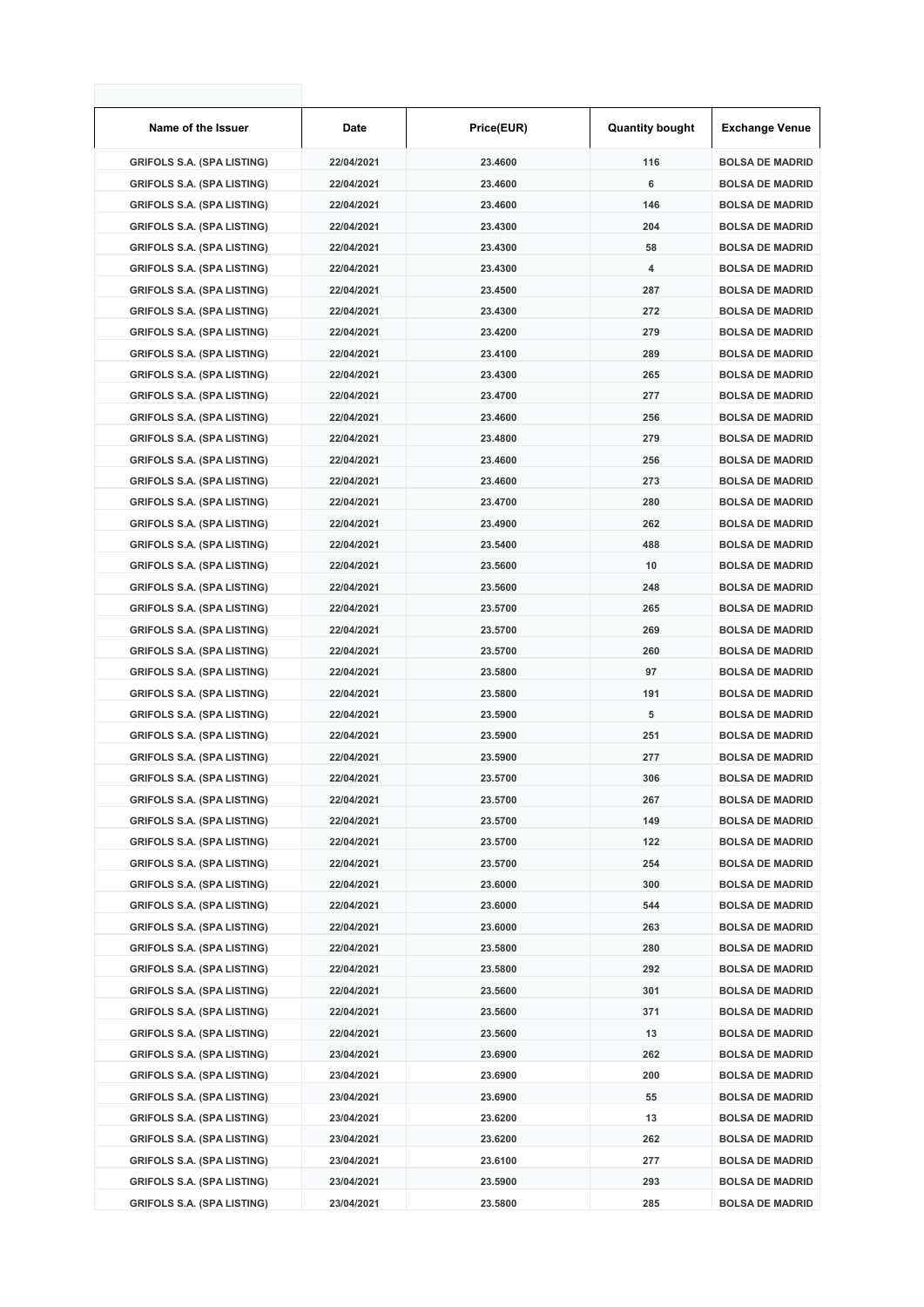| Name of the Issuer                                                     | Date                     | Price(EUR)         | <b>Quantity bought</b>  | <b>Exchange Venue</b>                            |
|------------------------------------------------------------------------|--------------------------|--------------------|-------------------------|--------------------------------------------------|
| <b>GRIFOLS S.A. (SPA LISTING)</b>                                      | 23/04/2021               | 23.4800            | 224                     | <b>BOLSA DE MADRID</b>                           |
| <b>GRIFOLS S.A. (SPA LISTING)</b>                                      | 23/04/2021               | 23.4800            | 352                     | <b>BOLSA DE MADRID</b>                           |
| <b>GRIFOLS S.A. (SPA LISTING)</b>                                      | 23/04/2021               | 23.5000            | 270                     | <b>BOLSA DE MADRID</b>                           |
| <b>GRIFOLS S.A. (SPA LISTING)</b>                                      | 23/04/2021               | 23.5000            | 190                     | <b>BOLSA DE MADRID</b>                           |
| <b>GRIFOLS S.A. (SPA LISTING)</b>                                      | 23/04/2021               | 23.5500            | 8                       | <b>BOLSA DE MADRID</b>                           |
| <b>GRIFOLS S.A. (SPA LISTING)</b>                                      | 23/04/2021               | 23.5500            | 23                      | <b>BOLSA DE MADRID</b>                           |
| <b>GRIFOLS S.A. (SPA LISTING)</b>                                      | 23/04/2021               | 23.5800            | 272                     | <b>BOLSA DE MADRID</b>                           |
| <b>GRIFOLS S.A. (SPA LISTING)</b>                                      | 23/04/2021               | 23.5700            | 286                     | <b>BOLSA DE MADRID</b>                           |
| <b>GRIFOLS S.A. (SPA LISTING)</b>                                      | 23/04/2021               | 23.5700            | 286                     | <b>BOLSA DE MADRID</b>                           |
| <b>GRIFOLS S.A. (SPA LISTING)</b>                                      | 23/04/2021               | 23.5700            | 286                     | <b>BOLSA DE MADRID</b>                           |
| <b>GRIFOLS S.A. (SPA LISTING)</b>                                      | 23/04/2021               | 23.5700            | 103                     | <b>BOLSA DE MADRID</b>                           |
| <b>GRIFOLS S.A. (SPA LISTING)</b>                                      | 23/04/2021               | 23.5400            | 270                     | <b>BOLSA DE MADRID</b>                           |
| <b>GRIFOLS S.A. (SPA LISTING)</b>                                      | 23/04/2021               | 23.5600            | 88                      | <b>BOLSA DE MADRID</b>                           |
| <b>GRIFOLS S.A. (SPA LISTING)</b>                                      | 23/04/2021               | 23.6100            | 98                      | <b>BOLSA DE MADRID</b>                           |
| <b>GRIFOLS S.A. (SPA LISTING)</b>                                      | 23/04/2021               | 23.6100            | 108                     | <b>BOLSA DE MADRID</b>                           |
| <b>GRIFOLS S.A. (SPA LISTING)</b>                                      | 23/04/2021               | 23.6100            | 73                      | <b>BOLSA DE MADRID</b>                           |
| <b>GRIFOLS S.A. (SPA LISTING)</b>                                      | 23/04/2021               | 23.6200            | 29                      | <b>BOLSA DE MADRID</b>                           |
| <b>GRIFOLS S.A. (SPA LISTING)</b>                                      | 23/04/2021               | 23.6200            | 67                      | <b>BOLSA DE MADRID</b>                           |
| <b>GRIFOLS S.A. (SPA LISTING)</b>                                      | 23/04/2021               | 23.6200            | 107                     | <b>BOLSA DE MADRID</b>                           |
| <b>GRIFOLS S.A. (SPA LISTING)</b>                                      | 23/04/2021               | 23.6200            | 12                      | <b>BOLSA DE MADRID</b>                           |
| <b>GRIFOLS S.A. (SPA LISTING)</b>                                      | 23/04/2021               | 23.6200            | $\overline{\mathbf{2}}$ | <b>BOLSA DE MADRID</b>                           |
| <b>GRIFOLS S.A. (SPA LISTING)</b>                                      | 23/04/2021               | 23.6200            | 302                     | <b>BOLSA DE MADRID</b>                           |
| <b>GRIFOLS S.A. (SPA LISTING)</b>                                      | 23/04/2021               | 23.6200            | 302                     | <b>BOLSA DE MADRID</b>                           |
| <b>GRIFOLS S.A. (SPA LISTING)</b>                                      | 23/04/2021               | 23.6200            | 178                     | <b>BOLSA DE MADRID</b>                           |
| <b>GRIFOLS S.A. (SPA LISTING)</b>                                      | 23/04/2021               | 23.6100            | 16                      | <b>BOLSA DE MADRID</b>                           |
| <b>GRIFOLS S.A. (SPA LISTING)</b>                                      | 23/04/2021               | 23.6100            | 2                       | <b>BOLSA DE MADRID</b>                           |
| <b>GRIFOLS S.A. (SPA LISTING)</b>                                      | 23/04/2021               | 23.6100            | 88                      | <b>BOLSA DE MADRID</b>                           |
| <b>GRIFOLS S.A. (SPA LISTING)</b>                                      | 23/04/2021               | 23.6100            | 141                     | <b>BOLSA DE MADRID</b>                           |
| <b>GRIFOLS S.A. (SPA LISTING)</b>                                      | 23/04/2021               | 23.6000            | 380                     | <b>BOLSA DE MADRID</b>                           |
| <b>GRIFOLS S.A. (SPA LISTING)</b>                                      | 23/04/2021               | 23.5900            | 272                     | <b>BOLSA DE MADRID</b>                           |
| <b>GRIFOLS S.A. (SPA LISTING)</b>                                      | 23/04/2021               | 23.5900            | 270                     | <b>BOLSA DE MADRID</b>                           |
| <b>GRIFOLS S.A. (SPA LISTING)</b>                                      | 23/04/2021               | 23.5600            | 31                      | <b>BOLSA DE MADRID</b>                           |
| <b>GRIFOLS S.A. (SPA LISTING)</b>                                      | 23/04/2021               | 23.5600            | 234                     | <b>BOLSA DE MADRID</b>                           |
| <b>GRIFOLS S.A. (SPA LISTING)</b>                                      | 23/04/2021               | 23.5500            | 264                     | <b>BOLSA DE MADRID</b>                           |
| <b>GRIFOLS S.A. (SPA LISTING)</b>                                      | 23/04/2021               | 23.5000            | 255                     | <b>BOLSA DE MADRID</b>                           |
| <b>GRIFOLS S.A. (SPA LISTING)</b>                                      | 23/04/2021               | 23.4800            | 167                     | <b>BOLSA DE MADRID</b>                           |
| <b>GRIFOLS S.A. (SPA LISTING)</b>                                      | 23/04/2021               | 23.4800            | 267                     | <b>BOLSA DE MADRID</b>                           |
| <b>GRIFOLS S.A. (SPA LISTING)</b>                                      | 23/04/2021               | 23.4800            | 262                     | <b>BOLSA DE MADRID</b>                           |
| <b>GRIFOLS S.A. (SPA LISTING)</b>                                      | 23/04/2021               | 23.4700            | 263                     |                                                  |
|                                                                        | 23/04/2021               |                    |                         | <b>BOLSA DE MADRID</b>                           |
| <b>GRIFOLS S.A. (SPA LISTING)</b>                                      |                          | 23.4700            | 262<br>196              | <b>BOLSA DE MADRID</b><br><b>BOLSA DE MADRID</b> |
| <b>GRIFOLS S.A. (SPA LISTING)</b>                                      | 23/04/2021               | 23.4600            |                         |                                                  |
| <b>GRIFOLS S.A. (SPA LISTING)</b>                                      | 23/04/2021               | 23.4600            | 89                      | <b>BOLSA DE MADRID</b>                           |
| <b>GRIFOLS S.A. (SPA LISTING)</b>                                      | 23/04/2021               | 23.4700            | 22                      | <b>BOLSA DE MADRID</b>                           |
| <b>GRIFOLS S.A. (SPA LISTING)</b>                                      | 23/04/2021               | 23.4700            | 547                     | <b>BOLSA DE MADRID</b>                           |
| <b>GRIFOLS S.A. (SPA LISTING)</b>                                      | 23/04/2021               | 23.4400            | 164                     | <b>BOLSA DE MADRID</b>                           |
| <b>GRIFOLS S.A. (SPA LISTING)</b>                                      | 23/04/2021               | 23.4400            | 104                     | <b>BOLSA DE MADRID</b>                           |
| <b>GRIFOLS S.A. (SPA LISTING)</b><br><b>GRIFOLS S.A. (SPA LISTING)</b> | 23/04/2021<br>23/04/2021 | 23.4400<br>23.4400 | 281<br>276              | <b>BOLSA DE MADRID</b><br><b>BOLSA DE MADRID</b> |
| <b>GRIFOLS S.A. (SPA LISTING)</b>                                      | 23/04/2021               | 23.4400            | 277                     | <b>BOLSA DE MADRID</b>                           |
| <b>GRIFOLS S.A. (SPA LISTING)</b>                                      | 23/04/2021               | 23.4200            | 271                     | <b>BOLSA DE MADRID</b>                           |
|                                                                        |                          |                    |                         |                                                  |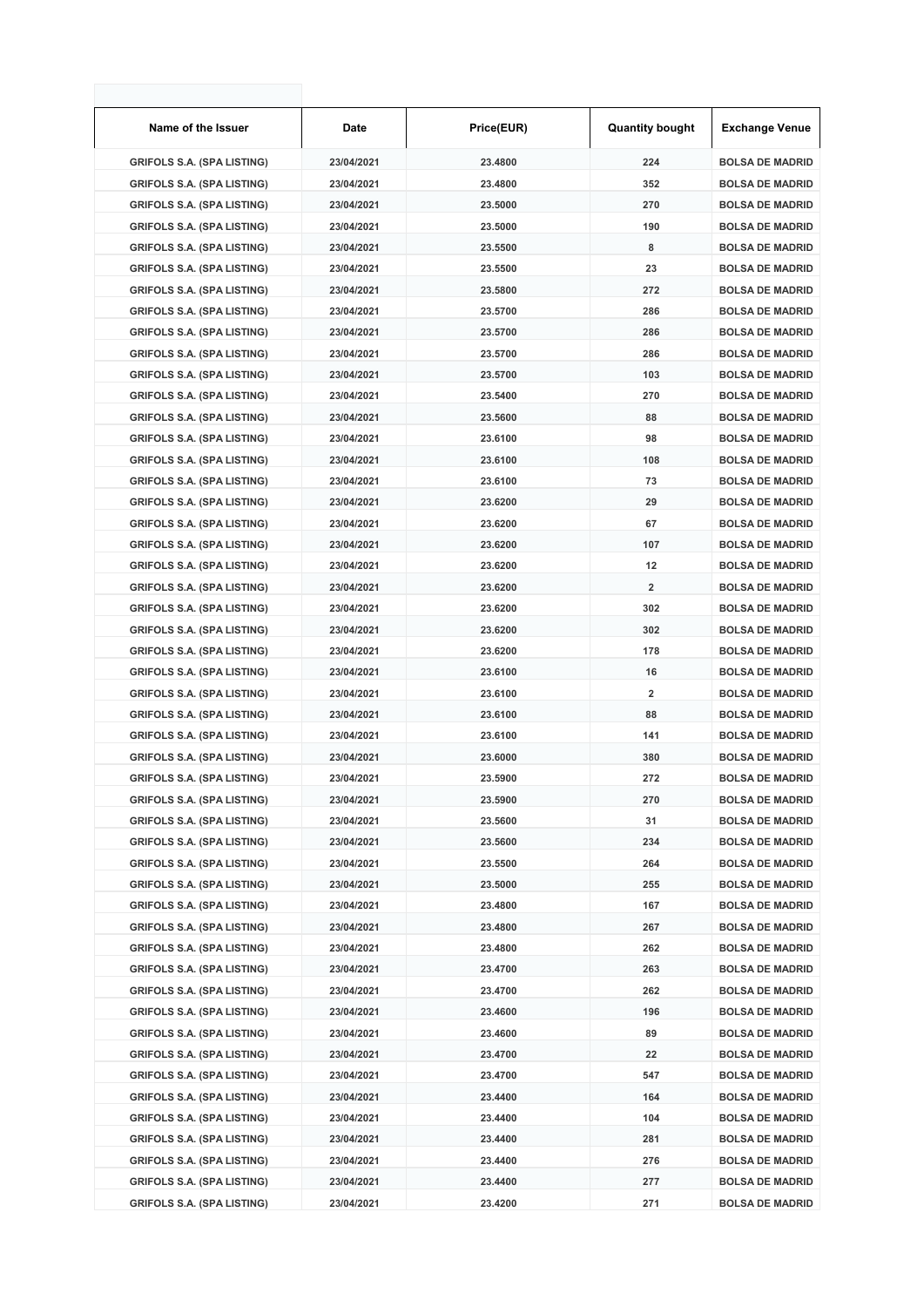| Name of the Issuer                | <b>Date</b> | Price(EUR) | <b>Quantity bought</b> | Exchange Venue         |
|-----------------------------------|-------------|------------|------------------------|------------------------|
| <b>GRIFOLS S.A. (SPA LISTING)</b> | 23/04/2021  | 23.3700    | 308                    | <b>BOLSA DE MADRID</b> |
| <b>GRIFOLS S.A. (SPA LISTING)</b> | 23/04/2021  | 23.3800    | 568                    | <b>BOLSA DE MADRID</b> |
| <b>GRIFOLS S.A. (SPA LISTING)</b> | 23/04/2021  | 23.3900    | 200                    | <b>BOLSA DE MADRID</b> |
| <b>GRIFOLS S.A. (SPA LISTING)</b> | 23/04/2021  | 23.3900    | 80                     | <b>BOLSA DE MADRID</b> |
| <b>GRIFOLS S.A. (SPA LISTING)</b> | 23/04/2021  | 23.4100    | 556                    | <b>BOLSA DE MADRID</b> |
| <b>GRIFOLS S.A. (SPA LISTING)</b> | 23/04/2021  | 23.4100    | 278                    | <b>BOLSA DE MADRID</b> |
| <b>GRIFOLS S.A. (SPA LISTING)</b> | 23/04/2021  | 23.3500    | 256                    | <b>BOLSA DE MADRID</b> |
| <b>GRIFOLS S.A. (SPA LISTING)</b> | 23/04/2021  | 23.3500    | 233                    | <b>BOLSA DE MADRID</b> |
| <b>GRIFOLS S.A. (SPA LISTING)</b> | 23/04/2021  | 23.3500    | 66                     | <b>BOLSA DE MADRID</b> |
| <b>GRIFOLS S.A. (SPA LISTING)</b> | 23/04/2021  | 23.3200    | 104                    | <b>BOLSA DE MADRID</b> |
| <b>GRIFOLS S.A. (SPA LISTING)</b> | 23/04/2021  | 23.3200    | 367                    | <b>BOLSA DE MADRID</b> |
| <b>GRIFOLS S.A. (SPA LISTING)</b> | 23/04/2021  | 23.3200    | 89                     | <b>BOLSA DE MADRID</b> |
| <b>GRIFOLS S.A. (SPA LISTING)</b> | 23/04/2021  | 23.3000    | 280                    | <b>BOLSA DE MADRID</b> |
| <b>GRIFOLS S.A. (SPA LISTING)</b> | 23/04/2021  | 23.3000    | 19                     | <b>BOLSA DE MADRID</b> |
| <b>GRIFOLS S.A. (SPA LISTING)</b> | 23/04/2021  | 23.3000    | 1                      | <b>BOLSA DE MADRID</b> |
| <b>GRIFOLS S.A. (SPA LISTING)</b> | 23/04/2021  | 23.2800    | 211                    | <b>BOLSA DE MADRID</b> |
| <b>GRIFOLS S.A. (SPA LISTING)</b> | 23/04/2021  | 23.2800    | 63                     | <b>BOLSA DE MADRID</b> |
| <b>GRIFOLS S.A. (SPA LISTING)</b> | 23/04/2021  | 23.3300    | 178                    | <b>BOLSA DE MADRID</b> |
| <b>GRIFOLS S.A. (SPA LISTING)</b> | 23/04/2021  | 23.3300    | 274                    | <b>BOLSA DE MADRID</b> |
| <b>GRIFOLS S.A. (SPA LISTING)</b> | 23/04/2021  | 23.3300    | 82                     | <b>BOLSA DE MADRID</b> |
| <b>GRIFOLS S.A. (SPA LISTING)</b> | 23/04/2021  | 23.3300    | 35                     | <b>BOLSA DE MADRID</b> |
| <b>GRIFOLS S.A. (SPA LISTING)</b> | 23/04/2021  | 23.3300    | 261                    | <b>BOLSA DE MADRID</b> |
| <b>GRIFOLS S.A. (SPA LISTING)</b> | 23/04/2021  | 23.2900    | 270                    | <b>BOLSA DE MADRID</b> |
| <b>GRIFOLS S.A. (SPA LISTING)</b> | 23/04/2021  | 23.2800    | 272                    | <b>BOLSA DE MADRID</b> |
| <b>GRIFOLS S.A. (SPA LISTING)</b> | 23/04/2021  | 23.2700    | 218                    | <b>BOLSA DE MADRID</b> |
| <b>GRIFOLS S.A. (SPA LISTING)</b> | 23/04/2021  | 23.2700    | 37                     | <b>BOLSA DE MADRID</b> |
| <b>GRIFOLS S.A. (SPA LISTING)</b> | 23/04/2021  | 23.2700    | 288                    | <b>BOLSA DE MADRID</b> |
| <b>GRIFOLS S.A. (SPA LISTING)</b> | 23/04/2021  | 23.3100    | 259                    | <b>BOLSA DE MADRID</b> |
| <b>GRIFOLS S.A. (SPA LISTING)</b> | 23/04/2021  | 23.2900    | 256                    | <b>BOLSA DE MADRID</b> |
| <b>GRIFOLS S.A. (SPA LISTING)</b> | 23/04/2021  | 23.2900    | 285                    | <b>BOLSA DE MADRID</b> |
| <b>GRIFOLS S.A. (SPA LISTING)</b> | 23/04/2021  | 23.2800    | 290                    | <b>BOLSA DE MADRID</b> |
| <b>GRIFOLS S.A. (SPA LISTING)</b> | 23/04/2021  | 23.2600    | 308                    | <b>BOLSA DE MADRID</b> |
| <b>GRIFOLS S.A. (SPA LISTING)</b> | 23/04/2021  | 23.2600    | 281                    | <b>BOLSA DE MADRID</b> |
| <b>GRIFOLS S.A. (SPA LISTING)</b> | 23/04/2021  | 23.2600    | 322                    | <b>BOLSA DE MADRID</b> |
| <b>GRIFOLS S.A. (SPA LISTING)</b> | 23/04/2021  | 23.2700    | 257                    | <b>BOLSA DE MADRID</b> |
| <b>GRIFOLS S.A. (SPA LISTING)</b> | 23/04/2021  | 23.2500    | 286                    | <b>BOLSA DE MADRID</b> |
| <b>GRIFOLS S.A. (SPA LISTING)</b> | 23/04/2021  | 23.2700    | 179                    | <b>BOLSA DE MADRID</b> |
| <b>GRIFOLS S.A. (SPA LISTING)</b> | 23/04/2021  | 23.2700    | 87                     | <b>BOLSA DE MADRID</b> |
| <b>GRIFOLS S.A. (SPA LISTING)</b> | 23/04/2021  | 23.2700    | 265                    | <b>BOLSA DE MADRID</b> |
| <b>GRIFOLS S.A. (SPA LISTING)</b> | 23/04/2021  | 23.2700    | 273                    | <b>BOLSA DE MADRID</b> |
| <b>GRIFOLS S.A. (SPA LISTING)</b> | 23/04/2021  | 23.2900    | 98                     | <b>BOLSA DE MADRID</b> |
| <b>GRIFOLS S.A. (SPA LISTING)</b> | 23/04/2021  | 23.2900    | 172                    | <b>BOLSA DE MADRID</b> |
| <b>GRIFOLS S.A. (SPA LISTING)</b> | 23/04/2021  | 23.2800    | 301                    | <b>BOLSA DE MADRID</b> |
| <b>GRIFOLS S.A. (SPA LISTING)</b> | 23/04/2021  | 23.3300    | 278                    | <b>BOLSA DE MADRID</b> |
| <b>GRIFOLS S.A. (SPA LISTING)</b> | 23/04/2021  | 23.2900    | 516                    | <b>BOLSA DE MADRID</b> |
| <b>GRIFOLS S.A. (SPA LISTING)</b> | 23/04/2021  | 23.2700    | 308                    | <b>BOLSA DE MADRID</b> |
| <b>GRIFOLS S.A. (SPA LISTING)</b> | 23/04/2021  | 23.2800    | 272                    | <b>BOLSA DE MADRID</b> |
| <b>GRIFOLS S.A. (SPA LISTING)</b> | 23/04/2021  | 23.2800    | 286                    | <b>BOLSA DE MADRID</b> |
| <b>GRIFOLS S.A. (SPA LISTING)</b> | 23/04/2021  | 23.2800    | 404                    | <b>BOLSA DE MADRID</b> |
| <b>GRIFOLS S.A. (SPA LISTING)</b> | 23/04/2021  | 23.2800    | 135                    | <b>BOLSA DE MADRID</b> |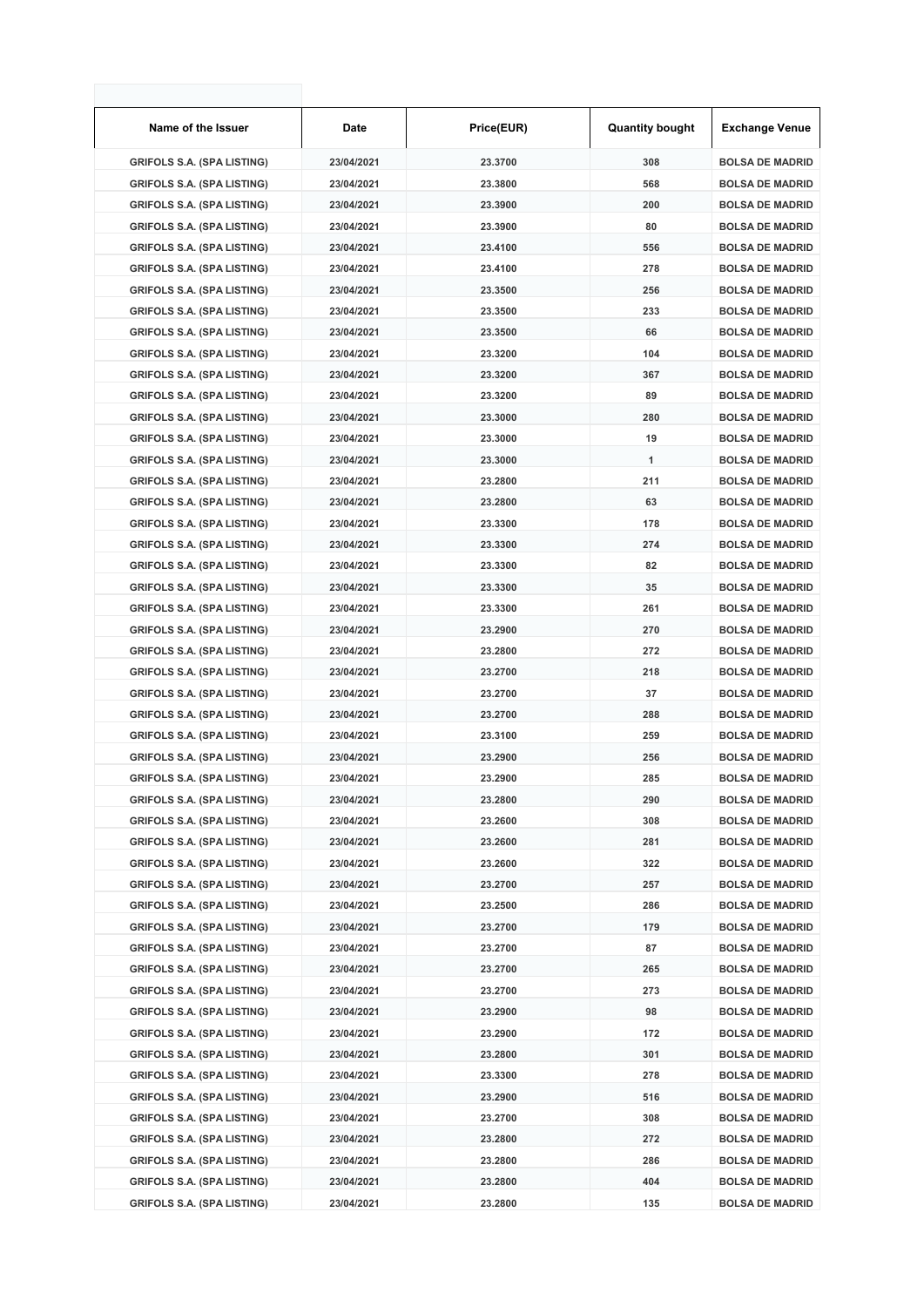| Name of the Issuer                | Date       | Price(EUR) | <b>Quantity bought</b> | <b>Exchange Venue</b>  |
|-----------------------------------|------------|------------|------------------------|------------------------|
| <b>GRIFOLS S.A. (SPA LISTING)</b> | 23/04/2021 | 23.3300    | 262                    | <b>BOLSA DE MADRID</b> |
| <b>GRIFOLS S.A. (SPA LISTING)</b> | 23/04/2021 | 23.3100    | 203                    | <b>BOLSA DE MADRID</b> |
| <b>GRIFOLS S.A. (SPA LISTING)</b> | 23/04/2021 | 23.3100    | 62                     | <b>BOLSA DE MADRID</b> |
| <b>GRIFOLS S.A. (SPA LISTING)</b> | 23/04/2021 | 23.3100    | 1                      | <b>BOLSA DE MADRID</b> |
| <b>GRIFOLS S.A. (SPA LISTING)</b> | 23/04/2021 | 23.3100    | 5                      | <b>BOLSA DE MADRID</b> |
| <b>GRIFOLS S.A. (SPA LISTING)</b> | 23/04/2021 | 23.3100    | 210                    | <b>BOLSA DE MADRID</b> |
| <b>GRIFOLS S.A. (SPA LISTING)</b> | 23/04/2021 | 23.3100    | 306                    | <b>BOLSA DE MADRID</b> |
| <b>GRIFOLS S.A. (SPA LISTING)</b> | 23/04/2021 | 23.3000    | 264                    | <b>BOLSA DE MADRID</b> |
| <b>GRIFOLS S.A. (SPA LISTING)</b> | 23/04/2021 | 23.3000    | 291                    | <b>BOLSA DE MADRID</b> |
| <b>GRIFOLS S.A. (SPA LISTING)</b> | 23/04/2021 | 23.3500    | 279                    | <b>BOLSA DE MADRID</b> |
| <b>GRIFOLS S.A. (SPA LISTING)</b> | 23/04/2021 | 23.3100    | 260                    | <b>BOLSA DE MADRID</b> |
| <b>GRIFOLS S.A. (SPA LISTING)</b> | 23/04/2021 | 23.3100    | 297                    | <b>BOLSA DE MADRID</b> |
| <b>GRIFOLS S.A. (SPA LISTING)</b> | 23/04/2021 | 23.3400    | 254                    | <b>BOLSA DE MADRID</b> |
| <b>GRIFOLS S.A. (SPA LISTING)</b> | 23/04/2021 | 23.3400    | 259                    | <b>BOLSA DE MADRID</b> |
| <b>GRIFOLS S.A. (SPA LISTING)</b> | 23/04/2021 | 23.3200    | 285                    | <b>BOLSA DE MADRID</b> |
| <b>GRIFOLS S.A. (SPA LISTING)</b> | 23/04/2021 | 23.3200    | 276                    | <b>BOLSA DE MADRID</b> |
| <b>GRIFOLS S.A. (SPA LISTING)</b> | 23/04/2021 | 23.2800    | 270                    | <b>BOLSA DE MADRID</b> |
| <b>GRIFOLS S.A. (SPA LISTING)</b> | 23/04/2021 | 23.2800    | 260                    | <b>BOLSA DE MADRID</b> |
| <b>GRIFOLS S.A. (SPA LISTING)</b> | 23/04/2021 | 23.2800    | 135                    | <b>BOLSA DE MADRID</b> |
| <b>GRIFOLS S.A. (SPA LISTING)</b> | 23/04/2021 | 23.2800    | 135                    | <b>BOLSA DE MADRID</b> |
| <b>GRIFOLS S.A. (SPA LISTING)</b> | 23/04/2021 | 23.2800    | 273                    | <b>BOLSA DE MADRID</b> |
| <b>GRIFOLS S.A. (SPA LISTING)</b> | 23/04/2021 | 23.2700    | 260                    | <b>BOLSA DE MADRID</b> |
| <b>GRIFOLS S.A. (SPA LISTING)</b> | 23/04/2021 | 23.2600    | 293                    | <b>BOLSA DE MADRID</b> |
| <b>GRIFOLS S.A. (SPA LISTING)</b> | 23/04/2021 | 23.2600    | 287                    | <b>BOLSA DE MADRID</b> |
| <b>GRIFOLS S.A. (SPA LISTING)</b> | 23/04/2021 | 23.2600    | 293                    | <b>BOLSA DE MADRID</b> |
| <b>GRIFOLS S.A. (SPA LISTING)</b> | 23/04/2021 | 23.2600    | 259                    | <b>BOLSA DE MADRID</b> |
| <b>GRIFOLS S.A. (SPA LISTING)</b> | 23/04/2021 | 23.2600    | 658                    | <b>BOLSA DE MADRID</b> |
| <b>GRIFOLS S.A. (SPA LISTING)</b> | 23/04/2021 | 23.2600    | 470                    | <b>BOLSA DE MADRID</b> |
| <b>GRIFOLS S.A. (SPA LISTING)</b> | 23/04/2021 | 23.2600    | 293                    | <b>BOLSA DE MADRID</b> |
| <b>GRIFOLS S.A. (SPA LISTING)</b> | 23/04/2021 | 23.2600    | 400                    | <b>BOLSA DE MADRID</b> |
| <b>GRIFOLS S.A. (SPA LISTING)</b> | 23/04/2021 | 23.2600    | 85                     | <b>BOLSA DE MADRID</b> |
| <b>GRIFOLS S.A. (SPA LISTING)</b> | 23/04/2021 | 23.3000    | 283                    | <b>BOLSA DE MADRID</b> |
| <b>GRIFOLS S.A. (SPA LISTING)</b> | 23/04/2021 | 23.3000    | 45                     | <b>BOLSA DE MADRID</b> |
| <b>GRIFOLS S.A. (SPA LISTING)</b> | 23/04/2021 | 23.3000    | 200                    | <b>BOLSA DE MADRID</b> |
| <b>GRIFOLS S.A. (SPA LISTING)</b> | 23/04/2021 | 23.3000    | 238                    | <b>BOLSA DE MADRID</b> |
| <b>GRIFOLS S.A. (SPA LISTING)</b> | 23/04/2021 | 23.3000    | 238                    | <b>BOLSA DE MADRID</b> |
| <b>GRIFOLS S.A. (SPA LISTING)</b> | 23/04/2021 | 23.3000    | 17                     | <b>BOLSA DE MADRID</b> |
| <b>GRIFOLS S.A. (SPA LISTING)</b> | 23/04/2021 | 23.3000    | 1,385                  | <b>BOLSA DE MADRID</b> |
| <b>GRIFOLS S.A. (SPA LISTING)</b> | 23/04/2021 | 23.3000    | 280                    | <b>BOLSA DE MADRID</b> |
| <b>GRIFOLS S.A. (SPA LISTING)</b> | 23/04/2021 | 23.3000    | 1,448                  | <b>BOLSA DE MADRID</b> |
| <b>GRIFOLS S.A. (SPA LISTING)</b> | 23/04/2021 | 23.2900    | 271                    | <b>BOLSA DE MADRID</b> |
| <b>GRIFOLS S.A. (SPA LISTING)</b> | 23/04/2021 | 23.2900    | 306                    | <b>BOLSA DE MADRID</b> |
| <b>GRIFOLS S.A. (SPA LISTING)</b> | 23/04/2021 | 23.2900    | 295                    | <b>BOLSA DE MADRID</b> |
| <b>GRIFOLS S.A. (SPA LISTING)</b> | 23/04/2021 | 23.2900    | 308                    | <b>BOLSA DE MADRID</b> |
| <b>GRIFOLS S.A. (SPA LISTING)</b> | 23/04/2021 | 23.2900    | 295                    | <b>BOLSA DE MADRID</b> |
| <b>GRIFOLS S.A. (SPA LISTING)</b> | 23/04/2021 | 23.2900    | 295                    | <b>BOLSA DE MADRID</b> |
| <b>GRIFOLS S.A. (SPA LISTING)</b> | 23/04/2021 | 23.2900    | 295                    | <b>BOLSA DE MADRID</b> |
| <b>GRIFOLS S.A. (SPA LISTING)</b> | 23/04/2021 | 23.2900    | 173                    | <b>BOLSA DE MADRID</b> |
| <b>GRIFOLS S.A. (SPA LISTING)</b> | 23/04/2021 | 23.2900    | 227                    | <b>BOLSA DE MADRID</b> |
| <b>GRIFOLS S.A. (SPA LISTING)</b> | 23/04/2021 | 23.2900    | 122                    | <b>BOLSA DE MADRID</b> |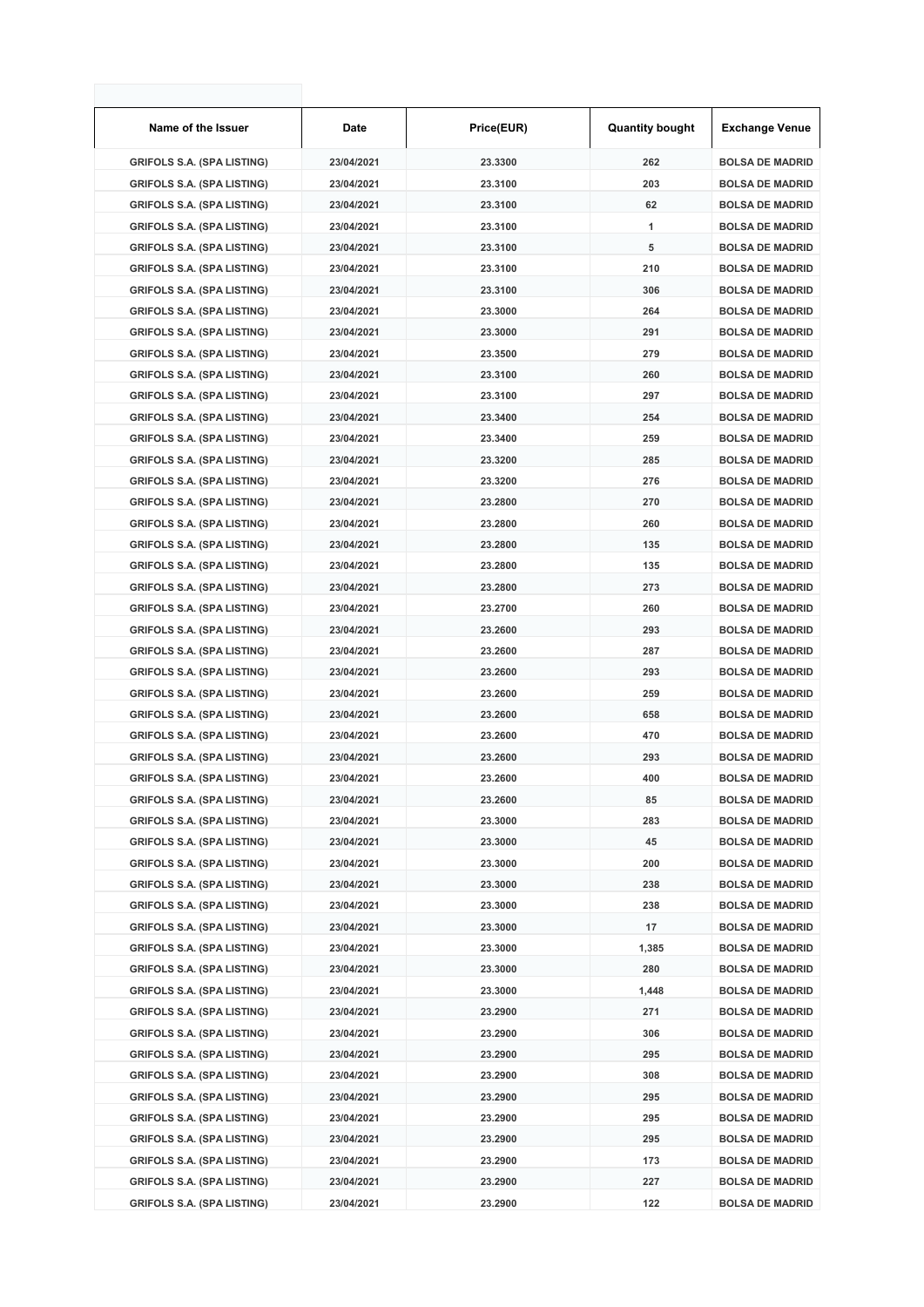| Name of the Issuer                | <b>Date</b> | Price(EUR) | <b>Quantity bought</b> | <b>Exchange Venue</b>  |
|-----------------------------------|-------------|------------|------------------------|------------------------|
| <b>GRIFOLS S.A. (SPA LISTING)</b> | 23/04/2021  | 23.2900    | 212                    | <b>BOLSA DE MADRID</b> |
| <b>GRIFOLS S.A. (SPA LISTING)</b> | 23/04/2021  | 23.2900    | 295                    | <b>BOLSA DE MADRID</b> |
| <b>GRIFOLS S.A. (SPA LISTING)</b> | 23/04/2021  | 23.2900    | 29                     | <b>BOLSA DE MADRID</b> |
| <b>GRIFOLS S.A. (SPA LISTING)</b> | 23/04/2021  | 23.2900    | 122                    | <b>BOLSA DE MADRID</b> |
| <b>GRIFOLS S.A. (SPA LISTING)</b> | 23/04/2021  | 23.2900    | 27                     | <b>BOLSA DE MADRID</b> |
| <b>GRIFOLS S.A. (SPA LISTING)</b> | 23/04/2021  | 23.2900    | 6                      | <b>BOLSA DE MADRID</b> |
| <b>GRIFOLS S.A. (SPA LISTING)</b> | 23/04/2021  | 23.2800    | 293                    | <b>BOLSA DE MADRID</b> |
| <b>GRIFOLS S.A. (SPA LISTING)</b> | 23/04/2021  | 23.2800    | 279                    | <b>BOLSA DE MADRID</b> |
| <b>GRIFOLS S.A. (SPA LISTING)</b> | 23/04/2021  | 23.2800    | 288                    | <b>BOLSA DE MADRID</b> |
| <b>GRIFOLS S.A. (SPA LISTING)</b> | 23/04/2021  | 23.2700    | 310                    | <b>BOLSA DE MADRID</b> |
| <b>GRIFOLS S.A. (SPA LISTING)</b> | 23/04/2021  | 23.2700    | 315                    | <b>BOLSA DE MADRID</b> |
| <b>GRIFOLS S.A. (SPA LISTING)</b> | 23/04/2021  | 23.2700    | 310                    | <b>BOLSA DE MADRID</b> |
| <b>GRIFOLS S.A. (SPA LISTING)</b> | 23/04/2021  | 23.2700    | 315                    | <b>BOLSA DE MADRID</b> |
| <b>GRIFOLS S.A. (SPA LISTING)</b> | 23/04/2021  | 23.2700    | 105                    | <b>BOLSA DE MADRID</b> |
| <b>GRIFOLS S.A. (SPA LISTING)</b> | 23/04/2021  | 23.2700    | 200                    | <b>BOLSA DE MADRID</b> |
| <b>GRIFOLS S.A. (SPA LISTING)</b> | 23/04/2021  | 23.2700    | 1                      | <b>BOLSA DE MADRID</b> |
| <b>GRIFOLS S.A. (SPA LISTING)</b> | 23/04/2021  | 23.2700    | 315                    | <b>BOLSA DE MADRID</b> |
| <b>GRIFOLS S.A. (SPA LISTING)</b> | 23/04/2021  | 23.2700    | 315                    | <b>BOLSA DE MADRID</b> |
| <b>GRIFOLS S.A. (SPA LISTING)</b> | 23/04/2021  | 23.2700    | 190                    | <b>BOLSA DE MADRID</b> |
| <b>GRIFOLS S.A. (SPA LISTING)</b> | 23/04/2021  | 23.2800    | 273                    | <b>BOLSA DE MADRID</b> |
| <b>GRIFOLS S.A. (SPA LISTING)</b> | 23/04/2021  | 23.2800    | 275                    | <b>BOLSA DE MADRID</b> |
| <b>GRIFOLS S.A. (SPA LISTING)</b> | 23/04/2021  | 23.2800    | 279                    | <b>BOLSA DE MADRID</b> |
| <b>GRIFOLS S.A. (SPA LISTING)</b> | 23/04/2021  | 23.2500    | 303                    | <b>BOLSA DE MADRID</b> |
| <b>GRIFOLS S.A. (SPA LISTING)</b> | 23/04/2021  | 23.2500    | 295                    | <b>BOLSA DE MADRID</b> |
| <b>GRIFOLS S.A. (SPA LISTING)</b> | 23/04/2021  | 23.2500    | 287                    | <b>BOLSA DE MADRID</b> |
| <b>GRIFOLS S.A. (SPA LISTING)</b> | 23/04/2021  | 23.2500    | 697                    | <b>BOLSA DE MADRID</b> |
| <b>GRIFOLS S.A. (SPA LISTING)</b> | 23/04/2021  | 23.2400    | 553                    | <b>BOLSA DE MADRID</b> |
| <b>GRIFOLS S.A. (SPA LISTING)</b> | 23/04/2021  | 23.2400    | 154                    | <b>BOLSA DE MADRID</b> |
| <b>GRIFOLS S.A. (SPA LISTING)</b> | 23/04/2021  | 23.2500    | 281                    | <b>BOLSA DE MADRID</b> |
| <b>GRIFOLS S.A. (SPA LISTING)</b> | 23/04/2021  | 23.2500    | 535                    | <b>BOLSA DE MADRID</b> |
| <b>GRIFOLS S.A. (SPA LISTING)</b> | 23/04/2021  | 23.2500    | 281                    | <b>BOLSA DE MADRID</b> |
| <b>GRIFOLS S.A. (SPA LISTING)</b> | 23/04/2021  | 23.2400    | 280                    | <b>BOLSA DE MADRID</b> |
| <b>GRIFOLS S.A. (SPA LISTING)</b> | 23/04/2021  | 23.2400    | 877                    | <b>BOLSA DE MADRID</b> |
| <b>GRIFOLS S.A. (SPA LISTING)</b> | 23/04/2021  | 23.2400    | 390                    | <b>BOLSA DE MADRID</b> |
| <b>GRIFOLS S.A. (SPA LISTING)</b> | 23/04/2021  | 23.2400    | 1,105                  | <b>BOLSA DE MADRID</b> |
| <b>GRIFOLS S.A. (SPA LISTING)</b> | 23/04/2021  | 23.2400    | 248                    | <b>BOLSA DE MADRID</b> |
| <b>GRIFOLS S.A. (SPA LISTING)</b> | 23/04/2021  | 23.2400    | 72                     | <b>BOLSA DE MADRID</b> |
| <b>GRIFOLS S.A. (SPA LISTING)</b> | 23/04/2021  | 23.2400    | 28                     | <b>BOLSA DE MADRID</b> |
| <b>GRIFOLS S.A. (SPA LISTING)</b> | 23/04/2021  | 23.2600    | 296                    | <b>BOLSA DE MADRID</b> |
| <b>GRIFOLS S.A. (SPA LISTING)</b> | 23/04/2021  | 23.2600    | 6                      | <b>BOLSA DE MADRID</b> |
| <b>GRIFOLS S.A. (SPA LISTING)</b> | 23/04/2021  | 23.2600    | 302                    | <b>BOLSA DE MADRID</b> |
| <b>GRIFOLS S.A. (SPA LISTING)</b> | 23/04/2021  | 23.2600    | 198                    | <b>BOLSA DE MADRID</b> |
| <b>GRIFOLS S.A. (SPA LISTING)</b> | 23/04/2021  | 23.2600    | 296                    | <b>BOLSA DE MADRID</b> |
| <b>GRIFOLS S.A. (SPA LISTING)</b> | 23/04/2021  | 23.2900    | 311                    | <b>BOLSA DE MADRID</b> |
| <b>GRIFOLS S.A. (SPA LISTING)</b> | 23/04/2021  | 23.2900    | 326                    | <b>BOLSA DE MADRID</b> |
| <b>GRIFOLS S.A. (SPA LISTING)</b> | 23/04/2021  | 23.2900    | 140                    | <b>BOLSA DE MADRID</b> |
| <b>GRIFOLS S.A. (SPA LISTING)</b> | 23/04/2021  | 23.2900    | 120                    | <b>BOLSA DE MADRID</b> |
| <b>GRIFOLS S.A. (SPA LISTING)</b> | 23/04/2021  | 23.2900    | 28                     | <b>BOLSA DE MADRID</b> |
| <b>GRIFOLS S.A. (SPA LISTING)</b> | 23/04/2021  | 23.2900    | 243                    | <b>BOLSA DE MADRID</b> |
| <b>GRIFOLS S.A. (SPA LISTING)</b> | 23/04/2021  | 23.2900    | 87                     | <b>BOLSA DE MADRID</b> |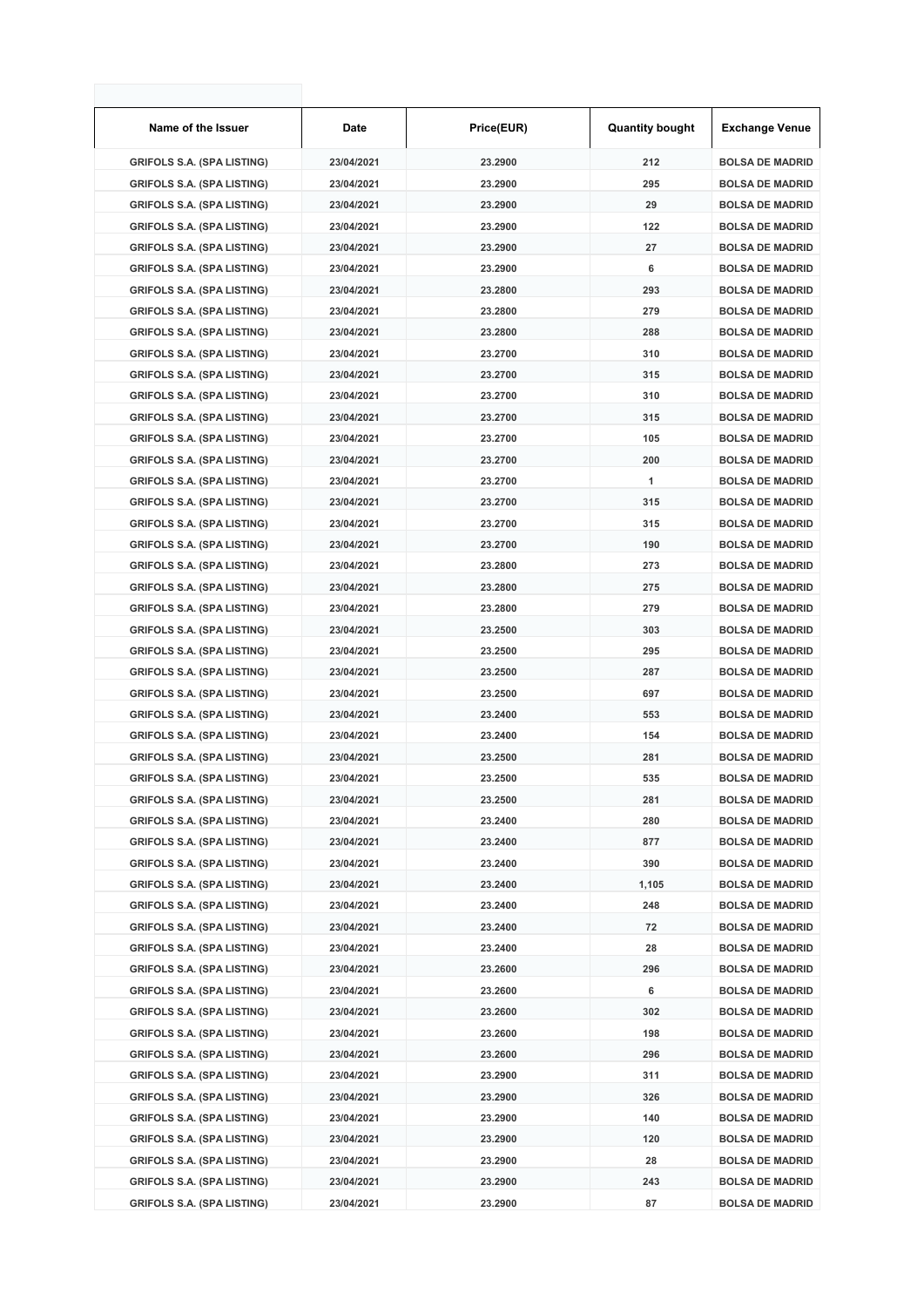| Name of the Issuer                | Date       | Price(EUR) | <b>Quantity bought</b> | <b>Exchange Venue</b>  |
|-----------------------------------|------------|------------|------------------------|------------------------|
| <b>GRIFOLS S.A. (SPA LISTING)</b> | 23/04/2021 | 23.2900    | 46                     | <b>BOLSA DE MADRID</b> |
| <b>GRIFOLS S.A. (SPA LISTING)</b> | 23/04/2021 | 23.2900    | 229                    | <b>BOLSA DE MADRID</b> |
| <b>GRIFOLS S.A. (SPA LISTING)</b> | 23/04/2021 | 23.2900    | 303                    | <b>BOLSA DE MADRID</b> |
| <b>GRIFOLS S.A. (SPA LISTING)</b> | 23/04/2021 | 23.2900    | 279                    | <b>BOLSA DE MADRID</b> |
| <b>GRIFOLS S.A. (SPA LISTING)</b> | 23/04/2021 | 23.2900    | 200                    | <b>BOLSA DE MADRID</b> |
| <b>GRIFOLS S.A. (SPA LISTING)</b> | 23/04/2021 | 23.2900    | 63                     | <b>BOLSA DE MADRID</b> |
| <b>GRIFOLS S.A. (SPA LISTING)</b> | 23/04/2021 | 23.2900    | 300                    | <b>BOLSA DE MADRID</b> |
| <b>GRIFOLS S.A. (SPA LISTING)</b> | 23/04/2021 | 23.2900    | 210                    | <b>BOLSA DE MADRID</b> |
| <b>GRIFOLS S.A. (SPA LISTING)</b> | 23/04/2021 | 23.2900    | 231                    | <b>BOLSA DE MADRID</b> |
| <b>GRIFOLS S.A. (SPA LISTING)</b> | 23/04/2021 | 23.2900    | 232                    | <b>BOLSA DE MADRID</b> |
| <b>GRIFOLS S.A. (SPA LISTING)</b> | 23/04/2021 | 23.2900    | 20                     | <b>BOLSA DE MADRID</b> |
| <b>GRIFOLS S.A. (SPA LISTING)</b> | 23/04/2021 | 23.2900    | 252                    | <b>BOLSA DE MADRID</b> |
| <b>GRIFOLS S.A. (SPA LISTING)</b> | 23/04/2021 | 23.2900    | 98                     | <b>BOLSA DE MADRID</b> |
| <b>GRIFOLS S.A. (SPA LISTING)</b> | 23/04/2021 | 23.3200    | 1,148                  | <b>BOLSA DE MADRID</b> |
| <b>GRIFOLS S.A. (SPA LISTING)</b> | 23/04/2021 | 23.3200    | 1,955                  | <b>BOLSA DE MADRID</b> |
| <b>GRIFOLS S.A. (SPA LISTING)</b> | 23/04/2021 | 23.3200    | 611                    | <b>BOLSA DE MADRID</b> |
| <b>GRIFOLS S.A. (SPA LISTING)</b> | 23/04/2021 | 23.3200    | 725                    | <b>BOLSA DE MADRID</b> |
| <b>GRIFOLS S.A. (SPA LISTING)</b> | 23/04/2021 | 23.3100    | 276                    | <b>BOLSA DE MADRID</b> |
| <b>GRIFOLS S.A. (SPA LISTING)</b> | 23/04/2021 | 23.3100    | 303                    | <b>BOLSA DE MADRID</b> |
| <b>GRIFOLS S.A. (SPA LISTING)</b> | 23/04/2021 | 23.3100    | 284                    | <b>BOLSA DE MADRID</b> |
| <b>GRIFOLS S.A. (SPA LISTING)</b> | 23/04/2021 | 23.3100    | 280                    | <b>BOLSA DE MADRID</b> |
| <b>GRIFOLS S.A. (SPA LISTING)</b> | 23/04/2021 | 23.3100    | 19                     | <b>BOLSA DE MADRID</b> |
| <b>GRIFOLS S.A. (SPA LISTING)</b> | 23/04/2021 | 23.3100    | 619                    | <b>BOLSA DE MADRID</b> |
| <b>GRIFOLS S.A. (SPA LISTING)</b> | 23/04/2021 | 23.3100    | 996                    | <b>BOLSA DE MADRID</b> |
| <b>GRIFOLS S.A. (SPA LISTING)</b> | 23/04/2021 | 23.3100    | 553                    | <b>BOLSA DE MADRID</b> |
| <b>GRIFOLS S.A. (SPA LISTING)</b> | 23/04/2021 | 23.2900    | 153                    | <b>BOLSA DE MADRID</b> |
| <b>GRIFOLS S.A. (SPA LISTING)</b> | 23/04/2021 | 23.2900    | 38                     | <b>BOLSA DE MADRID</b> |
| <b>GRIFOLS S.A. (SPA LISTING)</b> | 23/04/2021 | 23.2900    | 110                    | <b>BOLSA DE MADRID</b> |
| <b>GRIFOLS S.A. (SPA LISTING)</b> | 23/04/2021 | 23.2900    | 54                     | <b>BOLSA DE MADRID</b> |
| <b>GRIFOLS S.A. (SPA LISTING)</b> | 23/04/2021 | 23.3000    | 579                    | <b>BOLSA DE MADRID</b> |
| <b>GRIFOLS S.A. (SPA LISTING)</b> | 23/04/2021 | 23.3000    | 632                    | <b>BOLSA DE MADRID</b> |
| <b>GRIFOLS S.A. (SPA LISTING)</b> | 23/04/2021 | 23.3000    | 550                    | <b>BOLSA DE MADRID</b> |
| <b>GRIFOLS S.A. (SPA LISTING)</b> | 23/04/2021 | 23.3000    | 200                    | <b>BOLSA DE MADRID</b> |
| <b>GRIFOLS S.A. (SPA LISTING)</b> | 23/04/2021 | 23.3000    | 327                    | <b>BOLSA DE MADRID</b> |
| <b>GRIFOLS S.A. (SPA LISTING)</b> | 23/04/2021 | 23.3000    | 322                    | <b>BOLSA DE MADRID</b> |
| <b>GRIFOLS S.A. (SPA LISTING)</b> | 23/04/2021 | 23.3000    | 522                    | <b>BOLSA DE MADRID</b> |
| <b>GRIFOLS S.A. (SPA LISTING)</b> | 23/04/2021 | 23.3000    | 127                    | <b>BOLSA DE MADRID</b> |
| <b>GRIFOLS S.A. (SPA LISTING)</b> | 23/04/2021 | 23.3000    | 395                    | <b>BOLSA DE MADRID</b> |
| <b>GRIFOLS S.A. (SPA LISTING)</b> | 23/04/2021 | 23.3000    | 567                    | <b>BOLSA DE MADRID</b> |
| <b>GRIFOLS S.A. (SPA LISTING)</b> | 23/04/2021 | 23.3000    | 292                    | <b>BOLSA DE MADRID</b> |
| <b>GRIFOLS S.A. (SPA LISTING)</b> | 23/04/2021 | 23.3000    | 270                    | <b>BOLSA DE MADRID</b> |
| <b>GRIFOLS S.A. (SPA LISTING)</b> | 23/04/2021 | 23.3000    | 385                    | <b>BOLSA DE MADRID</b> |
| <b>GRIFOLS S.A. (SPA LISTING)</b> | 23/04/2021 | 23.3000    | 2,031                  | <b>BOLSA DE MADRID</b> |
| <b>GRIFOLS S.A. (SPA LISTING)</b> | 23/04/2021 | 23.3000    | 360                    | <b>BOLSA DE MADRID</b> |
| <b>GRIFOLS S.A. (SPA LISTING)</b> | 23/04/2021 | 23.3000    | 689                    | <b>BOLSA DE MADRID</b> |
| <b>GRIFOLS S.A. (SPA LISTING)</b> | 23/04/2021 | 23.3100    | 284                    | <b>BOLSA DE MADRID</b> |
| <b>GRIFOLS S.A. (SPA LISTING)</b> | 23/04/2021 | 23.3100    | 284                    | <b>BOLSA DE MADRID</b> |
| <b>GRIFOLS S.A. (SPA LISTING)</b> | 23/04/2021 | 23.3100    | 284                    | <b>BOLSA DE MADRID</b> |
| <b>GRIFOLS S.A. (SPA LISTING)</b> | 23/04/2021 | 23.3100    | 220                    | <b>BOLSA DE MADRID</b> |
| <b>GRIFOLS S.A. (SPA LISTING)</b> | 23/04/2021 | 23.3100    | 282                    | <b>BOLSA DE MADRID</b> |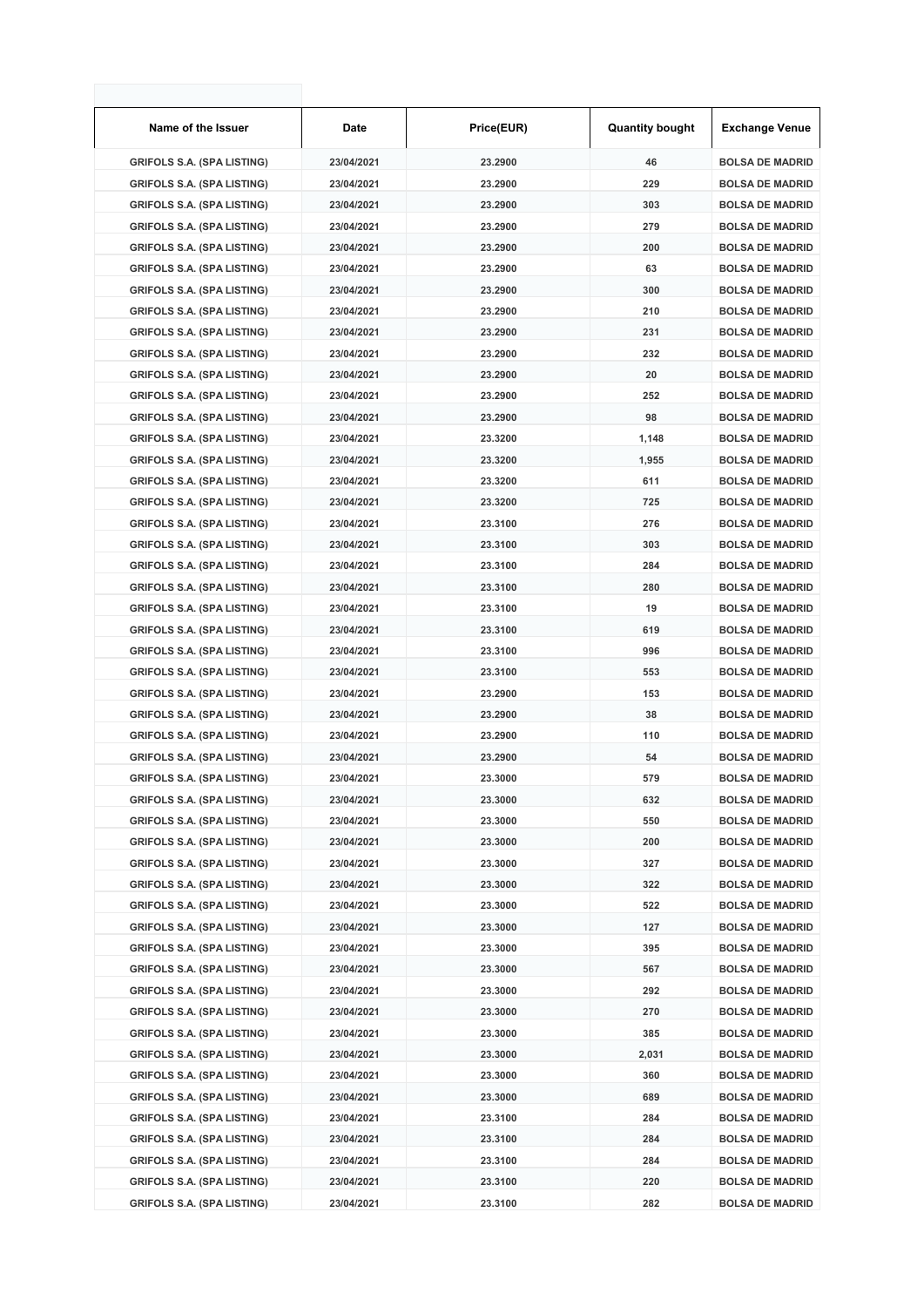| Name of the Issuer                | Date       | Price(EUR) | <b>Quantity bought</b> | <b>Exchange Venue</b>  |
|-----------------------------------|------------|------------|------------------------|------------------------|
| <b>GRIFOLS S.A. (SPA LISTING)</b> | 23/04/2021 | 23.3100    | 285                    | <b>BOLSA DE MADRID</b> |
| <b>GRIFOLS S.A. (SPA LISTING)</b> | 23/04/2021 | 23.3100    | 275                    | <b>BOLSA DE MADRID</b> |
| <b>GRIFOLS S.A. (SPA LISTING)</b> | 23/04/2021 | 23.3100    | 200                    | <b>BOLSA DE MADRID</b> |
| <b>GRIFOLS S.A. (SPA LISTING)</b> | 23/04/2021 | 23.3100    | 69                     | <b>BOLSA DE MADRID</b> |
| <b>GRIFOLS S.A. (SPA LISTING)</b> | 23/04/2021 | 23.3200    | 385                    | <b>BOLSA DE MADRID</b> |
| <b>GRIFOLS S.A. (SPA LISTING)</b> | 26/04/2021 | 23.2600    | 562                    | <b>BOLSA DE MADRID</b> |
| <b>GRIFOLS S.A. (SPA LISTING)</b> | 26/04/2021 | 23.2600    | 548                    | <b>BOLSA DE MADRID</b> |
| <b>GRIFOLS S.A. (SPA LISTING)</b> | 26/04/2021 | 23.1900    | 392                    | <b>BOLSA DE MADRID</b> |
| <b>GRIFOLS S.A. (SPA LISTING)</b> | 26/04/2021 | 23.1700    | 312                    | <b>BOLSA DE MADRID</b> |
| <b>GRIFOLS S.A. (SPA LISTING)</b> | 26/04/2021 | 23.2100    | 371                    | <b>BOLSA DE MADRID</b> |
| <b>GRIFOLS S.A. (SPA LISTING)</b> | 26/04/2021 | 23.2100    | 308                    | <b>BOLSA DE MADRID</b> |
| <b>GRIFOLS S.A. (SPA LISTING)</b> | 26/04/2021 | 23.2100    | 456                    | <b>BOLSA DE MADRID</b> |
| <b>GRIFOLS S.A. (SPA LISTING)</b> | 26/04/2021 | 23.2100    | 78                     | <b>BOLSA DE MADRID</b> |
| <b>GRIFOLS S.A. (SPA LISTING)</b> | 26/04/2021 | 23.2000    | 692                    | <b>BOLSA DE MADRID</b> |
| <b>GRIFOLS S.A. (SPA LISTING)</b> | 26/04/2021 | 23.2000    | 350                    | <b>BOLSA DE MADRID</b> |
| <b>GRIFOLS S.A. (SPA LISTING)</b> | 26/04/2021 | 23.1900    | 585                    | <b>BOLSA DE MADRID</b> |
| <b>GRIFOLS S.A. (SPA LISTING)</b> | 26/04/2021 | 23.1900    | 339                    | <b>BOLSA DE MADRID</b> |
| <b>GRIFOLS S.A. (SPA LISTING)</b> | 26/04/2021 | 23.2300    | 570                    | <b>BOLSA DE MADRID</b> |
| <b>GRIFOLS S.A. (SPA LISTING)</b> | 26/04/2021 | 23.2700    | 296                    | <b>BOLSA DE MADRID</b> |
| <b>GRIFOLS S.A. (SPA LISTING)</b> | 26/04/2021 | 23.2700    | 470                    | <b>BOLSA DE MADRID</b> |
| <b>GRIFOLS S.A. (SPA LISTING)</b> | 26/04/2021 | 23.2700    | 122                    | <b>BOLSA DE MADRID</b> |
| <b>GRIFOLS S.A. (SPA LISTING)</b> | 26/04/2021 | 23.3300    | 270                    | <b>BOLSA DE MADRID</b> |
| <b>GRIFOLS S.A. (SPA LISTING)</b> | 26/04/2021 | 23.3300    | 287                    | <b>BOLSA DE MADRID</b> |
| <b>GRIFOLS S.A. (SPA LISTING)</b> | 26/04/2021 | 23.3600    | 348                    | <b>BOLSA DE MADRID</b> |
| <b>GRIFOLS S.A. (SPA LISTING)</b> | 26/04/2021 | 23.3600    | 224                    | <b>BOLSA DE MADRID</b> |
| <b>GRIFOLS S.A. (SPA LISTING)</b> | 26/04/2021 | 23.3600    | 823                    | <b>BOLSA DE MADRID</b> |
| <b>GRIFOLS S.A. (SPA LISTING)</b> | 26/04/2021 | 23.3600    | 221                    | <b>BOLSA DE MADRID</b> |
| <b>GRIFOLS S.A. (SPA LISTING)</b> | 26/04/2021 | 23.3600    | 221                    | <b>BOLSA DE MADRID</b> |
| <b>GRIFOLS S.A. (SPA LISTING)</b> | 26/04/2021 | 23.3600    | 127                    | <b>BOLSA DE MADRID</b> |
| <b>GRIFOLS S.A. (SPA LISTING)</b> | 26/04/2021 | 23.3400    | 373                    | <b>BOLSA DE MADRID</b> |
| <b>GRIFOLS S.A. (SPA LISTING)</b> | 26/04/2021 | 23.3200    | 303                    | <b>BOLSA DE MADRID</b> |
| <b>GRIFOLS S.A. (SPA LISTING)</b> | 26/04/2021 | 23.2600    | 512                    | <b>BOLSA DE MADRID</b> |
| <b>GRIFOLS S.A. (SPA LISTING)</b> | 26/04/2021 | 23.2700    | 267                    | <b>BOLSA DE MADRID</b> |
| <b>GRIFOLS S.A. (SPA LISTING)</b> | 26/04/2021 | 23.2300    | 283                    | <b>BOLSA DE MADRID</b> |
| <b>GRIFOLS S.A. (SPA LISTING)</b> | 26/04/2021 | 23.1800    | 273                    | <b>BOLSA DE MADRID</b> |
| <b>GRIFOLS S.A. (SPA LISTING)</b> | 26/04/2021 | 23.1500    | 310                    | <b>BOLSA DE MADRID</b> |
| <b>GRIFOLS S.A. (SPA LISTING)</b> | 26/04/2021 | 23.0800    | 279                    | <b>BOLSA DE MADRID</b> |
| <b>GRIFOLS S.A. (SPA LISTING)</b> | 26/04/2021 | 23.0600    | 293                    | <b>BOLSA DE MADRID</b> |
| <b>GRIFOLS S.A. (SPA LISTING)</b> | 26/04/2021 | 23.0600    | 293                    | <b>BOLSA DE MADRID</b> |
| <b>GRIFOLS S.A. (SPA LISTING)</b> | 26/04/2021 | 23.0600    | 293                    | <b>BOLSA DE MADRID</b> |
| <b>GRIFOLS S.A. (SPA LISTING)</b> | 26/04/2021 | 23.0000    | 615                    | <b>BOLSA DE MADRID</b> |
| <b>GRIFOLS S.A. (SPA LISTING)</b> | 26/04/2021 | 22.9000    | 272                    | <b>BOLSA DE MADRID</b> |
| <b>GRIFOLS S.A. (SPA LISTING)</b> | 26/04/2021 | 22.9000    | 353                    | <b>BOLSA DE MADRID</b> |
| <b>GRIFOLS S.A. (SPA LISTING)</b> | 26/04/2021 | 22.8900    | 170                    | <b>BOLSA DE MADRID</b> |
| <b>GRIFOLS S.A. (SPA LISTING)</b> | 26/04/2021 | 22.8900    | 699                    | <b>BOLSA DE MADRID</b> |
| <b>GRIFOLS S.A. (SPA LISTING)</b> | 26/04/2021 | 22.8900    | 315                    | <b>BOLSA DE MADRID</b> |
| <b>GRIFOLS S.A. (SPA LISTING)</b> | 26/04/2021 | 22.8900    | 75                     | <b>BOLSA DE MADRID</b> |
| <b>GRIFOLS S.A. (SPA LISTING)</b> | 26/04/2021 | 22.9000    | 307                    | <b>BOLSA DE MADRID</b> |
| <b>GRIFOLS S.A. (SPA LISTING)</b> | 26/04/2021 | 22.9000    | 147                    | <b>BOLSA DE MADRID</b> |
| <b>GRIFOLS S.A. (SPA LISTING)</b> | 26/04/2021 | 22.9000    | 203                    | <b>BOLSA DE MADRID</b> |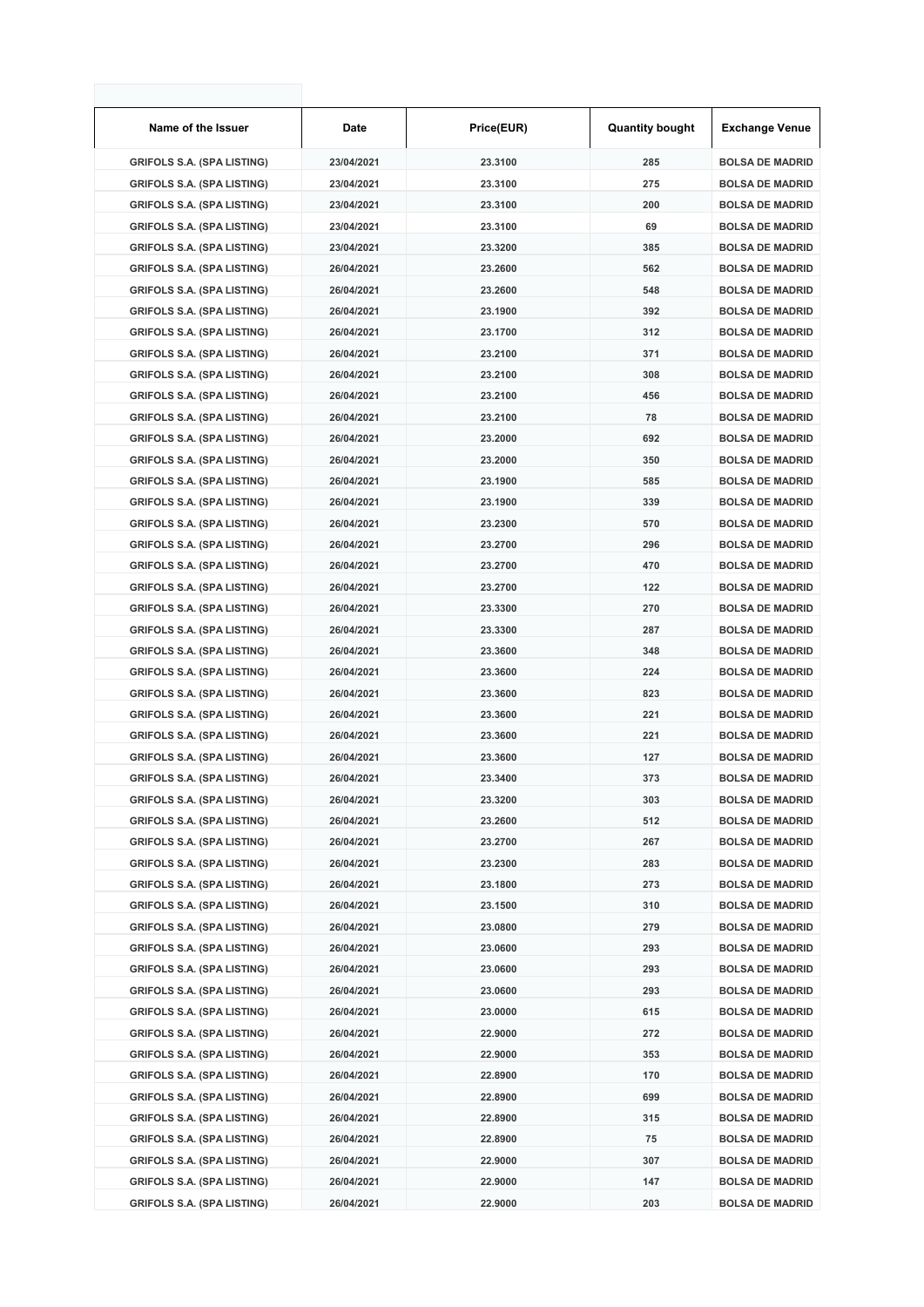| Name of the Issuer                | Date       | Price(EUR) | <b>Quantity bought</b> | <b>Exchange Venue</b>  |
|-----------------------------------|------------|------------|------------------------|------------------------|
| <b>GRIFOLS S.A. (SPA LISTING)</b> | 26/04/2021 | 22.9000    | 117                    | <b>BOLSA DE MADRID</b> |
| <b>GRIFOLS S.A. (SPA LISTING)</b> | 26/04/2021 | 22.9000    | 75                     | <b>BOLSA DE MADRID</b> |
| <b>GRIFOLS S.A. (SPA LISTING)</b> | 26/04/2021 | 22.9200    | 516                    | <b>BOLSA DE MADRID</b> |
| <b>GRIFOLS S.A. (SPA LISTING)</b> | 26/04/2021 | 22.9200    | 566                    | <b>BOLSA DE MADRID</b> |
| <b>GRIFOLS S.A. (SPA LISTING)</b> | 26/04/2021 | 23.0100    | 317                    | <b>BOLSA DE MADRID</b> |
| <b>GRIFOLS S.A. (SPA LISTING)</b> | 26/04/2021 | 23.0000    | 291                    | <b>BOLSA DE MADRID</b> |
| <b>GRIFOLS S.A. (SPA LISTING)</b> | 26/04/2021 | 23.0000    | 321                    | <b>BOLSA DE MADRID</b> |
| <b>GRIFOLS S.A. (SPA LISTING)</b> | 26/04/2021 | 23.0000    | 261                    | <b>BOLSA DE MADRID</b> |
| <b>GRIFOLS S.A. (SPA LISTING)</b> | 26/04/2021 | 23.0200    | 8                      | <b>BOLSA DE MADRID</b> |
| <b>GRIFOLS S.A. (SPA LISTING)</b> | 26/04/2021 | 23.0200    | 469                    | <b>BOLSA DE MADRID</b> |
| <b>GRIFOLS S.A. (SPA LISTING)</b> | 26/04/2021 | 23.0200    | 525                    | <b>BOLSA DE MADRID</b> |
| <b>GRIFOLS S.A. (SPA LISTING)</b> | 26/04/2021 | 23.0200    | 27                     | <b>BOLSA DE MADRID</b> |
| <b>GRIFOLS S.A. (SPA LISTING)</b> | 26/04/2021 | 23.0200    | 66                     | <b>BOLSA DE MADRID</b> |
| <b>GRIFOLS S.A. (SPA LISTING)</b> | 26/04/2021 | 23.0200    | 54                     | <b>BOLSA DE MADRID</b> |
| <b>GRIFOLS S.A. (SPA LISTING)</b> | 26/04/2021 | 23.0600    | 285                    | <b>BOLSA DE MADRID</b> |
| <b>GRIFOLS S.A. (SPA LISTING)</b> | 26/04/2021 | 23.1000    | 30                     | <b>BOLSA DE MADRID</b> |
| <b>GRIFOLS S.A. (SPA LISTING)</b> | 26/04/2021 | 23.1000    | 476                    | <b>BOLSA DE MADRID</b> |
| <b>GRIFOLS S.A. (SPA LISTING)</b> | 26/04/2021 | 23.1000    | 134                    | <b>BOLSA DE MADRID</b> |
| <b>GRIFOLS S.A. (SPA LISTING)</b> | 26/04/2021 | 23.1000    | 211                    | <b>BOLSA DE MADRID</b> |
| <b>GRIFOLS S.A. (SPA LISTING)</b> | 26/04/2021 | 23.1300    | 290                    | <b>BOLSA DE MADRID</b> |
| <b>GRIFOLS S.A. (SPA LISTING)</b> | 26/04/2021 | 23.1200    | 301                    | <b>BOLSA DE MADRID</b> |
| <b>GRIFOLS S.A. (SPA LISTING)</b> | 26/04/2021 | 23.1000    | 303                    | <b>BOLSA DE MADRID</b> |
| <b>GRIFOLS S.A. (SPA LISTING)</b> | 26/04/2021 | 23.1300    | 304                    | <b>BOLSA DE MADRID</b> |
| <b>GRIFOLS S.A. (SPA LISTING)</b> | 26/04/2021 | 23.1400    | 312                    | <b>BOLSA DE MADRID</b> |
| <b>GRIFOLS S.A. (SPA LISTING)</b> | 26/04/2021 | 23.1400    | 395                    | <b>BOLSA DE MADRID</b> |
| <b>GRIFOLS S.A. (SPA LISTING)</b> | 26/04/2021 | 23.1300    | 275                    | <b>BOLSA DE MADRID</b> |
| <b>GRIFOLS S.A. (SPA LISTING)</b> | 26/04/2021 | 23.1400    | 299                    | <b>BOLSA DE MADRID</b> |
| <b>GRIFOLS S.A. (SPA LISTING)</b> | 26/04/2021 | 23.1100    | 299                    | <b>BOLSA DE MADRID</b> |
| <b>GRIFOLS S.A. (SPA LISTING)</b> | 26/04/2021 | 23.0700    | 296                    | <b>BOLSA DE MADRID</b> |
| <b>GRIFOLS S.A. (SPA LISTING)</b> | 26/04/2021 | 23.0400    | 288                    | <b>BOLSA DE MADRID</b> |
| <b>GRIFOLS S.A. (SPA LISTING)</b> | 26/04/2021 | 23.0300    | 250                    | <b>BOLSA DE MADRID</b> |
| <b>GRIFOLS S.A. (SPA LISTING)</b> | 26/04/2021 | 23.0300    | 105                    | <b>BOLSA DE MADRID</b> |
| <b>GRIFOLS S.A. (SPA LISTING)</b> | 26/04/2021 | 23.0300    | 260                    | <b>BOLSA DE MADRID</b> |
| <b>GRIFOLS S.A. (SPA LISTING)</b> | 26/04/2021 | 23.0300    | 194                    | <b>BOLSA DE MADRID</b> |
| <b>GRIFOLS S.A. (SPA LISTING)</b> | 26/04/2021 | 23.0300    | 145                    | <b>BOLSA DE MADRID</b> |
| <b>GRIFOLS S.A. (SPA LISTING)</b> | 26/04/2021 | 23.0300    | 255                    | <b>BOLSA DE MADRID</b> |
| <b>GRIFOLS S.A. (SPA LISTING)</b> | 26/04/2021 | 23.0300    | 245                    | <b>BOLSA DE MADRID</b> |
| <b>GRIFOLS S.A. (SPA LISTING)</b> | 26/04/2021 | 22.9800    | 306                    | <b>BOLSA DE MADRID</b> |
| <b>GRIFOLS S.A. (SPA LISTING)</b> | 26/04/2021 | 22.9700    | 301                    | <b>BOLSA DE MADRID</b> |
| <b>GRIFOLS S.A. (SPA LISTING)</b> | 26/04/2021 | 22.9900    | 100                    | <b>BOLSA DE MADRID</b> |
| <b>GRIFOLS S.A. (SPA LISTING)</b> | 26/04/2021 | 22.9900    | 143                    | <b>BOLSA DE MADRID</b> |
| <b>GRIFOLS S.A. (SPA LISTING)</b> | 26/04/2021 | 22.9900    | 149                    | <b>BOLSA DE MADRID</b> |
| <b>GRIFOLS S.A. (SPA LISTING)</b> | 26/04/2021 | 22.9900    | 268                    | <b>BOLSA DE MADRID</b> |
| <b>GRIFOLS S.A. (SPA LISTING)</b> | 26/04/2021 | 23.0200    | 287                    | <b>BOLSA DE MADRID</b> |
| <b>GRIFOLS S.A. (SPA LISTING)</b> | 26/04/2021 | 23.0400    | 305                    | <b>BOLSA DE MADRID</b> |
| <b>GRIFOLS S.A. (SPA LISTING)</b> | 26/04/2021 | 23.0400    | 276                    | <b>BOLSA DE MADRID</b> |
| <b>GRIFOLS S.A. (SPA LISTING)</b> | 26/04/2021 | 23.0300    | 230                    | <b>BOLSA DE MADRID</b> |
| <b>GRIFOLS S.A. (SPA LISTING)</b> | 26/04/2021 | 23.0300    | 154                    | <b>BOLSA DE MADRID</b> |
| <b>GRIFOLS S.A. (SPA LISTING)</b> | 26/04/2021 | 23.0300    | 384                    | <b>BOLSA DE MADRID</b> |
| <b>GRIFOLS S.A. (SPA LISTING)</b> | 26/04/2021 | 23.0300    | 712                    | <b>BOLSA DE MADRID</b> |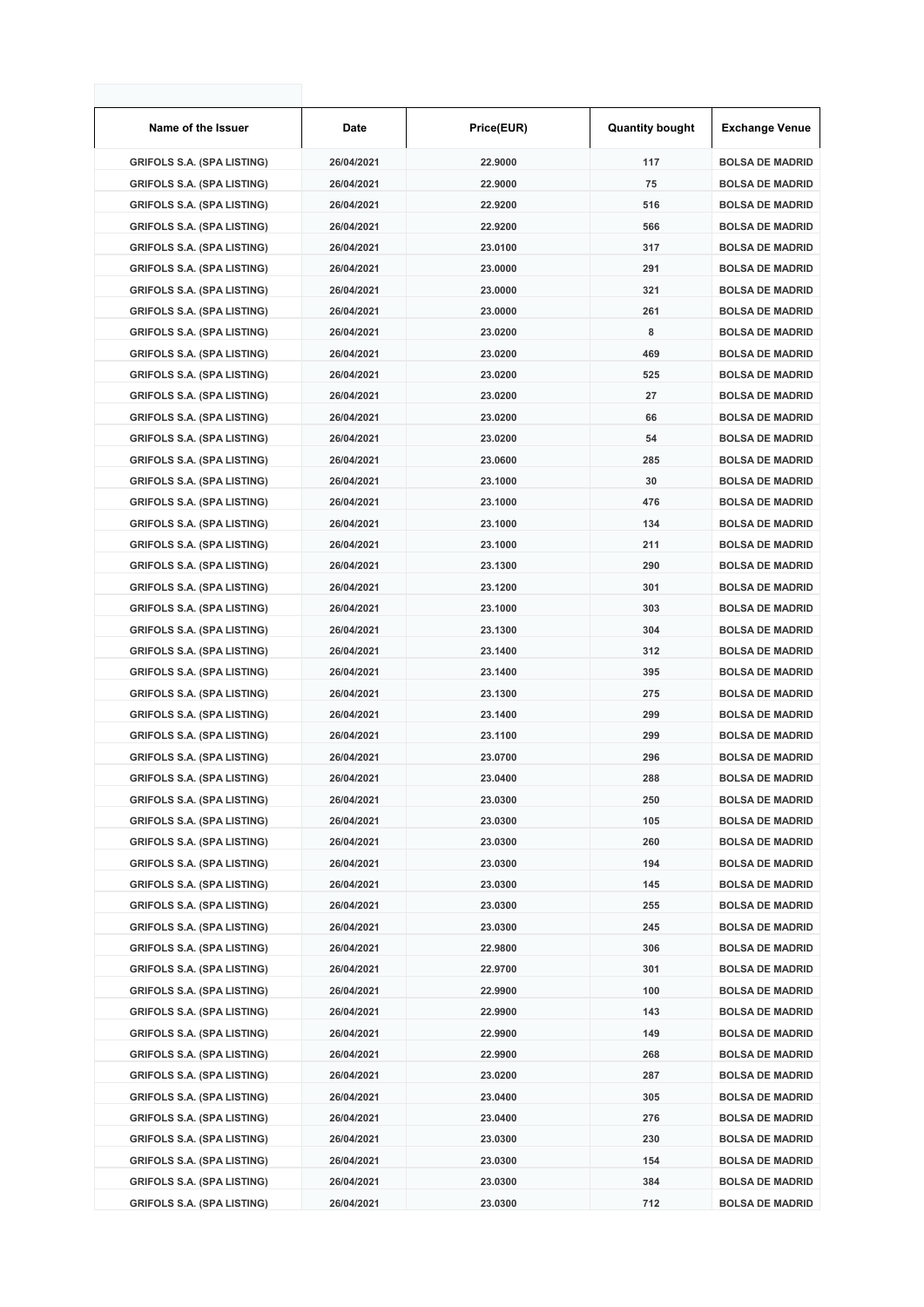| Name of the Issuer                | Date       | Price(EUR) | <b>Quantity bought</b> | <b>Exchange Venue</b>  |
|-----------------------------------|------------|------------|------------------------|------------------------|
| <b>GRIFOLS S.A. (SPA LISTING)</b> | 26/04/2021 | 22.9900    | 297                    | <b>BOLSA DE MADRID</b> |
| <b>GRIFOLS S.A. (SPA LISTING)</b> | 26/04/2021 | 22.9800    | 284                    | <b>BOLSA DE MADRID</b> |
| <b>GRIFOLS S.A. (SPA LISTING)</b> | 26/04/2021 | 22.9800    | 568                    | <b>BOLSA DE MADRID</b> |
| <b>GRIFOLS S.A. (SPA LISTING)</b> | 26/04/2021 | 22.9800    | 145                    | <b>BOLSA DE MADRID</b> |
| <b>GRIFOLS S.A. (SPA LISTING)</b> | 26/04/2021 | 22.9800    | 375                    | <b>BOLSA DE MADRID</b> |
| <b>GRIFOLS S.A. (SPA LISTING)</b> | 26/04/2021 | 22.9500    | 299                    | <b>BOLSA DE MADRID</b> |
| <b>GRIFOLS S.A. (SPA LISTING)</b> | 26/04/2021 | 22.9700    | 274                    | <b>BOLSA DE MADRID</b> |
| <b>GRIFOLS S.A. (SPA LISTING)</b> | 26/04/2021 | 22.9700    | 143                    | <b>BOLSA DE MADRID</b> |
| <b>GRIFOLS S.A. (SPA LISTING)</b> | 26/04/2021 | 22.9700    | 263                    | <b>BOLSA DE MADRID</b> |
| <b>GRIFOLS S.A. (SPA LISTING)</b> | 26/04/2021 | 22.9700    | 283                    | <b>BOLSA DE MADRID</b> |
| <b>GRIFOLS S.A. (SPA LISTING)</b> | 26/04/2021 | 22.9700    | 146                    | <b>BOLSA DE MADRID</b> |
| <b>GRIFOLS S.A. (SPA LISTING)</b> | 26/04/2021 | 22.9700    | 339                    | <b>BOLSA DE MADRID</b> |
| <b>GRIFOLS S.A. (SPA LISTING)</b> | 26/04/2021 | 22.9700    | 42                     | <b>BOLSA DE MADRID</b> |
| <b>GRIFOLS S.A. (SPA LISTING)</b> | 26/04/2021 | 22.9700    | 304                    | <b>BOLSA DE MADRID</b> |
| <b>GRIFOLS S.A. (SPA LISTING)</b> | 26/04/2021 | 22.9700    | 312                    | <b>BOLSA DE MADRID</b> |
| <b>GRIFOLS S.A. (SPA LISTING)</b> | 26/04/2021 | 22.9700    | 311                    | <b>BOLSA DE MADRID</b> |
| <b>GRIFOLS S.A. (SPA LISTING)</b> | 26/04/2021 | 22.9600    | 197                    | <b>BOLSA DE MADRID</b> |
| <b>GRIFOLS S.A. (SPA LISTING)</b> | 26/04/2021 | 22.9600    | 114                    | <b>BOLSA DE MADRID</b> |
| <b>GRIFOLS S.A. (SPA LISTING)</b> | 26/04/2021 | 22.9600    | 308                    | <b>BOLSA DE MADRID</b> |
| <b>GRIFOLS S.A. (SPA LISTING)</b> | 26/04/2021 | 22.9600    | 299                    | <b>BOLSA DE MADRID</b> |
| <b>GRIFOLS S.A. (SPA LISTING)</b> | 26/04/2021 | 22.9300    | 154                    | <b>BOLSA DE MADRID</b> |
| <b>GRIFOLS S.A. (SPA LISTING)</b> | 26/04/2021 | 22.9300    | 137                    | <b>BOLSA DE MADRID</b> |
| <b>GRIFOLS S.A. (SPA LISTING)</b> | 26/04/2021 | 22.9200    | 180                    | <b>BOLSA DE MADRID</b> |
| <b>GRIFOLS S.A. (SPA LISTING)</b> | 26/04/2021 | 22.9400    | 367                    | <b>BOLSA DE MADRID</b> |
| <b>GRIFOLS S.A. (SPA LISTING)</b> | 26/04/2021 | 22.9300    | 284                    | <b>BOLSA DE MADRID</b> |
| <b>GRIFOLS S.A. (SPA LISTING)</b> | 26/04/2021 | 22.9200    | 22                     | <b>BOLSA DE MADRID</b> |
| <b>GRIFOLS S.A. (SPA LISTING)</b> | 26/04/2021 | 22.9700    | 208                    | <b>BOLSA DE MADRID</b> |
| <b>GRIFOLS S.A. (SPA LISTING)</b> | 26/04/2021 | 22.9900    | 246                    | <b>BOLSA DE MADRID</b> |
| <b>GRIFOLS S.A. (SPA LISTING)</b> | 26/04/2021 | 22.9900    | 50                     | <b>BOLSA DE MADRID</b> |
| <b>GRIFOLS S.A. (SPA LISTING)</b> | 26/04/2021 | 22.9900    | 270                    | <b>BOLSA DE MADRID</b> |
| <b>GRIFOLS S.A. (SPA LISTING)</b> | 26/04/2021 | 22.9900    | 269                    | <b>BOLSA DE MADRID</b> |
| <b>GRIFOLS S.A. (SPA LISTING)</b> | 26/04/2021 | 22.9900    | 25                     | <b>BOLSA DE MADRID</b> |
| <b>GRIFOLS S.A. (SPA LISTING)</b> | 26/04/2021 | 23.0100    | 271                    | <b>BOLSA DE MADRID</b> |
| <b>GRIFOLS S.A. (SPA LISTING)</b> | 26/04/2021 | 23.0200    | 178                    | <b>BOLSA DE MADRID</b> |
| <b>GRIFOLS S.A. (SPA LISTING)</b> | 26/04/2021 | 23.0300    | 200                    | <b>BOLSA DE MADRID</b> |
| <b>GRIFOLS S.A. (SPA LISTING)</b> | 26/04/2021 | 23.0300    | 97                     | <b>BOLSA DE MADRID</b> |
| <b>GRIFOLS S.A. (SPA LISTING)</b> | 26/04/2021 | 23.0200    | 115                    | <b>BOLSA DE MADRID</b> |
| <b>GRIFOLS S.A. (SPA LISTING)</b> | 26/04/2021 | 23.0200    | 274                    | <b>BOLSA DE MADRID</b> |
| <b>GRIFOLS S.A. (SPA LISTING)</b> | 26/04/2021 | 23.0200    | 543                    | <b>BOLSA DE MADRID</b> |
| <b>GRIFOLS S.A. (SPA LISTING)</b> | 26/04/2021 | 23.0200    | 406                    | <b>BOLSA DE MADRID</b> |
| <b>GRIFOLS S.A. (SPA LISTING)</b> | 26/04/2021 | 23.0200    | 483                    | <b>BOLSA DE MADRID</b> |
| <b>GRIFOLS S.A. (SPA LISTING)</b> | 26/04/2021 | 23.0200    | 139                    | <b>BOLSA DE MADRID</b> |
| <b>GRIFOLS S.A. (SPA LISTING)</b> | 26/04/2021 | 23.0200    | 127                    | <b>BOLSA DE MADRID</b> |
| <b>GRIFOLS S.A. (SPA LISTING)</b> | 26/04/2021 | 23.0200    | 180                    | <b>BOLSA DE MADRID</b> |
| <b>GRIFOLS S.A. (SPA LISTING)</b> | 26/04/2021 | 23.0200    | 321                    | <b>BOLSA DE MADRID</b> |
| <b>GRIFOLS S.A. (SPA LISTING)</b> | 26/04/2021 | 23.0100    | 270                    | <b>BOLSA DE MADRID</b> |
| <b>GRIFOLS S.A. (SPA LISTING)</b> | 26/04/2021 | 23.0100    | 85                     | <b>BOLSA DE MADRID</b> |
| <b>GRIFOLS S.A. (SPA LISTING)</b> | 26/04/2021 | 23.0100    | 139                    | <b>BOLSA DE MADRID</b> |
| <b>GRIFOLS S.A. (SPA LISTING)</b> | 26/04/2021 | 23.0000    | 692                    | <b>BOLSA DE MADRID</b> |
| <b>GRIFOLS S.A. (SPA LISTING)</b> | 26/04/2021 | 22.9800    | 305                    | <b>BOLSA DE MADRID</b> |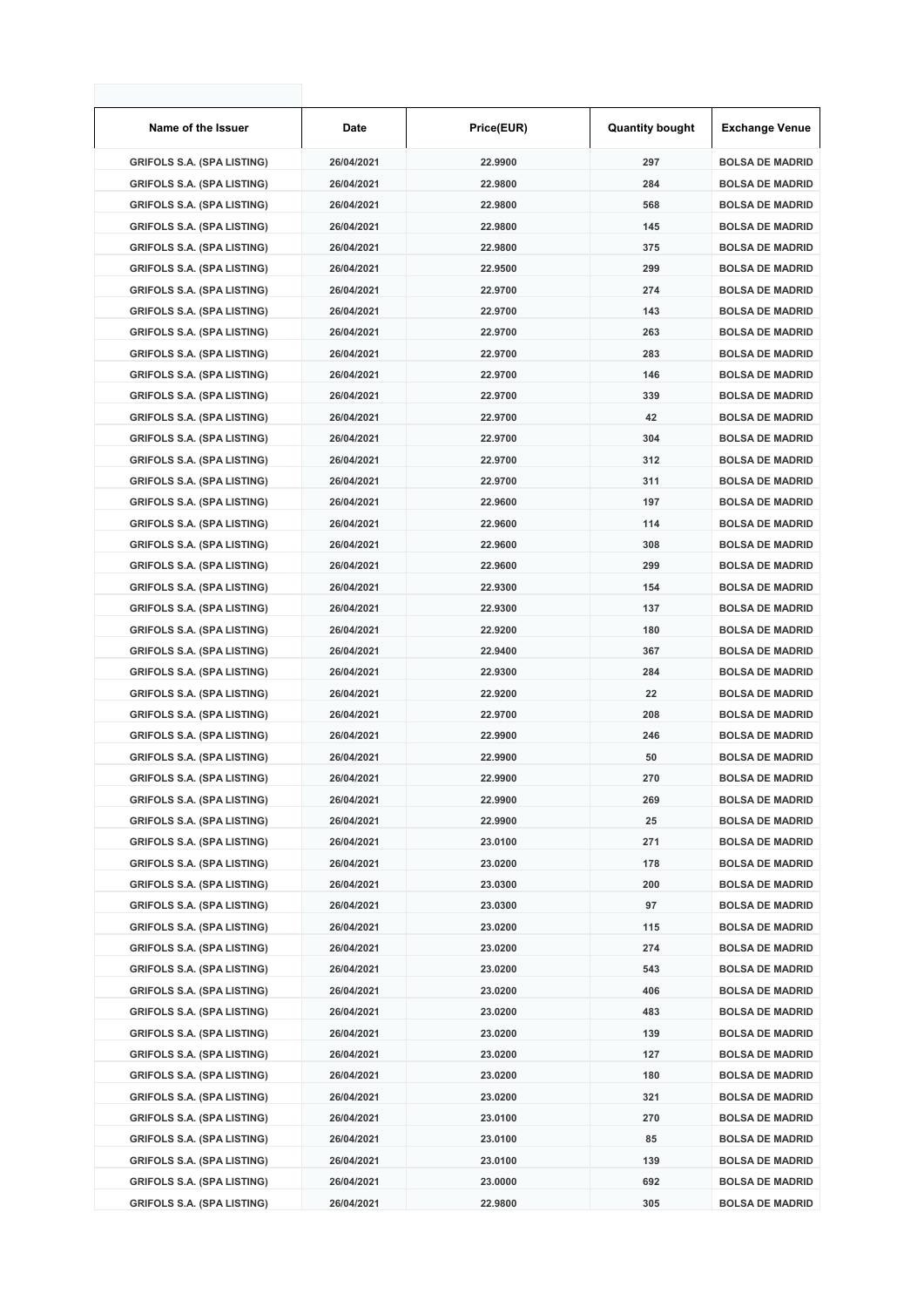| Name of the Issuer                | Date       | Price(EUR) | <b>Quantity bought</b> | <b>Exchange Venue</b>  |
|-----------------------------------|------------|------------|------------------------|------------------------|
| <b>GRIFOLS S.A. (SPA LISTING)</b> | 26/04/2021 | 22.9800    | 395                    | <b>BOLSA DE MADRID</b> |
| <b>GRIFOLS S.A. (SPA LISTING)</b> | 26/04/2021 | 22.9500    | 271                    | <b>BOLSA DE MADRID</b> |
| <b>GRIFOLS S.A. (SPA LISTING)</b> | 26/04/2021 | 22.9500    | 10                     | <b>BOLSA DE MADRID</b> |
| <b>GRIFOLS S.A. (SPA LISTING)</b> | 26/04/2021 | 22.9300    | 316                    | <b>BOLSA DE MADRID</b> |
| <b>GRIFOLS S.A. (SPA LISTING)</b> | 26/04/2021 | 22.9300    | 3                      | <b>BOLSA DE MADRID</b> |
| <b>GRIFOLS S.A. (SPA LISTING)</b> | 26/04/2021 | 22.9500    | 327                    | <b>BOLSA DE MADRID</b> |
| <b>GRIFOLS S.A. (SPA LISTING)</b> | 26/04/2021 | 22.9400    | 347                    | <b>BOLSA DE MADRID</b> |
| <b>GRIFOLS S.A. (SPA LISTING)</b> | 26/04/2021 | 22.9200    | 276                    | <b>BOLSA DE MADRID</b> |
| <b>GRIFOLS S.A. (SPA LISTING)</b> | 26/04/2021 | 22.9200    | 175                    | <b>BOLSA DE MADRID</b> |
| <b>GRIFOLS S.A. (SPA LISTING)</b> | 26/04/2021 | 22.9200    | 107                    | <b>BOLSA DE MADRID</b> |
| <b>GRIFOLS S.A. (SPA LISTING)</b> | 26/04/2021 | 22.9200    | 94                     | <b>BOLSA DE MADRID</b> |
| <b>GRIFOLS S.A. (SPA LISTING)</b> | 26/04/2021 | 22.9300    | 323                    | <b>BOLSA DE MADRID</b> |
| <b>GRIFOLS S.A. (SPA LISTING)</b> | 26/04/2021 | 22.9600    | 265                    | <b>BOLSA DE MADRID</b> |
| <b>GRIFOLS S.A. (SPA LISTING)</b> | 26/04/2021 | 22.9600    | 7                      | <b>BOLSA DE MADRID</b> |
| <b>GRIFOLS S.A. (SPA LISTING)</b> | 26/04/2021 | 22.9600    | 231                    | <b>BOLSA DE MADRID</b> |
| <b>GRIFOLS S.A. (SPA LISTING)</b> | 26/04/2021 | 22.9600    | 200                    | <b>BOLSA DE MADRID</b> |
| <b>GRIFOLS S.A. (SPA LISTING)</b> | 26/04/2021 | 22.9600    | 332                    | <b>BOLSA DE MADRID</b> |
| <b>GRIFOLS S.A. (SPA LISTING)</b> | 26/04/2021 | 22.9600    | 35                     | <b>BOLSA DE MADRID</b> |
| <b>GRIFOLS S.A. (SPA LISTING)</b> | 26/04/2021 | 22.9600    | 172                    | <b>BOLSA DE MADRID</b> |
| <b>GRIFOLS S.A. (SPA LISTING)</b> | 26/04/2021 | 22.9600    | 266                    | <b>BOLSA DE MADRID</b> |
| <b>GRIFOLS S.A. (SPA LISTING)</b> | 26/04/2021 | 22.9600    | 94                     | <b>BOLSA DE MADRID</b> |
| <b>GRIFOLS S.A. (SPA LISTING)</b> | 26/04/2021 | 22.9600    | 266                    | <b>BOLSA DE MADRID</b> |
| <b>GRIFOLS S.A. (SPA LISTING)</b> | 26/04/2021 | 22.9600    | 43                     | <b>BOLSA DE MADRID</b> |
| <b>GRIFOLS S.A. (SPA LISTING)</b> | 26/04/2021 | 22.9900    | 317                    | <b>BOLSA DE MADRID</b> |
| <b>GRIFOLS S.A. (SPA LISTING)</b> | 26/04/2021 | 23.0400    | 200                    | <b>BOLSA DE MADRID</b> |
| <b>GRIFOLS S.A. (SPA LISTING)</b> | 26/04/2021 | 23.0400    | 97                     | <b>BOLSA DE MADRID</b> |
| <b>GRIFOLS S.A. (SPA LISTING)</b> | 26/04/2021 | 23.0700    | 298                    | <b>BOLSA DE MADRID</b> |
| <b>GRIFOLS S.A. (SPA LISTING)</b> | 26/04/2021 | 23.0600    | 1,207                  | <b>BOLSA DE MADRID</b> |
| <b>GRIFOLS S.A. (SPA LISTING)</b> | 26/04/2021 | 23.0500    | 340                    | <b>BOLSA DE MADRID</b> |
| <b>GRIFOLS S.A. (SPA LISTING)</b> | 26/04/2021 | 23.0300    | 308                    | <b>BOLSA DE MADRID</b> |
| <b>GRIFOLS S.A. (SPA LISTING)</b> | 26/04/2021 | 23.0400    | 280                    | <b>BOLSA DE MADRID</b> |
| <b>GRIFOLS S.A. (SPA LISTING)</b> | 26/04/2021 | 23.0400    | 18                     | <b>BOLSA DE MADRID</b> |
| <b>GRIFOLS S.A. (SPA LISTING)</b> | 26/04/2021 | 23.0300    | 296                    | <b>BOLSA DE MADRID</b> |
| <b>GRIFOLS S.A. (SPA LISTING)</b> | 26/04/2021 | 23.0300    | 265                    | <b>BOLSA DE MADRID</b> |
| <b>GRIFOLS S.A. (SPA LISTING)</b> | 26/04/2021 | 23.0400    | 269                    | <b>BOLSA DE MADRID</b> |
| <b>GRIFOLS S.A. (SPA LISTING)</b> | 26/04/2021 | 23.0300    | 312                    | <b>BOLSA DE MADRID</b> |
| <b>GRIFOLS S.A. (SPA LISTING)</b> | 26/04/2021 | 23.0300    | 305                    | <b>BOLSA DE MADRID</b> |
| <b>GRIFOLS S.A. (SPA LISTING)</b> | 26/04/2021 | 23.0300    | 325                    | <b>BOLSA DE MADRID</b> |
| <b>GRIFOLS S.A. (SPA LISTING)</b> | 26/04/2021 | 23.0300    | 63                     | <b>BOLSA DE MADRID</b> |
| <b>GRIFOLS S.A. (SPA LISTING)</b> | 26/04/2021 | 23.0300    | 262                    | <b>BOLSA DE MADRID</b> |
| <b>GRIFOLS S.A. (SPA LISTING)</b> | 26/04/2021 | 23.0400    | 316                    | <b>BOLSA DE MADRID</b> |
| <b>GRIFOLS S.A. (SPA LISTING)</b> | 26/04/2021 | 23.0300    | 9                      | <b>BOLSA DE MADRID</b> |
| <b>GRIFOLS S.A. (SPA LISTING)</b> | 26/04/2021 | 23.0400    | 273                    | <b>BOLSA DE MADRID</b> |
| <b>GRIFOLS S.A. (SPA LISTING)</b> | 26/04/2021 | 23.0300    | 446                    | <b>BOLSA DE MADRID</b> |
| <b>GRIFOLS S.A. (SPA LISTING)</b> | 26/04/2021 | 23.0300    | 13                     | <b>BOLSA DE MADRID</b> |
| <b>GRIFOLS S.A. (SPA LISTING)</b> | 26/04/2021 | 23.0300    | 797                    | <b>BOLSA DE MADRID</b> |
| <b>GRIFOLS S.A. (SPA LISTING)</b> | 26/04/2021 | 23.0300    | 421                    | <b>BOLSA DE MADRID</b> |
| <b>GRIFOLS S.A. (SPA LISTING)</b> | 26/04/2021 | 23.0300    | 400                    | <b>BOLSA DE MADRID</b> |
| <b>GRIFOLS S.A. (SPA LISTING)</b> | 26/04/2021 | 23.1000    | 293                    | <b>BOLSA DE MADRID</b> |
| <b>GRIFOLS S.A. (SPA LISTING)</b> | 26/04/2021 | 23.1000    | 293                    | <b>BOLSA DE MADRID</b> |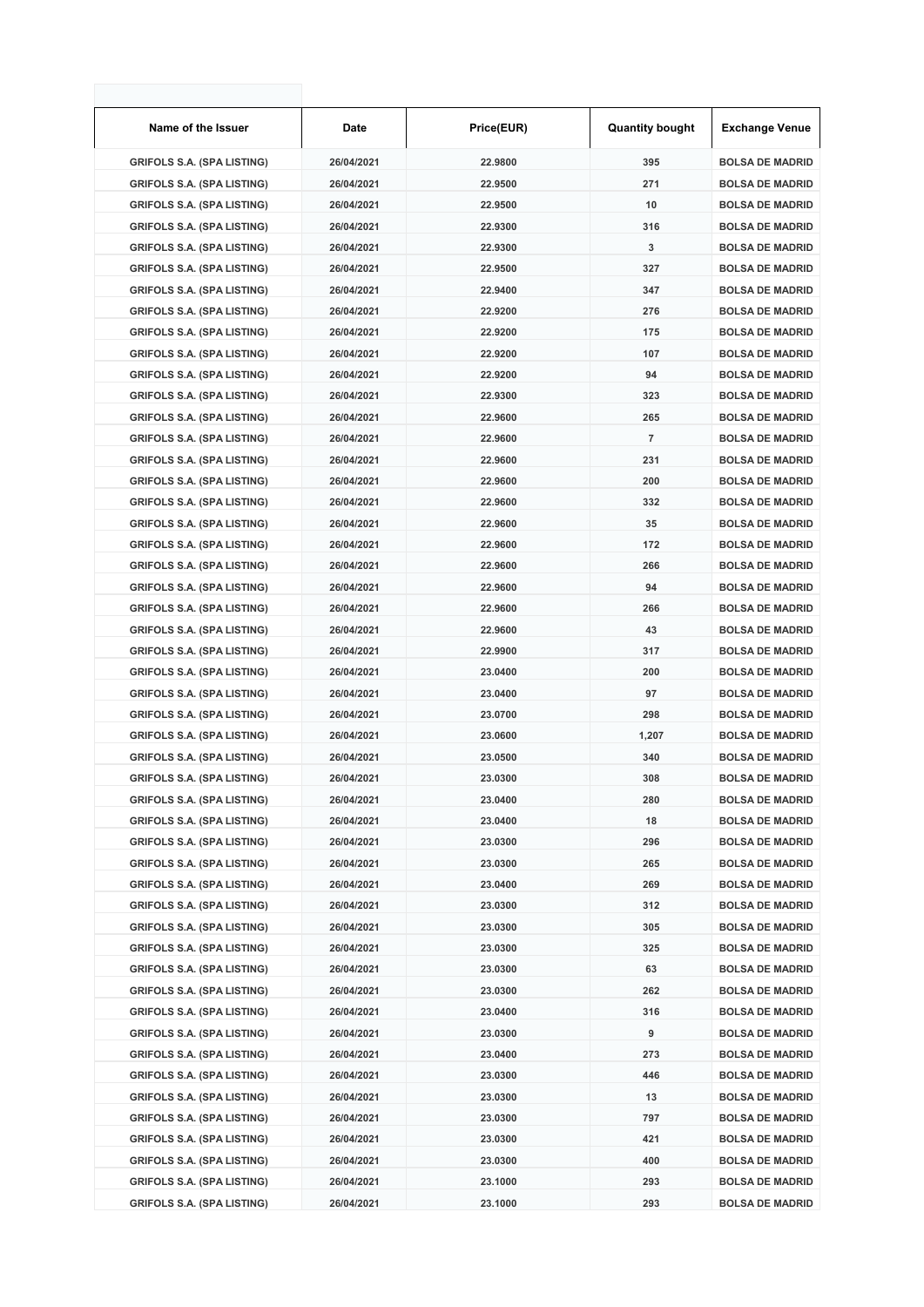| Name of the Issuer                | Date       | Price(EUR) | <b>Quantity bought</b> | <b>Exchange Venue</b>  |
|-----------------------------------|------------|------------|------------------------|------------------------|
| <b>GRIFOLS S.A. (SPA LISTING)</b> | 26/04/2021 | 23.1000    | 217                    | <b>BOLSA DE MADRID</b> |
| <b>GRIFOLS S.A. (SPA LISTING)</b> | 26/04/2021 | 23.1000    | 293                    | <b>BOLSA DE MADRID</b> |
| <b>GRIFOLS S.A. (SPA LISTING)</b> | 26/04/2021 | 23.1000    | 180                    | <b>BOLSA DE MADRID</b> |
| <b>GRIFOLS S.A. (SPA LISTING)</b> | 26/04/2021 | 23.1000    | 118                    | <b>BOLSA DE MADRID</b> |
| <b>GRIFOLS S.A. (SPA LISTING)</b> | 26/04/2021 | 23.1000    | 1,127                  | <b>BOLSA DE MADRID</b> |
| <b>GRIFOLS S.A. (SPA LISTING)</b> | 26/04/2021 | 23.0900    | 412                    | <b>BOLSA DE MADRID</b> |
| <b>GRIFOLS S.A. (SPA LISTING)</b> | 26/04/2021 | 23.1000    | 189                    | <b>BOLSA DE MADRID</b> |
| <b>GRIFOLS S.A. (SPA LISTING)</b> | 26/04/2021 | 23.1000    | 79                     | <b>BOLSA DE MADRID</b> |
| <b>GRIFOLS S.A. (SPA LISTING)</b> | 26/04/2021 | 23.1000    | 316                    | <b>BOLSA DE MADRID</b> |
| <b>GRIFOLS S.A. (SPA LISTING)</b> | 26/04/2021 | 23.1000    | 423                    | <b>BOLSA DE MADRID</b> |
| <b>GRIFOLS S.A. (SPA LISTING)</b> | 26/04/2021 | 23.1500    | 20                     | <b>BOLSA DE MADRID</b> |
| <b>GRIFOLS S.A. (SPA LISTING)</b> | 26/04/2021 | 23.1500    | 237                    | <b>BOLSA DE MADRID</b> |
| <b>GRIFOLS S.A. (SPA LISTING)</b> | 26/04/2021 | 23.1500    | 56                     | <b>BOLSA DE MADRID</b> |
| <b>GRIFOLS S.A. (SPA LISTING)</b> | 26/04/2021 | 23.1300    | 882                    | <b>BOLSA DE MADRID</b> |
| <b>GRIFOLS S.A. (SPA LISTING)</b> | 26/04/2021 | 23.1300    | 14                     | <b>BOLSA DE MADRID</b> |
| <b>GRIFOLS S.A. (SPA LISTING)</b> | 26/04/2021 | 23.1300    | 316                    | <b>BOLSA DE MADRID</b> |
| <b>GRIFOLS S.A. (SPA LISTING)</b> | 26/04/2021 | 23.1300    | 151                    | <b>BOLSA DE MADRID</b> |
| <b>GRIFOLS S.A. (SPA LISTING)</b> | 26/04/2021 | 23.1300    | 285                    | <b>BOLSA DE MADRID</b> |
| <b>GRIFOLS S.A. (SPA LISTING)</b> | 26/04/2021 | 23.1300    | 12                     | <b>BOLSA DE MADRID</b> |
| <b>GRIFOLS S.A. (SPA LISTING)</b> | 26/04/2021 | 23.1300    | 74                     | <b>BOLSA DE MADRID</b> |
| <b>GRIFOLS S.A. (SPA LISTING)</b> | 26/04/2021 | 23.1300    | 411                    | <b>BOLSA DE MADRID</b> |
| <b>GRIFOLS S.A. (SPA LISTING)</b> | 26/04/2021 | 23.1600    | 253                    | <b>BOLSA DE MADRID</b> |
| <b>GRIFOLS S.A. (SPA LISTING)</b> | 26/04/2021 | 23.1600    | 395                    | <b>BOLSA DE MADRID</b> |
| <b>GRIFOLS S.A. (SPA LISTING)</b> | 26/04/2021 | 23.1600    | 217                    | <b>BOLSA DE MADRID</b> |
| <b>GRIFOLS S.A. (SPA LISTING)</b> | 26/04/2021 | 23.1500    | 270                    | <b>BOLSA DE MADRID</b> |
| <b>GRIFOLS S.A. (SPA LISTING)</b> | 26/04/2021 | 23.1700    | 632                    | <b>BOLSA DE MADRID</b> |
| <b>GRIFOLS S.A. (SPA LISTING)</b> | 26/04/2021 | 23.1800    | 508                    | <b>BOLSA DE MADRID</b> |
| <b>GRIFOLS S.A. (SPA LISTING)</b> | 26/04/2021 | 23.1800    | 978                    | <b>BOLSA DE MADRID</b> |
| <b>GRIFOLS S.A. (SPA LISTING)</b> | 26/04/2021 | 23.1800    | 221                    | <b>BOLSA DE MADRID</b> |
| <b>GRIFOLS S.A. (SPA LISTING)</b> | 26/04/2021 | 23.1700    | 269                    | <b>BOLSA DE MADRID</b> |
| <b>GRIFOLS S.A. (SPA LISTING)</b> | 26/04/2021 | 23.0900    | 329                    | <b>BOLSA DE MADRID</b> |
| <b>GRIFOLS S.A. (SPA LISTING)</b> | 26/04/2021 | 23.0700    | 16                     | <b>BOLSA DE MADRID</b> |
| <b>GRIFOLS S.A. (SPA LISTING)</b> | 26/04/2021 | 23.0700    | 284                    | <b>BOLSA DE MADRID</b> |
| <b>GRIFOLS S.A. (SPA LISTING)</b> | 26/04/2021 | 23.0800    | 265                    | <b>BOLSA DE MADRID</b> |
| <b>GRIFOLS S.A. (SPA LISTING)</b> | 26/04/2021 | 23.0800    | 459                    | <b>BOLSA DE MADRID</b> |
| <b>GRIFOLS S.A. (SPA LISTING)</b> | 26/04/2021 | 23.0600    | 290                    | <b>BOLSA DE MADRID</b> |
| <b>GRIFOLS S.A. (SPA LISTING)</b> | 26/04/2021 | 23.0600    | 162                    | <b>BOLSA DE MADRID</b> |
| <b>GRIFOLS S.A. (SPA LISTING)</b> | 26/04/2021 | 23.0600    | 247                    | <b>BOLSA DE MADRID</b> |
| <b>GRIFOLS S.A. (SPA LISTING)</b> | 26/04/2021 | 23.0600    | 419                    | <b>BOLSA DE MADRID</b> |
| <b>GRIFOLS S.A. (SPA LISTING)</b> | 26/04/2021 | 23.0600    | 124                    | <b>BOLSA DE MADRID</b> |
| <b>GRIFOLS S.A. (SPA LISTING)</b> | 26/04/2021 | 23.1100    | 804                    | <b>BOLSA DE MADRID</b> |
| <b>GRIFOLS S.A. (SPA LISTING)</b> | 26/04/2021 | 23.1000    | 314                    | <b>BOLSA DE MADRID</b> |
| <b>GRIFOLS S.A. (SPA LISTING)</b> | 26/04/2021 | 23.1400    | 275                    | <b>BOLSA DE MADRID</b> |
| <b>GRIFOLS S.A. (SPA LISTING)</b> | 26/04/2021 | 23.1400    | 620                    | <b>BOLSA DE MADRID</b> |
| <b>GRIFOLS S.A. (SPA LISTING)</b> | 26/04/2021 | 23.1400    | 205                    | <b>BOLSA DE MADRID</b> |
| <b>GRIFOLS S.A. (SPA LISTING)</b> | 26/04/2021 | 23.1400    | 104                    | <b>BOLSA DE MADRID</b> |
| <b>GRIFOLS S.A. (SPA LISTING)</b> | 26/04/2021 | 23.1400    | 275                    | <b>BOLSA DE MADRID</b> |
| <b>GRIFOLS S.A. (SPA LISTING)</b> | 26/04/2021 | 23.1400    | 275                    | <b>BOLSA DE MADRID</b> |
| <b>GRIFOLS S.A. (SPA LISTING)</b> | 26/04/2021 | 23.1400    | 171                    | <b>BOLSA DE MADRID</b> |
| <b>GRIFOLS S.A. (SPA LISTING)</b> | 26/04/2021 | 23.1400    | 26                     | <b>BOLSA DE MADRID</b> |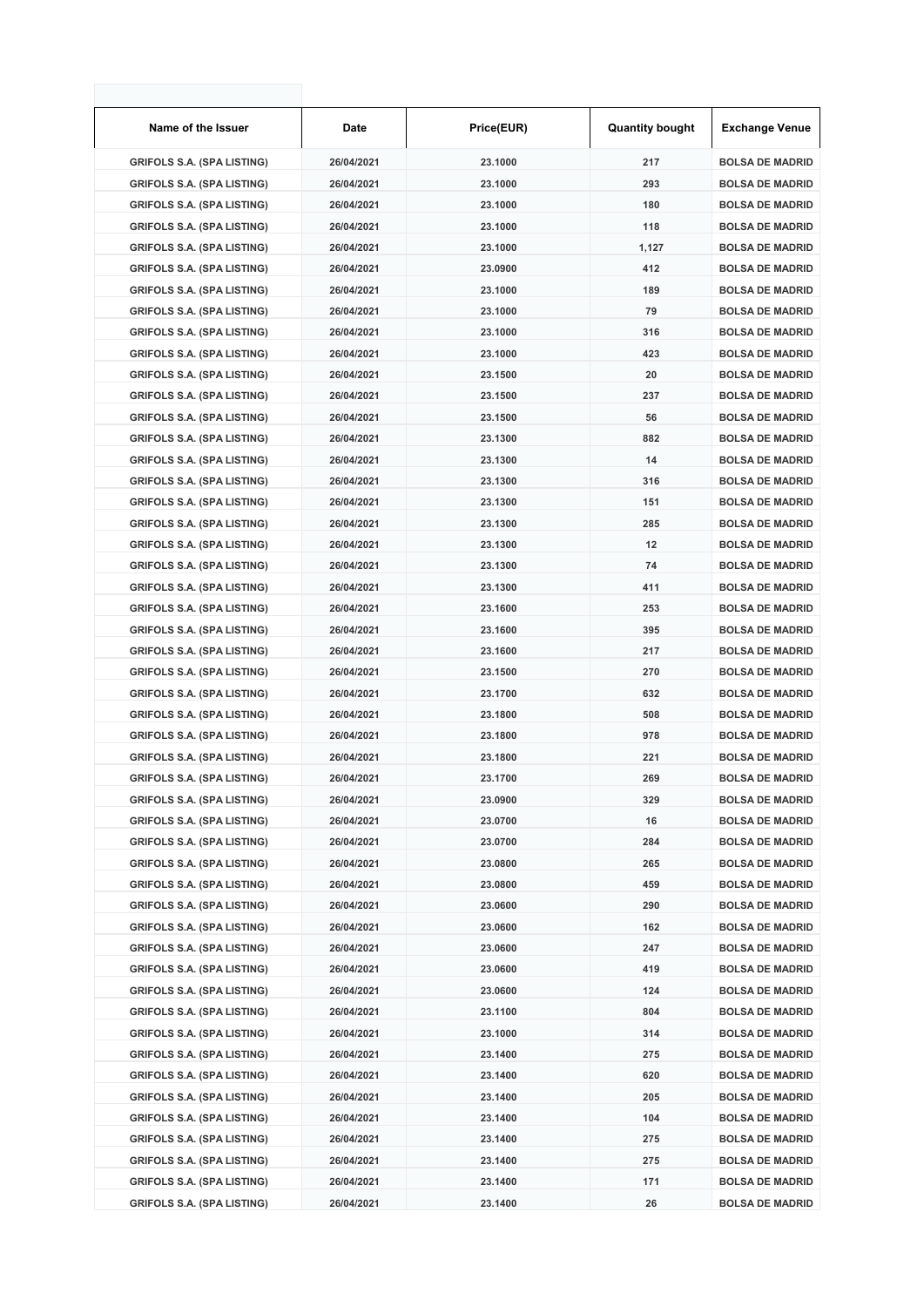| Name of the Issuer                | Date       | Price(EUR) | <b>Quantity bought</b> | <b>Exchange Venue</b>  |
|-----------------------------------|------------|------------|------------------------|------------------------|
| <b>GRIFOLS S.A. (SPA LISTING)</b> | 26/04/2021 | 23.1500    | 883                    | <b>BOLSA DE MADRID</b> |
| <b>GRIFOLS S.A. (SPA LISTING)</b> | 26/04/2021 | 23.1600    | 646                    | <b>BOLSA DE MADRID</b> |
| <b>GRIFOLS S.A. (SPA LISTING)</b> | 26/04/2021 | 23.1600    | 304                    | <b>BOLSA DE MADRID</b> |
| <b>GRIFOLS S.A. (SPA LISTING)</b> | 26/04/2021 | 23.1800    | 200                    | <b>BOLSA DE MADRID</b> |
| <b>GRIFOLS S.A. (SPA LISTING)</b> | 26/04/2021 | 23.1800    | 44                     | <b>BOLSA DE MADRID</b> |
| <b>GRIFOLS S.A. (SPA LISTING)</b> | 26/04/2021 | 23.1800    | 54                     | <b>BOLSA DE MADRID</b> |
| <b>GRIFOLS S.A. (SPA LISTING)</b> | 26/04/2021 | 23.1700    | 568                    | <b>BOLSA DE MADRID</b> |
| <b>GRIFOLS S.A. (SPA LISTING)</b> | 26/04/2021 | 23.1700    | 478                    | <b>BOLSA DE MADRID</b> |
| <b>GRIFOLS S.A. (SPA LISTING)</b> | 26/04/2021 | 23.1700    | 1,075                  | <b>BOLSA DE MADRID</b> |
| <b>GRIFOLS S.A. (SPA LISTING)</b> | 26/04/2021 | 23.1700    | 267                    | <b>BOLSA DE MADRID</b> |
| <b>GRIFOLS S.A. (SPA LISTING)</b> | 26/04/2021 | 23.2000    | 308                    | <b>BOLSA DE MADRID</b> |
| <b>GRIFOLS S.A. (SPA LISTING)</b> | 26/04/2021 | 23.2100    | 454                    | <b>BOLSA DE MADRID</b> |
| <b>GRIFOLS S.A. (SPA LISTING)</b> | 26/04/2021 | 23.2100    | 465                    | <b>BOLSA DE MADRID</b> |
| <b>GRIFOLS S.A. (SPA LISTING)</b> | 26/04/2021 | 23.2000    | 273                    | <b>BOLSA DE MADRID</b> |
| <b>GRIFOLS S.A. (SPA LISTING)</b> | 26/04/2021 | 23.1900    | 308                    | <b>BOLSA DE MADRID</b> |
| <b>GRIFOLS S.A. (SPA LISTING)</b> | 26/04/2021 | 23.2000    | 907                    | <b>BOLSA DE MADRID</b> |
| <b>GRIFOLS S.A. (SPA LISTING)</b> | 26/04/2021 | 23.1900    | 71                     | <b>BOLSA DE MADRID</b> |
| <b>GRIFOLS S.A. (SPA LISTING)</b> | 26/04/2021 | 23.2000    | 409                    | <b>BOLSA DE MADRID</b> |
| <b>GRIFOLS S.A. (SPA LISTING)</b> | 26/04/2021 | 23.2000    | 80                     | <b>BOLSA DE MADRID</b> |
| <b>GRIFOLS S.A. (SPA LISTING)</b> | 26/04/2021 | 23.2000    | 294                    | <b>BOLSA DE MADRID</b> |
| <b>GRIFOLS S.A. (SPA LISTING)</b> | 26/04/2021 | 23.2000    | 409                    | <b>BOLSA DE MADRID</b> |
| <b>GRIFOLS S.A. (SPA LISTING)</b> | 26/04/2021 | 23.2000    | 314                    | <b>BOLSA DE MADRID</b> |
| <b>GRIFOLS S.A. (SPA LISTING)</b> | 26/04/2021 | 23.2000    | 192                    | <b>BOLSA DE MADRID</b> |
| <b>GRIFOLS S.A. (SPA LISTING)</b> | 26/04/2021 | 23.1700    | 285                    | <b>BOLSA DE MADRID</b> |
| <b>GRIFOLS S.A. (SPA LISTING)</b> | 26/04/2021 | 23.1600    | 316                    | <b>BOLSA DE MADRID</b> |
| <b>GRIFOLS S.A. (SPA LISTING)</b> | 26/04/2021 | 23.1400    | 313                    | <b>BOLSA DE MADRID</b> |
| <b>GRIFOLS S.A. (SPA LISTING)</b> | 26/04/2021 | 23.1400    | 120                    | <b>BOLSA DE MADRID</b> |
| <b>GRIFOLS S.A. (SPA LISTING)</b> | 26/04/2021 | 23.1400    | 274                    | <b>BOLSA DE MADRID</b> |
| <b>GRIFOLS S.A. (SPA LISTING)</b> | 26/04/2021 | 23.1400    | 263                    | <b>BOLSA DE MADRID</b> |
| <b>GRIFOLS S.A. (SPA LISTING)</b> | 26/04/2021 | 23.1400    | 126                    | <b>BOLSA DE MADRID</b> |
| <b>GRIFOLS S.A. (SPA LISTING)</b> | 26/04/2021 | 23.1500    | 252                    | <b>BOLSA DE MADRID</b> |
| <b>GRIFOLS S.A. (SPA LISTING)</b> | 26/04/2021 | 23.1500    | 252                    | <b>BOLSA DE MADRID</b> |
| <b>GRIFOLS S.A. (SPA LISTING)</b> | 26/04/2021 | 23.1500    | 200                    | <b>BOLSA DE MADRID</b> |
| <b>GRIFOLS S.A. (SPA LISTING)</b> | 26/04/2021 | 23.1500    | 164                    | <b>BOLSA DE MADRID</b> |
| <b>GRIFOLS S.A. (SPA LISTING)</b> | 26/04/2021 | 23.1500    | 488                    | <b>BOLSA DE MADRID</b> |
| <b>GRIFOLS S.A. (SPA LISTING)</b> | 26/04/2021 | 23.1500    | 676                    | <b>BOLSA DE MADRID</b> |
| <b>GRIFOLS S.A. (SPA LISTING)</b> | 26/04/2021 | 23.1100    | 498                    | <b>BOLSA DE MADRID</b> |
| <b>GRIFOLS S.A. (SPA LISTING)</b> | 26/04/2021 | 23.0700    | 297                    | <b>BOLSA DE MADRID</b> |
| <b>GRIFOLS S.A. (SPA LISTING)</b> | 26/04/2021 | 23.0700    | 745                    | <b>BOLSA DE MADRID</b> |
| <b>GRIFOLS S.A. (SPA LISTING)</b> | 26/04/2021 | 23.0700    | 544                    | <b>BOLSA DE MADRID</b> |
| <b>GRIFOLS S.A. (SPA LISTING)</b> | 26/04/2021 | 23.0700    | 186                    | <b>BOLSA DE MADRID</b> |
| <b>GRIFOLS S.A. (SPA LISTING)</b> | 26/04/2021 | 23.0500    | 41                     | <b>BOLSA DE MADRID</b> |
| <b>GRIFOLS S.A. (SPA LISTING)</b> | 26/04/2021 | 23.0500    | 159                    | <b>BOLSA DE MADRID</b> |
| <b>GRIFOLS S.A. (SPA LISTING)</b> | 26/04/2021 | 23.0500    | 116                    | <b>BOLSA DE MADRID</b> |
| <b>GRIFOLS S.A. (SPA LISTING)</b> | 26/04/2021 | 23.0500    | 31                     | <b>BOLSA DE MADRID</b> |
| <b>GRIFOLS S.A. (SPA LISTING)</b> | 26/04/2021 | 23.0500    | 203                    | <b>BOLSA DE MADRID</b> |
| <b>GRIFOLS S.A. (SPA LISTING)</b> | 26/04/2021 | 23.0500    | 198                    | <b>BOLSA DE MADRID</b> |
| <b>GRIFOLS S.A. (SPA LISTING)</b> | 26/04/2021 | 23.0500    | 283                    | <b>BOLSA DE MADRID</b> |
| <b>GRIFOLS S.A. (SPA LISTING)</b> | 26/04/2021 | 23.0500    | 22                     | <b>BOLSA DE MADRID</b> |
| <b>GRIFOLS S.A. (SPA LISTING)</b> | 26/04/2021 | 23.0500    | 211                    | <b>BOLSA DE MADRID</b> |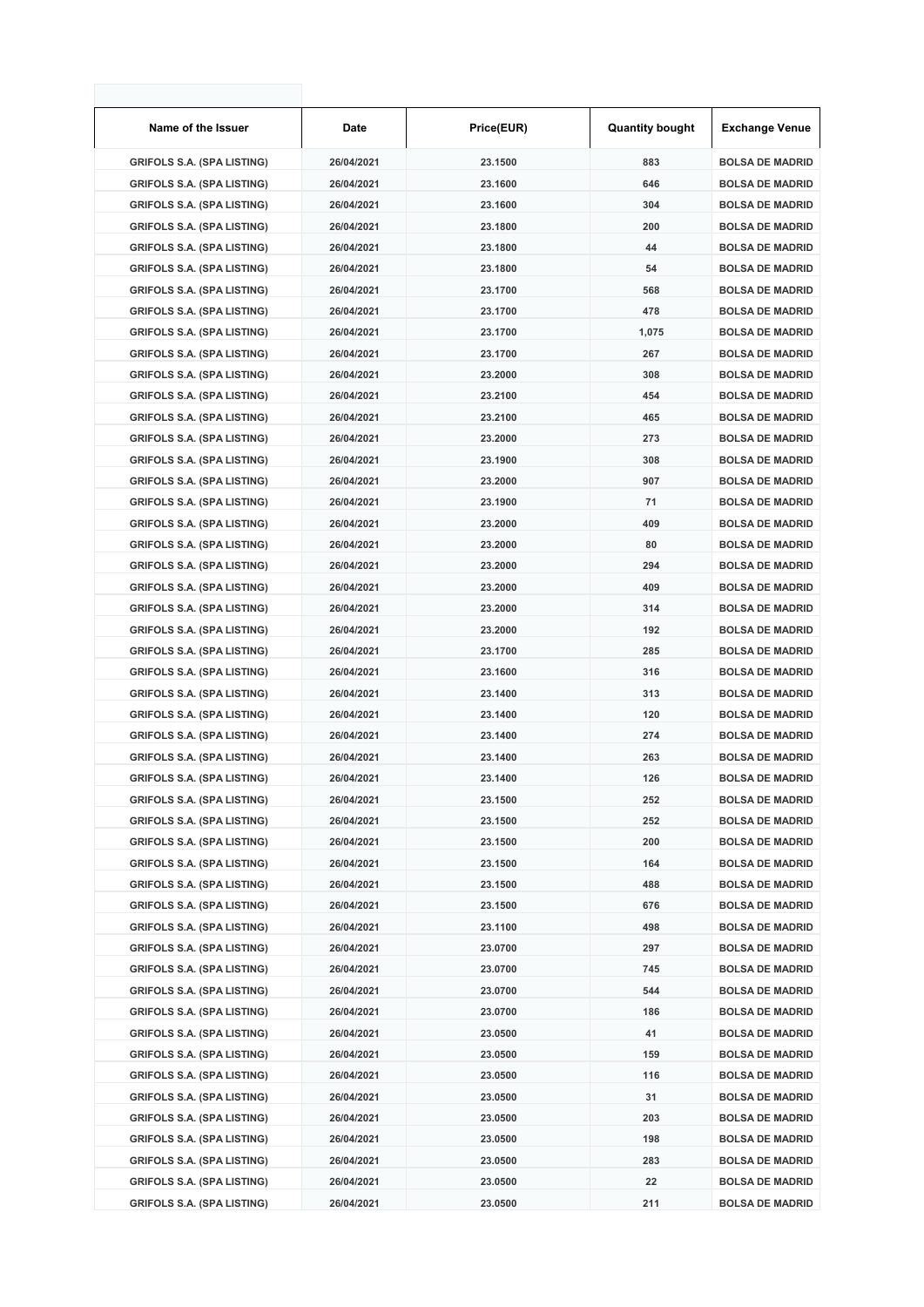| Name of the Issuer                | Date       | Price(EUR) | <b>Quantity bought</b> | <b>Exchange Venue</b>  |
|-----------------------------------|------------|------------|------------------------|------------------------|
| <b>GRIFOLS S.A. (SPA LISTING)</b> | 26/04/2021 | 23.0500    | 294                    | <b>BOLSA DE MADRID</b> |
| <b>GRIFOLS S.A. (SPA LISTING)</b> | 26/04/2021 | 23.0500    | 39                     | <b>BOLSA DE MADRID</b> |
| <b>GRIFOLS S.A. (SPA LISTING)</b> | 26/04/2021 | 23.0500    | 274                    | <b>BOLSA DE MADRID</b> |
| <b>GRIFOLS S.A. (SPA LISTING)</b> | 26/04/2021 | 23.0800    | 528                    | <b>BOLSA DE MADRID</b> |
| <b>GRIFOLS S.A. (SPA LISTING)</b> | 26/04/2021 | 23.0800    | 798                    | <b>BOLSA DE MADRID</b> |
| <b>GRIFOLS S.A. (SPA LISTING)</b> | 26/04/2021 | 23.0800    | 259                    | <b>BOLSA DE MADRID</b> |
| <b>GRIFOLS S.A. (SPA LISTING)</b> | 26/04/2021 | 23.0800    | 183                    | <b>BOLSA DE MADRID</b> |
| <b>GRIFOLS S.A. (SPA LISTING)</b> | 26/04/2021 | 23.1000    | 276                    | <b>BOLSA DE MADRID</b> |
| <b>GRIFOLS S.A. (SPA LISTING)</b> | 26/04/2021 | 23.1000    | 904                    | <b>BOLSA DE MADRID</b> |
| <b>GRIFOLS S.A. (SPA LISTING)</b> | 26/04/2021 | 23.1000    | 276                    | <b>BOLSA DE MADRID</b> |
| <b>GRIFOLS S.A. (SPA LISTING)</b> | 26/04/2021 | 23.1000    | 1,217                  | <b>BOLSA DE MADRID</b> |
| <b>GRIFOLS S.A. (SPA LISTING)</b> | 26/04/2021 | 23.1000    | 138                    | <b>BOLSA DE MADRID</b> |
| <b>GRIFOLS S.A. (SPA LISTING)</b> | 26/04/2021 | 23.1000    | 219                    | <b>BOLSA DE MADRID</b> |
| <b>GRIFOLS S.A. (SPA LISTING)</b> | 26/04/2021 | 23.1000    | 333                    | <b>BOLSA DE MADRID</b> |
| <b>GRIFOLS S.A. (SPA LISTING)</b> | 26/04/2021 | 23.1000    | 855                    | <b>BOLSA DE MADRID</b> |
| <b>GRIFOLS S.A. (SPA LISTING)</b> | 26/04/2021 | 23.1000    | 347                    | <b>BOLSA DE MADRID</b> |
| <b>GRIFOLS S.A. (SPA LISTING)</b> | 26/04/2021 | 23.1000    | 250                    | <b>BOLSA DE MADRID</b> |
| <b>GRIFOLS S.A. (SPA LISTING)</b> | 26/04/2021 | 23.1000    | 38                     | <b>BOLSA DE MADRID</b> |
| <b>GRIFOLS S.A. (SPA LISTING)</b> | 26/04/2021 | 23.1000    | 266                    | <b>BOLSA DE MADRID</b> |
| <b>GRIFOLS S.A. (SPA LISTING)</b> | 26/04/2021 | 23.1000    | 275                    | <b>BOLSA DE MADRID</b> |
| <b>GRIFOLS S.A. (SPA LISTING)</b> | 26/04/2021 | 23.1000    | 292                    | <b>BOLSA DE MADRID</b> |
| <b>GRIFOLS S.A. (SPA LISTING)</b> | 26/04/2021 | 23.1000    | 319                    | <b>BOLSA DE MADRID</b> |
| <b>GRIFOLS S.A. (SPA LISTING)</b> | 26/04/2021 | 23.1100    | 213                    | <b>BOLSA DE MADRID</b> |
| <b>GRIFOLS S.A. (SPA LISTING)</b> | 26/04/2021 | 23.1100    | 748                    | <b>BOLSA DE MADRID</b> |
| <b>GRIFOLS S.A. (SPA LISTING)</b> | 26/04/2021 | 23.1100    | 247                    | <b>BOLSA DE MADRID</b> |
| <b>GRIFOLS S.A. (SPA LISTING)</b> | 26/04/2021 | 23.1100    | 256                    | <b>BOLSA DE MADRID</b> |
| <b>GRIFOLS S.A. (SPA LISTING)</b> | 26/04/2021 | 23.1100    | 178                    | <b>BOLSA DE MADRID</b> |
| <b>GRIFOLS S.A. (SPA LISTING)</b> | 26/04/2021 | 23.1200    | 177                    | <b>BOLSA DE MADRID</b> |
| <b>GRIFOLS S.A. (SPA LISTING)</b> | 26/04/2021 | 23.1200    | 1,126                  | <b>BOLSA DE MADRID</b> |
| <b>GRIFOLS S.A. (SPA LISTING)</b> | 26/04/2021 | 23.1200    | 200                    | <b>BOLSA DE MADRID</b> |
| <b>GRIFOLS S.A. (SPA LISTING)</b> | 26/04/2021 | 23.1200    | 55                     | <b>BOLSA DE MADRID</b> |
| <b>GRIFOLS S.A. (SPA LISTING)</b> | 26/04/2021 | 23.1200    | 52                     | <b>BOLSA DE MADRID</b> |
| <b>GRIFOLS S.A. (SPA LISTING)</b> | 26/04/2021 | 23.1200    | 307                    | <b>BOLSA DE MADRID</b> |
| <b>GRIFOLS S.A. (SPA LISTING)</b> | 26/04/2021 | 23.1200    | 591                    | <b>BOLSA DE MADRID</b> |
| <b>GRIFOLS S.A. (SPA LISTING)</b> | 26/04/2021 | 23.1200    | 252                    | <b>BOLSA DE MADRID</b> |
| <b>GRIFOLS S.A. (SPA LISTING)</b> | 26/04/2021 | 23.1200    | 239                    | <b>BOLSA DE MADRID</b> |
| <b>GRIFOLS S.A. (SPA LISTING)</b> | 26/04/2021 | 23.1200    | 257                    | <b>BOLSA DE MADRID</b> |
| <b>GRIFOLS S.A. (SPA LISTING)</b> | 26/04/2021 | 23.1200    | 458                    | <b>BOLSA DE MADRID</b> |
| <b>GRIFOLS S.A. (SPA LISTING)</b> | 26/04/2021 | 23.1200    | 409                    | <b>BOLSA DE MADRID</b> |
| <b>GRIFOLS S.A. (SPA LISTING)</b> | 26/04/2021 | 23.1200    | 266                    | <b>BOLSA DE MADRID</b> |
| <b>GRIFOLS S.A. (SPA LISTING)</b> | 26/04/2021 | 23.1400    | 875                    | <b>BOLSA DE MADRID</b> |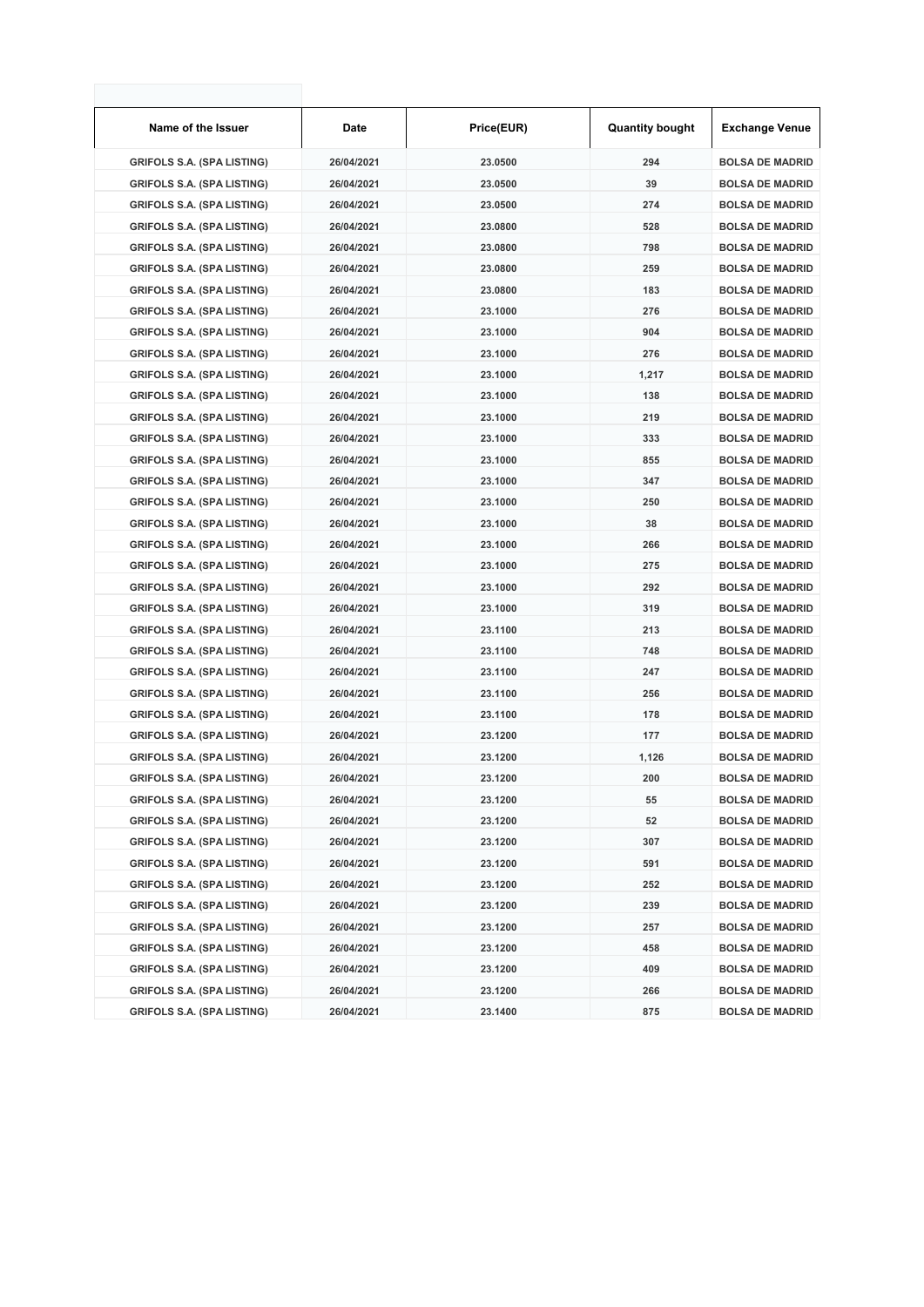# **GRIFOLS**

**ANNEX II**

#### **Individual trade details:**

| Name of the Issuer                 | Date       | Price(EUR) | <b>Quantity bought</b> | <b>Exchange Venue</b>  |
|------------------------------------|------------|------------|------------------------|------------------------|
| GRIFOLS S.A. CLASE B (SPA LISTING) | 20/04/2021 | 15.2100    | 73                     | <b>BOLSA DE MADRID</b> |
| GRIFOLS S.A. CLASE B (SPA LISTING) | 20/04/2021 | 15.2100    | 300                    | <b>BOLSA DE MADRID</b> |
| GRIFOLS S.A. CLASE B (SPA LISTING) | 20/04/2021 | 15.1900    | 322                    | <b>BOLSA DE MADRID</b> |
| GRIFOLS S.A. CLASE B (SPA LISTING) | 20/04/2021 | 15.1900    | 30                     | <b>BOLSA DE MADRID</b> |
| GRIFOLS S.A. CLASE B (SPA LISTING) | 20/04/2021 | 15.1900    | 296                    | <b>BOLSA DE MADRID</b> |
| GRIFOLS S.A. CLASE B (SPA LISTING) | 20/04/2021 | 15.1600    | 350                    | <b>BOLSA DE MADRID</b> |
| GRIFOLS S.A. CLASE B (SPA LISTING) | 20/04/2021 | 15.1600    | $\overline{2}$         | <b>BOLSA DE MADRID</b> |
| GRIFOLS S.A. CLASE B (SPA LISTING) | 20/04/2021 | 15.1400    | 378                    | <b>BOLSA DE MADRID</b> |
| GRIFOLS S.A. CLASE B (SPA LISTING) | 20/04/2021 | 15.1700    | 392                    | <b>BOLSA DE MADRID</b> |
| GRIFOLS S.A. CLASE B (SPA LISTING) | 20/04/2021 | 15.1700    | 277                    | <b>BOLSA DE MADRID</b> |
| GRIFOLS S.A. CLASE B (SPA LISTING) | 20/04/2021 | 15.1700    | 49                     | <b>BOLSA DE MADRID</b> |
| GRIFOLS S.A. CLASE B (SPA LISTING) | 20/04/2021 | 15.1300    | 359                    | <b>BOLSA DE MADRID</b> |
| GRIFOLS S.A. CLASE B (SPA LISTING) | 20/04/2021 | 15.1300    | 330                    | <b>BOLSA DE MADRID</b> |
| GRIFOLS S.A. CLASE B (SPA LISTING) | 20/04/2021 | 15.1200    | 206                    | <b>BOLSA DE MADRID</b> |
| GRIFOLS S.A. CLASE B (SPA LISTING) | 20/04/2021 | 15.1200    | 144                    | <b>BOLSA DE MADRID</b> |
| GRIFOLS S.A. CLASE B (SPA LISTING) | 20/04/2021 | 15.1100    | 258                    | <b>BOLSA DE MADRID</b> |
| GRIFOLS S.A. CLASE B (SPA LISTING) | 20/04/2021 | 15.1100    | 146                    | <b>BOLSA DE MADRID</b> |
| GRIFOLS S.A. CLASE B (SPA LISTING) | 20/04/2021 | 15.1500    | 52                     | <b>BOLSA DE MADRID</b> |
| GRIFOLS S.A. CLASE B (SPA LISTING) | 20/04/2021 | 15.1500    | 95                     | <b>BOLSA DE MADRID</b> |
| GRIFOLS S.A. CLASE B (SPA LISTING) | 20/04/2021 | 15.1500    | 242                    | <b>BOLSA DE MADRID</b> |
| GRIFOLS S.A. CLASE B (SPA LISTING) | 20/04/2021 | 15.1200    | 389                    | <b>BOLSA DE MADRID</b> |
| GRIFOLS S.A. CLASE B (SPA LISTING) | 20/04/2021 | 15.1200    | 78                     | <b>BOLSA DE MADRID</b> |
| GRIFOLS S.A. CLASE B (SPA LISTING) | 20/04/2021 | 15.1200    | 256                    | BOLSA DE MADRID        |
| GRIFOLS S.A. CLASE B (SPA LISTING) | 20/04/2021 | 15.1200    | 322                    | <b>BOLSA DE MADRID</b> |
| GRIFOLS S.A. CLASE B (SPA LISTING) | 20/04/2021 | 15.1000    | 394                    | <b>BOLSA DE MADRID</b> |
| GRIFOLS S.A. CLASE B (SPA LISTING) | 20/04/2021 | 15.1000    | 133                    | <b>BOLSA DE MADRID</b> |
| GRIFOLS S.A. CLASE B (SPA LISTING) | 20/04/2021 | 15.1000    | 228                    | <b>BOLSA DE MADRID</b> |
| GRIFOLS S.A. CLASE B (SPA LISTING) | 20/04/2021 | 15.0900    | 332                    | <b>BOLSA DE MADRID</b> |
| GRIFOLS S.A. CLASE B (SPA LISTING) | 20/04/2021 | 15.0800    | 334                    | <b>BOLSA DE MADRID</b> |
| GRIFOLS S.A. CLASE B (SPA LISTING) | 20/04/2021 | 15.0600    | 387                    | BOLSA DE MADRID        |
| GRIFOLS S.A. CLASE B (SPA LISTING) | 20/04/2021 | 15.0400    | 353                    | BOLSA DE MADRID        |
| GRIFOLS S.A. CLASE B (SPA LISTING) | 20/04/2021 | 15.0400    | 272                    | <b>BOLSA DE MADRID</b> |
| GRIFOLS S.A. CLASE B (SPA LISTING) | 20/04/2021 | 15.1200    | 256                    | <b>BOLSA DE MADRID</b> |
| GRIFOLS S.A. CLASE B (SPA LISTING) | 20/04/2021 | 15.1100    | 356                    | <b>BOLSA DE MADRID</b> |
| GRIFOLS S.A. CLASE B (SPA LISTING) | 20/04/2021 | 15.1200    | 137                    | <b>BOLSA DE MADRID</b> |
| GRIFOLS S.A. CLASE B (SPA LISTING) | 20/04/2021 | 15.1200    | 363                    | <b>BOLSA DE MADRID</b> |
| GRIFOLS S.A. CLASE B (SPA LISTING) | 20/04/2021 | 15.1200    | 366                    | <b>BOLSA DE MADRID</b> |
| GRIFOLS S.A. CLASE B (SPA LISTING) | 20/04/2021 | 15.1000    | 324                    | BOLSA DE MADRID        |
| GRIFOLS S.A. CLASE B (SPA LISTING) | 20/04/2021 | 15.1000    | 327                    | <b>BOLSA DE MADRID</b> |
| GRIFOLS S.A. CLASE B (SPA LISTING) | 20/04/2021 | 15.1000    | 380                    | <b>BOLSA DE MADRID</b> |
| GRIFOLS S.A. CLASE B (SPA LISTING) | 20/04/2021 | 15.0900    | 232                    | <b>BOLSA DE MADRID</b> |
| GRIFOLS S.A. CLASE B (SPA LISTING) | 20/04/2021 | 15.0900    | 106                    | <b>BOLSA DE MADRID</b> |
| GRIFOLS S.A. CLASE B (SPA LISTING) | 20/04/2021 | 15.0700    | 357                    | <b>BOLSA DE MADRID</b> |
| GRIFOLS S.A. CLASE B (SPA LISTING) | 20/04/2021 | 15.0600    | 130                    | <b>BOLSA DE MADRID</b> |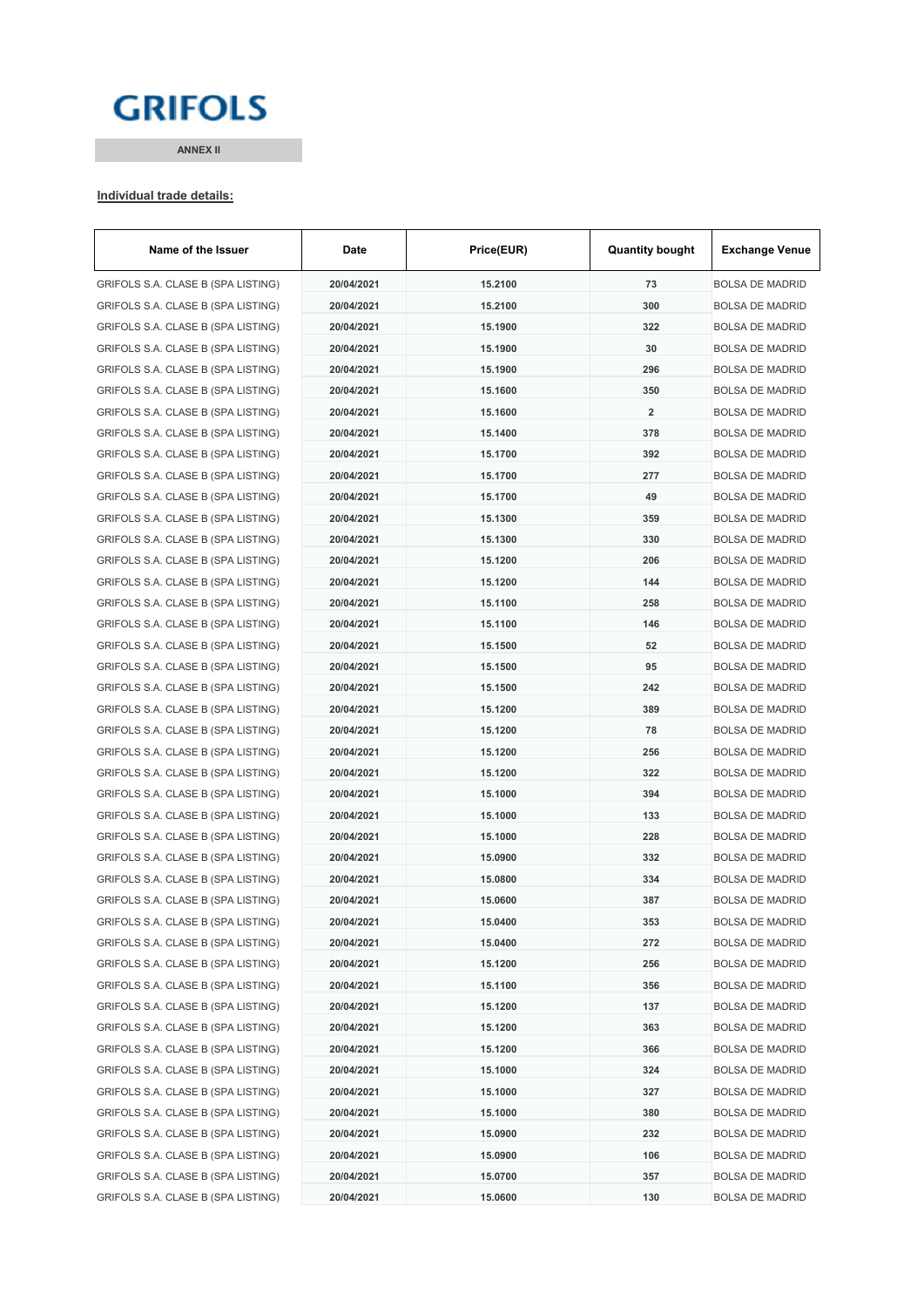| Name of the Issuer                 | Date       | Price(EUR) | <b>Quantity bought</b> | <b>Exchange Venue</b>  |
|------------------------------------|------------|------------|------------------------|------------------------|
| GRIFOLS S.A. CLASE B (SPA LISTING) | 20/04/2021 | 15.0600    | 159                    | <b>BOLSA DE MADRID</b> |
| GRIFOLS S.A. CLASE B (SPA LISTING) | 20/04/2021 | 15.0600    | 29                     | <b>BOLSA DE MADRID</b> |
| GRIFOLS S.A. CLASE B (SPA LISTING) | 20/04/2021 | 15.0600    | 14                     | <b>BOLSA DE MADRID</b> |
| GRIFOLS S.A. CLASE B (SPA LISTING) | 20/04/2021 | 15.0100    | 344                    | <b>BOLSA DE MADRID</b> |
| GRIFOLS S.A. CLASE B (SPA LISTING) | 20/04/2021 | 15.0400    | 19                     | <b>BOLSA DE MADRID</b> |
| GRIFOLS S.A. CLASE B (SPA LISTING) | 20/04/2021 | 15.0400    | 159                    | <b>BOLSA DE MADRID</b> |
| GRIFOLS S.A. CLASE B (SPA LISTING) | 20/04/2021 | 15.0400    | 155                    | <b>BOLSA DE MADRID</b> |
| GRIFOLS S.A. CLASE B (SPA LISTING) | 20/04/2021 | 15.0400    | 138                    | <b>BOLSA DE MADRID</b> |
| GRIFOLS S.A. CLASE B (SPA LISTING) | 20/04/2021 | 15.0400    | 100                    | <b>BOLSA DE MADRID</b> |
| GRIFOLS S.A. CLASE B (SPA LISTING) | 20/04/2021 | 15.0400    | 111                    | <b>BOLSA DE MADRID</b> |
| GRIFOLS S.A. CLASE B (SPA LISTING) | 20/04/2021 | 15.0500    | 424                    | <b>BOLSA DE MADRID</b> |
| GRIFOLS S.A. CLASE B (SPA LISTING) | 20/04/2021 | 15.0500    | 103                    | <b>BOLSA DE MADRID</b> |
| GRIFOLS S.A. CLASE B (SPA LISTING) | 20/04/2021 | 15.0500    | 159                    | <b>BOLSA DE MADRID</b> |
| GRIFOLS S.A. CLASE B (SPA LISTING) | 20/04/2021 | 15.0500    | 154                    | <b>BOLSA DE MADRID</b> |
| GRIFOLS S.A. CLASE B (SPA LISTING) | 20/04/2021 | 15.0500    | 159                    | <b>BOLSA DE MADRID</b> |
| GRIFOLS S.A. CLASE B (SPA LISTING) | 20/04/2021 | 15.0500    | 32                     | <b>BOLSA DE MADRID</b> |
| GRIFOLS S.A. CLASE B (SPA LISTING) | 20/04/2021 | 15.0300    | 60                     | <b>BOLSA DE MADRID</b> |
| GRIFOLS S.A. CLASE B (SPA LISTING) | 20/04/2021 | 15.0300    | 254                    | <b>BOLSA DE MADRID</b> |
|                                    | 20/04/2021 |            | 98                     | <b>BOLSA DE MADRID</b> |
| GRIFOLS S.A. CLASE B (SPA LISTING) |            | 15.0300    |                        |                        |
| GRIFOLS S.A. CLASE B (SPA LISTING) | 20/04/2021 | 15.0500    | 328                    | <b>BOLSA DE MADRID</b> |
| GRIFOLS S.A. CLASE B (SPA LISTING) | 20/04/2021 | 15.0900    | 314                    | <b>BOLSA DE MADRID</b> |
| GRIFOLS S.A. CLASE B (SPA LISTING) | 20/04/2021 | 15.0900    | 13                     | <b>BOLSA DE MADRID</b> |
| GRIFOLS S.A. CLASE B (SPA LISTING) | 20/04/2021 | 15.0900    | 96                     | <b>BOLSA DE MADRID</b> |
| GRIFOLS S.A. CLASE B (SPA LISTING) | 20/04/2021 | 15.0900    | 100                    | <b>BOLSA DE MADRID</b> |
| GRIFOLS S.A. CLASE B (SPA LISTING) | 20/04/2021 | 15.0900    | 187                    | <b>BOLSA DE MADRID</b> |
| GRIFOLS S.A. CLASE B (SPA LISTING) | 20/04/2021 | 15.0900    | 393                    | <b>BOLSA DE MADRID</b> |
| GRIFOLS S.A. CLASE B (SPA LISTING) | 20/04/2021 | 15.0800    | 62                     | <b>BOLSA DE MADRID</b> |
| GRIFOLS S.A. CLASE B (SPA LISTING) | 20/04/2021 | 15.0800    | 633                    | <b>BOLSA DE MADRID</b> |
| GRIFOLS S.A. CLASE B (SPA LISTING) | 20/04/2021 | 15.0700    | 357                    | <b>BOLSA DE MADRID</b> |
| GRIFOLS S.A. CLASE B (SPA LISTING) | 20/04/2021 | 15.0600    | 343                    | <b>BOLSA DE MADRID</b> |
| GRIFOLS S.A. CLASE B (SPA LISTING) | 20/04/2021 | 15.0600    | 18                     | <b>BOLSA DE MADRID</b> |
| GRIFOLS S.A. CLASE B (SPA LISTING) | 20/04/2021 | 15.0500    | 354                    | <b>BOLSA DE MADRID</b> |
| GRIFOLS S.A. CLASE B (SPA LISTING) | 20/04/2021 | 15.0500    | 326                    | <b>BOLSA DE MADRID</b> |
| GRIFOLS S.A. CLASE B (SPA LISTING) | 20/04/2021 | 15.0400    | 94                     | <b>BOLSA DE MADRID</b> |
| GRIFOLS S.A. CLASE B (SPA LISTING) | 20/04/2021 | 15.0400    | 156                    | <b>BOLSA DE MADRID</b> |
| GRIFOLS S.A. CLASE B (SPA LISTING) | 20/04/2021 | 15.0400    | 104                    | <b>BOLSA DE MADRID</b> |
| GRIFOLS S.A. CLASE B (SPA LISTING) | 20/04/2021 | 15.0400    | 358                    | <b>BOLSA DE MADRID</b> |
| GRIFOLS S.A. CLASE B (SPA LISTING) | 20/04/2021 | 15.0400    | 342                    | <b>BOLSA DE MADRID</b> |
| GRIFOLS S.A. CLASE B (SPA LISTING) | 20/04/2021 | 15.0600    | 329                    | <b>BOLSA DE MADRID</b> |
| GRIFOLS S.A. CLASE B (SPA LISTING) | 20/04/2021 | 15.0700    | 315                    | <b>BOLSA DE MADRID</b> |
| GRIFOLS S.A. CLASE B (SPA LISTING) | 20/04/2021 | 15.0700    | 59                     | <b>BOLSA DE MADRID</b> |
| GRIFOLS S.A. CLASE B (SPA LISTING) | 20/04/2021 | 15.0600    | 37                     | <b>BOLSA DE MADRID</b> |
| GRIFOLS S.A. CLASE B (SPA LISTING) | 20/04/2021 | 15.0700    | 390                    | <b>BOLSA DE MADRID</b> |
| GRIFOLS S.A. CLASE B (SPA LISTING) | 20/04/2021 | 15.0800    | 116                    | <b>BOLSA DE MADRID</b> |
| GRIFOLS S.A. CLASE B (SPA LISTING) | 20/04/2021 | 15.0800    | 162                    | <b>BOLSA DE MADRID</b> |
| GRIFOLS S.A. CLASE B (SPA LISTING) | 20/04/2021 | 15.0800    | 88                     | <b>BOLSA DE MADRID</b> |
| GRIFOLS S.A. CLASE B (SPA LISTING) | 20/04/2021 | 15.0800    | 324                    | <b>BOLSA DE MADRID</b> |
| GRIFOLS S.A. CLASE B (SPA LISTING) | 20/04/2021 | 15.0800    | 339                    | <b>BOLSA DE MADRID</b> |
| GRIFOLS S.A. CLASE B (SPA LISTING) | 20/04/2021 | 15.0700    | 316                    | <b>BOLSA DE MADRID</b> |
| GRIFOLS S.A. CLASE B (SPA LISTING) | 20/04/2021 | 15.0700    | 212                    | <b>BOLSA DE MADRID</b> |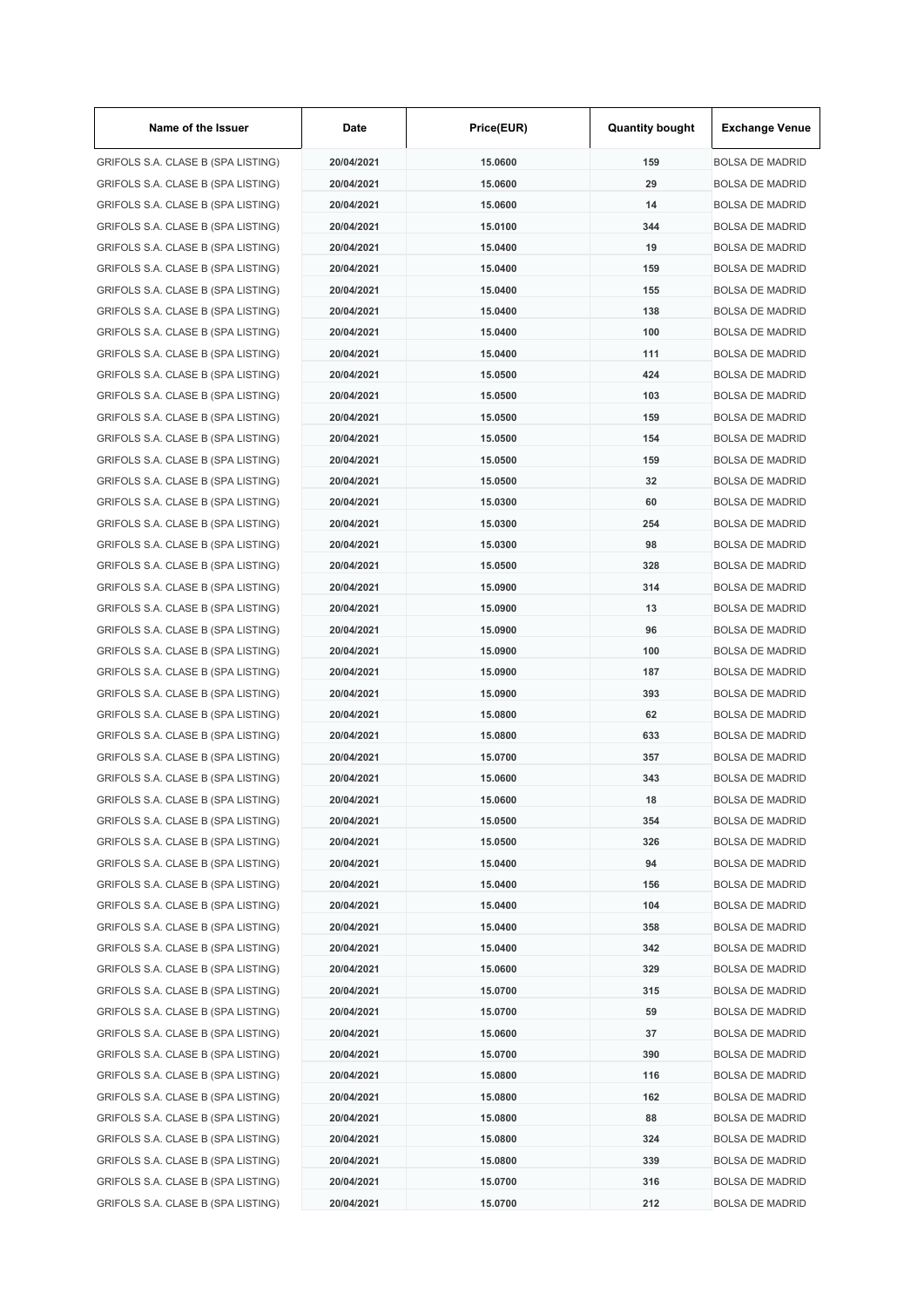| Name of the Issuer                 | Date       | Price(EUR) | <b>Quantity bought</b> | <b>Exchange Venue</b>  |
|------------------------------------|------------|------------|------------------------|------------------------|
| GRIFOLS S.A. CLASE B (SPA LISTING) | 20/04/2021 | 15.0800    | 55                     | <b>BOLSA DE MADRID</b> |
| GRIFOLS S.A. CLASE B (SPA LISTING) | 20/04/2021 | 15.0800    | 248                    | <b>BOLSA DE MADRID</b> |
| GRIFOLS S.A. CLASE B (SPA LISTING) | 20/04/2021 | 15.0800    | 39                     | <b>BOLSA DE MADRID</b> |
| GRIFOLS S.A. CLASE B (SPA LISTING) | 20/04/2021 | 15.0700    | 710                    | <b>BOLSA DE MADRID</b> |
| GRIFOLS S.A. CLASE B (SPA LISTING) | 20/04/2021 | 15.0500    | 26                     | <b>BOLSA DE MADRID</b> |
| GRIFOLS S.A. CLASE B (SPA LISTING) | 20/04/2021 | 15.0700    | 392                    | <b>BOLSA DE MADRID</b> |
| GRIFOLS S.A. CLASE B (SPA LISTING) | 20/04/2021 | 15.0700    | 100                    | <b>BOLSA DE MADRID</b> |
| GRIFOLS S.A. CLASE B (SPA LISTING) | 20/04/2021 | 15.0700    | 377                    | <b>BOLSA DE MADRID</b> |
| GRIFOLS S.A. CLASE B (SPA LISTING) | 20/04/2021 | 15.0700    | 344                    | <b>BOLSA DE MADRID</b> |
| GRIFOLS S.A. CLASE B (SPA LISTING) | 20/04/2021 | 15.0700    | 129                    | <b>BOLSA DE MADRID</b> |
| GRIFOLS S.A. CLASE B (SPA LISTING) | 20/04/2021 | 15.0700    | 100                    | <b>BOLSA DE MADRID</b> |
| GRIFOLS S.A. CLASE B (SPA LISTING) | 20/04/2021 | 15.0700    | 40                     | <b>BOLSA DE MADRID</b> |
| GRIFOLS S.A. CLASE B (SPA LISTING) | 20/04/2021 | 15.0700    | 97                     | <b>BOLSA DE MADRID</b> |
| GRIFOLS S.A. CLASE B (SPA LISTING) | 20/04/2021 | 15.0500    | 302                    | <b>BOLSA DE MADRID</b> |
| GRIFOLS S.A. CLASE B (SPA LISTING) | 20/04/2021 | 15.0500    | 179                    | <b>BOLSA DE MADRID</b> |
| GRIFOLS S.A. CLASE B (SPA LISTING) | 20/04/2021 | 15.0500    | 67                     | <b>BOLSA DE MADRID</b> |
| GRIFOLS S.A. CLASE B (SPA LISTING) | 20/04/2021 | 15.0500    | 56                     | <b>BOLSA DE MADRID</b> |
| GRIFOLS S.A. CLASE B (SPA LISTING) | 20/04/2021 | 15.0500    | 389                    | <b>BOLSA DE MADRID</b> |
| GRIFOLS S.A. CLASE B (SPA LISTING) | 20/04/2021 | 15.0400    | 168                    | <b>BOLSA DE MADRID</b> |
| GRIFOLS S.A. CLASE B (SPA LISTING) | 20/04/2021 | 15.0400    | 203                    | <b>BOLSA DE MADRID</b> |
| GRIFOLS S.A. CLASE B (SPA LISTING) | 20/04/2021 | 15.0400    | 367                    | <b>BOLSA DE MADRID</b> |
| GRIFOLS S.A. CLASE B (SPA LISTING) | 20/04/2021 | 15.0400    | 365                    | <b>BOLSA DE MADRID</b> |
| GRIFOLS S.A. CLASE B (SPA LISTING) | 20/04/2021 | 15.1100    | 535                    | <b>BOLSA DE MADRID</b> |
| GRIFOLS S.A. CLASE B (SPA LISTING) | 20/04/2021 | 15.1100    | 422                    | <b>BOLSA DE MADRID</b> |
| GRIFOLS S.A. CLASE B (SPA LISTING) | 20/04/2021 | 15.1100    | 347                    | <b>BOLSA DE MADRID</b> |
|                                    | 20/04/2021 | 15.1100    | 1                      |                        |
| GRIFOLS S.A. CLASE B (SPA LISTING) | 20/04/2021 |            |                        | <b>BOLSA DE MADRID</b> |
| GRIFOLS S.A. CLASE B (SPA LISTING) |            | 15.1200    | 77                     | <b>BOLSA DE MADRID</b> |
| GRIFOLS S.A. CLASE B (SPA LISTING) | 20/04/2021 | 15.1200    | 94                     | <b>BOLSA DE MADRID</b> |
| GRIFOLS S.A. CLASE B (SPA LISTING) | 20/04/2021 | 15.1200    | 94                     | <b>BOLSA DE MADRID</b> |
| GRIFOLS S.A. CLASE B (SPA LISTING) | 20/04/2021 | 15.1200    | 94                     | <b>BOLSA DE MADRID</b> |
| GRIFOLS S.A. CLASE B (SPA LISTING) | 20/04/2021 | 15.1200    | 88                     | <b>BOLSA DE MADRID</b> |
| GRIFOLS S.A. CLASE B (SPA LISTING) | 20/04/2021 | 15.1400    | 100                    | <b>BOLSA DE MADRID</b> |
| GRIFOLS S.A. CLASE B (SPA LISTING) | 20/04/2021 | 15.1400    | 137                    | <b>BOLSA DE MADRID</b> |
| GRIFOLS S.A. CLASE B (SPA LISTING) | 20/04/2021 | 15.1400    | 465                    | <b>BOLSA DE MADRID</b> |
| GRIFOLS S.A. CLASE B (SPA LISTING) | 20/04/2021 | 15.1400    | 34                     | <b>BOLSA DE MADRID</b> |
| GRIFOLS S.A. CLASE B (SPA LISTING) | 20/04/2021 | 15.1400    | 372                    | <b>BOLSA DE MADRID</b> |
| GRIFOLS S.A. CLASE B (SPA LISTING) | 20/04/2021 | 15.1300    | 558                    | <b>BOLSA DE MADRID</b> |
| GRIFOLS S.A. CLASE B (SPA LISTING) | 20/04/2021 | 15.1500    | 246                    | <b>BOLSA DE MADRID</b> |
| GRIFOLS S.A. CLASE B (SPA LISTING) | 20/04/2021 | 15.1500    | 137                    | <b>BOLSA DE MADRID</b> |
| GRIFOLS S.A. CLASE B (SPA LISTING) | 20/04/2021 | 15.1300    | 120                    | <b>BOLSA DE MADRID</b> |
| GRIFOLS S.A. CLASE B (SPA LISTING) | 20/04/2021 | 15.1300    | 145                    | <b>BOLSA DE MADRID</b> |
| GRIFOLS S.A. CLASE B (SPA LISTING) | 20/04/2021 | 15.1300    | 155                    | <b>BOLSA DE MADRID</b> |
| GRIFOLS S.A. CLASE B (SPA LISTING) | 20/04/2021 | 15.1300    | 310                    | <b>BOLSA DE MADRID</b> |
| GRIFOLS S.A. CLASE B (SPA LISTING) | 20/04/2021 | 15.1300    | 310                    | <b>BOLSA DE MADRID</b> |
| GRIFOLS S.A. CLASE B (SPA LISTING) | 20/04/2021 | 15.1300    | 9                      | <b>BOLSA DE MADRID</b> |
| GRIFOLS S.A. CLASE B (SPA LISTING) | 20/04/2021 | 15.1000    | 163                    | <b>BOLSA DE MADRID</b> |
| GRIFOLS S.A. CLASE B (SPA LISTING) | 20/04/2021 | 15.1000    | 171                    | <b>BOLSA DE MADRID</b> |
| GRIFOLS S.A. CLASE B (SPA LISTING) | 20/04/2021 | 15.0800    | 200                    | <b>BOLSA DE MADRID</b> |
| GRIFOLS S.A. CLASE B (SPA LISTING) | 20/04/2021 | 15.0800    | 146                    | <b>BOLSA DE MADRID</b> |
| GRIFOLS S.A. CLASE B (SPA LISTING) | 20/04/2021 | 15.0700    | 343                    | <b>BOLSA DE MADRID</b> |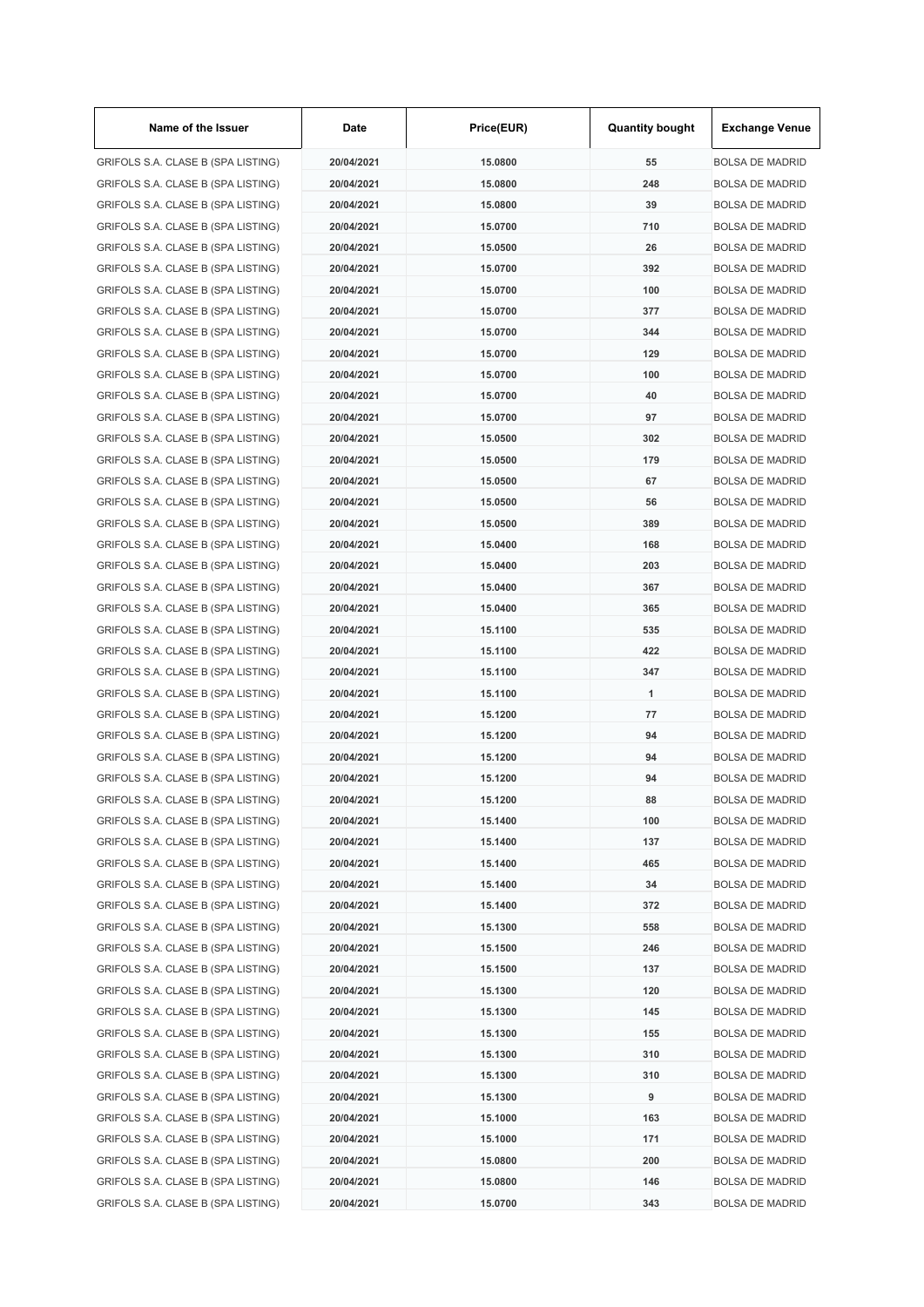| Name of the Issuer                 | Date       | Price(EUR) | <b>Quantity bought</b> | <b>Exchange Venue</b>  |
|------------------------------------|------------|------------|------------------------|------------------------|
| GRIFOLS S.A. CLASE B (SPA LISTING) | 20/04/2021 | 15.0800    | 200                    | <b>BOLSA DE MADRID</b> |
| GRIFOLS S.A. CLASE B (SPA LISTING) | 20/04/2021 | 15.0800    | 100                    | <b>BOLSA DE MADRID</b> |
| GRIFOLS S.A. CLASE B (SPA LISTING) | 20/04/2021 | 15.0800    | 100                    | <b>BOLSA DE MADRID</b> |
| GRIFOLS S.A. CLASE B (SPA LISTING) | 20/04/2021 | 15.0800    | 100                    | <b>BOLSA DE MADRID</b> |
| GRIFOLS S.A. CLASE B (SPA LISTING) | 20/04/2021 | 15.0800    | 100                    | <b>BOLSA DE MADRID</b> |
| GRIFOLS S.A. CLASE B (SPA LISTING) | 20/04/2021 | 15.0800    | 81                     | <b>BOLSA DE MADRID</b> |
| GRIFOLS S.A. CLASE B (SPA LISTING) | 20/04/2021 | 15.0800    | 33                     | <b>BOLSA DE MADRID</b> |
| GRIFOLS S.A. CLASE B (SPA LISTING) | 20/04/2021 | 15.0800    | 100                    | <b>BOLSA DE MADRID</b> |
| GRIFOLS S.A. CLASE B (SPA LISTING) | 20/04/2021 | 15,0800    | 100                    | <b>BOLSA DE MADRID</b> |
| GRIFOLS S.A. CLASE B (SPA LISTING) | 20/04/2021 | 15.0800    | 90                     | <b>BOLSA DE MADRID</b> |
| GRIFOLS S.A. CLASE B (SPA LISTING) | 20/04/2021 | 15.0800    | 337                    | <b>BOLSA DE MADRID</b> |
| GRIFOLS S.A. CLASE B (SPA LISTING) | 20/04/2021 | 15.0700    | 80                     | <b>BOLSA DE MADRID</b> |
| GRIFOLS S.A. CLASE B (SPA LISTING) | 20/04/2021 | 15.0700    | 253                    | <b>BOLSA DE MADRID</b> |
| GRIFOLS S.A. CLASE B (SPA LISTING) | 20/04/2021 | 15.0400    | 85                     | <b>BOLSA DE MADRID</b> |
| GRIFOLS S.A. CLASE B (SPA LISTING) | 20/04/2021 | 15.0400    | 100                    | <b>BOLSA DE MADRID</b> |
| GRIFOLS S.A. CLASE B (SPA LISTING) | 20/04/2021 | 15.0400    | 100                    | <b>BOLSA DE MADRID</b> |
| GRIFOLS S.A. CLASE B (SPA LISTING) | 20/04/2021 | 15.0300    | 115                    | <b>BOLSA DE MADRID</b> |
| GRIFOLS S.A. CLASE B (SPA LISTING) | 20/04/2021 | 15.0300    | 179                    | <b>BOLSA DE MADRID</b> |
| GRIFOLS S.A. CLASE B (SPA LISTING) | 20/04/2021 | 15.0300    | 21                     | <b>BOLSA DE MADRID</b> |
| GRIFOLS S.A. CLASE B (SPA LISTING) | 20/04/2021 | 15.0300    | 52                     | <b>BOLSA DE MADRID</b> |
| GRIFOLS S.A. CLASE B (SPA LISTING) | 20/04/2021 | 15.0200    | 9                      | <b>BOLSA DE MADRID</b> |
| GRIFOLS S.A. CLASE B (SPA LISTING) | 20/04/2021 |            | 100                    | <b>BOLSA DE MADRID</b> |
|                                    |            | 15.0200    |                        |                        |
| GRIFOLS S.A. CLASE B (SPA LISTING) | 20/04/2021 | 15.0200    | 100                    | <b>BOLSA DE MADRID</b> |
| GRIFOLS S.A. CLASE B (SPA LISTING) | 20/04/2021 | 15.0200    | 163                    | <b>BOLSA DE MADRID</b> |
| GRIFOLS S.A. CLASE B (SPA LISTING) | 20/04/2021 | 15.0200    | 347                    | <b>BOLSA DE MADRID</b> |
| GRIFOLS S.A. CLASE B (SPA LISTING) | 20/04/2021 | 15.0200    | 360                    | <b>BOLSA DE MADRID</b> |
| GRIFOLS S.A. CLASE B (SPA LISTING) | 20/04/2021 | 15.0200    | 42                     | <b>BOLSA DE MADRID</b> |
| GRIFOLS S.A. CLASE B (SPA LISTING) | 20/04/2021 | 15.0200    | 100                    | <b>BOLSA DE MADRID</b> |
| GRIFOLS S.A. CLASE B (SPA LISTING) | 20/04/2021 | 15.0200    | 100                    | <b>BOLSA DE MADRID</b> |
| GRIFOLS S.A. CLASE B (SPA LISTING) | 20/04/2021 | 15,0500    | 40                     | <b>BOLSA DE MADRID</b> |
| GRIFOLS S.A. CLASE B (SPA LISTING) | 20/04/2021 | 15.0500    | 142                    | <b>BOLSA DE MADRID</b> |
| GRIFOLS S.A. CLASE B (SPA LISTING) | 20/04/2021 | 15.0500    | 67                     | <b>BOLSA DE MADRID</b> |
| GRIFOLS S.A. CLASE B (SPA LISTING) | 20/04/2021 | 15.0500    | 109                    | <b>BOLSA DE MADRID</b> |
| GRIFOLS S.A. CLASE B (SPA LISTING) | 20/04/2021 | 15.0200    | 141                    | <b>BOLSA DE MADRID</b> |
| GRIFOLS S.A. CLASE B (SPA LISTING) | 20/04/2021 | 15.0200    | 369                    | <b>BOLSA DE MADRID</b> |
| GRIFOLS S.A. CLASE B (SPA LISTING) | 20/04/2021 | 15.0200    | 356                    | <b>BOLSA DE MADRID</b> |
| GRIFOLS S.A. CLASE B (SPA LISTING) | 20/04/2021 | 15.0100    | 75                     | <b>BOLSA DE MADRID</b> |
| GRIFOLS S.A. CLASE B (SPA LISTING) | 20/04/2021 | 15.0100    | 100                    | <b>BOLSA DE MADRID</b> |
| GRIFOLS S.A. CLASE B (SPA LISTING) | 20/04/2021 | 15.0100    | 100                    | <b>BOLSA DE MADRID</b> |
| GRIFOLS S.A. CLASE B (SPA LISTING) | 20/04/2021 | 15.0100    | 100                    | <b>BOLSA DE MADRID</b> |
| GRIFOLS S.A. CLASE B (SPA LISTING) | 20/04/2021 | 15.0100    | 5                      | <b>BOLSA DE MADRID</b> |
| GRIFOLS S.A. CLASE B (SPA LISTING) | 20/04/2021 | 15.0100    | 90                     | <b>BOLSA DE MADRID</b> |
| GRIFOLS S.A. CLASE B (SPA LISTING) | 20/04/2021 | 15.0100    | 100                    | <b>BOLSA DE MADRID</b> |
| GRIFOLS S.A. CLASE B (SPA LISTING) | 20/04/2021 | 15.0000    | 68                     | <b>BOLSA DE MADRID</b> |
| GRIFOLS S.A. CLASE B (SPA LISTING) | 20/04/2021 | 15.0000    | 100                    | <b>BOLSA DE MADRID</b> |
| GRIFOLS S.A. CLASE B (SPA LISTING) | 20/04/2021 | 15.0000    | 192                    | <b>BOLSA DE MADRID</b> |
| GRIFOLS S.A. CLASE B (SPA LISTING) | 20/04/2021 | 15.0000    | 360                    | <b>BOLSA DE MADRID</b> |
| GRIFOLS S.A. CLASE B (SPA LISTING) | 20/04/2021 | 15.0000    | 330                    | <b>BOLSA DE MADRID</b> |
| GRIFOLS S.A. CLASE B (SPA LISTING) | 20/04/2021 | 14.9800    | 200                    | <b>BOLSA DE MADRID</b> |
| GRIFOLS S.A. CLASE B (SPA LISTING) | 20/04/2021 | 14.9800    | 100                    | <b>BOLSA DE MADRID</b> |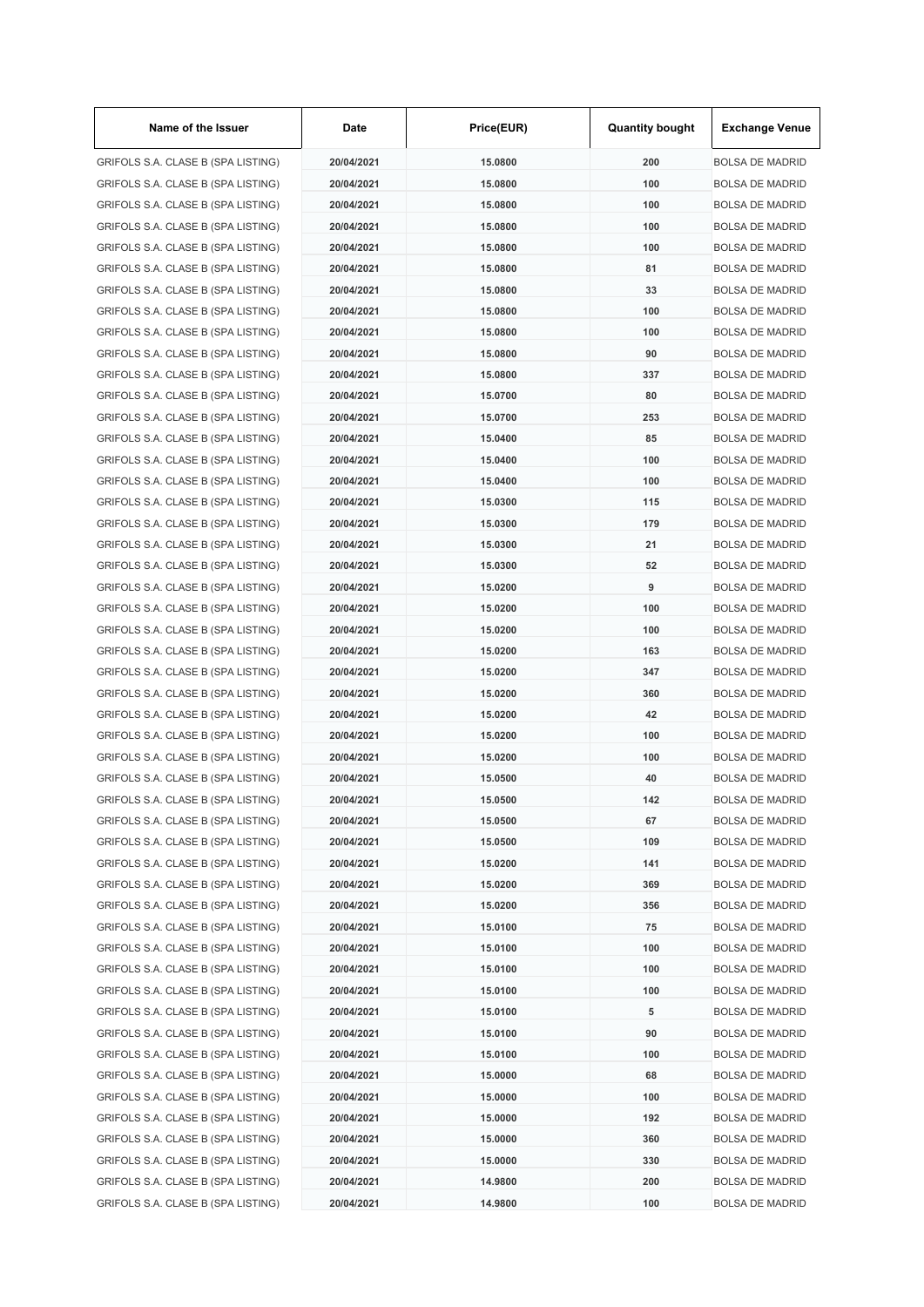| Name of the Issuer                 | Date       | Price(EUR) | <b>Quantity bought</b> | <b>Exchange Venue</b>  |
|------------------------------------|------------|------------|------------------------|------------------------|
| GRIFOLS S.A. CLASE B (SPA LISTING) | 20/04/2021 | 14.9800    | 32                     | <b>BOLSA DE MADRID</b> |
| GRIFOLS S.A. CLASE B (SPA LISTING) | 20/04/2021 | 14.9700    | 25                     | <b>BOLSA DE MADRID</b> |
| GRIFOLS S.A. CLASE B (SPA LISTING) | 20/04/2021 | 14.9700    | 297                    | <b>BOLSA DE MADRID</b> |
| GRIFOLS S.A. CLASE B (SPA LISTING) | 20/04/2021 | 14.9600    | 502                    | <b>BOLSA DE MADRID</b> |
| GRIFOLS S.A. CLASE B (SPA LISTING) | 20/04/2021 | 14.9600    | 506                    | <b>BOLSA DE MADRID</b> |
| GRIFOLS S.A. CLASE B (SPA LISTING) | 20/04/2021 | 14.9600    | 339                    | <b>BOLSA DE MADRID</b> |
| GRIFOLS S.A. CLASE B (SPA LISTING) | 20/04/2021 | 14.9400    | 181                    | <b>BOLSA DE MADRID</b> |
| GRIFOLS S.A. CLASE B (SPA LISTING) | 20/04/2021 | 14.9400    | 370                    | <b>BOLSA DE MADRID</b> |
| GRIFOLS S.A. CLASE B (SPA LISTING) | 20/04/2021 | 14.9600    | 365                    | <b>BOLSA DE MADRID</b> |
| GRIFOLS S.A. CLASE B (SPA LISTING) | 20/04/2021 | 14.9400    | 932                    | <b>BOLSA DE MADRID</b> |
| GRIFOLS S.A. CLASE B (SPA LISTING) | 20/04/2021 | 14.9500    | 200                    | <b>BOLSA DE MADRID</b> |
| GRIFOLS S.A. CLASE B (SPA LISTING) | 20/04/2021 | 14.9500    | 192                    | <b>BOLSA DE MADRID</b> |
| GRIFOLS S.A. CLASE B (SPA LISTING) | 20/04/2021 | 14.9400    | 100                    | <b>BOLSA DE MADRID</b> |
| GRIFOLS S.A. CLASE B (SPA LISTING) | 20/04/2021 | 14.9400    | 100                    | <b>BOLSA DE MADRID</b> |
| GRIFOLS S.A. CLASE B (SPA LISTING) | 20/04/2021 | 14.9400    | 60                     | <b>BOLSA DE MADRID</b> |
| GRIFOLS S.A. CLASE B (SPA LISTING) | 20/04/2021 | 14.9400    | 274                    | <b>BOLSA DE MADRID</b> |
| GRIFOLS S.A. CLASE B (SPA LISTING) | 20/04/2021 | 14.9400    | 148                    | <b>BOLSA DE MADRID</b> |
| GRIFOLS S.A. CLASE B (SPA LISTING) | 20/04/2021 | 14.9400    | 100                    | <b>BOLSA DE MADRID</b> |
| GRIFOLS S.A. CLASE B (SPA LISTING) | 20/04/2021 | 14.9400    | 10                     | <b>BOLSA DE MADRID</b> |
| GRIFOLS S.A. CLASE B (SPA LISTING) | 20/04/2021 | 14.9400    | 100                    | <b>BOLSA DE MADRID</b> |
| GRIFOLS S.A. CLASE B (SPA LISTING) | 20/04/2021 | 14.9400    | 204                    | <b>BOLSA DE MADRID</b> |
| GRIFOLS S.A. CLASE B (SPA LISTING) | 20/04/2021 | 14.9400    | 196                    | <b>BOLSA DE MADRID</b> |
| GRIFOLS S.A. CLASE B (SPA LISTING) | 20/04/2021 | 14.9400    | 151                    | <b>BOLSA DE MADRID</b> |
| GRIFOLS S.A. CLASE B (SPA LISTING) | 20/04/2021 | 14.9400    | 200                    | <b>BOLSA DE MADRID</b> |
| GRIFOLS S.A. CLASE B (SPA LISTING) | 20/04/2021 | 14.9400    | 120                    | <b>BOLSA DE MADRID</b> |
| GRIFOLS S.A. CLASE B (SPA LISTING) | 20/04/2021 | 14.9400    | 120                    | <b>BOLSA DE MADRID</b> |
| GRIFOLS S.A. CLASE B (SPA LISTING) | 20/04/2021 | 14.9400    | 62                     | <b>BOLSA DE MADRID</b> |
| GRIFOLS S.A. CLASE B (SPA LISTING) | 20/04/2021 | 14.9400    | 230                    | <b>BOLSA DE MADRID</b> |
| GRIFOLS S.A. CLASE B (SPA LISTING) | 20/04/2021 | 14.9400    | 120                    | <b>BOLSA DE MADRID</b> |
| GRIFOLS S.A. CLASE B (SPA LISTING) | 20/04/2021 | 14.9400    | 290                    | <b>BOLSA DE MADRID</b> |
|                                    |            | 14.9600    | 81                     |                        |
| GRIFOLS S.A. CLASE B (SPA LISTING) | 20/04/2021 |            |                        | <b>BOLSA DE MADRID</b> |
| GRIFOLS S.A. CLASE B (SPA LISTING) | 20/04/2021 | 14.9600    | 80                     | <b>BOLSA DE MADRID</b> |
| GRIFOLS S.A. CLASE B (SPA LISTING) | 20/04/2021 | 14.9600    | 94                     | <b>BOLSA DE MADRID</b> |
| GRIFOLS S.A. CLASE B (SPA LISTING) | 20/04/2021 | 14.9600    | 48                     | <b>BOLSA DE MADRID</b> |
| GRIFOLS S.A. CLASE B (SPA LISTING) | 20/04/2021 | 14.9600    | 134                    | <b>BOLSA DE MADRID</b> |
| GRIFOLS S.A. CLASE B (SPA LISTING) | 20/04/2021 | 14.9600    | 200                    | <b>BOLSA DE MADRID</b> |
| GRIFOLS S.A. CLASE B (SPA LISTING) | 20/04/2021 | 14.9600    | 8                      | <b>BOLSA DE MADRID</b> |
| GRIFOLS S.A. CLASE B (SPA LISTING) | 20/04/2021 | 14.9600    | 341                    | <b>BOLSA DE MADRID</b> |
| GRIFOLS S.A. CLASE B (SPA LISTING) | 20/04/2021 | 14.9600    | 303                    | <b>BOLSA DE MADRID</b> |
| GRIFOLS S.A. CLASE B (SPA LISTING) | 20/04/2021 | 14.9600    | 353                    | <b>BOLSA DE MADRID</b> |
| GRIFOLS S.A. CLASE B (SPA LISTING) | 20/04/2021 | 14.9600    | 326                    | <b>BOLSA DE MADRID</b> |
| GRIFOLS S.A. CLASE B (SPA LISTING) | 20/04/2021 | 14.9600    | 200                    | <b>BOLSA DE MADRID</b> |
| GRIFOLS S.A. CLASE B (SPA LISTING) | 20/04/2021 | 14.9600    | 103                    | <b>BOLSA DE MADRID</b> |
| GRIFOLS S.A. CLASE B (SPA LISTING) | 20/04/2021 | 14.9600    | 330                    | <b>BOLSA DE MADRID</b> |
| GRIFOLS S.A. CLASE B (SPA LISTING) | 20/04/2021 | 14.9600    | 200                    | <b>BOLSA DE MADRID</b> |
| GRIFOLS S.A. CLASE B (SPA LISTING) | 20/04/2021 | 14.9600    | 155                    | <b>BOLSA DE MADRID</b> |
| GRIFOLS S.A. CLASE B (SPA LISTING) | 20/04/2021 | 14.9600    | 94                     | <b>BOLSA DE MADRID</b> |
| GRIFOLS S.A. CLASE B (SPA LISTING) | 20/04/2021 | 14.9600    | 350                    | <b>BOLSA DE MADRID</b> |
| GRIFOLS S.A. CLASE B (SPA LISTING) | 20/04/2021 | 14.9500    | 18                     | <b>BOLSA DE MADRID</b> |
| GRIFOLS S.A. CLASE B (SPA LISTING) | 20/04/2021 | 14.9500    | 243                    | <b>BOLSA DE MADRID</b> |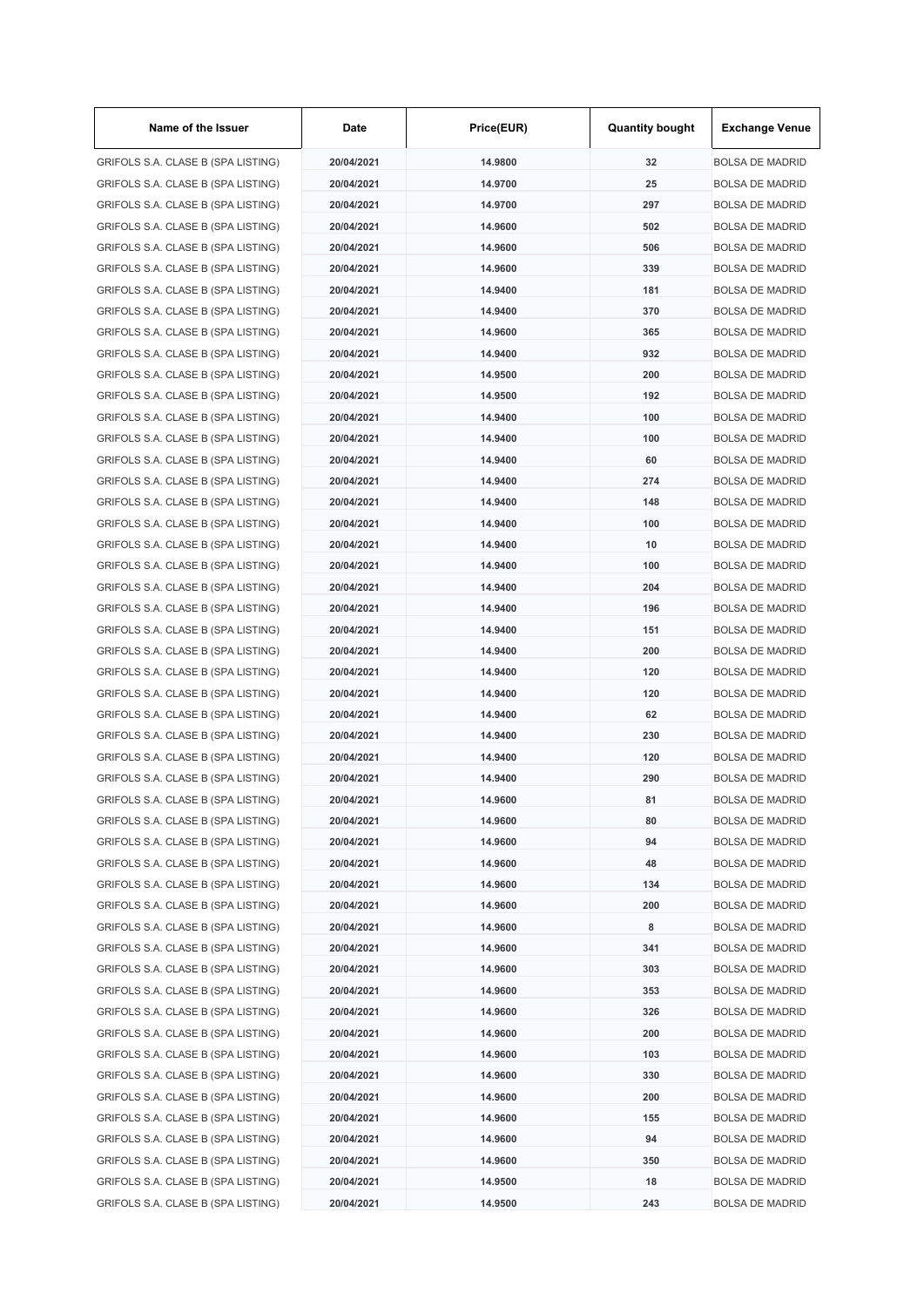| Name of the Issuer                 | Date       | Price(EUR) | <b>Quantity bought</b>  | <b>Exchange Venue</b>  |
|------------------------------------|------------|------------|-------------------------|------------------------|
| GRIFOLS S.A. CLASE B (SPA LISTING) | 21/04/2021 | 15.1000    | 345                     | <b>BOLSA DE MADRID</b> |
| GRIFOLS S.A. CLASE B (SPA LISTING) | 21/04/2021 | 15.0700    | 339                     | <b>BOLSA DE MADRID</b> |
| GRIFOLS S.A. CLASE B (SPA LISTING) | 21/04/2021 | 15.1500    | 796                     | <b>BOLSA DE MADRID</b> |
| GRIFOLS S.A. CLASE B (SPA LISTING) | 21/04/2021 | 15.1500    | 617                     | <b>BOLSA DE MADRID</b> |
| GRIFOLS S.A. CLASE B (SPA LISTING) | 21/04/2021 | 15.1600    | 162                     | <b>BOLSA DE MADRID</b> |
| GRIFOLS S.A. CLASE B (SPA LISTING) | 21/04/2021 | 15.1600    | 88                      | <b>BOLSA DE MADRID</b> |
| GRIFOLS S.A. CLASE B (SPA LISTING) | 21/04/2021 | 15.1800    | 252                     | <b>BOLSA DE MADRID</b> |
| GRIFOLS S.A. CLASE B (SPA LISTING) | 21/04/2021 | 15.1800    | 375                     | <b>BOLSA DE MADRID</b> |
| GRIFOLS S.A. CLASE B (SPA LISTING) | 21/04/2021 | 15.1800    | 226                     | <b>BOLSA DE MADRID</b> |
| GRIFOLS S.A. CLASE B (SPA LISTING) | 21/04/2021 | 15.1900    | 670                     | <b>BOLSA DE MADRID</b> |
| GRIFOLS S.A. CLASE B (SPA LISTING) | 21/04/2021 | 15.1900    | 658                     | <b>BOLSA DE MADRID</b> |
| GRIFOLS S.A. CLASE B (SPA LISTING) | 21/04/2021 | 15.1800    | 101                     | <b>BOLSA DE MADRID</b> |
| GRIFOLS S.A. CLASE B (SPA LISTING) | 21/04/2021 | 15.1800    | 252                     | <b>BOLSA DE MADRID</b> |
| GRIFOLS S.A. CLASE B (SPA LISTING) | 21/04/2021 | 15.1800    | 343                     | <b>BOLSA DE MADRID</b> |
| GRIFOLS S.A. CLASE B (SPA LISTING) | 21/04/2021 | 15.1700    | 370                     | <b>BOLSA DE MADRID</b> |
| GRIFOLS S.A. CLASE B (SPA LISTING) | 21/04/2021 | 15.1400    | 369                     | <b>BOLSA DE MADRID</b> |
| GRIFOLS S.A. CLASE B (SPA LISTING) | 21/04/2021 | 15.1400    | 318                     | <b>BOLSA DE MADRID</b> |
| GRIFOLS S.A. CLASE B (SPA LISTING) | 21/04/2021 | 15.1400    | 6                       | <b>BOLSA DE MADRID</b> |
| GRIFOLS S.A. CLASE B (SPA LISTING) | 21/04/2021 | 15.1200    | 18                      | <b>BOLSA DE MADRID</b> |
| GRIFOLS S.A. CLASE B (SPA LISTING) | 21/04/2021 | 15.1400    | $\overline{\mathbf{2}}$ | <b>BOLSA DE MADRID</b> |
| GRIFOLS S.A. CLASE B (SPA LISTING) | 21/04/2021 | 15.1400    | 413                     | <b>BOLSA DE MADRID</b> |
| GRIFOLS S.A. CLASE B (SPA LISTING) | 21/04/2021 | 15.1400    | 334                     | <b>BOLSA DE MADRID</b> |
| GRIFOLS S.A. CLASE B (SPA LISTING) | 21/04/2021 | 15.1400    | 92                      | <b>BOLSA DE MADRID</b> |
| GRIFOLS S.A. CLASE B (SPA LISTING) | 21/04/2021 | 15.1400    | 309                     | <b>BOLSA DE MADRID</b> |
| GRIFOLS S.A. CLASE B (SPA LISTING) | 21/04/2021 | 15.1400    | 85                      | <b>BOLSA DE MADRID</b> |
| GRIFOLS S.A. CLASE B (SPA LISTING) | 21/04/2021 | 15.1400    | 330                     | <b>BOLSA DE MADRID</b> |
| GRIFOLS S.A. CLASE B (SPA LISTING) | 21/04/2021 | 15.1400    | 156                     | <b>BOLSA DE MADRID</b> |
| GRIFOLS S.A. CLASE B (SPA LISTING) | 21/04/2021 | 15.1400    | 373                     | <b>BOLSA DE MADRID</b> |
| GRIFOLS S.A. CLASE B (SPA LISTING) | 21/04/2021 | 15.1400    | 341                     | <b>BOLSA DE MADRID</b> |
| GRIFOLS S.A. CLASE B (SPA LISTING) | 21/04/2021 | 15.1000    | 726                     | <b>BOLSA DE MADRID</b> |
|                                    |            |            |                         |                        |
| GRIFOLS S.A. CLASE B (SPA LISTING) | 21/04/2021 | 15.0800    | 200                     | <b>BOLSA DE MADRID</b> |
| GRIFOLS S.A. CLASE B (SPA LISTING) | 21/04/2021 | 15.1300    | 100                     | <b>BOLSA DE MADRID</b> |
| GRIFOLS S.A. CLASE B (SPA LISTING) | 21/04/2021 | 15.1300    | 248                     | <b>BOLSA DE MADRID</b> |
| GRIFOLS S.A. CLASE B (SPA LISTING) | 21/04/2021 | 15.1300    | 362                     | <b>BOLSA DE MADRID</b> |
| GRIFOLS S.A. CLASE B (SPA LISTING) | 21/04/2021 | 15.1000    | 370                     | <b>BOLSA DE MADRID</b> |
| GRIFOLS S.A. CLASE B (SPA LISTING) | 21/04/2021 | 15.1000    | 355                     | <b>BOLSA DE MADRID</b> |
| GRIFOLS S.A. CLASE B (SPA LISTING) | 21/04/2021 | 15.0800    | 91                      | <b>BOLSA DE MADRID</b> |
| GRIFOLS S.A. CLASE B (SPA LISTING) | 21/04/2021 | 15.0800    | 249                     | <b>BOLSA DE MADRID</b> |
| GRIFOLS S.A. CLASE B (SPA LISTING) | 21/04/2021 | 15.0700    | 406                     | <b>BOLSA DE MADRID</b> |
| GRIFOLS S.A. CLASE B (SPA LISTING) | 21/04/2021 | 15.1400    | 225                     | <b>BOLSA DE MADRID</b> |
| GRIFOLS S.A. CLASE B (SPA LISTING) | 21/04/2021 | 15.1400    | 224                     | <b>BOLSA DE MADRID</b> |
| GRIFOLS S.A. CLASE B (SPA LISTING) | 21/04/2021 | 15.1600    | 321                     | <b>BOLSA DE MADRID</b> |
| GRIFOLS S.A. CLASE B (SPA LISTING) | 21/04/2021 | 15.1500    | 190                     | <b>BOLSA DE MADRID</b> |
| GRIFOLS S.A. CLASE B (SPA LISTING) | 21/04/2021 | 15.1500    | 133                     | <b>BOLSA DE MADRID</b> |
| GRIFOLS S.A. CLASE B (SPA LISTING) | 21/04/2021 | 15.1400    | 336                     | <b>BOLSA DE MADRID</b> |
| GRIFOLS S.A. CLASE B (SPA LISTING) | 21/04/2021 | 15.1300    | 289                     | <b>BOLSA DE MADRID</b> |
| GRIFOLS S.A. CLASE B (SPA LISTING) | 21/04/2021 | 15.1300    | 339                     | <b>BOLSA DE MADRID</b> |
| GRIFOLS S.A. CLASE B (SPA LISTING) | 21/04/2021 | 15.1300    | 339                     | <b>BOLSA DE MADRID</b> |
| GRIFOLS S.A. CLASE B (SPA LISTING) | 21/04/2021 | 15.1300    | 339                     | <b>BOLSA DE MADRID</b> |
| GRIFOLS S.A. CLASE B (SPA LISTING) | 21/04/2021 | 15.1100    | 238                     | <b>BOLSA DE MADRID</b> |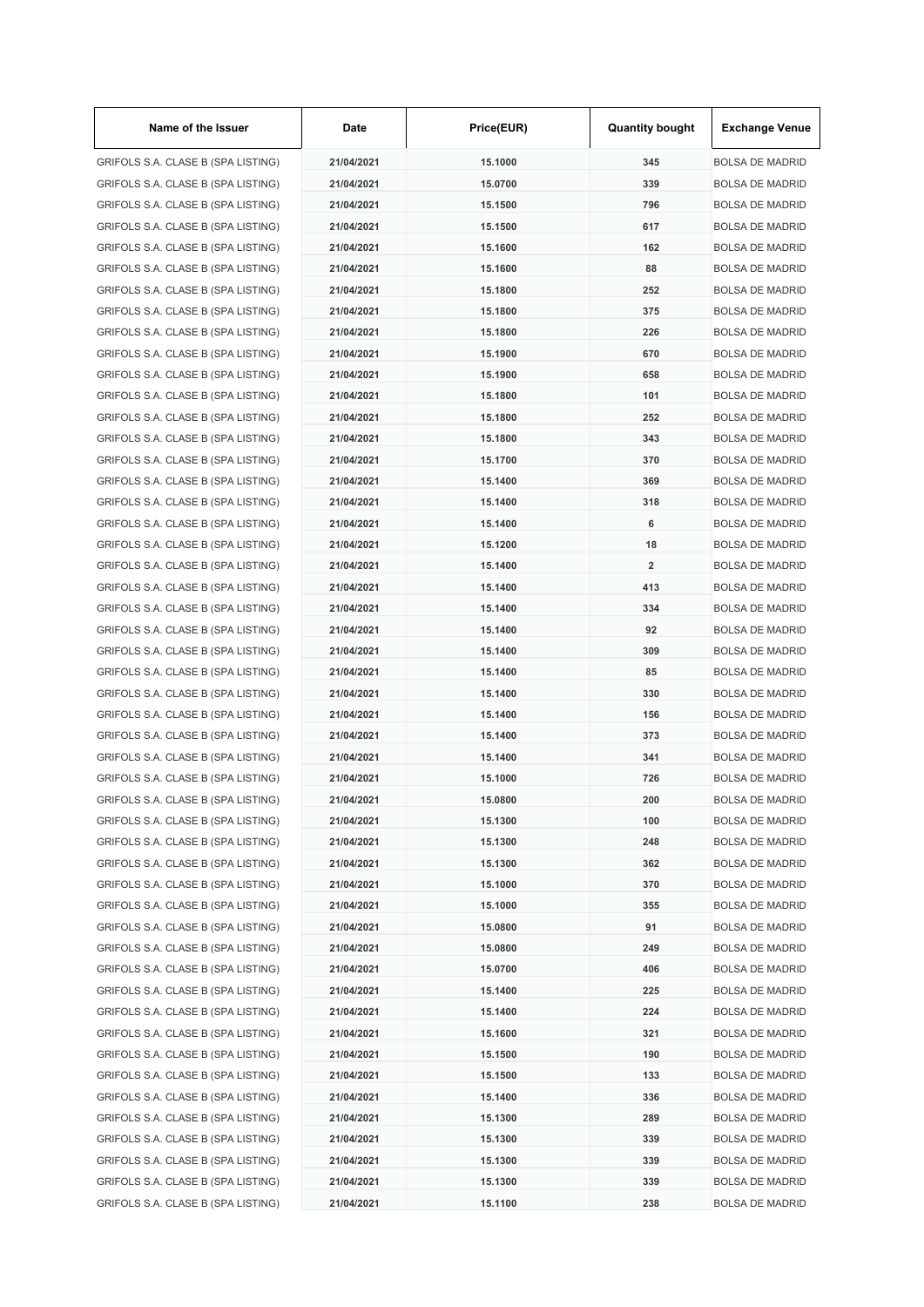| Name of the Issuer                 | Date       | Price(EUR) | <b>Quantity bought</b> | <b>Exchange Venue</b>  |
|------------------------------------|------------|------------|------------------------|------------------------|
| GRIFOLS S.A. CLASE B (SPA LISTING) | 21/04/2021 | 15.1200    | 200                    | <b>BOLSA DE MADRID</b> |
| GRIFOLS S.A. CLASE B (SPA LISTING) | 21/04/2021 | 15.1200    | 304                    | <b>BOLSA DE MADRID</b> |
| GRIFOLS S.A. CLASE B (SPA LISTING) | 21/04/2021 | 15.1200    | 750                    | <b>BOLSA DE MADRID</b> |
| GRIFOLS S.A. CLASE B (SPA LISTING) | 21/04/2021 | 15.1200    | 337                    | <b>BOLSA DE MADRID</b> |
| GRIFOLS S.A. CLASE B (SPA LISTING) | 21/04/2021 | 15.1200    | 37                     | <b>BOLSA DE MADRID</b> |
| GRIFOLS S.A. CLASE B (SPA LISTING) | 21/04/2021 | 15.1200    | 300                    | <b>BOLSA DE MADRID</b> |
| GRIFOLS S.A. CLASE B (SPA LISTING) | 21/04/2021 | 15.1100    | 250                    | <b>BOLSA DE MADRID</b> |
| GRIFOLS S.A. CLASE B (SPA LISTING) | 21/04/2021 | 15.1100    | 100                    | <b>BOLSA DE MADRID</b> |
| GRIFOLS S.A. CLASE B (SPA LISTING) | 21/04/2021 | 15.1100    | 418                    | <b>BOLSA DE MADRID</b> |
| GRIFOLS S.A. CLASE B (SPA LISTING) | 21/04/2021 | 15.1100    | 406                    | <b>BOLSA DE MADRID</b> |
| GRIFOLS S.A. CLASE B (SPA LISTING) | 21/04/2021 | 15.1100    | 456                    | <b>BOLSA DE MADRID</b> |
| GRIFOLS S.A. CLASE B (SPA LISTING) | 21/04/2021 | 15.1100    | 420                    | <b>BOLSA DE MADRID</b> |
| GRIFOLS S.A. CLASE B (SPA LISTING) | 21/04/2021 | 15.1300    | 327                    | <b>BOLSA DE MADRID</b> |
| GRIFOLS S.A. CLASE B (SPA LISTING) | 21/04/2021 | 15.1200    | 1,104                  | <b>BOLSA DE MADRID</b> |
| GRIFOLS S.A. CLASE B (SPA LISTING) | 21/04/2021 | 15.1200    | 327                    | <b>BOLSA DE MADRID</b> |
| GRIFOLS S.A. CLASE B (SPA LISTING) | 21/04/2021 | 15.1200    | 16                     | <b>BOLSA DE MADRID</b> |
| GRIFOLS S.A. CLASE B (SPA LISTING) | 21/04/2021 | 15.1000    | 363                    | <b>BOLSA DE MADRID</b> |
| GRIFOLS S.A. CLASE B (SPA LISTING) | 21/04/2021 | 15.1200    | 29                     | <b>BOLSA DE MADRID</b> |
| GRIFOLS S.A. CLASE B (SPA LISTING) | 21/04/2021 | 15.1200    | 309                    | <b>BOLSA DE MADRID</b> |
| GRIFOLS S.A. CLASE B (SPA LISTING) | 21/04/2021 | 15.1200    | 46                     | <b>BOLSA DE MADRID</b> |
| GRIFOLS S.A. CLASE B (SPA LISTING) | 21/04/2021 | 15.1200    | 14                     | <b>BOLSA DE MADRID</b> |
| GRIFOLS S.A. CLASE B (SPA LISTING) | 21/04/2021 | 15.1200    | 367                    | <b>BOLSA DE MADRID</b> |
| GRIFOLS S.A. CLASE B (SPA LISTING) | 21/04/2021 | 15.1200    | 48                     | <b>BOLSA DE MADRID</b> |
| GRIFOLS S.A. CLASE B (SPA LISTING) | 21/04/2021 | 15.1200    | 84                     | <b>BOLSA DE MADRID</b> |
| GRIFOLS S.A. CLASE B (SPA LISTING) | 21/04/2021 | 15.1200    | 10                     | <b>BOLSA DE MADRID</b> |
|                                    | 21/04/2021 | 15.1200    | 195                    |                        |
| GRIFOLS S.A. CLASE B (SPA LISTING) |            |            |                        | <b>BOLSA DE MADRID</b> |
| GRIFOLS S.A. CLASE B (SPA LISTING) | 21/04/2021 | 15.1200    | 323                    | <b>BOLSA DE MADRID</b> |
| GRIFOLS S.A. CLASE B (SPA LISTING) | 21/04/2021 | 15.1200    | 46                     | <b>BOLSA DE MADRID</b> |
| GRIFOLS S.A. CLASE B (SPA LISTING) | 21/04/2021 | 15.1200    | 19                     | <b>BOLSA DE MADRID</b> |
| GRIFOLS S.A. CLASE B (SPA LISTING) | 21/04/2021 | 15.1200    | 100                    | <b>BOLSA DE MADRID</b> |
| GRIFOLS S.A. CLASE B (SPA LISTING) | 21/04/2021 | 15.1200    | 213                    | <b>BOLSA DE MADRID</b> |
| GRIFOLS S.A. CLASE B (SPA LISTING) | 21/04/2021 | 15.1200    | 354                    | <b>BOLSA DE MADRID</b> |
| GRIFOLS S.A. CLASE B (SPA LISTING) | 21/04/2021 | 15.1100    | 84                     | <b>BOLSA DE MADRID</b> |
| GRIFOLS S.A. CLASE B (SPA LISTING) | 21/04/2021 | 15.1100    | 667                    | <b>BOLSA DE MADRID</b> |
| GRIFOLS S.A. CLASE B (SPA LISTING) | 21/04/2021 | 15.1000    | 64                     | <b>BOLSA DE MADRID</b> |
| GRIFOLS S.A. CLASE B (SPA LISTING) | 21/04/2021 | 15.1100    | 343                    | <b>BOLSA DE MADRID</b> |
| GRIFOLS S.A. CLASE B (SPA LISTING) | 21/04/2021 | 15.1200    | 336                    | <b>BOLSA DE MADRID</b> |
| GRIFOLS S.A. CLASE B (SPA LISTING) | 21/04/2021 | 15.1100    | 247                    | <b>BOLSA DE MADRID</b> |
| GRIFOLS S.A. CLASE B (SPA LISTING) | 21/04/2021 | 15.1000    | 363                    | <b>BOLSA DE MADRID</b> |
| GRIFOLS S.A. CLASE B (SPA LISTING) | 21/04/2021 | 15.1000    | 322                    | <b>BOLSA DE MADRID</b> |
| GRIFOLS S.A. CLASE B (SPA LISTING) | 21/04/2021 | 15.0900    | 125                    | <b>BOLSA DE MADRID</b> |
| GRIFOLS S.A. CLASE B (SPA LISTING) | 21/04/2021 | 15.0500    | 341                    | <b>BOLSA DE MADRID</b> |
| GRIFOLS S.A. CLASE B (SPA LISTING) | 21/04/2021 | 15.0500    | 682                    | <b>BOLSA DE MADRID</b> |
| GRIFOLS S.A. CLASE B (SPA LISTING) | 21/04/2021 | 15.0400    | 326                    | <b>BOLSA DE MADRID</b> |
| GRIFOLS S.A. CLASE B (SPA LISTING) | 21/04/2021 | 15.0400    | 340                    | <b>BOLSA DE MADRID</b> |
| GRIFOLS S.A. CLASE B (SPA LISTING) | 21/04/2021 | 15.0200    | 76                     | <b>BOLSA DE MADRID</b> |
| GRIFOLS S.A. CLASE B (SPA LISTING) | 21/04/2021 | 15.0200    | 253                    | <b>BOLSA DE MADRID</b> |
| GRIFOLS S.A. CLASE B (SPA LISTING) | 21/04/2021 | 15.0600    | 244                    | <b>BOLSA DE MADRID</b> |
| GRIFOLS S.A. CLASE B (SPA LISTING) | 21/04/2021 | 15.0600    | 89                     | <b>BOLSA DE MADRID</b> |
| GRIFOLS S.A. CLASE B (SPA LISTING) | 21/04/2021 | 15.0600    | 139                    | <b>BOLSA DE MADRID</b> |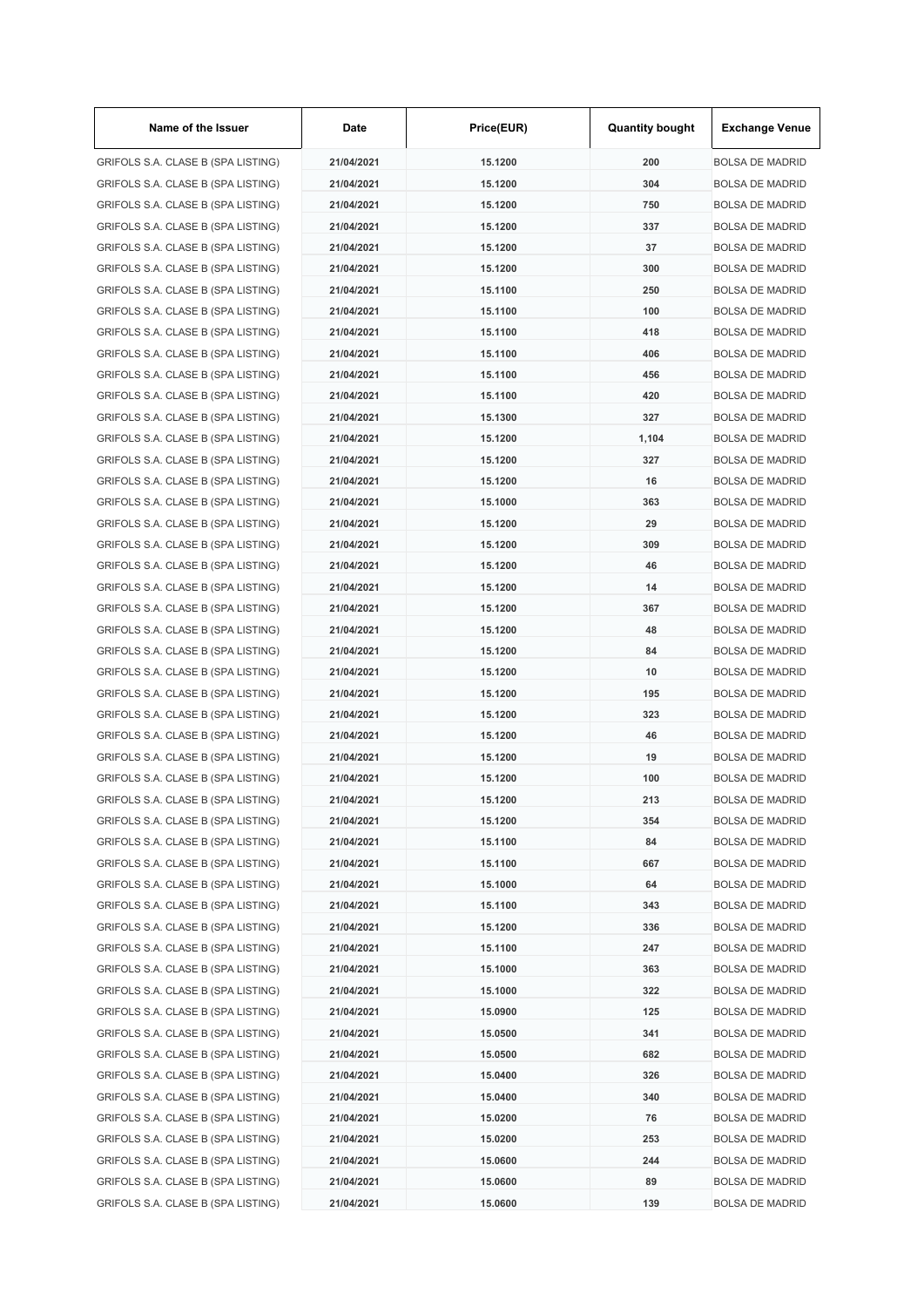| Name of the Issuer                 | Date       | Price(EUR) | <b>Quantity bought</b> | <b>Exchange Venue</b>  |
|------------------------------------|------------|------------|------------------------|------------------------|
| GRIFOLS S.A. CLASE B (SPA LISTING) | 21/04/2021 | 15.0600    | 223                    | <b>BOLSA DE MADRID</b> |
| GRIFOLS S.A. CLASE B (SPA LISTING) | 21/04/2021 | 15.0800    | 260                    | <b>BOLSA DE MADRID</b> |
| GRIFOLS S.A. CLASE B (SPA LISTING) | 21/04/2021 | 15.0800    | 154                    | <b>BOLSA DE MADRID</b> |
| GRIFOLS S.A. CLASE B (SPA LISTING) | 21/04/2021 | 15.0800    | 191                    | <b>BOLSA DE MADRID</b> |
| GRIFOLS S.A. CLASE B (SPA LISTING) | 21/04/2021 | 15.0800    | 138                    | <b>BOLSA DE MADRID</b> |
| GRIFOLS S.A. CLASE B (SPA LISTING) | 21/04/2021 | 15.0800    | 230                    | <b>BOLSA DE MADRID</b> |
| GRIFOLS S.A. CLASE B (SPA LISTING) | 21/04/2021 | 15.0700    | 335                    | <b>BOLSA DE MADRID</b> |
| GRIFOLS S.A. CLASE B (SPA LISTING) | 21/04/2021 | 15.0700    | 64                     | <b>BOLSA DE MADRID</b> |
| GRIFOLS S.A. CLASE B (SPA LISTING) | 21/04/2021 | 15.0700    | 399                    | <b>BOLSA DE MADRID</b> |
| GRIFOLS S.A. CLASE B (SPA LISTING) | 21/04/2021 | 15.0600    | 1,309                  | <b>BOLSA DE MADRID</b> |
| GRIFOLS S.A. CLASE B (SPA LISTING) | 21/04/2021 | 15.0600    | 389                    | <b>BOLSA DE MADRID</b> |
| GRIFOLS S.A. CLASE B (SPA LISTING) | 21/04/2021 | 15.0600    | 250                    | <b>BOLSA DE MADRID</b> |
| GRIFOLS S.A. CLASE B (SPA LISTING) | 21/04/2021 | 15.0600    | 289                    | <b>BOLSA DE MADRID</b> |
| GRIFOLS S.A. CLASE B (SPA LISTING) | 21/04/2021 | 15.0600    | 71                     | <b>BOLSA DE MADRID</b> |
| GRIFOLS S.A. CLASE B (SPA LISTING) | 21/04/2021 | 15.0600    | 350                    | <b>BOLSA DE MADRID</b> |
| GRIFOLS S.A. CLASE B (SPA LISTING) | 21/04/2021 | 15.0600    | 4                      | <b>BOLSA DE MADRID</b> |
| GRIFOLS S.A. CLASE B (SPA LISTING) | 21/04/2021 | 15.0600    | 89                     | <b>BOLSA DE MADRID</b> |
| GRIFOLS S.A. CLASE B (SPA LISTING) | 21/04/2021 | 15.0600    | 157                    | <b>BOLSA DE MADRID</b> |
| GRIFOLS S.A. CLASE B (SPA LISTING) | 21/04/2021 | 15,0500    | 395                    | <b>BOLSA DE MADRID</b> |
| GRIFOLS S.A. CLASE B (SPA LISTING) | 21/04/2021 | 15.0500    | 114                    | <b>BOLSA DE MADRID</b> |
| GRIFOLS S.A. CLASE B (SPA LISTING) | 21/04/2021 | 15.0500    | 436                    | <b>BOLSA DE MADRID</b> |
| GRIFOLS S.A. CLASE B (SPA LISTING) | 22/04/2021 | 15.0500    | 40                     | <b>BOLSA DE MADRID</b> |
| GRIFOLS S.A. CLASE B (SPA LISTING) | 22/04/2021 | 15.0500    | 334                    | <b>BOLSA DE MADRID</b> |
| GRIFOLS S.A. CLASE B (SPA LISTING) | 22/04/2021 | 15.0500    | 66                     | <b>BOLSA DE MADRID</b> |
|                                    | 22/04/2021 |            | 278                    | <b>BOLSA DE MADRID</b> |
| GRIFOLS S.A. CLASE B (SPA LISTING) |            | 15.0500    |                        |                        |
| GRIFOLS S.A. CLASE B (SPA LISTING) | 22/04/2021 | 15.0200    | 243                    | <b>BOLSA DE MADRID</b> |
| GRIFOLS S.A. CLASE B (SPA LISTING) | 22/04/2021 | 15.0200    | 115                    | <b>BOLSA DE MADRID</b> |
| GRIFOLS S.A. CLASE B (SPA LISTING) | 22/04/2021 | 15.1400    | 215                    | <b>BOLSA DE MADRID</b> |
| GRIFOLS S.A. CLASE B (SPA LISTING) | 22/04/2021 | 15.1400    | 229                    | <b>BOLSA DE MADRID</b> |
| GRIFOLS S.A. CLASE B (SPA LISTING) | 22/04/2021 | 15.1400    | 346                    | <b>BOLSA DE MADRID</b> |
| GRIFOLS S.A. CLASE B (SPA LISTING) | 22/04/2021 | 15.1100    | 251                    | <b>BOLSA DE MADRID</b> |
| GRIFOLS S.A. CLASE B (SPA LISTING) | 22/04/2021 | 15.1100    | 485                    | <b>BOLSA DE MADRID</b> |
| GRIFOLS S.A. CLASE B (SPA LISTING) | 22/04/2021 | 15.0800    | 121                    | <b>BOLSA DE MADRID</b> |
| GRIFOLS S.A. CLASE B (SPA LISTING) | 22/04/2021 | 15.1900    | 780                    | <b>BOLSA DE MADRID</b> |
| GRIFOLS S.A. CLASE B (SPA LISTING) | 22/04/2021 | 15.2000    | 400                    | <b>BOLSA DE MADRID</b> |
| GRIFOLS S.A. CLASE B (SPA LISTING) | 22/04/2021 | 15.2000    | 242                    | <b>BOLSA DE MADRID</b> |
| GRIFOLS S.A. CLASE B (SPA LISTING) | 22/04/2021 | 15.2000    | 158                    | <b>BOLSA DE MADRID</b> |
| GRIFOLS S.A. CLASE B (SPA LISTING) | 22/04/2021 | 15.2000    | 200                    | <b>BOLSA DE MADRID</b> |
| GRIFOLS S.A. CLASE B (SPA LISTING) | 22/04/2021 | 15.2000    | 8                      | <b>BOLSA DE MADRID</b> |
| GRIFOLS S.A. CLASE B (SPA LISTING) | 22/04/2021 | 15.2200    | 370                    | <b>BOLSA DE MADRID</b> |
| GRIFOLS S.A. CLASE B (SPA LISTING) | 22/04/2021 | 15.2100    | 372                    | <b>BOLSA DE MADRID</b> |
| GRIFOLS S.A. CLASE B (SPA LISTING) | 22/04/2021 | 15.2500    | 100                    | <b>BOLSA DE MADRID</b> |
| GRIFOLS S.A. CLASE B (SPA LISTING) | 22/04/2021 | 15.2500    | 262                    | <b>BOLSA DE MADRID</b> |
| GRIFOLS S.A. CLASE B (SPA LISTING) | 22/04/2021 | 15.2500    | 465                    | <b>BOLSA DE MADRID</b> |
| GRIFOLS S.A. CLASE B (SPA LISTING) | 22/04/2021 | 15.2500    | 135                    | <b>BOLSA DE MADRID</b> |
| GRIFOLS S.A. CLASE B (SPA LISTING) | 22/04/2021 | 15.2500    | 84                     | <b>BOLSA DE MADRID</b> |
| GRIFOLS S.A. CLASE B (SPA LISTING) | 22/04/2021 | 15.2500    | 51                     | <b>BOLSA DE MADRID</b> |
| GRIFOLS S.A. CLASE B (SPA LISTING) | 22/04/2021 | 15.2500    | 88                     | <b>BOLSA DE MADRID</b> |
| GRIFOLS S.A. CLASE B (SPA LISTING) | 22/04/2021 | 15.2500    | 384                    | <b>BOLSA DE MADRID</b> |
| GRIFOLS S.A. CLASE B (SPA LISTING) | 22/04/2021 | 15.2300    | 347                    | <b>BOLSA DE MADRID</b> |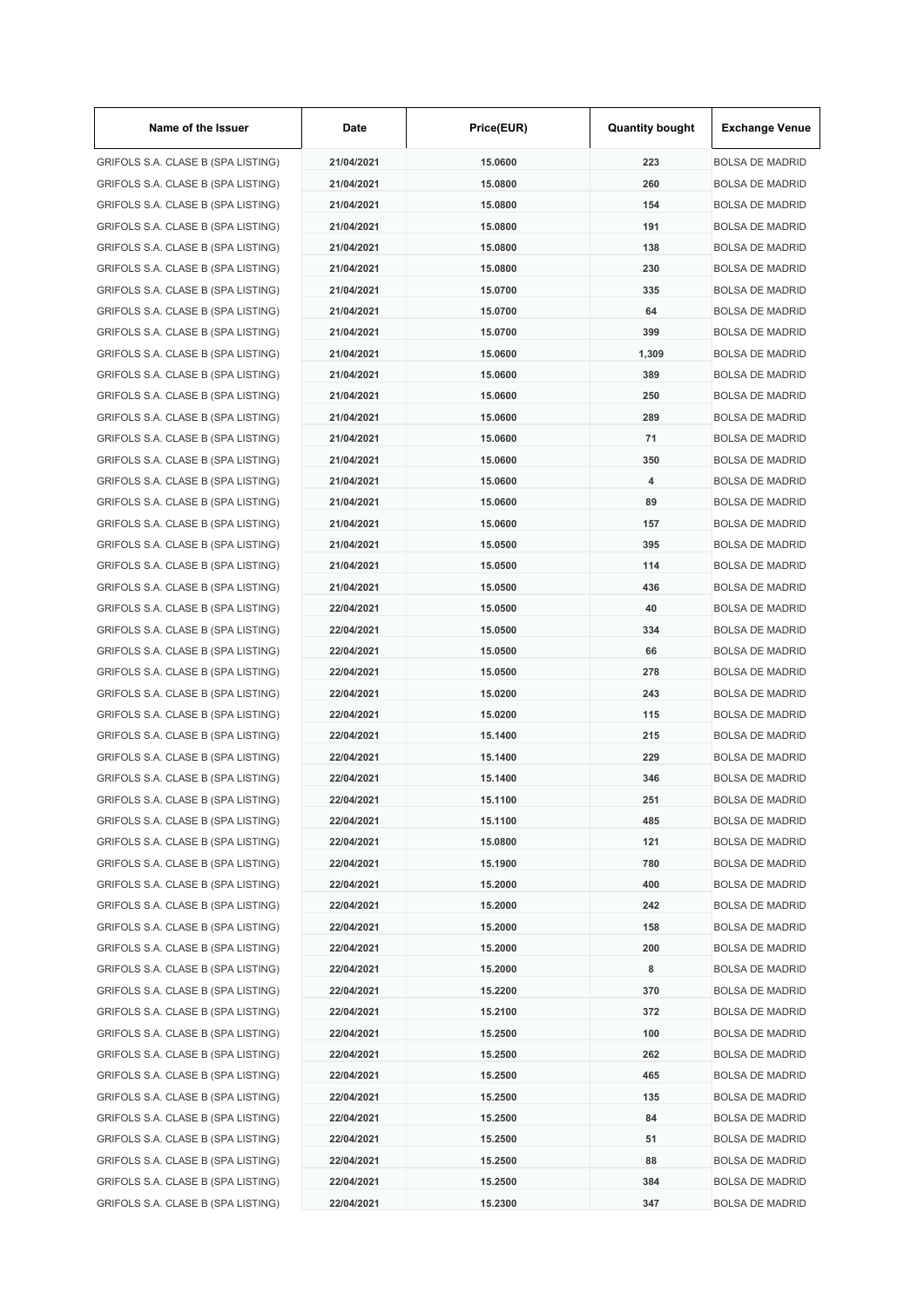| Name of the Issuer                 | Date       | Price(EUR) | <b>Quantity bought</b> | <b>Exchange Venue</b>  |
|------------------------------------|------------|------------|------------------------|------------------------|
| GRIFOLS S.A. CLASE B (SPA LISTING) | 22/04/2021 | 15.2400    | 710                    | <b>BOLSA DE MADRID</b> |
| GRIFOLS S.A. CLASE B (SPA LISTING) | 22/04/2021 | 15.2500    | 713                    | <b>BOLSA DE MADRID</b> |
| GRIFOLS S.A. CLASE B (SPA LISTING) | 22/04/2021 | 15.2500    | 360                    | <b>BOLSA DE MADRID</b> |
| GRIFOLS S.A. CLASE B (SPA LISTING) | 22/04/2021 | 15.2200    | 321                    | <b>BOLSA DE MADRID</b> |
| GRIFOLS S.A. CLASE B (SPA LISTING) | 22/04/2021 | 15.2200    | 704                    | <b>BOLSA DE MADRID</b> |
| GRIFOLS S.A. CLASE B (SPA LISTING) | 22/04/2021 | 15.2100    | 705                    | <b>BOLSA DE MADRID</b> |
| GRIFOLS S.A. CLASE B (SPA LISTING) | 22/04/2021 | 15.2100    | 338                    | <b>BOLSA DE MADRID</b> |
| GRIFOLS S.A. CLASE B (SPA LISTING) | 22/04/2021 | 15.2100    | 104                    | <b>BOLSA DE MADRID</b> |
| GRIFOLS S.A. CLASE B (SPA LISTING) | 22/04/2021 | 15.2100    | 247                    | <b>BOLSA DE MADRID</b> |
| GRIFOLS S.A. CLASE B (SPA LISTING) | 22/04/2021 | 15.1900    | 326                    | <b>BOLSA DE MADRID</b> |
| GRIFOLS S.A. CLASE B (SPA LISTING) | 22/04/2021 | 15.1800    | 352                    | <b>BOLSA DE MADRID</b> |
| GRIFOLS S.A. CLASE B (SPA LISTING) | 22/04/2021 | 15.1600    | 118                    | <b>BOLSA DE MADRID</b> |
| GRIFOLS S.A. CLASE B (SPA LISTING) | 22/04/2021 | 15.1600    | 343                    | <b>BOLSA DE MADRID</b> |
| GRIFOLS S.A. CLASE B (SPA LISTING) | 22/04/2021 | 15.1800    | 381                    | <b>BOLSA DE MADRID</b> |
| GRIFOLS S.A. CLASE B (SPA LISTING) | 22/04/2021 | 15.1800    | 33                     | <b>BOLSA DE MADRID</b> |
| GRIFOLS S.A. CLASE B (SPA LISTING) | 22/04/2021 | 15.1800    | 111                    | <b>BOLSA DE MADRID</b> |
| GRIFOLS S.A. CLASE B (SPA LISTING) | 22/04/2021 | 15.1800    | 237                    | <b>BOLSA DE MADRID</b> |
| GRIFOLS S.A. CLASE B (SPA LISTING) | 22/04/2021 | 15.1800    | 363                    | <b>BOLSA DE MADRID</b> |
| GRIFOLS S.A. CLASE B (SPA LISTING) | 22/04/2021 | 15.1800    | 130                    | <b>BOLSA DE MADRID</b> |
| GRIFOLS S.A. CLASE B (SPA LISTING) | 22/04/2021 | 15.1800    | 461                    | <b>BOLSA DE MADRID</b> |
|                                    |            |            |                        |                        |
| GRIFOLS S.A. CLASE B (SPA LISTING) | 22/04/2021 | 15.1600    | 745                    | <b>BOLSA DE MADRID</b> |
| GRIFOLS S.A. CLASE B (SPA LISTING) | 22/04/2021 | 15.1800    | 166                    | <b>BOLSA DE MADRID</b> |
| GRIFOLS S.A. CLASE B (SPA LISTING) | 22/04/2021 | 15.1800    | 182                    | <b>BOLSA DE MADRID</b> |
| GRIFOLS S.A. CLASE B (SPA LISTING) | 22/04/2021 | 15.1600    | 96                     | <b>BOLSA DE MADRID</b> |
| GRIFOLS S.A. CLASE B (SPA LISTING) | 22/04/2021 | 15.1600    | 276                    | <b>BOLSA DE MADRID</b> |
| GRIFOLS S.A. CLASE B (SPA LISTING) | 22/04/2021 | 15.1600    | 391                    | <b>BOLSA DE MADRID</b> |
| GRIFOLS S.A. CLASE B (SPA LISTING) | 22/04/2021 | 15.1400    | 721                    | <b>BOLSA DE MADRID</b> |
| GRIFOLS S.A. CLASE B (SPA LISTING) | 22/04/2021 | 15.1700    | 349                    | <b>BOLSA DE MADRID</b> |
| GRIFOLS S.A. CLASE B (SPA LISTING) | 22/04/2021 | 15.1900    | 68                     | <b>BOLSA DE MADRID</b> |
| GRIFOLS S.A. CLASE B (SPA LISTING) | 22/04/2021 | 15.1900    | 41                     | <b>BOLSA DE MADRID</b> |
| GRIFOLS S.A. CLASE B (SPA LISTING) | 22/04/2021 | 15.1900    | 258                    | <b>BOLSA DE MADRID</b> |
| GRIFOLS S.A. CLASE B (SPA LISTING) | 22/04/2021 | 15.1800    | 306                    | <b>BOLSA DE MADRID</b> |
| GRIFOLS S.A. CLASE B (SPA LISTING) | 22/04/2021 | 15.1800    | 700                    | <b>BOLSA DE MADRID</b> |
| GRIFOLS S.A. CLASE B (SPA LISTING) | 22/04/2021 | 15.1800    | 33                     | <b>BOLSA DE MADRID</b> |
| GRIFOLS S.A. CLASE B (SPA LISTING) | 22/04/2021 | 15.1500    | 373                    | <b>BOLSA DE MADRID</b> |
| GRIFOLS S.A. CLASE B (SPA LISTING) | 22/04/2021 | 15.1400    | 385                    | <b>BOLSA DE MADRID</b> |
| GRIFOLS S.A. CLASE B (SPA LISTING) | 22/04/2021 | 15.1100    | 188                    | <b>BOLSA DE MADRID</b> |
| GRIFOLS S.A. CLASE B (SPA LISTING) | 22/04/2021 | 15.1100    | 178                    | <b>BOLSA DE MADRID</b> |
| GRIFOLS S.A. CLASE B (SPA LISTING) | 22/04/2021 | 15.1200    | 195                    | <b>BOLSA DE MADRID</b> |
| GRIFOLS S.A. CLASE B (SPA LISTING) | 22/04/2021 | 15.1200    | 80                     | <b>BOLSA DE MADRID</b> |
| GRIFOLS S.A. CLASE B (SPA LISTING) | 22/04/2021 | 15.1200    | 48                     | <b>BOLSA DE MADRID</b> |
| GRIFOLS S.A. CLASE B (SPA LISTING) | 22/04/2021 | 15.0900    | 3                      | <b>BOLSA DE MADRID</b> |
| GRIFOLS S.A. CLASE B (SPA LISTING) | 22/04/2021 | 15.0900    | 120                    | <b>BOLSA DE MADRID</b> |
| GRIFOLS S.A. CLASE B (SPA LISTING) | 22/04/2021 | 15.0900    | 77                     | <b>BOLSA DE MADRID</b> |
| GRIFOLS S.A. CLASE B (SPA LISTING) | 22/04/2021 | 15.0900    | 123                    | <b>BOLSA DE MADRID</b> |
| GRIFOLS S.A. CLASE B (SPA LISTING) | 22/04/2021 | 15.0900    | 70                     | <b>BOLSA DE MADRID</b> |
| GRIFOLS S.A. CLASE B (SPA LISTING) | 22/04/2021 | 15.0900    | 187                    | <b>BOLSA DE MADRID</b> |
| GRIFOLS S.A. CLASE B (SPA LISTING) | 22/04/2021 | 15.1400    | 61                     | <b>BOLSA DE MADRID</b> |
| GRIFOLS S.A. CLASE B (SPA LISTING) | 22/04/2021 | 15.1400    | 59                     | <b>BOLSA DE MADRID</b> |
| GRIFOLS S.A. CLASE B (SPA LISTING) | 22/04/2021 | 15.1400    | 202                    | <b>BOLSA DE MADRID</b> |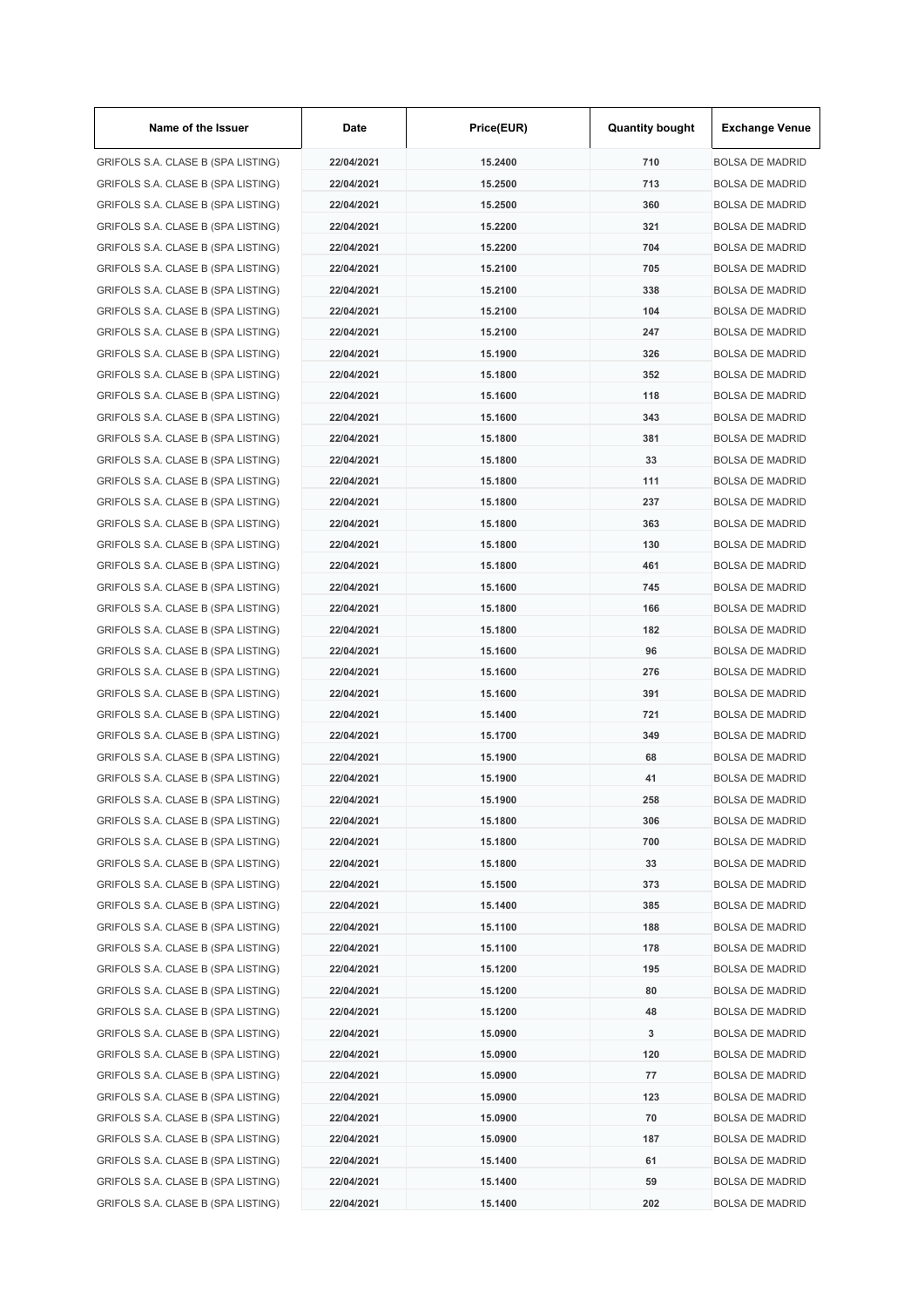| Name of the Issuer                 | Date       | Price(EUR) | <b>Quantity bought</b>  | <b>Exchange Venue</b>                            |
|------------------------------------|------------|------------|-------------------------|--------------------------------------------------|
| GRIFOLS S.A. CLASE B (SPA LISTING) | 22/04/2021 | 15.1400    | 136                     | <b>BOLSA DE MADRID</b>                           |
| GRIFOLS S.A. CLASE B (SPA LISTING) | 22/04/2021 | 15.1300    | 200                     | <b>BOLSA DE MADRID</b>                           |
| GRIFOLS S.A. CLASE B (SPA LISTING) | 22/04/2021 | 15.1300    | 100                     | <b>BOLSA DE MADRID</b>                           |
| GRIFOLS S.A. CLASE B (SPA LISTING) | 22/04/2021 | 15.1300    | 100                     | <b>BOLSA DE MADRID</b>                           |
| GRIFOLS S.A. CLASE B (SPA LISTING) | 22/04/2021 | 15.1300    | 189                     | <b>BOLSA DE MADRID</b>                           |
| GRIFOLS S.A. CLASE B (SPA LISTING) | 22/04/2021 | 15.1300    | 32                      | <b>BOLSA DE MADRID</b>                           |
| GRIFOLS S.A. CLASE B (SPA LISTING) | 22/04/2021 | 15.1300    | 34                      | <b>BOLSA DE MADRID</b>                           |
| GRIFOLS S.A. CLASE B (SPA LISTING) | 22/04/2021 | 15.1300    | $\overline{\mathbf{2}}$ | <b>BOLSA DE MADRID</b>                           |
| GRIFOLS S.A. CLASE B (SPA LISTING) | 22/04/2021 | 15.1300    | 100                     | <b>BOLSA DE MADRID</b>                           |
| GRIFOLS S.A. CLASE B (SPA LISTING) | 22/04/2021 | 15.1300    | 200                     | <b>BOLSA DE MADRID</b>                           |
| GRIFOLS S.A. CLASE B (SPA LISTING) | 22/04/2021 | 15.1300    | 81                      | <b>BOLSA DE MADRID</b>                           |
| GRIFOLS S.A. CLASE B (SPA LISTING) | 22/04/2021 | 15.1800    | 386                     | <b>BOLSA DE MADRID</b>                           |
| GRIFOLS S.A. CLASE B (SPA LISTING) | 22/04/2021 | 15.1600    | 341                     | <b>BOLSA DE MADRID</b>                           |
| GRIFOLS S.A. CLASE B (SPA LISTING) | 22/04/2021 | 15.2100    | 343                     | <b>BOLSA DE MADRID</b>                           |
| GRIFOLS S.A. CLASE B (SPA LISTING) | 22/04/2021 | 15.2100    | 12                      | <b>BOLSA DE MADRID</b>                           |
| GRIFOLS S.A. CLASE B (SPA LISTING) | 22/04/2021 | 15.2300    | 60                      | <b>BOLSA DE MADRID</b>                           |
| GRIFOLS S.A. CLASE B (SPA LISTING) | 22/04/2021 | 15.2300    | 251                     | <b>BOLSA DE MADRID</b>                           |
| GRIFOLS S.A. CLASE B (SPA LISTING) | 22/04/2021 | 15.2300    | 71                      | <b>BOLSA DE MADRID</b>                           |
| GRIFOLS S.A. CLASE B (SPA LISTING) | 22/04/2021 | 15.2100    | 465                     | <b>BOLSA DE MADRID</b>                           |
| GRIFOLS S.A. CLASE B (SPA LISTING) | 22/04/2021 | 15.2200    | 387                     | <b>BOLSA DE MADRID</b>                           |
| GRIFOLS S.A. CLASE B (SPA LISTING) | 22/04/2021 | 15.2100    | 51                      | <b>BOLSA DE MADRID</b>                           |
| GRIFOLS S.A. CLASE B (SPA LISTING) | 22/04/2021 | 15.2100    | 100                     | <b>BOLSA DE MADRID</b>                           |
| GRIFOLS S.A. CLASE B (SPA LISTING) | 22/04/2021 | 15.2100    | 200                     | <b>BOLSA DE MADRID</b>                           |
| GRIFOLS S.A. CLASE B (SPA LISTING) | 22/04/2021 | 15.2100    | 86                      | <b>BOLSA DE MADRID</b>                           |
| GRIFOLS S.A. CLASE B (SPA LISTING) | 22/04/2021 | 15.2000    | 332                     | <b>BOLSA DE MADRID</b>                           |
|                                    | 22/04/2021 | 15.1900    | 71                      |                                                  |
| GRIFOLS S.A. CLASE B (SPA LISTING) |            |            |                         | <b>BOLSA DE MADRID</b><br><b>BOLSA DE MADRID</b> |
| GRIFOLS S.A. CLASE B (SPA LISTING) | 22/04/2021 | 15.1900    | 100                     |                                                  |
| GRIFOLS S.A. CLASE B (SPA LISTING) | 22/04/2021 | 15.1900    | 100                     | <b>BOLSA DE MADRID</b>                           |
| GRIFOLS S.A. CLASE B (SPA LISTING) | 22/04/2021 | 15.1900    | 54                      | <b>BOLSA DE MADRID</b>                           |
| GRIFOLS S.A. CLASE B (SPA LISTING) | 22/04/2021 | 15.2000    | 60                      | <b>BOLSA DE MADRID</b>                           |
| GRIFOLS S.A. CLASE B (SPA LISTING) | 22/04/2021 | 15.2100    | 330                     | <b>BOLSA DE MADRID</b>                           |
| GRIFOLS S.A. CLASE B (SPA LISTING) | 22/04/2021 | 15.2000    | 321                     | <b>BOLSA DE MADRID</b>                           |
| GRIFOLS S.A. CLASE B (SPA LISTING) | 22/04/2021 | 15.2000    | 321                     | <b>BOLSA DE MADRID</b>                           |
| GRIFOLS S.A. CLASE B (SPA LISTING) | 22/04/2021 | 15.2400    | 77                      | <b>BOLSA DE MADRID</b>                           |
| GRIFOLS S.A. CLASE B (SPA LISTING) | 22/04/2021 | 15.2400    | 393                     | <b>BOLSA DE MADRID</b>                           |
| GRIFOLS S.A. CLASE B (SPA LISTING) | 23/04/2021 | 15.2200    | 50                      | <b>BOLSA DE MADRID</b>                           |
| GRIFOLS S.A. CLASE B (SPA LISTING) | 23/04/2021 | 15.2200    | 79                      | <b>BOLSA DE MADRID</b>                           |
| GRIFOLS S.A. CLASE B (SPA LISTING) | 23/04/2021 | 15.2200    | 48                      | <b>BOLSA DE MADRID</b>                           |
| GRIFOLS S.A. CLASE B (SPA LISTING) | 23/04/2021 | 15.3000    | 330                     | <b>BOLSA DE MADRID</b>                           |
| GRIFOLS S.A. CLASE B (SPA LISTING) | 23/04/2021 | 15.2800    | 396                     | <b>BOLSA DE MADRID</b>                           |
| GRIFOLS S.A. CLASE B (SPA LISTING) | 23/04/2021 | 15.2800    | 112                     | <b>BOLSA DE MADRID</b>                           |
| GRIFOLS S.A. CLASE B (SPA LISTING) | 23/04/2021 | 15.2800    | 291                     | <b>BOLSA DE MADRID</b>                           |
| GRIFOLS S.A. CLASE B (SPA LISTING) | 23/04/2021 | 15.3000    | 50                      | <b>BOLSA DE MADRID</b>                           |
| GRIFOLS S.A. CLASE B (SPA LISTING) | 23/04/2021 | 15.3000    | 283                     | <b>BOLSA DE MADRID</b>                           |
| GRIFOLS S.A. CLASE B (SPA LISTING) | 23/04/2021 | 15.2900    | 50                      | <b>BOLSA DE MADRID</b>                           |
| GRIFOLS S.A. CLASE B (SPA LISTING) | 23/04/2021 | 15.2900    | 454                     | <b>BOLSA DE MADRID</b>                           |
| GRIFOLS S.A. CLASE B (SPA LISTING) | 23/04/2021 | 15.2900    | 174                     | <b>BOLSA DE MADRID</b>                           |
| GRIFOLS S.A. CLASE B (SPA LISTING) | 23/04/2021 | 15.3400    | 421                     | <b>BOLSA DE MADRID</b>                           |
| GRIFOLS S.A. CLASE B (SPA LISTING) | 23/04/2021 | 15.3400    | 365                     | <b>BOLSA DE MADRID</b>                           |
| GRIFOLS S.A. CLASE B (SPA LISTING) | 23/04/2021 | 15.3500    | 361                     | <b>BOLSA DE MADRID</b>                           |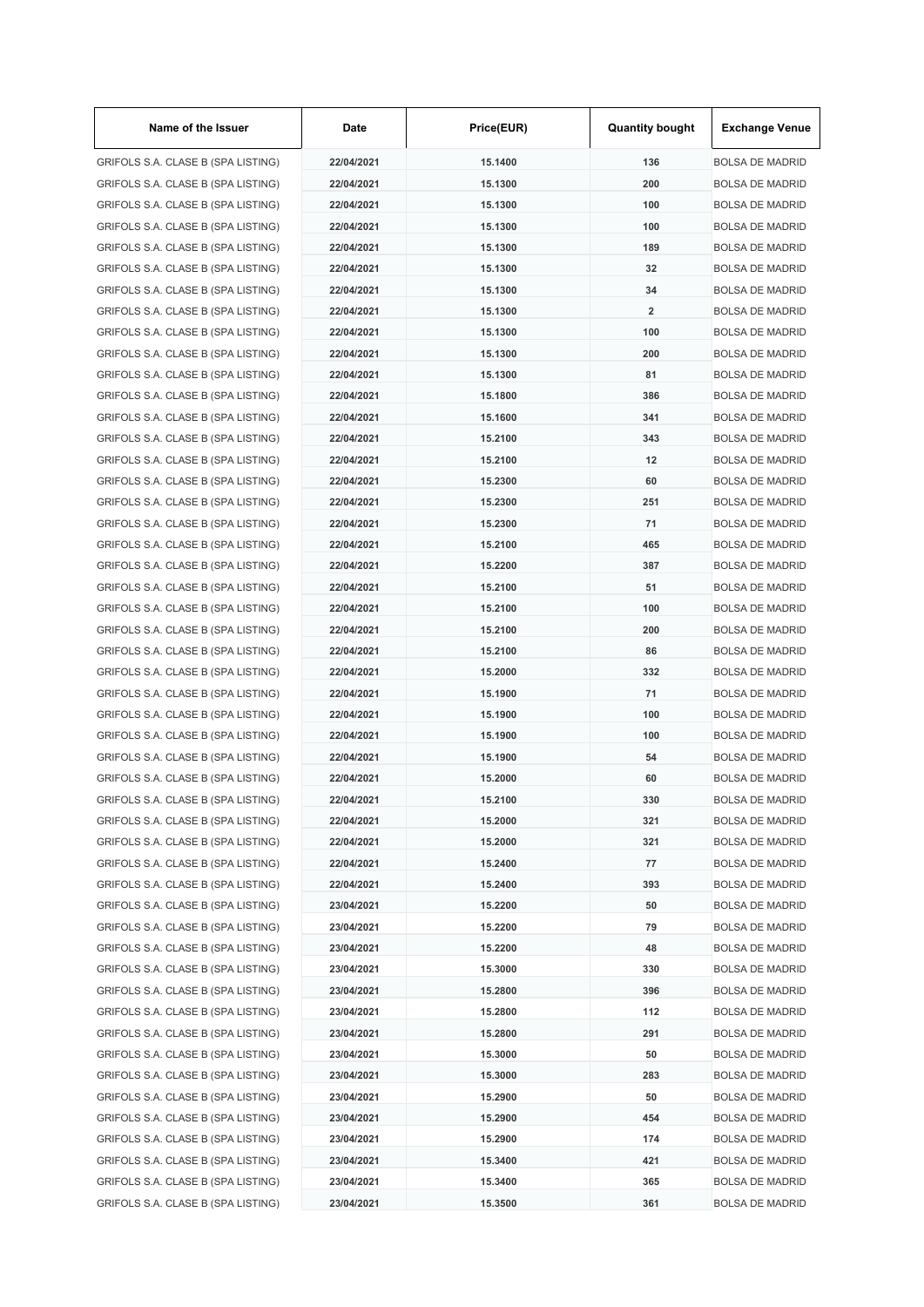| Name of the Issuer                 | Date       | Price(EUR) | <b>Quantity bought</b> | <b>Exchange Venue</b>  |
|------------------------------------|------------|------------|------------------------|------------------------|
| GRIFOLS S.A. CLASE B (SPA LISTING) | 23/04/2021 | 15.3500    | 370                    | <b>BOLSA DE MADRID</b> |
| GRIFOLS S.A. CLASE B (SPA LISTING) | 23/04/2021 | 15.3500    | 132                    | <b>BOLSA DE MADRID</b> |
| GRIFOLS S.A. CLASE B (SPA LISTING) | 23/04/2021 | 15,3500    | 100                    | <b>BOLSA DE MADRID</b> |
| GRIFOLS S.A. CLASE B (SPA LISTING) | 23/04/2021 | 15.3500    | 100                    | <b>BOLSA DE MADRID</b> |
| GRIFOLS S.A. CLASE B (SPA LISTING) | 23/04/2021 | 15.3500    | 45                     | <b>BOLSA DE MADRID</b> |
| GRIFOLS S.A. CLASE B (SPA LISTING) | 23/04/2021 | 15.3100    | 427                    | <b>BOLSA DE MADRID</b> |
| GRIFOLS S.A. CLASE B (SPA LISTING) | 23/04/2021 | 15.3100    | 362                    | <b>BOLSA DE MADRID</b> |
| GRIFOLS S.A. CLASE B (SPA LISTING) | 23/04/2021 | 15.3100    | 358                    | <b>BOLSA DE MADRID</b> |
| GRIFOLS S.A. CLASE B (SPA LISTING) | 23/04/2021 | 15.2500    | 40                     | <b>BOLSA DE MADRID</b> |
| GRIFOLS S.A. CLASE B (SPA LISTING) | 23/04/2021 | 15.2700    | 384                    | <b>BOLSA DE MADRID</b> |
| GRIFOLS S.A. CLASE B (SPA LISTING) | 23/04/2021 | 15.2700    | 362                    | <b>BOLSA DE MADRID</b> |
| GRIFOLS S.A. CLASE B (SPA LISTING) | 23/04/2021 | 15.2400    | 67                     | <b>BOLSA DE MADRID</b> |
| GRIFOLS S.A. CLASE B (SPA LISTING) | 23/04/2021 | 15.2400    | 312                    | <b>BOLSA DE MADRID</b> |
| GRIFOLS S.A. CLASE B (SPA LISTING) | 23/04/2021 | 15.2400    | 348                    | <b>BOLSA DE MADRID</b> |
| GRIFOLS S.A. CLASE B (SPA LISTING) | 23/04/2021 | 15.2400    | 17                     | <b>BOLSA DE MADRID</b> |
| GRIFOLS S.A. CLASE B (SPA LISTING) | 23/04/2021 | 15.2300    | 174                    | <b>BOLSA DE MADRID</b> |
| GRIFOLS S.A. CLASE B (SPA LISTING) | 23/04/2021 | 15.2300    | 196                    | <b>BOLSA DE MADRID</b> |
| GRIFOLS S.A. CLASE B (SPA LISTING) | 23/04/2021 | 15.2300    | 345                    | <b>BOLSA DE MADRID</b> |
| GRIFOLS S.A. CLASE B (SPA LISTING) | 23/04/2021 | 15.2000    | 352                    | <b>BOLSA DE MADRID</b> |
| GRIFOLS S.A. CLASE B (SPA LISTING) | 23/04/2021 | 15.2800    | 125                    | <b>BOLSA DE MADRID</b> |
| GRIFOLS S.A. CLASE B (SPA LISTING) | 23/04/2021 | 15.2800    | 244                    | <b>BOLSA DE MADRID</b> |
| GRIFOLS S.A. CLASE B (SPA LISTING) | 23/04/2021 | 15.2600    | 364                    | <b>BOLSA DE MADRID</b> |
| GRIFOLS S.A. CLASE B (SPA LISTING) | 23/04/2021 | 15.2600    | 364                    | <b>BOLSA DE MADRID</b> |
| GRIFOLS S.A. CLASE B (SPA LISTING) | 23/04/2021 | 15.2100    | 373                    | <b>BOLSA DE MADRID</b> |
| GRIFOLS S.A. CLASE B (SPA LISTING) | 23/04/2021 | 15.2100    | 293                    | <b>BOLSA DE MADRID</b> |
|                                    | 23/04/2021 | 15.2100    | 38                     | <b>BOLSA DE MADRID</b> |
| GRIFOLS S.A. CLASE B (SPA LISTING) |            | 15.2200    |                        |                        |
| GRIFOLS S.A. CLASE B (SPA LISTING) | 23/04/2021 |            | 354                    | <b>BOLSA DE MADRID</b> |
| GRIFOLS S.A. CLASE B (SPA LISTING) | 23/04/2021 | 15.2200    | 36                     | <b>BOLSA DE MADRID</b> |
| GRIFOLS S.A. CLASE B (SPA LISTING) | 23/04/2021 | 15.2200    | 390                    | <b>BOLSA DE MADRID</b> |
| GRIFOLS S.A. CLASE B (SPA LISTING) | 23/04/2021 | 15.2200    | 341                    | <b>BOLSA DE MADRID</b> |
| GRIFOLS S.A. CLASE B (SPA LISTING) | 23/04/2021 | 15.2200    | 183                    | <b>BOLSA DE MADRID</b> |
| GRIFOLS S.A. CLASE B (SPA LISTING) | 23/04/2021 | 15.2200    | 142                    | <b>BOLSA DE MADRID</b> |
| GRIFOLS S.A. CLASE B (SPA LISTING) | 23/04/2021 | 15.2400    | 360                    | <b>BOLSA DE MADRID</b> |
| GRIFOLS S.A. CLASE B (SPA LISTING) | 23/04/2021 | 15.2400    | 102                    | <b>BOLSA DE MADRID</b> |
| GRIFOLS S.A. CLASE B (SPA LISTING) | 23/04/2021 | 15.2400    | 247                    | <b>BOLSA DE MADRID</b> |
| GRIFOLS S.A. CLASE B (SPA LISTING) | 23/04/2021 | 15.2100    | 384                    | <b>BOLSA DE MADRID</b> |
| GRIFOLS S.A. CLASE B (SPA LISTING) | 23/04/2021 | 15.2000    | 372                    | <b>BOLSA DE MADRID</b> |
| GRIFOLS S.A. CLASE B (SPA LISTING) | 23/04/2021 | 15.2200    | 213                    | <b>BOLSA DE MADRID</b> |
| GRIFOLS S.A. CLASE B (SPA LISTING) | 23/04/2021 | 15.2200    | 133                    | <b>BOLSA DE MADRID</b> |
| GRIFOLS S.A. CLASE B (SPA LISTING) | 23/04/2021 | 15.2200    | 694                    | <b>BOLSA DE MADRID</b> |
| GRIFOLS S.A. CLASE B (SPA LISTING) | 23/04/2021 | 15.2200    | 213                    | <b>BOLSA DE MADRID</b> |
| GRIFOLS S.A. CLASE B (SPA LISTING) | 23/04/2021 | 15.2200    | 133                    | <b>BOLSA DE MADRID</b> |
| GRIFOLS S.A. CLASE B (SPA LISTING) | 23/04/2021 | 15.2200    | 380                    | <b>BOLSA DE MADRID</b> |
| GRIFOLS S.A. CLASE B (SPA LISTING) | 23/04/2021 | 15.2200    | 280                    | <b>BOLSA DE MADRID</b> |
| GRIFOLS S.A. CLASE B (SPA LISTING) | 23/04/2021 | 15.2200    | 65                     | <b>BOLSA DE MADRID</b> |
| GRIFOLS S.A. CLASE B (SPA LISTING) | 23/04/2021 | 15.2200    | 269                    | <b>BOLSA DE MADRID</b> |
| GRIFOLS S.A. CLASE B (SPA LISTING) | 23/04/2021 | 15.2200    | 58                     | <b>BOLSA DE MADRID</b> |
| GRIFOLS S.A. CLASE B (SPA LISTING) | 23/04/2021 | 15.1900    | 330                    | <b>BOLSA DE MADRID</b> |
| GRIFOLS S.A. CLASE B (SPA LISTING) | 23/04/2021 | 15.2400    | 28                     | <b>BOLSA DE MADRID</b> |
| GRIFOLS S.A. CLASE B (SPA LISTING) | 23/04/2021 | 15.2400    | 220                    | <b>BOLSA DE MADRID</b> |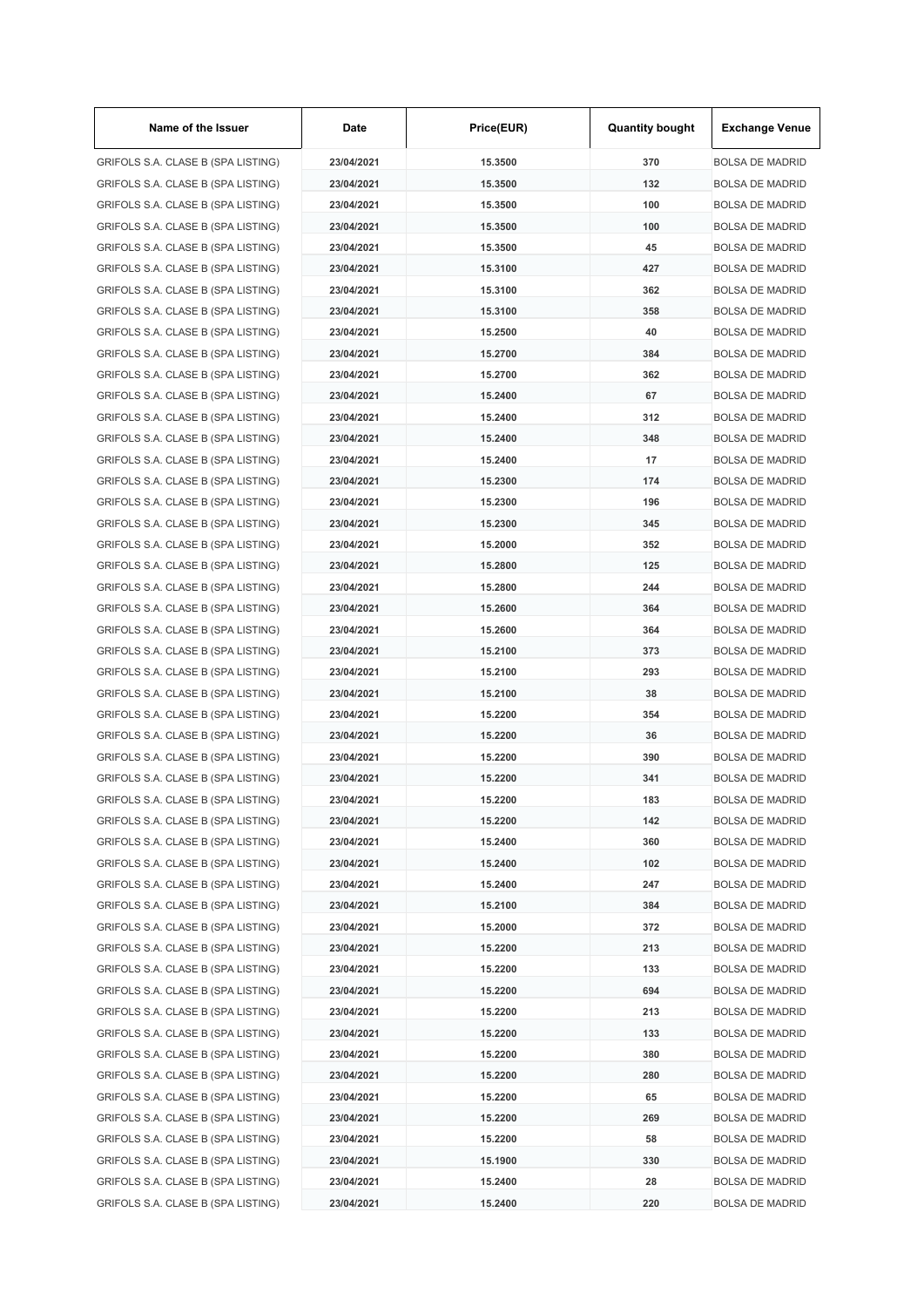| Name of the Issuer                 | Date       | Price(EUR) | <b>Quantity bought</b> | <b>Exchange Venue</b>  |
|------------------------------------|------------|------------|------------------------|------------------------|
| GRIFOLS S.A. CLASE B (SPA LISTING) | 23/04/2021 | 15.2400    | 142                    | <b>BOLSA DE MADRID</b> |
| GRIFOLS S.A. CLASE B (SPA LISTING) | 23/04/2021 | 15.2800    | 377                    | <b>BOLSA DE MADRID</b> |
| GRIFOLS S.A. CLASE B (SPA LISTING) | 23/04/2021 | 15.2800    | 150                    | <b>BOLSA DE MADRID</b> |
| GRIFOLS S.A. CLASE B (SPA LISTING) | 23/04/2021 | 15.2800    | 325                    | <b>BOLSA DE MADRID</b> |
| GRIFOLS S.A. CLASE B (SPA LISTING) | 23/04/2021 | 15.3000    | 335                    | <b>BOLSA DE MADRID</b> |
| GRIFOLS S.A. CLASE B (SPA LISTING) | 23/04/2021 | 15.2800    | 359                    | <b>BOLSA DE MADRID</b> |
| GRIFOLS S.A. CLASE B (SPA LISTING) | 23/04/2021 | 15.2800    | 337                    | <b>BOLSA DE MADRID</b> |
| GRIFOLS S.A. CLASE B (SPA LISTING) | 23/04/2021 | 15.2800    | 107                    | <b>BOLSA DE MADRID</b> |
| GRIFOLS S.A. CLASE B (SPA LISTING) | 23/04/2021 | 15.2800    | 238                    | <b>BOLSA DE MADRID</b> |
| GRIFOLS S.A. CLASE B (SPA LISTING) | 23/04/2021 | 15.2800    | 8                      | <b>BOLSA DE MADRID</b> |
| GRIFOLS S.A. CLASE B (SPA LISTING) | 23/04/2021 | 15.2400    | 366                    | <b>BOLSA DE MADRID</b> |
| GRIFOLS S.A. CLASE B (SPA LISTING) | 23/04/2021 | 15.2400    | 334                    | <b>BOLSA DE MADRID</b> |
| GRIFOLS S.A. CLASE B (SPA LISTING) | 23/04/2021 | 15.2400    | 44                     | <b>BOLSA DE MADRID</b> |
| GRIFOLS S.A. CLASE B (SPA LISTING) | 23/04/2021 | 15.2400    | 68                     | <b>BOLSA DE MADRID</b> |
| GRIFOLS S.A. CLASE B (SPA LISTING) | 23/04/2021 | 15.2400    | 100                    | <b>BOLSA DE MADRID</b> |
| GRIFOLS S.A. CLASE B (SPA LISTING) | 23/04/2021 | 15.2400    | 176                    | <b>BOLSA DE MADRID</b> |
| GRIFOLS S.A. CLASE B (SPA LISTING) | 23/04/2021 | 15.2100    | 100                    | <b>BOLSA DE MADRID</b> |
| GRIFOLS S.A. CLASE B (SPA LISTING) | 23/04/2021 | 15.2100    | 200                    | <b>BOLSA DE MADRID</b> |
|                                    | 23/04/2021 | 15.2100    | 66                     |                        |
| GRIFOLS S.A. CLASE B (SPA LISTING) |            |            |                        | <b>BOLSA DE MADRID</b> |
| GRIFOLS S.A. CLASE B (SPA LISTING) | 23/04/2021 | 15.2100    | 324                    | <b>BOLSA DE MADRID</b> |
| GRIFOLS S.A. CLASE B (SPA LISTING) | 23/04/2021 | 15.1800    | 100                    | <b>BOLSA DE MADRID</b> |
| GRIFOLS S.A. CLASE B (SPA LISTING) | 23/04/2021 | 15.2400    | 79                     | <b>BOLSA DE MADRID</b> |
| GRIFOLS S.A. CLASE B (SPA LISTING) | 23/04/2021 | 15.2400    | 221                    | <b>BOLSA DE MADRID</b> |
| GRIFOLS S.A. CLASE B (SPA LISTING) | 23/04/2021 | 15.2400    | 334                    | <b>BOLSA DE MADRID</b> |
| GRIFOLS S.A. CLASE B (SPA LISTING) | 23/04/2021 | 15.2300    | 100                    | <b>BOLSA DE MADRID</b> |
| GRIFOLS S.A. CLASE B (SPA LISTING) | 23/04/2021 | 15.2300    | 287                    | <b>BOLSA DE MADRID</b> |
| GRIFOLS S.A. CLASE B (SPA LISTING) | 23/04/2021 | 15.2400    | 73                     | <b>BOLSA DE MADRID</b> |
| GRIFOLS S.A. CLASE B (SPA LISTING) | 23/04/2021 | 15.2400    | 100                    | <b>BOLSA DE MADRID</b> |
| GRIFOLS S.A. CLASE B (SPA LISTING) | 23/04/2021 | 15.2400    | 387                    | <b>BOLSA DE MADRID</b> |
| GRIFOLS S.A. CLASE B (SPA LISTING) | 23/04/2021 | 15.2000    | 240                    | <b>BOLSA DE MADRID</b> |
| GRIFOLS S.A. CLASE B (SPA LISTING) | 23/04/2021 | 15.2000    | 100                    | <b>BOLSA DE MADRID</b> |
| GRIFOLS S.A. CLASE B (SPA LISTING) | 23/04/2021 | 15.2000    | 936                    | <b>BOLSA DE MADRID</b> |
| GRIFOLS S.A. CLASE B (SPA LISTING) | 23/04/2021 | 15.2000    | 188                    | <b>BOLSA DE MADRID</b> |
| GRIFOLS S.A. CLASE B (SPA LISTING) | 23/04/2021 | 15.2000    | 120                    | <b>BOLSA DE MADRID</b> |
| GRIFOLS S.A. CLASE B (SPA LISTING) | 23/04/2021 | 15.2000    | 56                     | <b>BOLSA DE MADRID</b> |
| GRIFOLS S.A. CLASE B (SPA LISTING) | 23/04/2021 | 15.1700    | 100                    | <b>BOLSA DE MADRID</b> |
| GRIFOLS S.A. CLASE B (SPA LISTING) | 23/04/2021 | 15.1700    | 261                    | <b>BOLSA DE MADRID</b> |
| GRIFOLS S.A. CLASE B (SPA LISTING) | 23/04/2021 | 15.1900    | 120                    | <b>BOLSA DE MADRID</b> |
| GRIFOLS S.A. CLASE B (SPA LISTING) | 23/04/2021 | 15.1900    | 120                    | <b>BOLSA DE MADRID</b> |
| GRIFOLS S.A. CLASE B (SPA LISTING) | 23/04/2021 | 15.1900    | 259                    | <b>BOLSA DE MADRID</b> |
| GRIFOLS S.A. CLASE B (SPA LISTING) | 23/04/2021 | 15.1900    | 200                    | <b>BOLSA DE MADRID</b> |
| GRIFOLS S.A. CLASE B (SPA LISTING) | 23/04/2021 | 15.1900    | 165                    | <b>BOLSA DE MADRID</b> |
| GRIFOLS S.A. CLASE B (SPA LISTING) | 23/04/2021 | 15.1600    | 100                    | <b>BOLSA DE MADRID</b> |
| GRIFOLS S.A. CLASE B (SPA LISTING) | 23/04/2021 | 15.1600    | 100                    | <b>BOLSA DE MADRID</b> |
| GRIFOLS S.A. CLASE B (SPA LISTING) | 23/04/2021 | 15.1600    | 100                    | <b>BOLSA DE MADRID</b> |
| GRIFOLS S.A. CLASE B (SPA LISTING) | 23/04/2021 | 15.1600    | 19                     | <b>BOLSA DE MADRID</b> |
| GRIFOLS S.A. CLASE B (SPA LISTING) | 23/04/2021 | 15.1700    | 100                    | <b>BOLSA DE MADRID</b> |
| GRIFOLS S.A. CLASE B (SPA LISTING) | 23/04/2021 | 15.1700    | 100                    | <b>BOLSA DE MADRID</b> |
| GRIFOLS S.A. CLASE B (SPA LISTING) | 23/04/2021 | 15.1700    | 100                    | <b>BOLSA DE MADRID</b> |
| GRIFOLS S.A. CLASE B (SPA LISTING) | 23/04/2021 | 15.1700    | 87                     | <b>BOLSA DE MADRID</b> |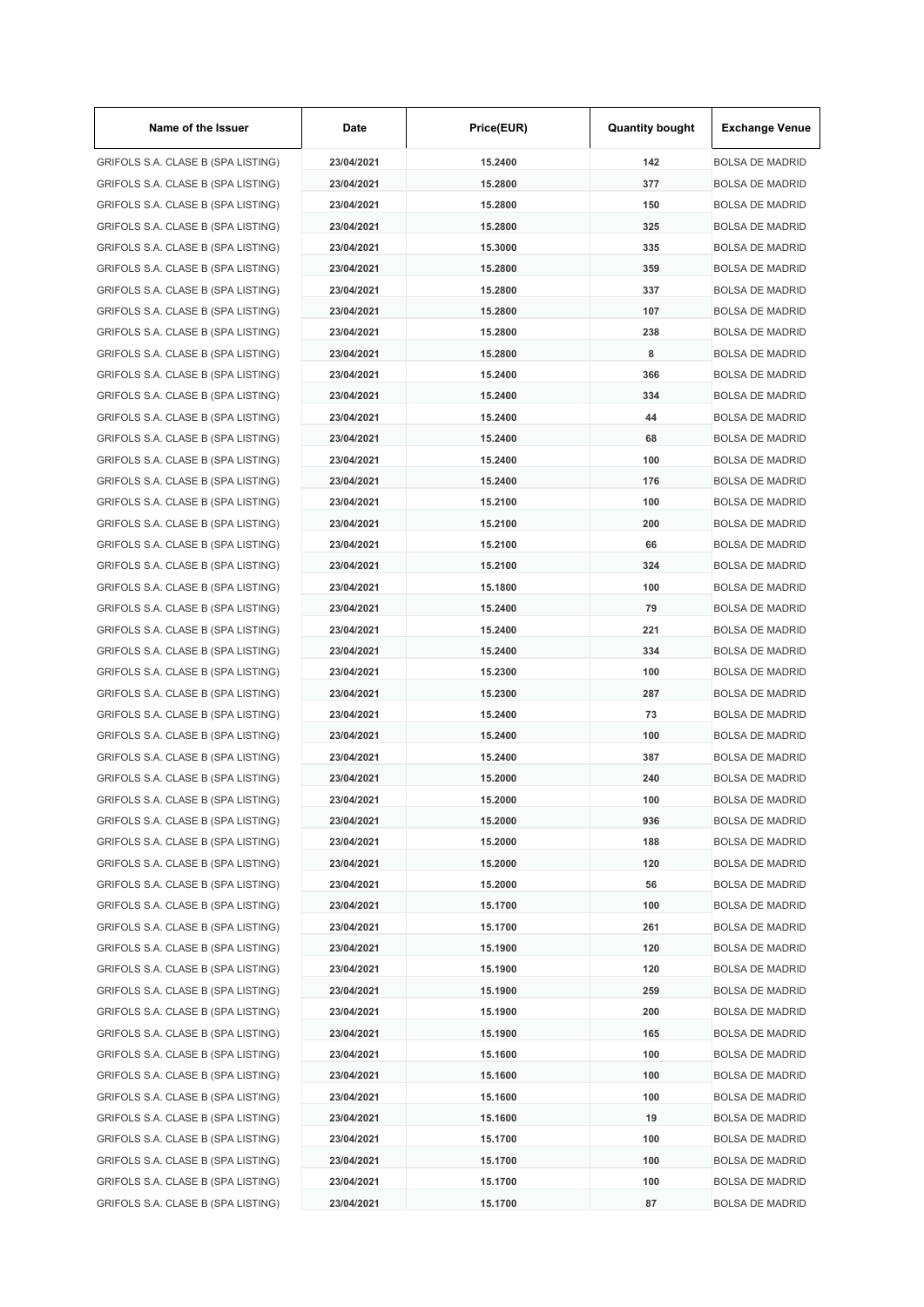| Name of the Issuer                 | Date                     | Price(EUR) | <b>Quantity bought</b> | <b>Exchange Venue</b>                            |
|------------------------------------|--------------------------|------------|------------------------|--------------------------------------------------|
| GRIFOLS S.A. CLASE B (SPA LISTING) | 23/04/2021               | 15.2000    | 120                    | <b>BOLSA DE MADRID</b>                           |
| GRIFOLS S.A. CLASE B (SPA LISTING) | 23/04/2021               | 15.1800    | 91                     | <b>BOLSA DE MADRID</b>                           |
| GRIFOLS S.A. CLASE B (SPA LISTING) | 23/04/2021               | 15.1800    | 100                    | <b>BOLSA DE MADRID</b>                           |
| GRIFOLS S.A. CLASE B (SPA LISTING) | 23/04/2021               | 15.1800    | 100                    | <b>BOLSA DE MADRID</b>                           |
| GRIFOLS S.A. CLASE B (SPA LISTING) | 23/04/2021               | 15.1800    | 100                    | <b>BOLSA DE MADRID</b>                           |
| GRIFOLS S.A. CLASE B (SPA LISTING) | 23/04/2021               | 15.1800    | 200                    | <b>BOLSA DE MADRID</b>                           |
| GRIFOLS S.A. CLASE B (SPA LISTING) | 23/04/2021               | 15.2200    | 26                     | <b>BOLSA DE MADRID</b>                           |
| GRIFOLS S.A. CLASE B (SPA LISTING) | 23/04/2021               | 15.2200    | 94                     | <b>BOLSA DE MADRID</b>                           |
| GRIFOLS S.A. CLASE B (SPA LISTING) | 23/04/2021               | 15.2200    | 120                    | <b>BOLSA DE MADRID</b>                           |
| GRIFOLS S.A. CLASE B (SPA LISTING) | 23/04/2021               | 15.2200    | 222                    | <b>BOLSA DE MADRID</b>                           |
| GRIFOLS S.A. CLASE B (SPA LISTING) | 23/04/2021               | 15.2000    | 100                    | <b>BOLSA DE MADRID</b>                           |
| GRIFOLS S.A. CLASE B (SPA LISTING) | 23/04/2021               | 15.2000    | 100                    | <b>BOLSA DE MADRID</b>                           |
| GRIFOLS S.A. CLASE B (SPA LISTING) | 23/04/2021               | 15.2000    | 100                    | <b>BOLSA DE MADRID</b>                           |
| GRIFOLS S.A. CLASE B (SPA LISTING) | 23/04/2021               | 15.2200    | 200                    | <b>BOLSA DE MADRID</b>                           |
| GRIFOLS S.A. CLASE B (SPA LISTING) | 23/04/2021               | 15.2200    | 142                    | <b>BOLSA DE MADRID</b>                           |
| GRIFOLS S.A. CLASE B (SPA LISTING) | 23/04/2021               | 15.2000    | 76                     | <b>BOLSA DE MADRID</b>                           |
| GRIFOLS S.A. CLASE B (SPA LISTING) | 23/04/2021               | 15.2000    | 155                    | <b>BOLSA DE MADRID</b>                           |
| GRIFOLS S.A. CLASE B (SPA LISTING) | 23/04/2021               | 15.2000    | 100                    | <b>BOLSA DE MADRID</b>                           |
| GRIFOLS S.A. CLASE B (SPA LISTING) | 23/04/2021               | 15.2400    | 33                     | <b>BOLSA DE MADRID</b>                           |
| GRIFOLS S.A. CLASE B (SPA LISTING) | 23/04/2021               | 15.2400    | 343                    | <b>BOLSA DE MADRID</b>                           |
| GRIFOLS S.A. CLASE B (SPA LISTING) | 23/04/2021               | 15.2200    | 100                    | <b>BOLSA DE MADRID</b>                           |
| GRIFOLS S.A. CLASE B (SPA LISTING) | 23/04/2021               | 15.2200    | 100                    | <b>BOLSA DE MADRID</b>                           |
| GRIFOLS S.A. CLASE B (SPA LISTING) | 23/04/2021               | 15.2200    | 215                    | <b>BOLSA DE MADRID</b>                           |
| GRIFOLS S.A. CLASE B (SPA LISTING) | 23/04/2021               | 15.2400    | 120                    | <b>BOLSA DE MADRID</b>                           |
| GRIFOLS S.A. CLASE B (SPA LISTING) | 23/04/2021               | 15.2400    | 165                    | <b>BOLSA DE MADRID</b>                           |
| GRIFOLS S.A. CLASE B (SPA LISTING) | 23/04/2021               | 15.2400    | 267                    | <b>BOLSA DE MADRID</b>                           |
| GRIFOLS S.A. CLASE B (SPA LISTING) | 23/04/2021               | 15.2400    | 120                    | <b>BOLSA DE MADRID</b>                           |
|                                    | 23/04/2021               |            | 112                    | <b>BOLSA DE MADRID</b>                           |
| GRIFOLS S.A. CLASE B (SPA LISTING) |                          | 15.2200    |                        |                                                  |
| GRIFOLS S.A. CLASE B (SPA LISTING) | 23/04/2021<br>23/04/2021 | 15.2200    | 82                     | <b>BOLSA DE MADRID</b><br><b>BOLSA DE MADRID</b> |
| GRIFOLS S.A. CLASE B (SPA LISTING) |                          | 15.2200    | 630                    |                                                  |
| GRIFOLS S.A. CLASE B (SPA LISTING) | 23/04/2021               | 15.2200    | 390                    | <b>BOLSA DE MADRID</b>                           |
| GRIFOLS S.A. CLASE B (SPA LISTING) | 23/04/2021               | 15.2200    | 388                    | <b>BOLSA DE MADRID</b>                           |
| GRIFOLS S.A. CLASE B (SPA LISTING) | 23/04/2021               | 15.2200    | 324                    | <b>BOLSA DE MADRID</b>                           |
| GRIFOLS S.A. CLASE B (SPA LISTING) | 23/04/2021               | 15.2200    | 200                    | <b>BOLSA DE MADRID</b>                           |
| GRIFOLS S.A. CLASE B (SPA LISTING) | 23/04/2021               | 15.2200    | 145                    | <b>BOLSA DE MADRID</b>                           |
| GRIFOLS S.A. CLASE B (SPA LISTING) | 23/04/2021               | 15.2000    | 222                    | <b>BOLSA DE MADRID</b>                           |
| GRIFOLS S.A. CLASE B (SPA LISTING) | 23/04/2021               | 15.2000    | 100                    | <b>BOLSA DE MADRID</b>                           |
| GRIFOLS S.A. CLASE B (SPA LISTING) | 23/04/2021               | 15.2300    | 120                    | <b>BOLSA DE MADRID</b>                           |
| GRIFOLS S.A. CLASE B (SPA LISTING) | 23/04/2021               | 15.2300    | 300                    | <b>BOLSA DE MADRID</b>                           |
| GRIFOLS S.A. CLASE B (SPA LISTING) | 23/04/2021               | 15.2300    | 87                     | <b>BOLSA DE MADRID</b>                           |
| GRIFOLS S.A. CLASE B (SPA LISTING) | 23/04/2021               | 15.2300    | 33                     | <b>BOLSA DE MADRID</b>                           |
| GRIFOLS S.A. CLASE B (SPA LISTING) | 23/04/2021               | 15.2300    | 300                    | <b>BOLSA DE MADRID</b>                           |
| GRIFOLS S.A. CLASE B (SPA LISTING) | 23/04/2021               | 15.2300    | 87                     | <b>BOLSA DE MADRID</b>                           |
| GRIFOLS S.A. CLASE B (SPA LISTING) | 23/04/2021               | 15.2300    | 33                     | <b>BOLSA DE MADRID</b>                           |
| GRIFOLS S.A. CLASE B (SPA LISTING) | 23/04/2021               | 15.2300    | 120                    | <b>BOLSA DE MADRID</b>                           |
| GRIFOLS S.A. CLASE B (SPA LISTING) | 23/04/2021               | 15.2300    | 139                    | <b>BOLSA DE MADRID</b>                           |
| GRIFOLS S.A. CLASE B (SPA LISTING) | 23/04/2021               | 15.2300    | 143                    | <b>BOLSA DE MADRID</b>                           |
| GRIFOLS S.A. CLASE B (SPA LISTING) | 23/04/2021               | 15.2300    | 200                    | <b>BOLSA DE MADRID</b>                           |
| GRIFOLS S.A. CLASE B (SPA LISTING) | 23/04/2021               | 15.2300    | 291                    | <b>BOLSA DE MADRID</b>                           |
| GRIFOLS S.A. CLASE B (SPA LISTING) | 23/04/2021               | 15.2100    | 1,010                  | <b>BOLSA DE MADRID</b>                           |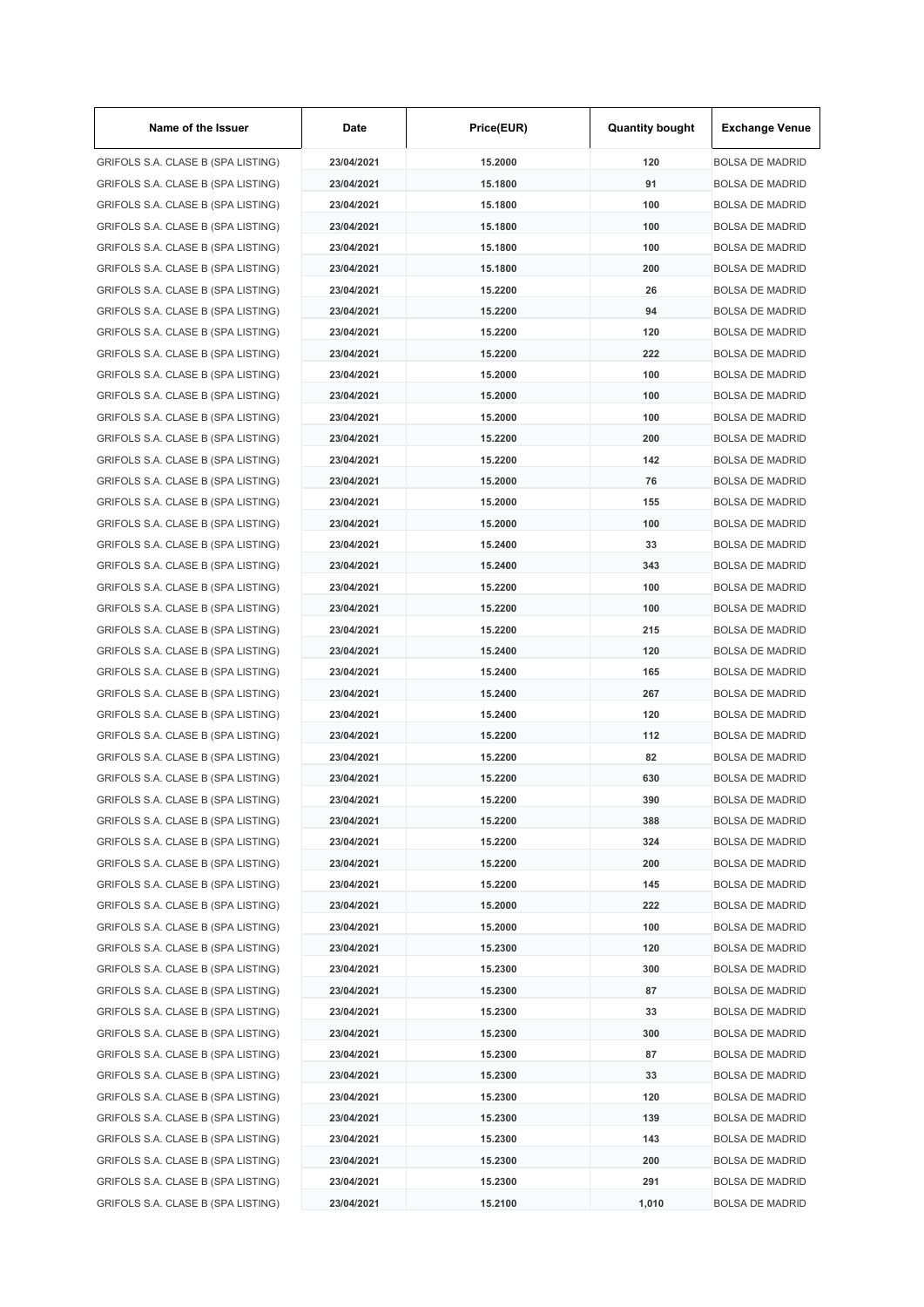| Name of the Issuer                                                       | Date                     | Price(EUR) | <b>Quantity bought</b> | <b>Exchange Venue</b>                            |
|--------------------------------------------------------------------------|--------------------------|------------|------------------------|--------------------------------------------------|
| GRIFOLS S.A. CLASE B (SPA LISTING)                                       | 23/04/2021               | 15.2100    | 54                     | <b>BOLSA DE MADRID</b>                           |
| GRIFOLS S.A. CLASE B (SPA LISTING)                                       | 23/04/2021               | 15.2100    | 43                     | <b>BOLSA DE MADRID</b>                           |
| GRIFOLS S.A. CLASE B (SPA LISTING)                                       | 26/04/2021               | 15.0400    | 62                     | <b>BOLSA DE MADRID</b>                           |
| GRIFOLS S.A. CLASE B (SPA LISTING)                                       | 26/04/2021               | 15.0400    | 87                     | <b>BOLSA DE MADRID</b>                           |
| GRIFOLS S.A. CLASE B (SPA LISTING)                                       | 26/04/2021               | 15.0400    | 87                     | <b>BOLSA DE MADRID</b>                           |
| GRIFOLS S.A. CLASE B (SPA LISTING)                                       | 26/04/2021               | 15.0200    | 136                    | <b>BOLSA DE MADRID</b>                           |
| GRIFOLS S.A. CLASE B (SPA LISTING)                                       | 26/04/2021               | 15.0700    | 638                    | <b>BOLSA DE MADRID</b>                           |
| GRIFOLS S.A. CLASE B (SPA LISTING)                                       | 26/04/2021               | 15.0600    | 150                    | <b>BOLSA DE MADRID</b>                           |
| GRIFOLS S.A. CLASE B (SPA LISTING)                                       | 26/04/2021               | 15.0600    | 131                    | <b>BOLSA DE MADRID</b>                           |
| GRIFOLS S.A. CLASE B (SPA LISTING)                                       | 26/04/2021               | 15.0600    | 69                     | <b>BOLSA DE MADRID</b>                           |
| GRIFOLS S.A. CLASE B (SPA LISTING)                                       | 26/04/2021               | 15.0600    | 254                    | <b>BOLSA DE MADRID</b>                           |
| GRIFOLS S.A. CLASE B (SPA LISTING)                                       | 26/04/2021               | 15.0600    | 1                      | <b>BOLSA DE MADRID</b>                           |
| GRIFOLS S.A. CLASE B (SPA LISTING)                                       | 26/04/2021               | 15.0600    | 315                    | <b>BOLSA DE MADRID</b>                           |
| GRIFOLS S.A. CLASE B (SPA LISTING)                                       | 26/04/2021               | 15.0600    | $\overline{7}$         | <b>BOLSA DE MADRID</b>                           |
| GRIFOLS S.A. CLASE B (SPA LISTING)                                       | 26/04/2021               | 15.0600    | 107                    | <b>BOLSA DE MADRID</b>                           |
| GRIFOLS S.A. CLASE B (SPA LISTING)                                       | 26/04/2021               | 15.0600    | 66                     | <b>BOLSA DE MADRID</b>                           |
| GRIFOLS S.A. CLASE B (SPA LISTING)                                       | 26/04/2021               | 15.1200    | 301                    | <b>BOLSA DE MADRID</b>                           |
| GRIFOLS S.A. CLASE B (SPA LISTING)                                       | 26/04/2021               | 15.1200    | 301                    | <b>BOLSA DE MADRID</b>                           |
| GRIFOLS S.A. CLASE B (SPA LISTING)                                       | 26/04/2021               | 15.1700    | 135                    | <b>BOLSA DE MADRID</b>                           |
| GRIFOLS S.A. CLASE B (SPA LISTING)                                       | 26/04/2021               | 15.1700    | 235                    | <b>BOLSA DE MADRID</b>                           |
| GRIFOLS S.A. CLASE B (SPA LISTING)                                       | 26/04/2021               | 15.1700    | 235                    | <b>BOLSA DE MADRID</b>                           |
| GRIFOLS S.A. CLASE B (SPA LISTING)                                       | 26/04/2021               | 15.1700    | 100                    | <b>BOLSA DE MADRID</b>                           |
| GRIFOLS S.A. CLASE B (SPA LISTING)                                       | 26/04/2021               | 15.1700    | 420                    | <b>BOLSA DE MADRID</b>                           |
| GRIFOLS S.A. CLASE B (SPA LISTING)                                       | 26/04/2021               | 15.1700    | 500                    | <b>BOLSA DE MADRID</b>                           |
| GRIFOLS S.A. CLASE B (SPA LISTING)                                       | 26/04/2021               | 15.1700    | 341                    | <b>BOLSA DE MADRID</b>                           |
| GRIFOLS S.A. CLASE B (SPA LISTING)                                       | 26/04/2021               | 15.1500    | 200                    | <b>BOLSA DE MADRID</b>                           |
| GRIFOLS S.A. CLASE B (SPA LISTING)                                       | 26/04/2021               | 15.1500    | 70                     | <b>BOLSA DE MADRID</b>                           |
| GRIFOLS S.A. CLASE B (SPA LISTING)                                       | 26/04/2021               | 15.1500    | 172                    | <b>BOLSA DE MADRID</b>                           |
| GRIFOLS S.A. CLASE B (SPA LISTING)                                       | 26/04/2021               | 15.1500    | 600                    | <b>BOLSA DE MADRID</b>                           |
| GRIFOLS S.A. CLASE B (SPA LISTING)                                       | 26/04/2021               | 15.0700    | 387                    | <b>BOLSA DE MADRID</b>                           |
| GRIFOLS S.A. CLASE B (SPA LISTING)                                       | 26/04/2021               | 15.0200    | 363                    | <b>BOLSA DE MADRID</b>                           |
| GRIFOLS S.A. CLASE B (SPA LISTING)                                       | 26/04/2021               | 15.0100    | 371                    | <b>BOLSA DE MADRID</b>                           |
| GRIFOLS S.A. CLASE B (SPA LISTING)                                       |                          | 15.0100    |                        |                                                  |
| GRIFOLS S.A. CLASE B (SPA LISTING)                                       | 26/04/2021               | 15.0100    | 329<br>23              | <b>BOLSA DE MADRID</b>                           |
|                                                                          | 26/04/2021<br>26/04/2021 |            |                        | <b>BOLSA DE MADRID</b>                           |
| GRIFOLS S.A. CLASE B (SPA LISTING)                                       |                          | 15.0000    | 172<br>148             | <b>BOLSA DE MADRID</b>                           |
| GRIFOLS S.A. CLASE B (SPA LISTING)                                       | 26/04/2021               | 15.0000    |                        | <b>BOLSA DE MADRID</b><br><b>BOLSA DE MADRID</b> |
| GRIFOLS S.A. CLASE B (SPA LISTING)                                       | 26/04/2021               | 15.0000    | 37                     |                                                  |
| GRIFOLS S.A. CLASE B (SPA LISTING)<br>GRIFOLS S.A. CLASE B (SPA LISTING) | 26/04/2021               | 14.9400    | 250                    | <b>BOLSA DE MADRID</b>                           |
|                                                                          | 26/04/2021               | 15.0400    | 347                    | <b>BOLSA DE MADRID</b>                           |
| GRIFOLS S.A. CLASE B (SPA LISTING)                                       | 26/04/2021               | 15.1000    | 135                    | <b>BOLSA DE MADRID</b>                           |
| GRIFOLS S.A. CLASE B (SPA LISTING)                                       | 26/04/2021               | 15.1000    | 135                    | <b>BOLSA DE MADRID</b>                           |
| GRIFOLS S.A. CLASE B (SPA LISTING)                                       | 26/04/2021               | 15.1000    | 129                    | <b>BOLSA DE MADRID</b>                           |
| GRIFOLS S.A. CLASE B (SPA LISTING)                                       | 26/04/2021               | 15.1000    | 620                    | <b>BOLSA DE MADRID</b>                           |
| GRIFOLS S.A. CLASE B (SPA LISTING)                                       | 26/04/2021               | 15.1000    | 321                    | <b>BOLSA DE MADRID</b>                           |
| GRIFOLS S.A. CLASE B (SPA LISTING)                                       | 26/04/2021               | 15.1000    | 600                    | <b>BOLSA DE MADRID</b>                           |
| GRIFOLS S.A. CLASE B (SPA LISTING)                                       | 26/04/2021               | 15.1000    | 320                    | <b>BOLSA DE MADRID</b>                           |
| GRIFOLS S.A. CLASE B (SPA LISTING)                                       | 26/04/2021               | 15.1000    | 109                    | <b>BOLSA DE MADRID</b>                           |
| GRIFOLS S.A. CLASE B (SPA LISTING)                                       | 26/04/2021               | 15.1000    | 366                    | <b>BOLSA DE MADRID</b>                           |
| GRIFOLS S.A. CLASE B (SPA LISTING)                                       | 26/04/2021               | 15.1000    | 134                    | <b>BOLSA DE MADRID</b>                           |
| GRIFOLS S.A. CLASE B (SPA LISTING)                                       | 26/04/2021               | 15.1000    | 249                    | <b>BOLSA DE MADRID</b>                           |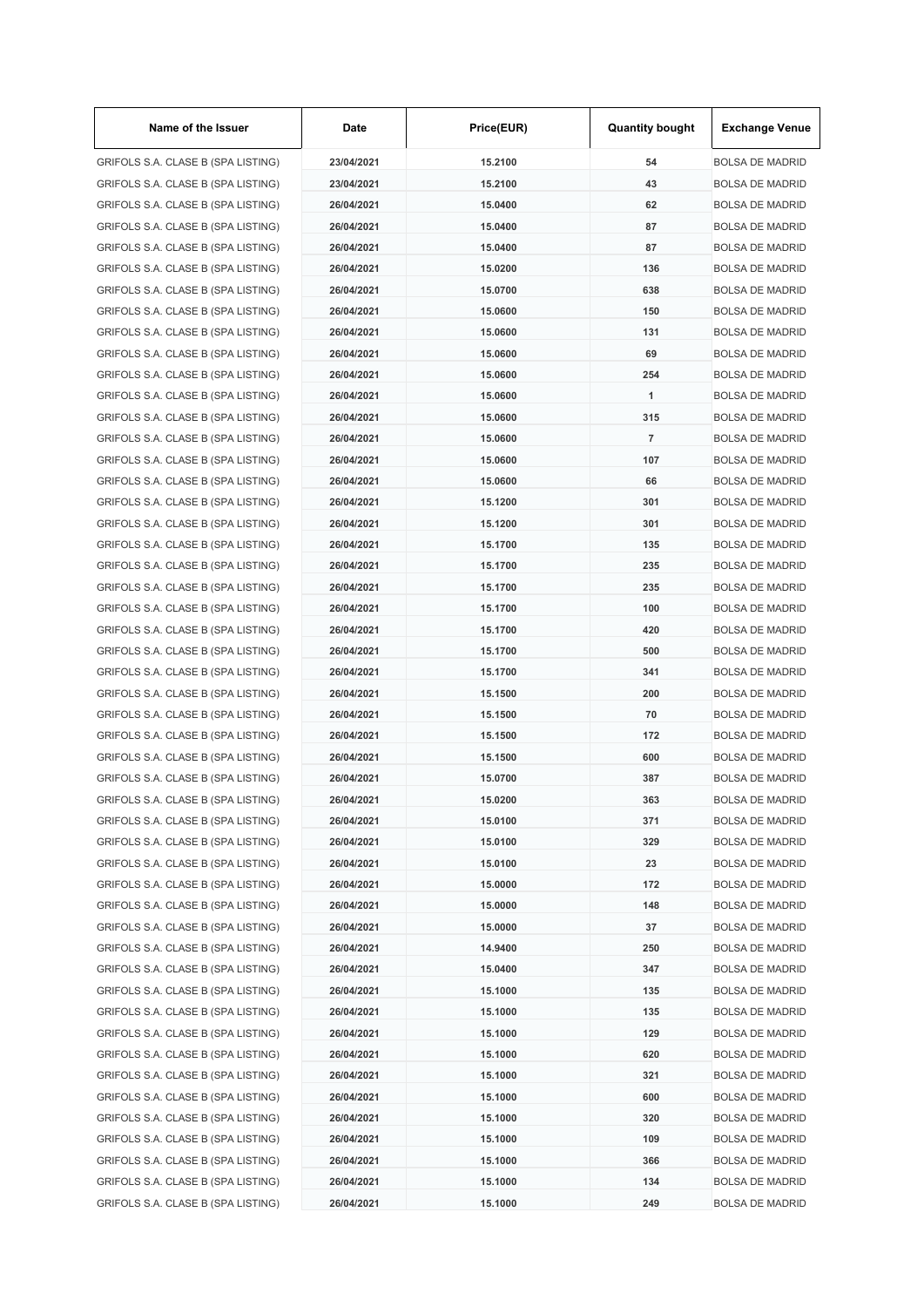| Name of the Issuer                 | Date       | Price(EUR) | <b>Quantity bought</b> | <b>Exchange Venue</b>  |
|------------------------------------|------------|------------|------------------------|------------------------|
| GRIFOLS S.A. CLASE B (SPA LISTING) | 26/04/2021 | 15.0700    | 259                    | <b>BOLSA DE MADRID</b> |
| GRIFOLS S.A. CLASE B (SPA LISTING) | 26/04/2021 | 15.0700    | 59                     | <b>BOLSA DE MADRID</b> |
| GRIFOLS S.A. CLASE B (SPA LISTING) | 26/04/2021 | 15.0700    | 318                    | <b>BOLSA DE MADRID</b> |
| GRIFOLS S.A. CLASE B (SPA LISTING) | 26/04/2021 | 15.0700    | 278                    | <b>BOLSA DE MADRID</b> |
| GRIFOLS S.A. CLASE B (SPA LISTING) | 26/04/2021 | 15.0700    | 16                     | <b>BOLSA DE MADRID</b> |
| GRIFOLS S.A. CLASE B (SPA LISTING) | 26/04/2021 | 15.0700    | 368                    | <b>BOLSA DE MADRID</b> |
| GRIFOLS S.A. CLASE B (SPA LISTING) | 26/04/2021 | 15.0600    | 179                    | <b>BOLSA DE MADRID</b> |
| GRIFOLS S.A. CLASE B (SPA LISTING) | 26/04/2021 | 15.0600    | 100                    | <b>BOLSA DE MADRID</b> |
| GRIFOLS S.A. CLASE B (SPA LISTING) | 26/04/2021 | 15.0600    | 272                    | <b>BOLSA DE MADRID</b> |
| GRIFOLS S.A. CLASE B (SPA LISTING) | 26/04/2021 | 15.0600    | 93                     | <b>BOLSA DE MADRID</b> |
| GRIFOLS S.A. CLASE B (SPA LISTING) | 26/04/2021 | 15.0600    | 260                    | <b>BOLSA DE MADRID</b> |
| GRIFOLS S.A. CLASE B (SPA LISTING) | 26/04/2021 | 15.0600    | 24                     | <b>BOLSA DE MADRID</b> |
| GRIFOLS S.A. CLASE B (SPA LISTING) | 26/04/2021 | 15.0600    | 143                    | <b>BOLSA DE MADRID</b> |
| GRIFOLS S.A. CLASE B (SPA LISTING) | 26/04/2021 | 15.0600    | 100                    | <b>BOLSA DE MADRID</b> |
| GRIFOLS S.A. CLASE B (SPA LISTING) | 26/04/2021 | 15.0600    | 100                    | <b>BOLSA DE MADRID</b> |
| GRIFOLS S.A. CLASE B (SPA LISTING) | 26/04/2021 | 15.0600    | 93                     | <b>BOLSA DE MADRID</b> |
| GRIFOLS S.A. CLASE B (SPA LISTING) | 26/04/2021 | 15.0600    | 334                    | <b>BOLSA DE MADRID</b> |
| GRIFOLS S.A. CLASE B (SPA LISTING) | 26/04/2021 | 15.0600    | 77                     | <b>BOLSA DE MADRID</b> |
| GRIFOLS S.A. CLASE B (SPA LISTING) | 26/04/2021 | 15.0600    | 93                     | <b>BOLSA DE MADRID</b> |
| GRIFOLS S.A. CLASE B (SPA LISTING) | 26/04/2021 | 15.0600    | 100                    | <b>BOLSA DE MADRID</b> |
| GRIFOLS S.A. CLASE B (SPA LISTING) | 26/04/2021 | 15.0600    | 89                     | <b>BOLSA DE MADRID</b> |
| GRIFOLS S.A. CLASE B (SPA LISTING) | 26/04/2021 | 15.0300    | 453                    | <b>BOLSA DE MADRID</b> |
| GRIFOLS S.A. CLASE B (SPA LISTING) | 26/04/2021 | 15.0300    | 417                    | <b>BOLSA DE MADRID</b> |
| GRIFOLS S.A. CLASE B (SPA LISTING) | 26/04/2021 | 15.0300    | 644                    | <b>BOLSA DE MADRID</b> |
| GRIFOLS S.A. CLASE B (SPA LISTING) | 26/04/2021 | 15.0300    | 338                    | <b>BOLSA DE MADRID</b> |
| GRIFOLS S.A. CLASE B (SPA LISTING) | 26/04/2021 | 15.0300    | 361                    | <b>BOLSA DE MADRID</b> |
| GRIFOLS S.A. CLASE B (SPA LISTING) | 26/04/2021 | 15.0300    | 332                    | <b>BOLSA DE MADRID</b> |
| GRIFOLS S.A. CLASE B (SPA LISTING) | 26/04/2021 | 15.0800    | 173                    | <b>BOLSA DE MADRID</b> |
|                                    |            |            | 100                    |                        |
| GRIFOLS S.A. CLASE B (SPA LISTING) | 26/04/2021 | 15.0800    | 416                    | <b>BOLSA DE MADRID</b> |
| GRIFOLS S.A. CLASE B (SPA LISTING) | 26/04/2021 | 15.0800    |                        | <b>BOLSA DE MADRID</b> |
| GRIFOLS S.A. CLASE B (SPA LISTING) | 26/04/2021 | 15.0800    | 416                    | <b>BOLSA DE MADRID</b> |
| GRIFOLS S.A. CLASE B (SPA LISTING) | 26/04/2021 | 15.1000    | 200                    | <b>BOLSA DE MADRID</b> |
| GRIFOLS S.A. CLASE B (SPA LISTING) | 26/04/2021 | 15.1000    | 143                    | <b>BOLSA DE MADRID</b> |
| GRIFOLS S.A. CLASE B (SPA LISTING) | 26/04/2021 | 15.0800    | 185                    | <b>BOLSA DE MADRID</b> |
| GRIFOLS S.A. CLASE B (SPA LISTING) | 26/04/2021 | 15.0800    | 341                    | <b>BOLSA DE MADRID</b> |
| GRIFOLS S.A. CLASE B (SPA LISTING) | 26/04/2021 | 15.0800    | 666                    | <b>BOLSA DE MADRID</b> |
| GRIFOLS S.A. CLASE B (SPA LISTING) | 26/04/2021 | 15.0500    | 202                    | <b>BOLSA DE MADRID</b> |
| GRIFOLS S.A. CLASE B (SPA LISTING) | 26/04/2021 | 15.0500    | 91                     | <b>BOLSA DE MADRID</b> |
| GRIFOLS S.A. CLASE B (SPA LISTING) | 26/04/2021 | 15.0600    | 306                    | <b>BOLSA DE MADRID</b> |
| GRIFOLS S.A. CLASE B (SPA LISTING) | 26/04/2021 | 15.0600    | 365                    | <b>BOLSA DE MADRID</b> |
| GRIFOLS S.A. CLASE B (SPA LISTING) | 26/04/2021 | 15.0600    | 351                    | <b>BOLSA DE MADRID</b> |
| GRIFOLS S.A. CLASE B (SPA LISTING) | 26/04/2021 | 15.0600    | 77                     | <b>BOLSA DE MADRID</b> |
| GRIFOLS S.A. CLASE B (SPA LISTING) | 26/04/2021 | 15.0900    | 389                    | <b>BOLSA DE MADRID</b> |
| GRIFOLS S.A. CLASE B (SPA LISTING) | 26/04/2021 | 15.1300    | 618                    | <b>BOLSA DE MADRID</b> |
| GRIFOLS S.A. CLASE B (SPA LISTING) | 26/04/2021 | 15.1400    | 497                    | <b>BOLSA DE MADRID</b> |
| GRIFOLS S.A. CLASE B (SPA LISTING) | 26/04/2021 | 15.1400    | 85                     | <b>BOLSA DE MADRID</b> |
| GRIFOLS S.A. CLASE B (SPA LISTING) | 26/04/2021 | 15.1400    | 365                    | <b>BOLSA DE MADRID</b> |
| GRIFOLS S.A. CLASE B (SPA LISTING) | 26/04/2021 | 15.1300    | 160                    | <b>BOLSA DE MADRID</b> |
| GRIFOLS S.A. CLASE B (SPA LISTING) | 26/04/2021 | 15.1300    | 200                    | <b>BOLSA DE MADRID</b> |
| GRIFOLS S.A. CLASE B (SPA LISTING) | 26/04/2021 | 15.1300    | 200                    | <b>BOLSA DE MADRID</b> |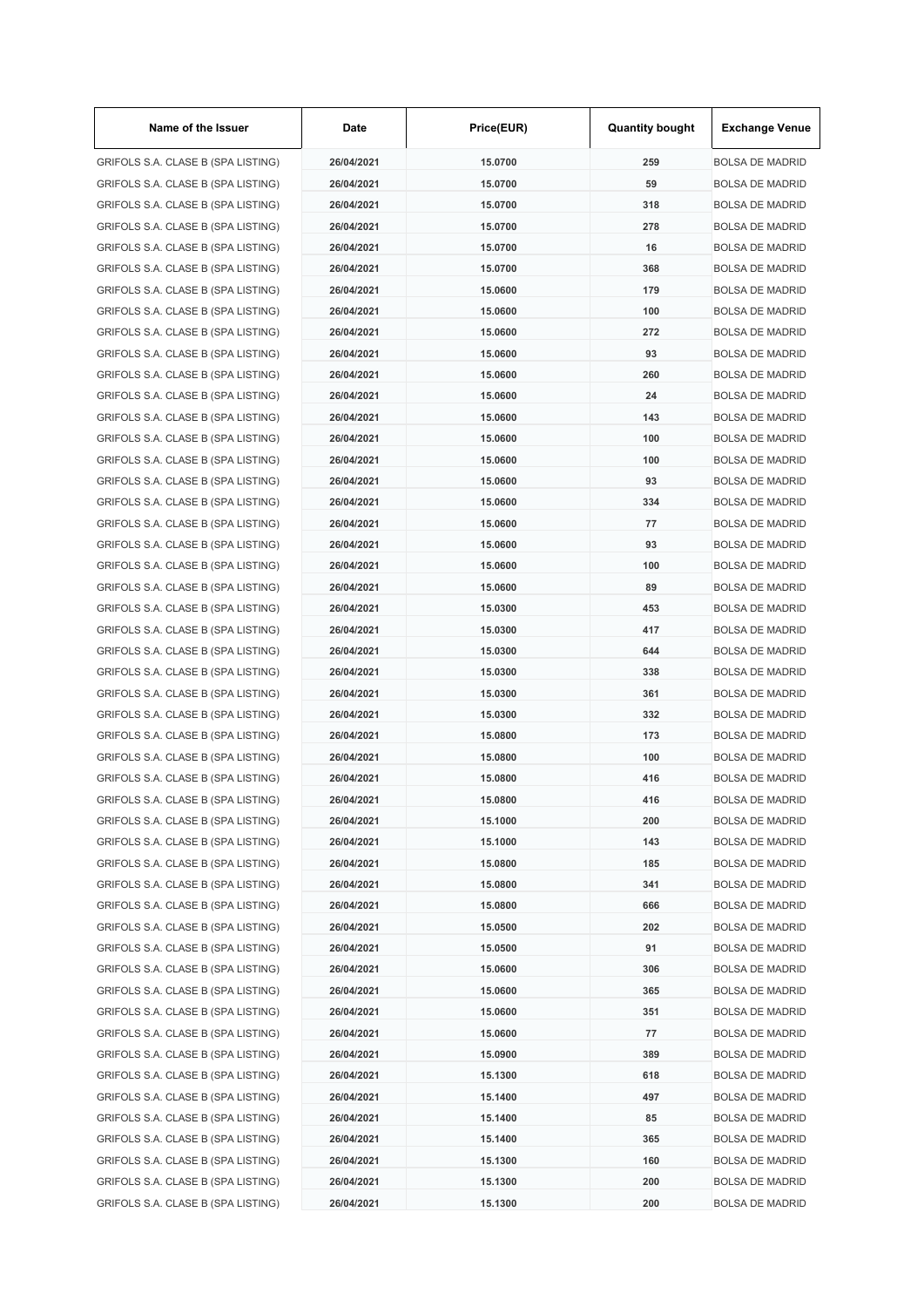| Name of the Issuer                 | Date       | Price(EUR)         | <b>Quantity bought</b> | <b>Exchange Venue</b>  |
|------------------------------------|------------|--------------------|------------------------|------------------------|
| GRIFOLS S.A. CLASE B (SPA LISTING) | 26/04/2021 | 15.1300            | 258                    | <b>BOLSA DE MADRID</b> |
| GRIFOLS S.A. CLASE B (SPA LISTING) | 26/04/2021 | 15.1300            | 446                    | <b>BOLSA DE MADRID</b> |
| GRIFOLS S.A. CLASE B (SPA LISTING) | 26/04/2021 | 15.1500            | 58                     | <b>BOLSA DE MADRID</b> |
| GRIFOLS S.A. CLASE B (SPA LISTING) | 26/04/2021 | 15.1500            | 331                    | <b>BOLSA DE MADRID</b> |
| GRIFOLS S.A. CLASE B (SPA LISTING) | 26/04/2021 | 15.1500            | 200                    | <b>BOLSA DE MADRID</b> |
| GRIFOLS S.A. CLASE B (SPA LISTING) | 26/04/2021 | 15.1500            | 93                     | <b>BOLSA DE MADRID</b> |
| GRIFOLS S.A. CLASE B (SPA LISTING) | 26/04/2021 | 15.1500            | 68                     | <b>BOLSA DE MADRID</b> |
| GRIFOLS S.A. CLASE B (SPA LISTING) | 26/04/2021 | 15.1500            | 100                    | <b>BOLSA DE MADRID</b> |
| GRIFOLS S.A. CLASE B (SPA LISTING) | 26/04/2021 | 15.1500            | 200                    | <b>BOLSA DE MADRID</b> |
| GRIFOLS S.A. CLASE B (SPA LISTING) | 26/04/2021 | 15.1500            | 45                     | <b>BOLSA DE MADRID</b> |
| GRIFOLS S.A. CLASE B (SPA LISTING) | 26/04/2021 | 15.1500            | 93                     | <b>BOLSA DE MADRID</b> |
| GRIFOLS S.A. CLASE B (SPA LISTING) | 26/04/2021 | 15.1500            | 98                     | <b>BOLSA DE MADRID</b> |
| GRIFOLS S.A. CLASE B (SPA LISTING) | 26/04/2021 | 15.1500            | 156                    | <b>BOLSA DE MADRID</b> |
| GRIFOLS S.A. CLASE B (SPA LISTING) | 26/04/2021 | 15.1500            | 44                     | <b>BOLSA DE MADRID</b> |
| GRIFOLS S.A. CLASE B (SPA LISTING) | 26/04/2021 | 15.1500            | 93                     | <b>BOLSA DE MADRID</b> |
| GRIFOLS S.A. CLASE B (SPA LISTING) | 26/04/2021 | 15.1500            | 100                    | <b>BOLSA DE MADRID</b> |
| GRIFOLS S.A. CLASE B (SPA LISTING) | 26/04/2021 | 15.1500            | 112                    | <b>BOLSA DE MADRID</b> |
| GRIFOLS S.A. CLASE B (SPA LISTING) | 26/04/2021 | 15.1500            | 200                    | <b>BOLSA DE MADRID</b> |
| GRIFOLS S.A. CLASE B (SPA LISTING) | 26/04/2021 | 15.1500            | 93                     | <b>BOLSA DE MADRID</b> |
| GRIFOLS S.A. CLASE B (SPA LISTING) | 26/04/2021 | 15.1500            | 79                     | <b>BOLSA DE MADRID</b> |
| GRIFOLS S.A. CLASE B (SPA LISTING) | 26/04/2021 | 15.1500            | 116                    | <b>BOLSA DE MADRID</b> |
| GRIFOLS S.A. CLASE B (SPA LISTING) | 26/04/2021 | 15.1500            | 100                    | <b>BOLSA DE MADRID</b> |
| GRIFOLS S.A. CLASE B (SPA LISTING) | 26/04/2021 | 15.1500            | 131                    | <b>BOLSA DE MADRID</b> |
| GRIFOLS S.A. CLASE B (SPA LISTING) | 26/04/2021 | 15.1500            | 369                    | <b>BOLSA DE MADRID</b> |
| GRIFOLS S.A. CLASE B (SPA LISTING) | 26/04/2021 | 15.1500            | 5                      | <b>BOLSA DE MADRID</b> |
| GRIFOLS S.A. CLASE B (SPA LISTING) | 26/04/2021 | 15.1500            | 93                     | <b>BOLSA DE MADRID</b> |
| GRIFOLS S.A. CLASE B (SPA LISTING) | 26/04/2021 | 15.1500            | 279                    | <b>BOLSA DE MADRID</b> |
|                                    | 26/04/2021 | 15.1500            | 93                     | <b>BOLSA DE MADRID</b> |
| GRIFOLS S.A. CLASE B (SPA LISTING) | 26/04/2021 |                    |                        | <b>BOLSA DE MADRID</b> |
| GRIFOLS S.A. CLASE B (SPA LISTING) |            | 15.1500<br>15.1500 | 200<br>93              |                        |
| GRIFOLS S.A. CLASE B (SPA LISTING) | 26/04/2021 |                    |                        | <b>BOLSA DE MADRID</b> |
| GRIFOLS S.A. CLASE B (SPA LISTING) | 26/04/2021 | 15.1800            | 22                     | <b>BOLSA DE MADRID</b> |
| GRIFOLS S.A. CLASE B (SPA LISTING) | 26/04/2021 | 15.1800            | 62                     | <b>BOLSA DE MADRID</b> |
| GRIFOLS S.A. CLASE B (SPA LISTING) | 26/04/2021 | 15.1800            | 51                     | <b>BOLSA DE MADRID</b> |
| GRIFOLS S.A. CLASE B (SPA LISTING) | 26/04/2021 | 15.2100            | 694                    | <b>BOLSA DE MADRID</b> |
| GRIFOLS S.A. CLASE B (SPA LISTING) | 26/04/2021 | 15.2100            | 690                    | <b>BOLSA DE MADRID</b> |
| GRIFOLS S.A. CLASE B (SPA LISTING) | 26/04/2021 | 15.2000            | 332                    | <b>BOLSA DE MADRID</b> |
| GRIFOLS S.A. CLASE B (SPA LISTING) | 26/04/2021 | 15.2000            | 326                    | <b>BOLSA DE MADRID</b> |
| GRIFOLS S.A. CLASE B (SPA LISTING) | 26/04/2021 | 15.1200            | 353                    | <b>BOLSA DE MADRID</b> |
| GRIFOLS S.A. CLASE B (SPA LISTING) | 26/04/2021 | 15.0800            | 122                    | <b>BOLSA DE MADRID</b> |
| GRIFOLS S.A. CLASE B (SPA LISTING) | 26/04/2021 | 15.0900            | 364                    | <b>BOLSA DE MADRID</b> |
| GRIFOLS S.A. CLASE B (SPA LISTING) | 26/04/2021 | 15.0800            | 244                    | <b>BOLSA DE MADRID</b> |
| GRIFOLS S.A. CLASE B (SPA LISTING) | 26/04/2021 | 15.0700            | 315                    | <b>BOLSA DE MADRID</b> |
| GRIFOLS S.A. CLASE B (SPA LISTING) | 26/04/2021 | 15.0700            | 57                     | <b>BOLSA DE MADRID</b> |
| GRIFOLS S.A. CLASE B (SPA LISTING) | 26/04/2021 | 15.1100            | 196                    | <b>BOLSA DE MADRID</b> |
| GRIFOLS S.A. CLASE B (SPA LISTING) | 26/04/2021 | 15.1100            | 100                    | <b>BOLSA DE MADRID</b> |
| GRIFOLS S.A. CLASE B (SPA LISTING) | 26/04/2021 | 15.1100            | 127                    | <b>BOLSA DE MADRID</b> |
| GRIFOLS S.A. CLASE B (SPA LISTING) | 26/04/2021 | 15.1100            | 340                    | <b>BOLSA DE MADRID</b> |
| GRIFOLS S.A. CLASE B (SPA LISTING) | 26/04/2021 | 15.1100            | 110                    | <b>BOLSA DE MADRID</b> |
| GRIFOLS S.A. CLASE B (SPA LISTING) | 26/04/2021 | 15.1100            | 200                    | <b>BOLSA DE MADRID</b> |
| GRIFOLS S.A. CLASE B (SPA LISTING) | 26/04/2021 | 15.1100            | 7                      | <b>BOLSA DE MADRID</b> |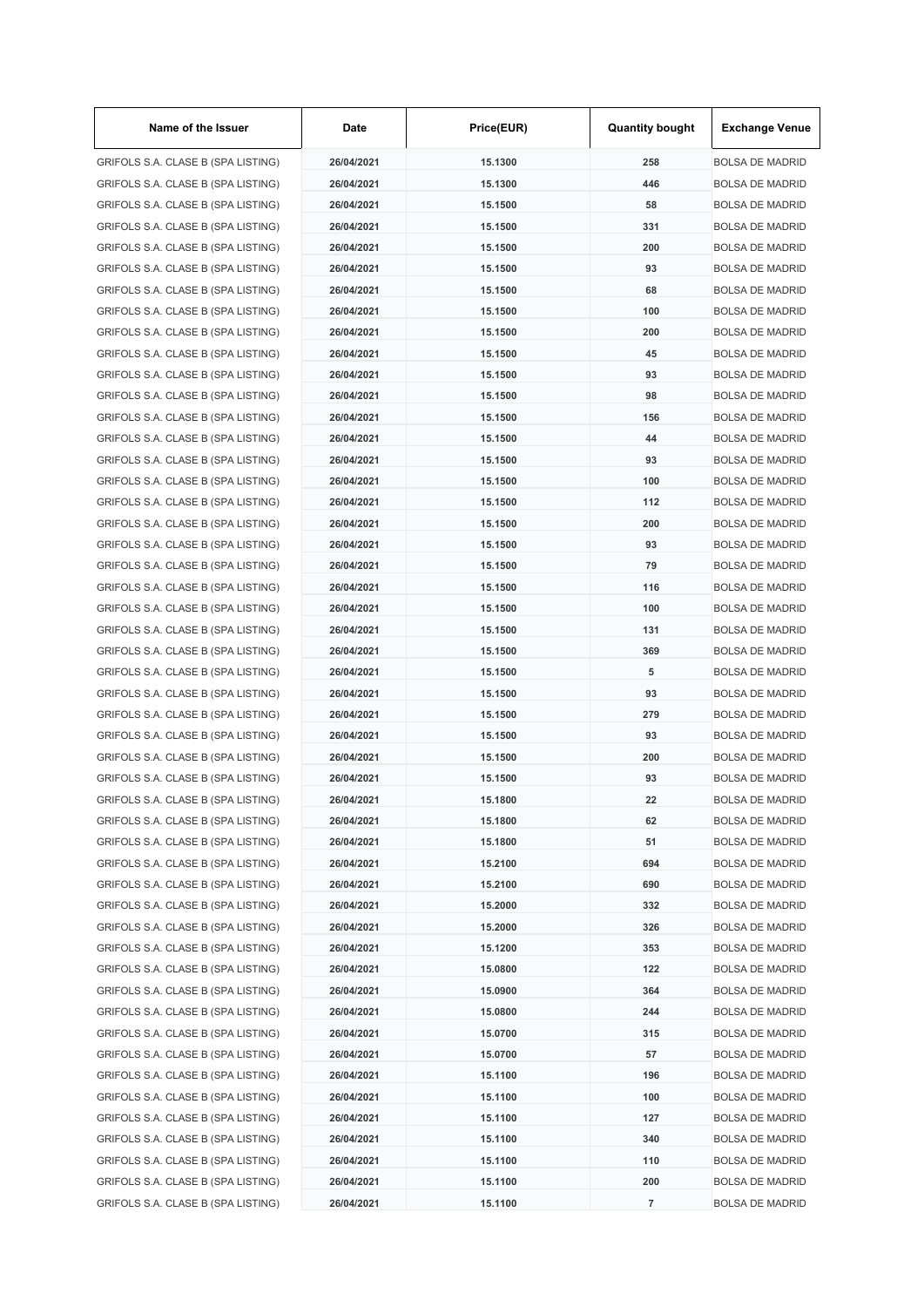| Name of the Issuer                 | Date       | Price(EUR) | <b>Quantity bought</b> | <b>Exchange Venue</b>  |
|------------------------------------|------------|------------|------------------------|------------------------|
| GRIFOLS S.A. CLASE B (SPA LISTING) | 26/04/2021 | 15.1100    | 93                     | <b>BOLSA DE MADRID</b> |
| GRIFOLS S.A. CLASE B (SPA LISTING) | 26/04/2021 | 15.1100    | 100                    | <b>BOLSA DE MADRID</b> |
| GRIFOLS S.A. CLASE B (SPA LISTING) | 26/04/2021 | 15.1100    | 42                     | <b>BOLSA DE MADRID</b> |
| GRIFOLS S.A. CLASE B (SPA LISTING) | 26/04/2021 | 15.0800    | 200                    | <b>BOLSA DE MADRID</b> |
| GRIFOLS S.A. CLASE B (SPA LISTING) | 26/04/2021 | 15.0800    | 121                    | <b>BOLSA DE MADRID</b> |
| GRIFOLS S.A. CLASE B (SPA LISTING) | 26/04/2021 | 15.1100    | 130                    | <b>BOLSA DE MADRID</b> |
| GRIFOLS S.A. CLASE B (SPA LISTING) | 26/04/2021 | 15.1100    | 279                    | <b>BOLSA DE MADRID</b> |
| GRIFOLS S.A. CLASE B (SPA LISTING) | 26/04/2021 | 15.0900    | 21                     | <b>BOLSA DE MADRID</b> |
| GRIFOLS S.A. CLASE B (SPA LISTING) | 26/04/2021 | 15.0900    | 100                    | <b>BOLSA DE MADRID</b> |
| GRIFOLS S.A. CLASE B (SPA LISTING) | 26/04/2021 | 15.1100    | 316                    | <b>BOLSA DE MADRID</b> |
| GRIFOLS S.A. CLASE B (SPA LISTING) | 26/04/2021 | 15.1100    | 47                     | <b>BOLSA DE MADRID</b> |
| GRIFOLS S.A. CLASE B (SPA LISTING) | 26/04/2021 | 15.1300    | 33                     | <b>BOLSA DE MADRID</b> |
| GRIFOLS S.A. CLASE B (SPA LISTING) | 26/04/2021 | 15.1300    | 92                     | <b>BOLSA DE MADRID</b> |
| GRIFOLS S.A. CLASE B (SPA LISTING) | 26/04/2021 | 15.1300    | 87                     | <b>BOLSA DE MADRID</b> |
| GRIFOLS S.A. CLASE B (SPA LISTING) | 26/04/2021 | 15.1500    | 730                    | <b>BOLSA DE MADRID</b> |
| GRIFOLS S.A. CLASE B (SPA LISTING) | 26/04/2021 | 15.1500    | 252                    | <b>BOLSA DE MADRID</b> |
| GRIFOLS S.A. CLASE B (SPA LISTING) | 26/04/2021 | 15.1500    | 308                    | <b>BOLSA DE MADRID</b> |
| GRIFOLS S.A. CLASE B (SPA LISTING) | 26/04/2021 | 15.1500    | 428                    | <b>BOLSA DE MADRID</b> |
| GRIFOLS S.A. CLASE B (SPA LISTING) | 26/04/2021 | 15.1500    | 219                    | <b>BOLSA DE MADRID</b> |
| GRIFOLS S.A. CLASE B (SPA LISTING) | 26/04/2021 | 15.1500    | 501                    | <b>BOLSA DE MADRID</b> |
| GRIFOLS S.A. CLASE B (SPA LISTING) | 26/04/2021 | 15.1400    | 293                    | <b>BOLSA DE MADRID</b> |
| GRIFOLS S.A. CLASE B (SPA LISTING) | 26/04/2021 | 15.1500    | 283                    | <b>BOLSA DE MADRID</b> |
| GRIFOLS S.A. CLASE B (SPA LISTING) | 26/04/2021 | 15.1500    | 64                     | <b>BOLSA DE MADRID</b> |
| GRIFOLS S.A. CLASE B (SPA LISTING) | 26/04/2021 | 15.1500    | 252                    | <b>BOLSA DE MADRID</b> |
| GRIFOLS S.A. CLASE B (SPA LISTING) | 26/04/2021 | 15.1500    | 400                    | <b>BOLSA DE MADRID</b> |
|                                    | 26/04/2021 | 15.1500    | 100                    |                        |
| GRIFOLS S.A. CLASE B (SPA LISTING) |            |            |                        | <b>BOLSA DE MADRID</b> |
| GRIFOLS S.A. CLASE B (SPA LISTING) | 26/04/2021 | 15.1500    | 652                    | <b>BOLSA DE MADRID</b> |
| GRIFOLS S.A. CLASE B (SPA LISTING) | 26/04/2021 | 15.1400    | 356                    | <b>BOLSA DE MADRID</b> |
| GRIFOLS S.A. CLASE B (SPA LISTING) | 26/04/2021 | 15.1100    | 355                    | <b>BOLSA DE MADRID</b> |
| GRIFOLS S.A. CLASE B (SPA LISTING) | 26/04/2021 | 15.1100    | 72                     | <b>BOLSA DE MADRID</b> |
| GRIFOLS S.A. CLASE B (SPA LISTING) | 26/04/2021 | 15.1100    | 200                    | <b>BOLSA DE MADRID</b> |
| GRIFOLS S.A. CLASE B (SPA LISTING) | 26/04/2021 | 15.1100    | 77                     | <b>BOLSA DE MADRID</b> |
| GRIFOLS S.A. CLASE B (SPA LISTING) | 26/04/2021 | 15.0800    | 200                    | <b>BOLSA DE MADRID</b> |
| GRIFOLS S.A. CLASE B (SPA LISTING) | 26/04/2021 | 15.0800    | 46                     | <b>BOLSA DE MADRID</b> |
| GRIFOLS S.A. CLASE B (SPA LISTING) | 26/04/2021 | 15.0800    | 185                    | <b>BOLSA DE MADRID</b> |
| GRIFOLS S.A. CLASE B (SPA LISTING) | 26/04/2021 | 15.0800    | 433                    | <b>BOLSA DE MADRID</b> |
| GRIFOLS S.A. CLASE B (SPA LISTING) | 26/04/2021 | 15.0700    | 430                    | <b>BOLSA DE MADRID</b> |
| GRIFOLS S.A. CLASE B (SPA LISTING) | 26/04/2021 | 15.1000    | 952                    | <b>BOLSA DE MADRID</b> |
| GRIFOLS S.A. CLASE B (SPA LISTING) | 26/04/2021 | 15.1000    | 350                    | <b>BOLSA DE MADRID</b> |
| GRIFOLS S.A. CLASE B (SPA LISTING) | 26/04/2021 | 15.1000    | 129                    | <b>BOLSA DE MADRID</b> |
| GRIFOLS S.A. CLASE B (SPA LISTING) | 26/04/2021 | 15.1000    | 33                     | <b>BOLSA DE MADRID</b> |
| GRIFOLS S.A. CLASE B (SPA LISTING) | 26/04/2021 | 15.1000    | 100                    | <b>BOLSA DE MADRID</b> |
| GRIFOLS S.A. CLASE B (SPA LISTING) | 26/04/2021 | 15.1000    | 100                    | <b>BOLSA DE MADRID</b> |
| GRIFOLS S.A. CLASE B (SPA LISTING) | 26/04/2021 | 15.1000    | 20                     | <b>BOLSA DE MADRID</b> |
| GRIFOLS S.A. CLASE B (SPA LISTING) | 26/04/2021 | 15.1000    | 57                     | <b>BOLSA DE MADRID</b> |
| GRIFOLS S.A. CLASE B (SPA LISTING) | 26/04/2021 | 15.1000    | 3                      | <b>BOLSA DE MADRID</b> |
| GRIFOLS S.A. CLASE B (SPA LISTING) | 26/04/2021 | 15.1000    | 200                    | <b>BOLSA DE MADRID</b> |
| GRIFOLS S.A. CLASE B (SPA LISTING) | 26/04/2021 | 15.1000    | 98                     | <b>BOLSA DE MADRID</b> |
| GRIFOLS S.A. CLASE B (SPA LISTING) | 26/04/2021 | 15.1000    | 19                     | <b>BOLSA DE MADRID</b> |
| GRIFOLS S.A. CLASE B (SPA LISTING) | 26/04/2021 | 15.1000    | 68                     | <b>BOLSA DE MADRID</b> |